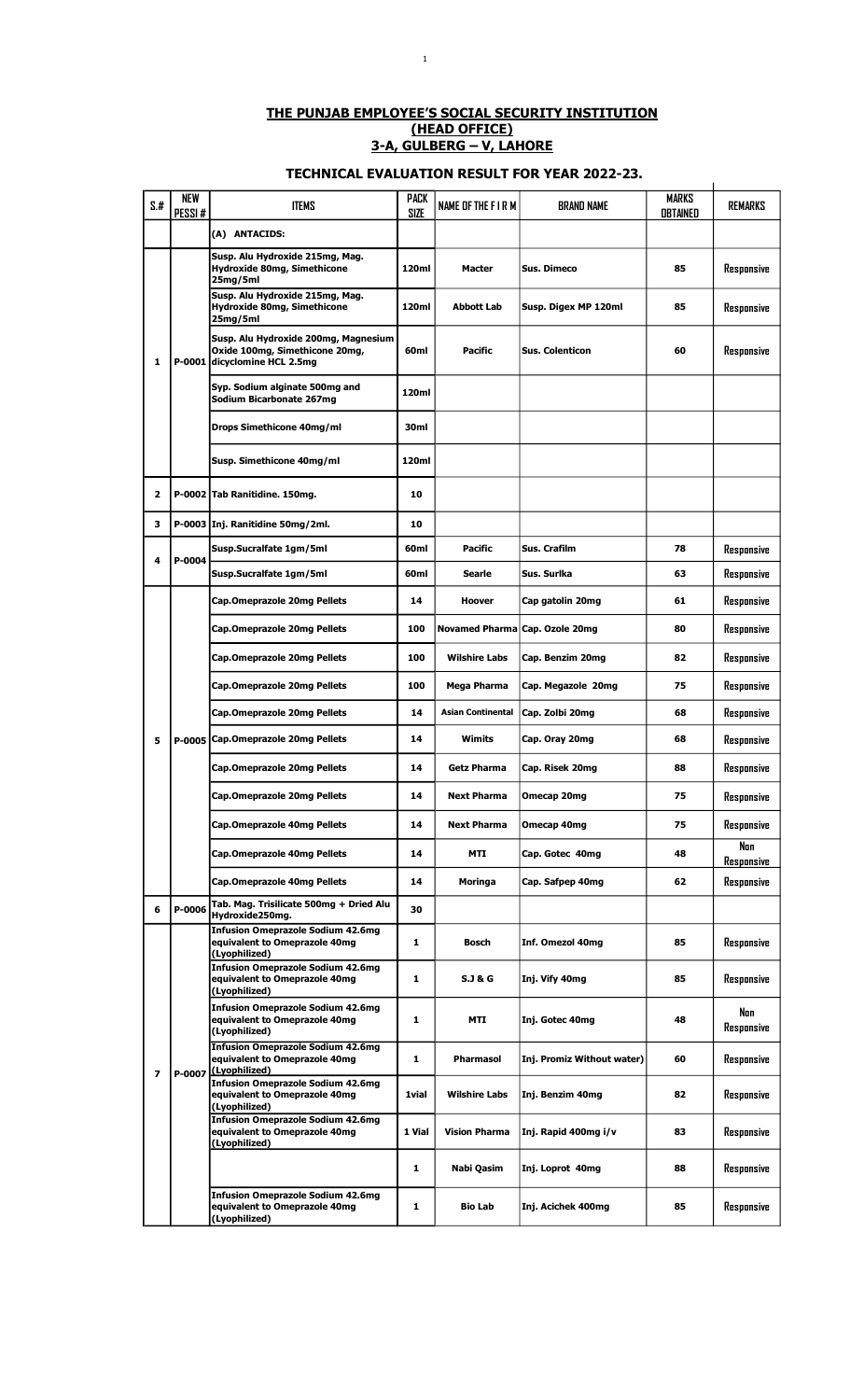|    |        | Tab. Famotidine 20mg                       | 10             | Mega Pharma           | Tab. Curofam20mg        | 75 | Responsive                                                     |
|----|--------|--------------------------------------------|----------------|-----------------------|-------------------------|----|----------------------------------------------------------------|
|    |        | Tab. Famotidine 20mg                       | 10             | <b>Barrett</b>        | Tab. Acicon 20mg        | 75 | Responsive                                                     |
|    |        |                                            | $\blacksquare$ | <b>ICI Pakistan</b>   | Tab. Zepsin 20mg (S/N)  |    | NUT<br><b>Responsive due</b><br>to Non<br>Avaialabity of<br>п. |
|    |        | <b>Tab. Famotidine</b><br>20 <sub>mg</sub> | 20             | <b>Saffron Pharma</b> | Tab. Aspin 20mg         | 60 | Responsive                                                     |
|    |        |                                            | 20             | <b>Benson Pharma</b>  | Tab. Bepsin 20mg        | 63 | Responsive                                                     |
| 8  | P-0008 |                                            | 20             | Saydon Pharma         | Tab. Ul Salfe 20mg      | 68 | Responsive                                                     |
|    |        |                                            | 10             | <b>Barrett</b>        | Tab. Acicon 40mg        | 75 | Responsive                                                     |
|    |        |                                            | 10             | <b>ICI Pakistan</b>   | Tab. Zepsin 40mg        | 85 | Responsive                                                     |
|    |        |                                            | 10             | Mega Pharma           | Tab. Curofam40mg        | 75 | Responsive                                                     |
|    |        | <b>Tab. Famotidine</b><br>40 <sub>mg</sub> | 10             | <b>Saffron Pharma</b> | Tab. Aspin 40mg         | 55 | Non                                                            |
|    |        |                                            | 10             | <b>Benson Pharma</b>  | Tab. Bepsin 40mg        | 63 | <b>Resoonsive</b><br>Responsive                                |
|    |        |                                            | 10             | Saydon Pharma         | Tab. Ul Salfe 40mg      | 58 | Non                                                            |
|    | P-0009 | Tab.Sodamint (Sodium Bicarbonate           |                |                       |                         |    | <b>Resoonsive</b>                                              |
| 9  |        | 300mg)<br>Tab. Sucralfate 250mg + Calcium  | 1000           |                       |                         |    |                                                                |
| 10 | P-0010 | Carbonate 100mg                            | 32             |                       |                         |    |                                                                |
|    |        | Cap. / Tab. Pantoprazole 20mg              | 14             |                       |                         |    |                                                                |
|    |        |                                            | 14             | Hoover                | Cap Pantomax 40mg       | 61 | Responsive                                                     |
|    |        |                                            | 14             | Barrett               | Tab. Baropent DR 40mg   | 75 | Responsive                                                     |
| 11 | P-0011 | Cap. / Tab. Pantoprazole 40mg              | 20             | Hilton                | Tab. Zopent 40mg        | 85 | Responsive                                                     |
|    |        |                                            | 14             | Hirani's              | Cap. Glovar 40mg        | 80 | Responsive                                                     |
|    |        |                                            | 14             | <b>Demont</b>         | Tab. Rubal 40mg         | 54 | Nan                                                            |
|    |        | Inj. Pantoprazole 40mg                     |                |                       |                         |    | <b>Responsive</b>                                              |
| 12 | P-0012 |                                            | 14             | Saydon Pharma         | Tab. Psyd 40mg          | 68 | Responsive                                                     |
|    |        |                                            | 1              |                       |                         |    |                                                                |
| 13 |        | P-0013 Tab. Salazopyrin 500mg              | 100            |                       |                         |    |                                                                |
|    |        |                                            | 14             | <b>Next Pharma</b>    | <b>Esonext 20mg</b>     | 73 | Responsive                                                     |
|    |        |                                            | 14             | <b>Abbott Lab</b>     | Cap. Ezomol 20mg        | 85 | Responsive                                                     |
|    |        | Tab/Cap. Esomperazole 20mg                 | $\blacksquare$ | <b>ICI Pakistan</b>   | Cap. Esopase 20mg (N/S) |    | Nan<br><b>Responsive due</b><br>to non<br>availablity of       |
|    |        |                                            | 14             | Pharmevo              | Cap Fasteso 20mg        | 83 | Responsive                                                     |
|    |        |                                            | 14             | Caraway               | Cap. Vogue 20mg         | 64 | Responsive                                                     |
|    |        |                                            | 14             | <b>Demont</b>         | Cap. Nexa 20mg          | 69 | Responsive                                                     |
|    |        |                                            | 14             | Pharmadic             | Cap. Epsol 20mg         | 63 | Responsive                                                     |
|    |        |                                            | 14             | <b>Hansel Pharma</b>  | Cap. Estone 20mg        | 70 | Responsive                                                     |
|    |        |                                            | 14             | MTI                   | Cap. Esto 20mg          | 48 | Nan<br><b>Resoonsive</b>                                       |
|    |        |                                            | 14             | Wimits                | Cap. Aldis 20mg         | 68 | Responsive                                                     |
| 14 | P-0014 |                                            | 14             | Moringa               | Cap. Gemton 20mg        | 62 | Responsive                                                     |
|    |        |                                            | 14             | <b>Getz Pharma</b>    | Cap. Nexum 20mg         | 88 | Responsive                                                     |
|    |        |                                            | 14             | <b>Next Pharma</b>    | <b>Esonext 40mg</b>     | 75 | Responsive                                                     |
|    |        |                                            | 14             | Abbott Lab            | Cap. Ezomol 40mg        | 85 | Responsive                                                     |
|    |        |                                            | 14             | <b>ICI Pakistan</b>   | Cap. Esopase 40mg       | 85 | Responsive                                                     |
|    |        |                                            | 14             | Araf                  | Cap. Zenda 40mg         | 24 | Non                                                            |
|    |        |                                            |                |                       |                         |    | <b>Resoonsive</b>                                              |
|    |        | Tab/Cap. Esomperazole 40mg                 | 14             | <b>Pharmevo</b>       | Cap. Fasteso 40mg       | 85 | Responsive                                                     |
|    |        |                                            | 14             | Caraway               | Cap. Vogue DS 40mg      | 64 | Responsive                                                     |
|    |        |                                            | 14             | Moringa               | Cap. Gemton 40mg        | 62 | Responsive                                                     |
|    |        |                                            | 14             | <b>Demont</b>         | Cap. Nexa 40mg          | 69 | Responsive                                                     |
|    |        |                                            | 14             | <b>Hansel Pharma</b>  | Cap. Estone 40mg        | 70 | Responsive                                                     |
|    |        |                                            | 14             | MTI                   | Cap. Esto 40mg          | 48 | Non<br><u>Resoonsive</u>                                       |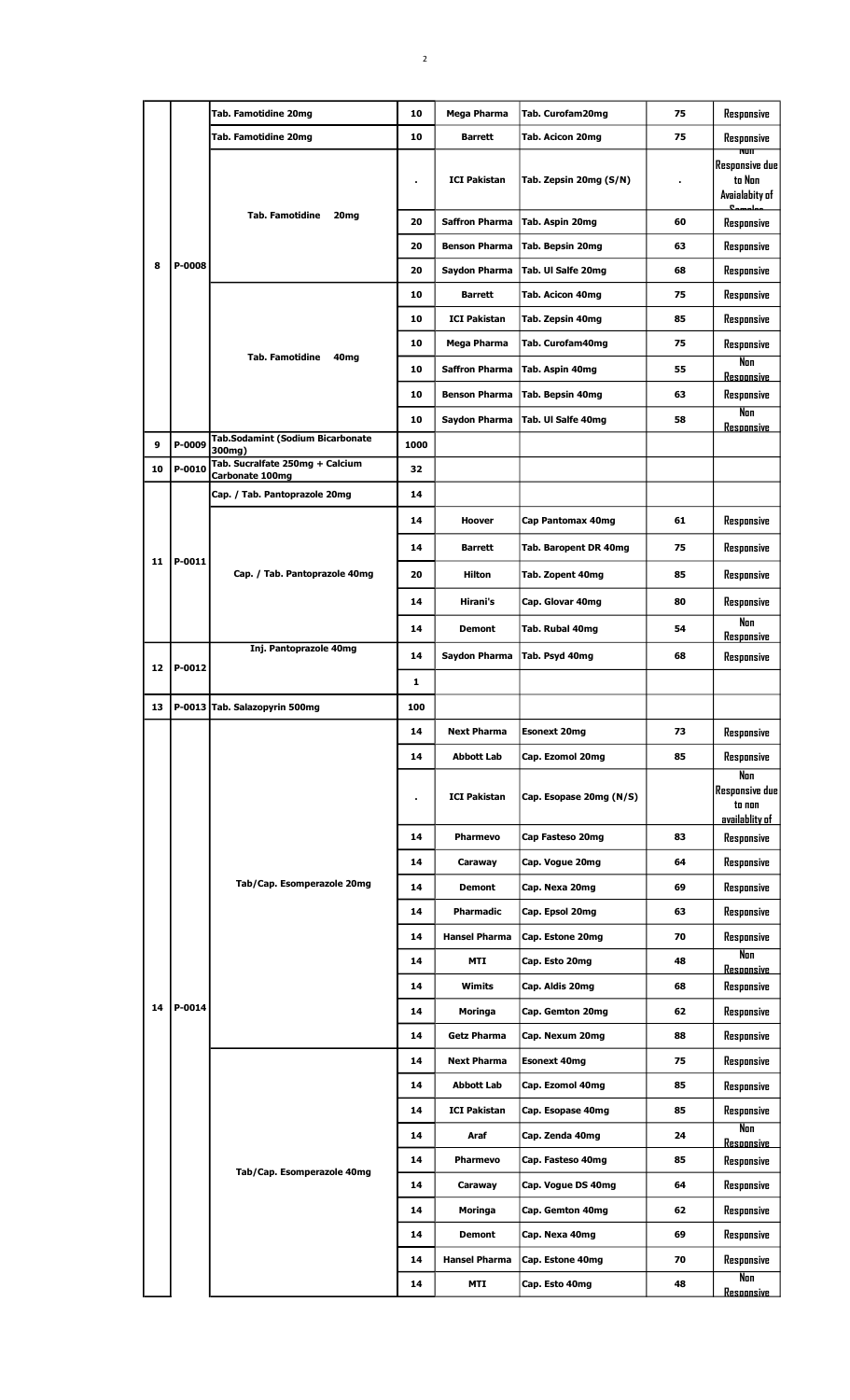| 15 |        | P-0015 Inj. Cimetidine 200mg                                                                                           | 10               |                      |                           |    |                                                   |
|----|--------|------------------------------------------------------------------------------------------------------------------------|------------------|----------------------|---------------------------|----|---------------------------------------------------|
|    |        | (B)<br>ANTISPASMODIC/ANTICHOLINERGIC:                                                                                  |                  |                      |                           |    |                                                   |
| 16 | P-0016 | Inj. Atropine Sulphate 1mg/ml (1ml                                                                                     | 100              |                      |                           |    |                                                   |
|    |        | Amp).                                                                                                                  | 30               | Nabi Qasim           | Tab. Colospas 135mg       | 88 | Responsive                                        |
|    |        |                                                                                                                        | 30               | Abbott Lab           | Tab. Colofac 135mg        | 85 | Responsive                                        |
| 17 | P-0017 | Tab. / Cap. Mebevirine 135mg.                                                                                          | 30               | <b>AGP</b>           | Tab.Spasler Neo135mg      | 85 | Responsive                                        |
|    |        |                                                                                                                        | 30               | <b>Martin Dow</b>    | Tab. Mepasm 135mg         | 83 |                                                   |
|    |        |                                                                                                                        | 30               |                      | Tab. Zeerpa 135mg         | 77 | Responsive                                        |
| 18 |        | P-0018 Tab. Mesalazine 400mg.                                                                                          | 100              | Shaigan              |                           |    | Responsive<br>Responsive                          |
| 19 |        | P-0019 Inj.Neostigmine 2.5mg/5ml                                                                                       | 10               | Bajwa                | Inj. Neostig - N          | 70 | Responsive                                        |
| 20 |        | P-0020 Tab.Pyridostigmine Bromide 60mg                                                                                 | 30               |                      |                           |    |                                                   |
|    |        |                                                                                                                        |                  |                      |                           |    |                                                   |
| 21 | P-0021 | Tab. Chlordiazepoxide 5mg + Clidinium<br>Bromide 2.5mg.                                                                | 10               | <b>Martin Dow</b>    | Tab. Librax 5mg           | 68 | Responsive                                        |
| 22 | P-0022 | Tab.Hydrated Phloroglucinol 80mg<br>egivalent to anhydrous Phloroglucinol<br>62.233mg, trimethylphloroglucinol<br>80mg | 30               | <b>AGP</b>           | Tab. Anafortan plus       | 85 | Responsive                                        |
|    |        | Tab.Hydrated Phloroglucinol 80mg<br>eqivalent to anhydrous Phloroglucinol<br>62.233mg, trimethylphloroglucinol<br>80mg | 30               | <b>Barrett</b>       | Tab. Spasrid              | 77 | Responsive                                        |
| 23 | P-0023 | Tab.Hyoscine-N-<br>butylbromide10mg,Paracetamol500mg.                                                                  | 100              | <b>Martin Marker</b> | <b>Tab. Buscopan Plus</b> | 83 | Responsive                                        |
| 24 | P-0024 | <b>Inj.Hydrated Phloroglucinol</b>                                                                                     | 6                | <b>AGP</b>           | Inj. Anafortan plus       | 85 | Responsive                                        |
|    |        | 40mg, trimethylphloroglucinol 0.04mg                                                                                   | 6                | <b>Barrett</b>       | Inj. Spasrid              | 77 | Responsive                                        |
| 25 | P-0025 | Inj.Hyoscine-N-butyl bromide<br>20mg/1ml                                                                               | 100              |                      |                           |    |                                                   |
| 26 |        | P-0026 Inj.Glycopyrrolate 0.2mg/ml                                                                                     | 6                |                      |                           |    |                                                   |
| 27 |        | P-0027 Syp.Hyoscine 5mg/5ml                                                                                            | 60 <sub>ml</sub> | <b>AGP</b>           | Syp. Spasler 5mg/5ml      | 85 | Responsive                                        |
|    |        | (C) ANTI-DIARRHOEALS:                                                                                                  |                  |                      |                           |    |                                                   |
| 28 |        | P-0028 Tab. Attapulgite 500mg                                                                                          | 100              |                      |                           |    |                                                   |
| 29 |        | Susp. Furazolidone 25mg / 5ml, Kaolin<br>Pectin                                                                        | $\mathbf{1}$     |                      |                           |    |                                                   |
| 30 | P-0029 | O.R.S.(WHO formulation) sachet<br>contains: NaCl 2.6qm, Sod. Citrate 2.9qm,                                            | 1                | <b>Searle</b>        | Peditral ORS Lemon 30g    | 73 | Responsive                                        |
|    |        | KCL1.5gm, Dextrose Anhydrous 13.5gm.                                                                                   | 20               | Glitz                | Oragil Sachat             | 40 | non Responsive                                    |
| 31 |        | P-0031 Dioctahedral Smectite 3gm Powder.                                                                               | 30               | <b>Hoover</b>        | <b>Sachat Octahed 3g</b>  | 61 | Responsive                                        |
| 32 |        | P-0032 Saccharomyces Boulardii 250mg Powder                                                                            | 10               | <b>Martin Dow</b>    | <b>Enflor Sachet</b>      | 83 | Responsive                                        |
| 33 | P-0033 | Tab. Diphenoxylate HCL 2.5mg +<br>Atropine Sulphate 25mcg.                                                             | 30               |                      |                           |    |                                                   |
| 34 | P-0034 | <b>Susp. Activated Attapulgite</b><br>1000mg/10ml.                                                                     | 1                |                      |                           |    |                                                   |
| 35 | P-0035 | Susp.Zinc Sulphate Monohydrate 10mg<br>equivalent to 3.64mg Elemental Zinc                                             | 60ml             | <b>Kaizen Pharma</b> | Susp. Unizinc 20mg (N/S)  |    | non Responsive<br>due to missing<br><u>samnle</u> |
|    |        | 36 P-0036 Sachet Racecadotril 10mg                                                                                     | 10               |                      |                           |    |                                                   |
|    |        | Sachet Racecadotril 30mg                                                                                               | 10               |                      |                           |    |                                                   |
|    |        | (D) ANTI-AMOEBICS:                                                                                                     |                  |                      |                           |    |                                                   |
|    |        | Tab.Metronidazole 200mg                                                                                                | 200              |                      |                           |    |                                                   |
| 37 | P-0037 | Tab.Metronidazole 400mg                                                                                                | 200              | Sanofi               | Tab. Flagyl 400mg         | 90 | Responsive                                        |
|    |        |                                                                                                                        | 100              | Searle               | Tab. Metrozine 400mg      | 73 | Responsive                                        |
| 38 | P-0038 |                                                                                                                        | $\mathbf{1}$     | Surge                | Inj. Intobix 500mg/100ml. | 65 | Responsive                                        |
|    |        |                                                                                                                        | 1                | <b>FDL</b>           | Inj. Sterimet             | 80 | Responsive                                        |
|    |        | Inj. Metronidazole 500mg/100ml.                                                                                        | $\mathbf{1}$     | Sanofi               | Inf. Flagyl 500mg         | 90 | Responsive                                        |
|    |        |                                                                                                                        | 1                | Bosch                | Inf. Flazol 500mg         | 85 | Responsive                                        |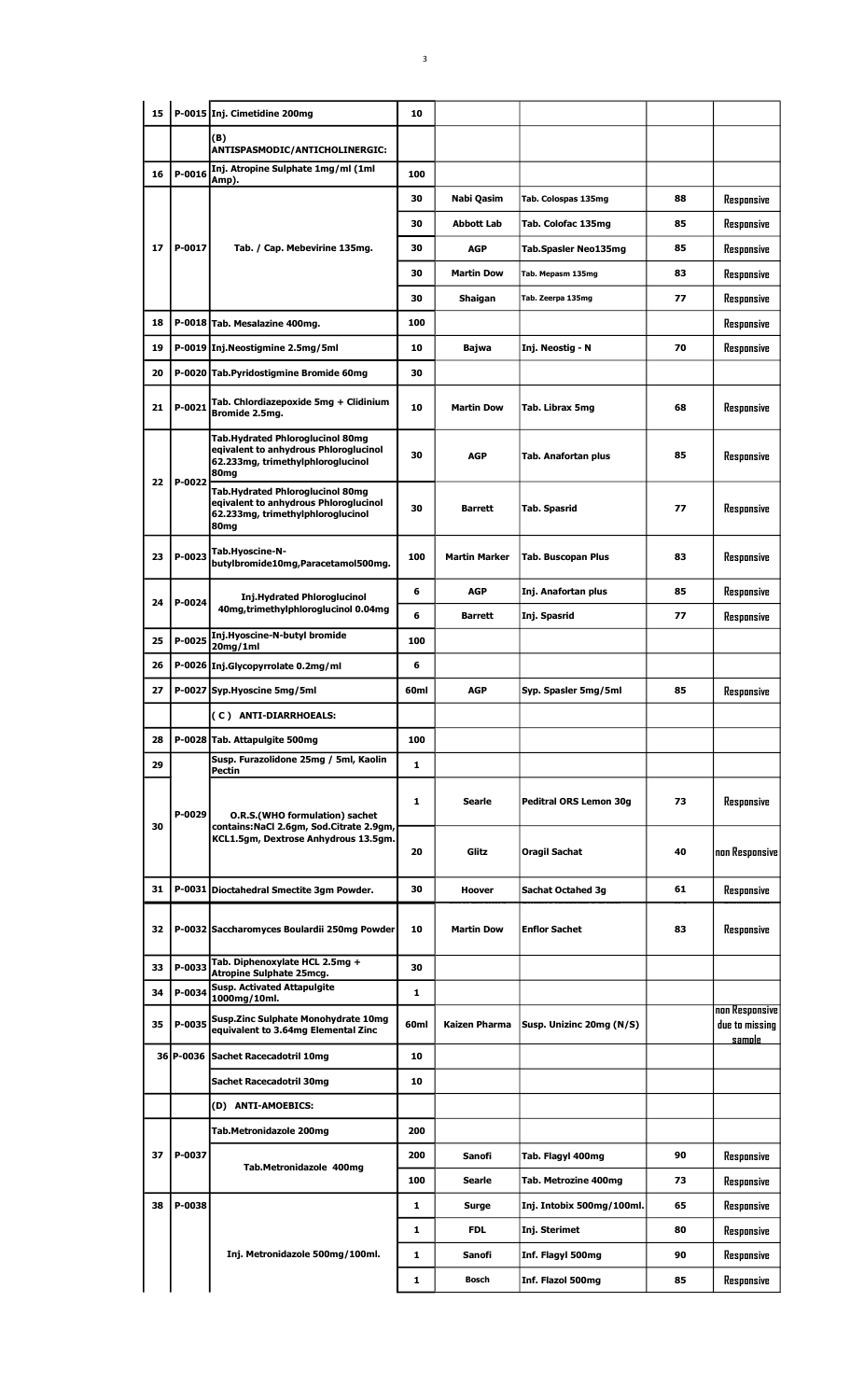|    |               |                                                                                                                                    | 1                       | Global                                   | Inf. Anarob                                 | 63       | Responsive                                  |
|----|---------------|------------------------------------------------------------------------------------------------------------------------------------|-------------------------|------------------------------------------|---------------------------------------------|----------|---------------------------------------------|
|    |               | P-0039 Susp. Metronidazole 200mg/5ml.                                                                                              | 120ml                   | Sanofi                                   | Sus. Flagyl 120ml                           | 90       | Responsive                                  |
| 39 |               | P-0039 Susp. Metronidazole 200mg/5ml.                                                                                              | 90ml                    | Searle                                   | Syp. Metrozine 90ml                         | 60       | Responsive                                  |
| 40 | P-0040        | Susp. Metronidazole 75mg+<br>Furazolidine 25mg.                                                                                    | 1                       |                                          |                                             |          |                                             |
| 41 | P-0041        | <b>Tab. Diloxanide Furoate</b><br>500mg+Metronidazole 400mg.                                                                       | 15                      | <b>Abbott Lab</b>                        | <b>Tab. Entamizole DS</b>                   | 85       | Responsive                                  |
| 42 | P-0042        | Syp. Diloxanide Furoate<br>250mg+Metronidazole Benzoate 320mg<br>equivalent to metranidazole<br>200mg/10ml                         | 90ml                    | <b>Abbott Lab</b>                        | Sus. Entamizole                             | 85       | Responsive                                  |
|    |               | (E) ANTHELMENTICS.                                                                                                                 |                         |                                          |                                             |          |                                             |
|    |               | 43 P-0043 Tab.Albendazole 200mg.                                                                                                   | $\overline{\mathbf{z}}$ | <b>GSK Pak</b>                           | Tab. Zentel 200ml                           | 85       | Responsive                                  |
|    |               | Tab.Albendazole 400mg.                                                                                                             | 1                       |                                          |                                             |          |                                             |
| 44 | P-0044        | Tab.Mebendazole 100mg                                                                                                              | 6                       | Saydon Pharma                            | Tab. Warth 100mg                            | 68       | Responsive                                  |
|    | P-0044        | Tab.Mebendazole 500mg                                                                                                              | 12                      |                                          |                                             |          |                                             |
|    | $P-0045$      | Susp. Albendazole 100mg/5ml.                                                                                                       | 1                       |                                          |                                             |          |                                             |
| 45 |               | P-0045 Susp. Albendazole 200mg/5ml.                                                                                                | 10 <sub>ml</sub>        | <b>GSK Pak</b>                           | Susp. Zentel 10ml(N-S)(Sub)                 |          | Non<br>Responsive<br>missing<br>samnles and |
| 46 |               | P-0046 Susp. Mebendazole 100mg/5ml.                                                                                                | 30ml                    |                                          |                                             |          |                                             |
| 47 |               | P-0047 Tab. Niclosamide 500mg                                                                                                      | 30                      |                                          |                                             |          |                                             |
|    |               | (F)<br>LAXATIVES/PURGATIVES/LUBRICANTS:                                                                                            |                         |                                          |                                             |          |                                             |
| 48 |               | P-0048 Tab. Bisacodyl 5mg.                                                                                                         | 100                     |                                          |                                             |          |                                             |
| 49 |               | P-0049  Bisacodyl Suppository 0.01gm                                                                                               | 30                      |                                          |                                             |          |                                             |
|    |               | <b>Glycerine Suppository.</b>                                                                                                      | 25                      |                                          |                                             |          |                                             |
| 50 | P-0050        | Sodium Biphosphate 19.2qm, sodium<br>phosphate 7.2gm, sodium contents in<br>120ml 4.5gm (Enema Liquid)                             | 1                       |                                          |                                             |          |                                             |
| 51 |               | P-0051 Sod. Picosulphate 7.5mg/ml Drops.                                                                                           | 15ml                    |                                          |                                             |          |                                             |
|    |               |                                                                                                                                    | 120ml                   | <b>Getz Pharma</b>                       | Svp. Lilac                                  | 85       | Responsive                                  |
| 52 | P-0052        | Liq.Lactulose 3.35gm/5ml                                                                                                           | 120ml                   | <b>Abbott Lab</b>                        | Syp. Duphalac                               | 85       | Responsive                                  |
|    |               |                                                                                                                                    | 120ml                   | <b>Asian Continental</b>                 | Syp. Kolac                                  | 88       | Responsive                                  |
| 53 | P-0053        | Susp. Magnesium Hydroxide 70% V/V<br>+ Liq. Paraffin 25% V/V.                                                                      | 120ml                   | <b>Abbott Lab</b>                        | <b>Creamaffin Emulsion</b>                  | 85       | Responsive                                  |
|    |               | (G) DRUGS ACTING ON LIVER:                                                                                                         |                         |                                          |                                             |          |                                             |
|    |               | 54 P-0054 Inj. Interferone Alpha 3miu                                                                                              | 1                       |                                          |                                             |          |                                             |
|    |               | Inj. Interferone Alpha - 2b 3MIU                                                                                                   | 1                       |                                          |                                             |          |                                             |
| 55 |               | P-0055 Infusion Ornithine Aspartate 5g/10ml.                                                                                       | 1                       | <b>Brookes</b>                           | Inj. Hepa merz                              | 85       | Responsive                                  |
| 56 |               | Syp. Ornithine Aspartate 60mg,<br>P-0056 Nicotinamide 4.8mg, Riboflavin-5mg,<br>Phosphate Sod. 0.153mg/ml                          | 120ml                   |                                          |                                             |          |                                             |
| 57 | P-0057        | Tab. Pancreatin 210 P.U. + Bromelain<br>35,000 PU, Dimethypolysiloxan 50mg+<br>Sodium Dehydrocholate 20mg +<br>Metoclopramide 6mg. | 30                      |                                          |                                             |          |                                             |
| 58 | P-0058        | Tab. Silymarin 200mg                                                                                                               | 20<br>30                | <b>Amson Pharma</b><br><b>Abbott Lab</b> | Tab. Silimarin 200mg<br>Tab. Silliver 200mg | 83<br>85 | Responsive<br>Responsive                    |
| 59 |               | P-0059 Syp. Silymarin 105mg/5ml                                                                                                    | 120ml                   | <b>Abbott Lab</b>                        | Sus. Silliver                               | 85       | Responsive                                  |
| 60 |               | P-0060 Sachet Ornithine Aspartate 3gm                                                                                              | 5                       |                                          |                                             |          |                                             |
| 61 | P-0061        | Tab. Sofosbuvir 400mg (alongwith Cap.                                                                                              |                         |                                          |                                             |          |                                             |
| 62 |               | / Tab. Ribavirin 400mg)<br>P-0062 Tab. Daclatasvir 60mg                                                                            |                         |                                          |                                             |          |                                             |
| 63 | P-0063        | Inj. Pegylated Interferon alongwith Cap. /                                                                                         | 1                       |                                          |                                             |          |                                             |
|    |               | Tab. Ribavirin 400mg<br>Tab. Velpatasvir 100mg + Sofosbuvir                                                                        |                         | <b>BF Bio Sciences</b>                   | Inj. Peg-INF                                | 66       | Responsive                                  |
| 64 | P-0064        | 400mg<br>Tab. Ledipasvir 90mg + Sofosbuvir                                                                                         |                         |                                          |                                             |          |                                             |
| 65 | P-0065        | 400mg                                                                                                                              |                         |                                          |                                             |          |                                             |
|    |               | (H) ANTI-EMETIC/ANTI-NAUSEANTS:                                                                                                    |                         |                                          |                                             |          |                                             |
| 66 | <b>AAOO-Q</b> | Tah Matoclonramida 10mg                                                                                                            | 100                     | <b>GSK Pak</b>                           | Tab. Maxolon 10mg                           | 85       | Responsive                                  |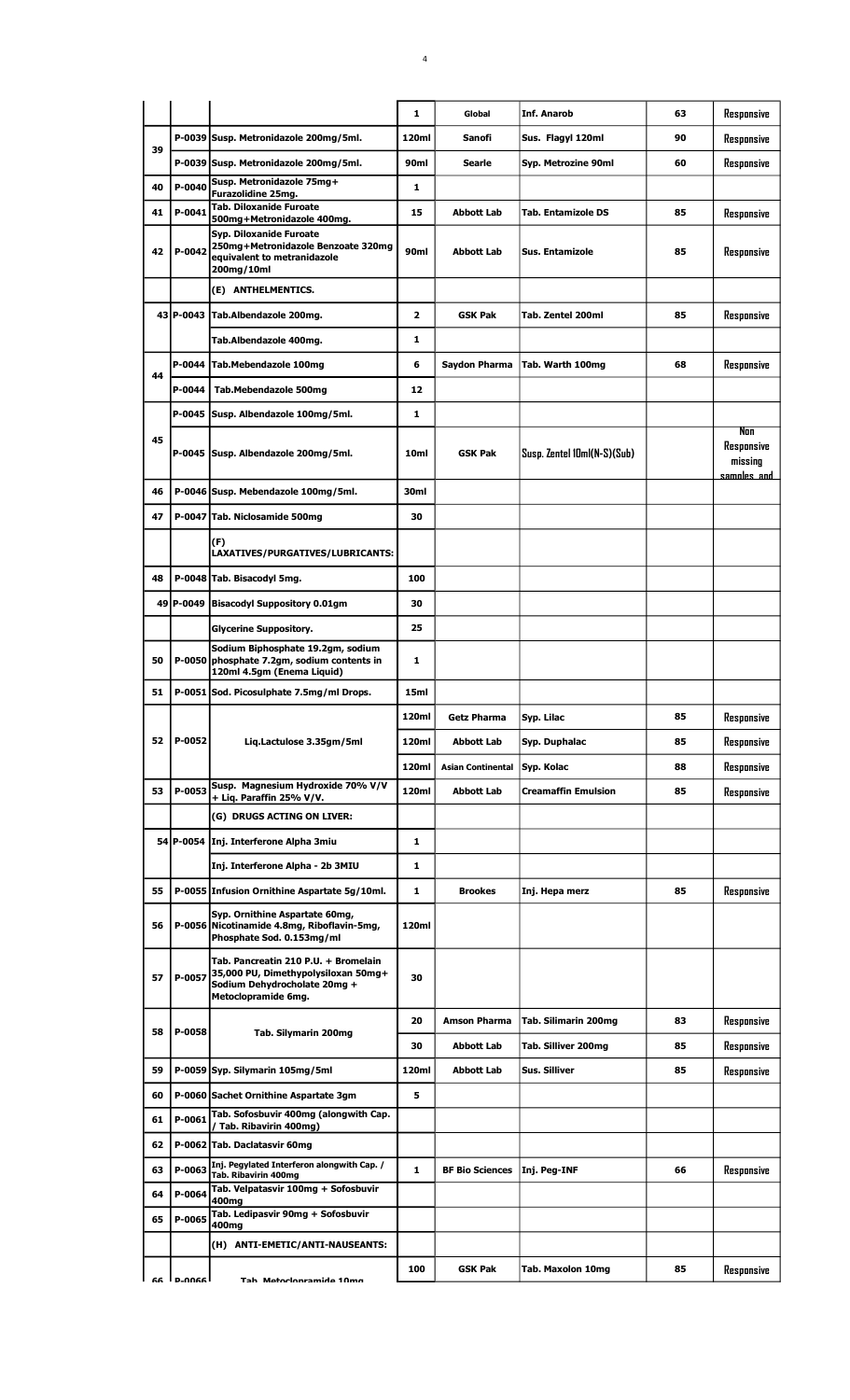|    |        | ran. Mcmcinhi annuc Tring.                              | 100          |                      | Munawar Pharma Tab. Metoclop 10mg | 65 | Responsive               |
|----|--------|---------------------------------------------------------|--------------|----------------------|-----------------------------------|----|--------------------------|
|    |        |                                                         | 25           | Amaan Pharma         | Inj. Kamemide                     | 50 | Nan<br><u>Resoonsive</u> |
|    |        |                                                         | 10           | Bajwa                | Inj. Clopramide 10mg              | 60 | Responsive               |
| 67 | P-0067 | Inj. Metoclopramide 10mg/2ml                            | 10           | Siza                 | Inj. Clopan 10mg                  | 65 | Responsive               |
|    |        |                                                         | 10           | Global               | Inj. Mediclop                     | 73 | Responsive               |
| 68 |        | P-0068 (a) Tab. Dimenhydrinate 50mg                     | 100          | <b>Searle</b>        | Tab. Gravinate 50mg               | 60 | Responsive               |
|    |        | (b) Tab.Cyclizine 50mg                                  | 100          |                      |                                   |    |                          |
|    |        |                                                         | 25           | Amaan Pharma         | Inj. Kamenate                     | 70 | Responsive               |
| 69 | P-0069 | (a) Inj.Dimenhydrinate50mg/ml                           | 25           | Bajwa                | Inj. Menhydrin                    | 70 | Responsive               |
|    |        |                                                         | 25           | <b>Siza</b>          | Inj. Devon 50mg                   | 65 | Responsive               |
|    |        | (b) Inj.Cyclizine 50mg/ml.                              | 20           |                      |                                   |    |                          |
|    |        | (a) Syp. Dimenhydrinate 12.5mg/4ml                      | 60ml         | Searle               | Syp. Gravinate                    | 73 | Responsive               |
| 70 | P-0070 | (b) Syp. Cyclizine 12.5mg/5ml                           | 1            |                      |                                   |    |                          |
| 71 |        | P-0071 Inj. Prochlorperazine 12.5mg/ml.                 | 1            |                      |                                   |    |                          |
| 72 |        | P-0072 Tab. Prochlorperazine 5mg.                       | 100          |                      |                                   |    |                          |
| 73 | P-0073 | Tab. Meclizine 2 HCL 25mg + Vit B6                      | 100          |                      |                                   |    |                          |
|    |        | 50mg.                                                   | 30           | <b>Scilife</b>       | Tab. Scipride 25mg                | 65 | Responsive               |
| 74 | P-0074 | Tab. Levosulpride 25mg.                                 | 20           | <b>Demont</b>        | Tab. Pide 25mg                    | 69 | Responsive               |
|    |        |                                                         | 30           | Pacific              | Tab. Levopraid 25mg               | 78 | Responsive               |
|    |        |                                                         | 50           | Next Pharma          | Tab. Domflash 10mg                | 75 | Responsive               |
|    |        |                                                         | 50           | <b>Barrett</b>       | Tab. Domel 10mg                   | 77 | Responsive               |
| 75 | P-0075 | <b>Tab.Domperidone 10mg</b>                             |              | Pharmasol            |                                   | 75 |                          |
|    |        |                                                         | 50<br>50     |                      | Tab. Seldom 10mg                  | 75 | Responsive               |
|    |        |                                                         |              | Mega Pharma          | <b>Tab. Protomic 10mg</b>         |    | Responsive               |
|    |        |                                                         | 100          | Global               | <b>Tab. Pelton 10mg</b>           | 78 | Responsive               |
|    |        |                                                         | 120ml        | <b>Next Pharma</b>   | Susp. Domflash 120ml              | 75 | Responsive               |
| 76 | P-0076 | Susp. Domperidone 5mg / 5ml                             | 60ml         | <b>Barrett</b>       | <b>Sus, Domel</b>                 | 77 | Responsive<br>Nan        |
|    |        |                                                         | 120ml        | MTI                  | Susp. MT DONE                     | 48 | <b>Resoonsive</b>        |
|    |        | Tab. Doxylamine Succinate 10mg +                        | 120ml        | Wimits               | <b>Susp. Donits</b>               | 68 | Responsive               |
| 77 | P-0077 | <b>Pyridoxine HCL 10mg</b>                              | 30           |                      |                                   |    |                          |
| 78 |        | P-0078 Inj.Promethazine 25mg/ml                         | $\mathbf{1}$ |                      |                                   |    | Non                      |
|    |        |                                                         | 5            | Allmed               | Inj. Anomed 8mg                   | 56 | <u>Resoonsive</u>        |
|    |        |                                                         | 5            | <b>CCL Pharma</b>    | Inj. Danset 8mg                   | 85 | Responsive               |
|    |        |                                                         | 5            | Caraway              | Inj. Ondenles                     | 64 | Responsive               |
| 79 | P-0079 | Inj. Ondansetron 8mg/4ml                                | 5            | MTI                  | Inj. Mondes 8mg                   | 51 | Nan<br>Resoonsive        |
|    |        |                                                         | 5            | <b>Wilshire Labs</b> | Inj. Onwil 8mg                    | 80 | Responsive               |
|    |        |                                                         | 5            | Amaan Pharma         | Inj. Vomicad                      | 67 | Responsive               |
|    |        |                                                         | 5            | <b>Bio Lab</b>       | inj. Vemtix 8mg                   | 72 | Responsive               |
|    |        |                                                         | 5            | Pharmasol            | Inj. Deston 8mg                   | 60 | Responsive               |
| 80 | P-0080 | Tab. Ondansetron 8mg.                                   | 10           | Allmed               | <b>Tab. Anomed 8mg</b>            | 56 | Nan<br><u>Resoonsive</u> |
|    |        |                                                         | 10           | Pharmasol            | Tab. Deston 8mg                   | 33 | Non<br>Resoonsive        |
| 81 |        | P-0081 Syp. Promethazine HCL 25mg/5ml.                  | 1            |                      |                                   |    |                          |
|    |        | <b>DRUGS ACTING ON</b><br>(I)<br>CARDIOVASCULAR SYSTEM: |              |                      |                                   |    |                          |
|    | P-0082 |                                                         | 20           | GSK Pak              | Tab. Capoten 25mg                 | 85 | Responsive               |
| 82 |        | Tab. Captopril 25mg.                                    | 30           | <b>Maple Pharma</b>  | Tab. Capril 25mg                  | 65 | Responsive               |
|    |        |                                                         | 14           | <b>Feroz sons</b>    | Tab. Atenorm 50mg                 | 85 | Responsive               |
|    |        |                                                         | 20           | Pharmadic            | Tab. Atelor 50mg                  | 63 | Responsive               |
|    |        |                                                         | 20           | Saydon Pharma        | Tab. Sydlol 50mg                  | 68 | Responsive               |

**20 Benson Pharma Tab. Cardi 50mg 63 Responsive** 

 $\begin{bmatrix} 1 \\ 0 \\ 0 \\ 0 \end{bmatrix}$ 

P-0083 Tab. Atenolol 50mg.

5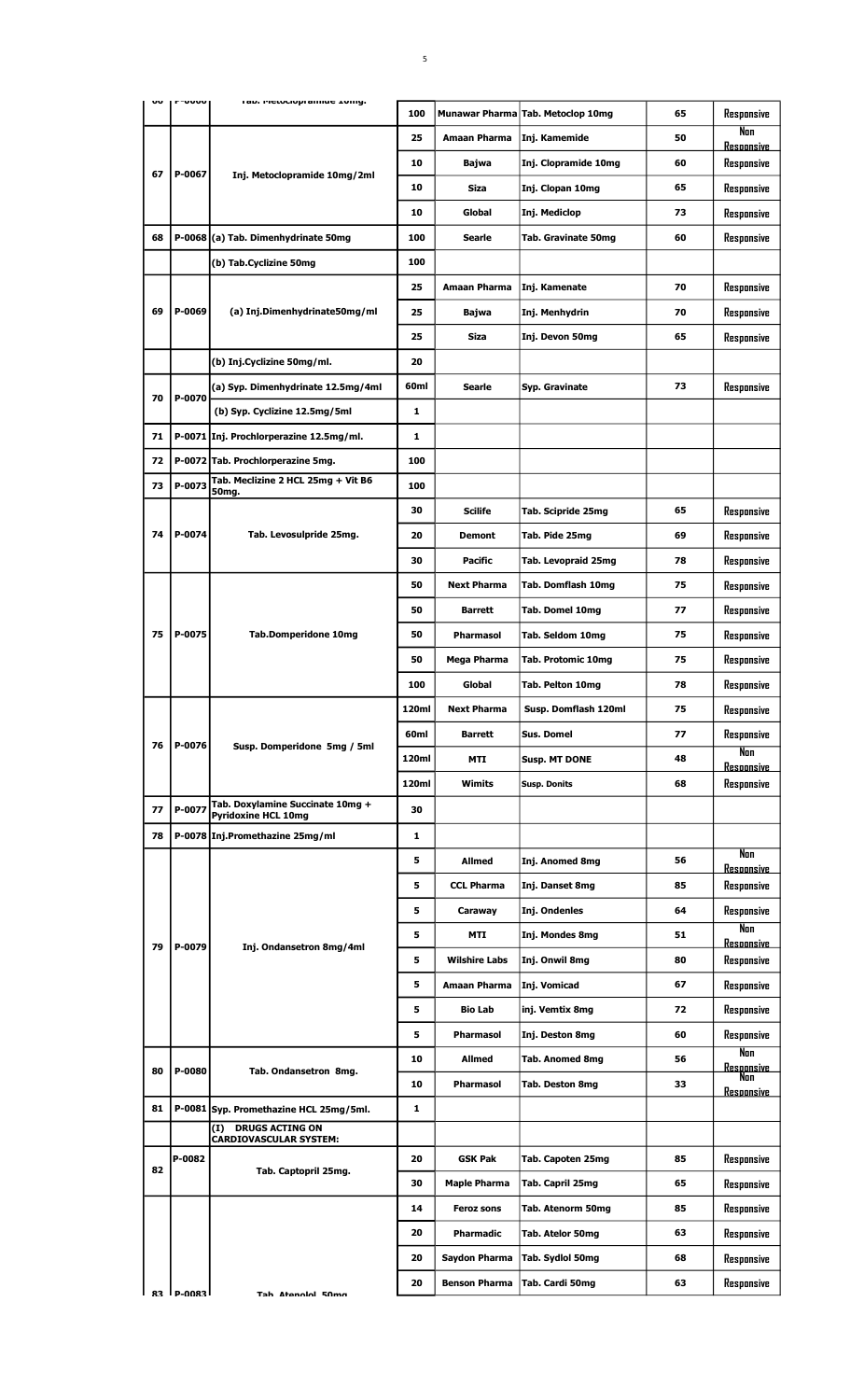|    | いいいし      | ran. Atcholor bong.                          | 500 | Mega Pharma                            | Tab. Atl-50mg                      | 75 | Responsive |
|----|-----------|----------------------------------------------|-----|----------------------------------------|------------------------------------|----|------------|
|    |           |                                              | 100 | <b>Asian Continental</b>               | <b>Tab. Cardiolite 50mg</b>        | 85 | Responsive |
|    |           |                                              | 28  | Nabi Qasim                             | <b>Tab. Normitab 50mg</b>          | 88 | Responsive |
|    |           |                                              | 30  | Highnoon                               | <b>Tab. Blokium 50mg</b>           | 83 | Responsive |
|    |           |                                              | 10  | <b>Hoffman Human</b>                   | Inj. Myungnoon Dobutamine 250mg/ml | 86 | Responsive |
|    |           |                                              | 5   | <b>Health Pakistan</b><br><b>Bajwa</b> | Inj. Dobutine                      | 65 | Responsive |
| 84 | P-0084    | Inj. Dobutamine 250mg/ml                     | 10  | Caraway                                | Inj. Cara-Doba250mg                | 62 | Responsive |
|    |           |                                              | 0   | MTI                                    | Inj. Tobuject 250mg                | 68 | Responsive |
|    |           |                                              | 10  | Siza                                   | Inj. Cordion 250mg                 | 65 | Responsive |
|    | 85 P-0085 | Tab. Isosorbide Dinitrate 5mg.               | 100 |                                        |                                    |    |            |
|    |           | Tab. Isosorbide Dinitrate 10mg.              | 100 |                                        |                                    |    |            |
|    |           | Tab. Isosorbide Mononitrate 20mg.            | 20  | <b>Maple Pharma</b>                    | Tab. Monis 20mg                    | 60 | Responsive |
| 86 | P-0086    |                                              | 30  |                                        |                                    | 67 |            |
|    |           | Tab. Isosorbide Mononitrate 60mg LA          |     | <b>Maple Pharma</b>                    | Tab. Monis XR 60mg                 |    | Responsive |
| 87 |           | P-0087 Tab. Digoxin 250mcg.                  | 25  |                                        |                                    |    |            |
| 88 |           | P-0088 Inj. Digoxin 500mcg/2ml               | 5   |                                        |                                    |    |            |
|    |           | Tab. Diltiazem 30mg.                         | 30  |                                        |                                    |    |            |
|    |           | Tab. Diltiazem 60mg.                         | 100 | <b>Maple Pharma</b>                    | Calzem-SR 60mg                     | 67 | Responsive |
| 89 | P-0089    |                                              | 30  | Highnoon                               | Tab. Herbesser 60mg                | 83 | Responsive |
|    |           | Tab./Cap. Diltiazem 90mg SR                  | 20  | <b>Maple Pharma</b>                    | Calzem-SR 90mg                     | 65 | Responsive |
|    |           | Tab./Cap. Diltiazem 180mg SR                 | 10  |                                        |                                    |    |            |
| 90 |           | P-0090 Inj. Dopamine 40mg/ml, (Vial of 5ml). | 1   | Bajwa                                  | Inj. Bopamine                      | 63 | Responsive |
| 91 |           | P-0091 Tab. Methyldopa 250mg.                | 100 | <b>Searle Pakistan</b>                 | <b>Tab. Aldomet</b>                | 73 | Responsive |
| 92 | P-0092    | Cap. / Tab.Nifedipine 10mg                   | 30  |                                        |                                    |    |            |
|    |           | <b>Tab.Nifedipine 20mg</b>                   | 30  |                                        |                                    |    |            |
|    |           | Tab. Propranolol 10mg.                       | 50  |                                        |                                    |    |            |
| 93 | P-0093    | Tab. Propranolol 40mg                        | 50  |                                        |                                    |    |            |
|    |           | Tab. Nebivolol 2.5mg                         | 14  | Highnoon                               | Tab. Nebix 2.5mg                   | 83 | Responsive |
|    |           |                                              | 14  | Nabi Qasim                             | <b>Tab. Nabiloc 5mg</b>            | 85 | Responsive |
|    |           |                                              | 14  | <b>Barrett</b>                         | <b>Tab. Nebicare 5mg</b>           | 77 | Responsive |
|    |           |                                              | 14  | <b>Atco Pharma</b>                     | Tab. Bynevol 5mg                   | 85 | Responsive |
| 94 | P-0094    | <b>Tab. Nebivolol 5mg</b>                    | 14  | Pharmevo                               | Tab. Byvas 5mg                     | 85 | Responsive |
|    |           |                                              | 14  | Hirani's                               | Tab. Bysilol 5mg                   | 78 | Responsive |
|    |           |                                              | 14  | <b>Searle</b>                          | <b>Tab. Byscard 5mg</b>            | 78 | Responsive |
|    |           |                                              | 30  | <b>Scilife</b>                         | Tab. Nibovo 5mg                    | 65 | Responsive |
|    |           | Tab. Verapamil 40mg.                         | 50  |                                        |                                    |    |            |
| 95 |           | P-0095 Tab. Verapamil 80mg.                  | 50  |                                        |                                    |    |            |
|    |           | Tab. Verapamil 240mg SR                      | 10  |                                        |                                    |    |            |
|    |           |                                              | 20  | <b>Next Pharma</b>                     | <b>Tab. Amlonext 5mg</b>           | 73 | Responsive |
|    |           |                                              | 20  | <b>Barrett</b>                         | <b>Tab. Ampress 5mg</b>            | 75 | Responsive |
|    |           |                                              | 20  | <b>Martin Marker</b>                   | Tab. Lodopin 5mg                   | 73 | Responsive |
|    |           | Tab. Amlodipine Besylate 5mg.                | 20  |                                        |                                    | 68 |            |
|    |           |                                              |     | Saydon Pharma                          | Tab. Ca-B 5mg                      |    | Responsive |
|    |           |                                              | 500 | Mega Pharma                            | Tab. Megadip 5mg                   | 75 | Responsive |
| 96 | P-0096    |                                              | 20  | <b>Scilife</b>                         | Tab. M-Low 5mg                     | 65 | Responsive |
|    |           |                                              | 20  | <b>Next Pharma</b>                     | <b>Tab. Amlonext 10mg</b>          | 73 | Responsive |
|    |           |                                              | 10  | Mega Pharma                            | Tab. Megadip 10mg                  | 75 | Responsive |
|    |           | Tab. Amlodipine Besylate 10mg.               | 20  | <b>Barrett</b>                         | <b>Tab. Ampress 10mg</b>           | 75 | Responsive |
|    |           |                                              | 20  | Saydon Pharma                          | Tab. Ca-B 10mg                     | 68 | Responsive |
|    |           |                                              | 20  | <b>Scilife</b>                         | Tab. M-Low 10mg                    | 63 | Responsive |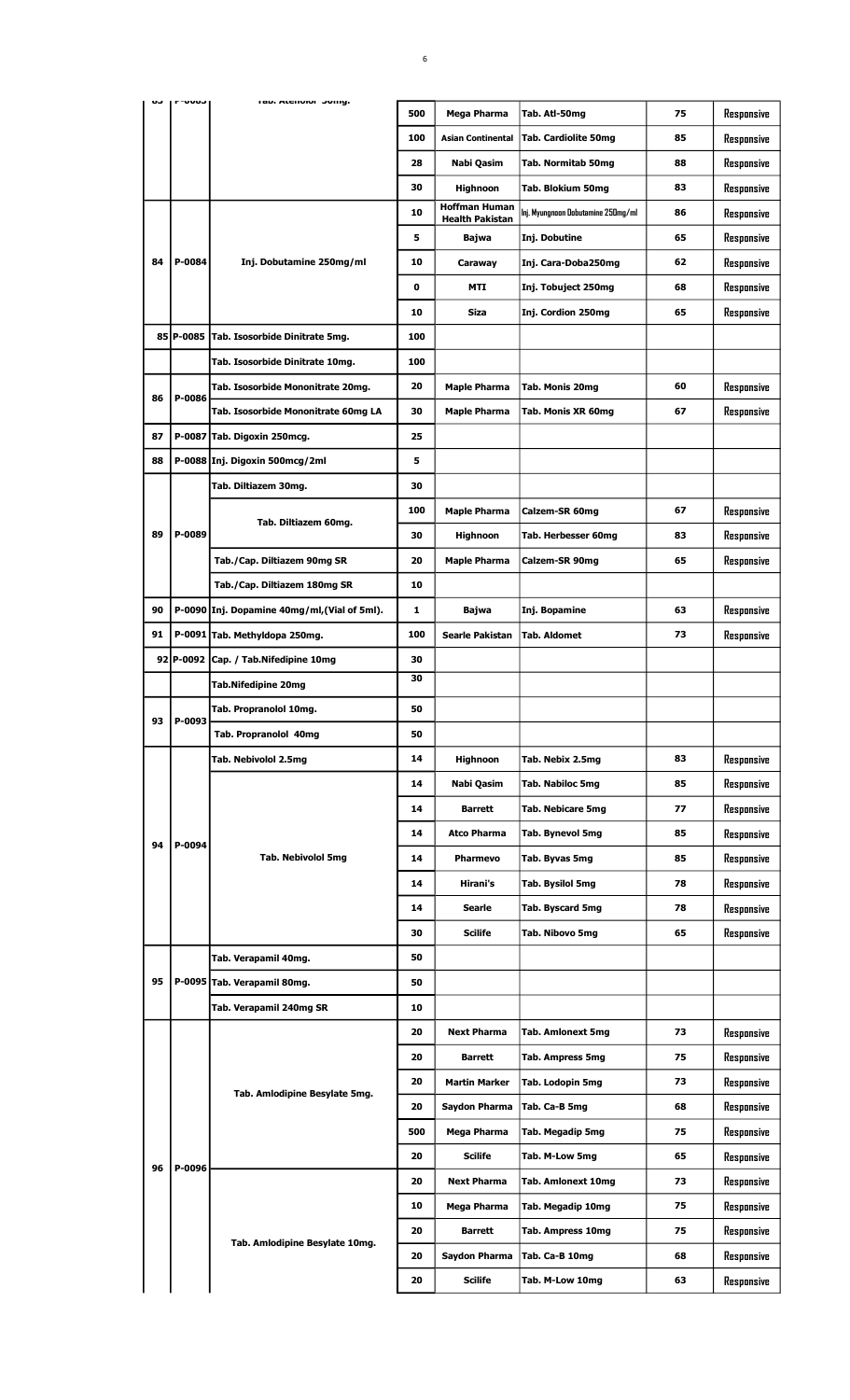|     |                |                                                            | 30           | Nabi Qasim               | Tab. Amdipine 10mg         | 85 | Responsive                                        |
|-----|----------------|------------------------------------------------------------|--------------|--------------------------|----------------------------|----|---------------------------------------------------|
| 97  |                | P-0097 Inj. Propranolol 1mg/ml                             | 1            |                          |                            |    |                                                   |
| 98  |                | P-0098 Tab. Prazosin HCL 1mg.                              | 30           |                          |                            |    |                                                   |
|     |                | Tab. Lisinopril 5mg.                                       | 30           | <b>Atco Pharma</b>       | Tab. Lame 5mg              | 85 | Responsive                                        |
| 99  |                | P-0099 Tab. Lisinopril 10mg.                               | 14           | Scilife                  | Tab. Trupril 10mg          | 65 | Responsive                                        |
|     |                | Tab. Lisinopril 10mg.                                      | 30           | <b>Atco Pharma</b>       | Tab. Lame 10mg             | 85 | Responsive                                        |
|     |                |                                                            | 20           | <b>Servier Pharma</b>    | Tab. Vastarel MR 35mg      | 90 | Responsive                                        |
| 100 |                | P-0100 Tab. Trimetazidin Dihydrochloride 35mg.             | 20           | <b>Maple Pharma</b>      | <b>Tab. Dinemic-SR</b>     | 64 | Responsive                                        |
|     |                |                                                            | 20           | <b>Next Pharma</b>       | Tab. Trikat MR 35mg        | 75 | Responsive                                        |
| 101 | P-0101         | Inj. Magnesium Sulphate 500mg/ml<br>(10ml Amp).            | 25           | Bajwa                    | Inj. Epsium 500mg/10ml     | 63 | Responsive                                        |
| 102 |                | P-0102 Tab. Amiodarone HCL 200mg.                          | 30           |                          |                            |    |                                                   |
| 103 |                | P-0103 Inj. Amiodarone HCL 150mg/3ml.                      | 6            | <b>Bajwa</b>             | Inj. Baj-Darone 150mg/3ml. | 63 | Responsive                                        |
|     |                | Tab.Metoprolol 25mg.                                       | 30           | <b>Atco Pharma</b>       | Tab. Merol 25mg            | 85 | Responsive                                        |
|     |                | Tab.Metoprolol 50mg.                                       | 30           | <b>Atco Pharma</b>       | Tab. Merol 50mg            | 85 | Responsive                                        |
|     | 104 P-0104     | Tab.Metoprolol 100mg.                                      | 30           | Mega Pharma              | Tab. Megatop 100mg         | 76 | Responsive                                        |
|     |                | Tab.Metoprolol 100mg.                                      | 30           | <b>Atco Pharma</b>       | Tab. Merol 100mg           | 85 | Responsive                                        |
|     |                | Tab. Aspirin 75mg (Enteric coated).                        | 30           | <b>Highnoon</b>          | Tab. Loprin 75mg           | 83 | Responsive                                        |
|     |                | Tab. Aspirin 75mg (Enteric coated).                        | 30           | <b>Pacific</b>           | Tab. Doloprin 75mg         | 56 | Non<br><b>Resoonsive</b>                          |
|     | 105 P-0105     | Tab. Aspirin 150mg (Enteric coated).                       | 30           |                          |                            |    |                                                   |
|     |                | Tab. Aspirin 300mg (Non-Enteric<br>coated) (Water soluble) | 30           |                          |                            |    |                                                   |
|     |                |                                                            | 10           | <b>Feroz sons</b>        | Tab. Xavor 50mg            | 85 | Responsive                                        |
|     |                |                                                            | 10           | <b>Pharmevo</b>          | Tab. Tansin 50mg           | 85 | Responsive                                        |
|     |                |                                                            |              | <b>Maple Pharma</b>      | Losan 50mg                 | 65 | Responsive                                        |
|     |                |                                                            | 500          | Mega Pharma              | Tab. Megasar 50mg          | 75 | Responsive                                        |
|     | 106 P-0106     | Tab. Losartan Potassium 50mg.                              | 20           | <b>Demont</b>            | Tab. Actilop 50mg          | 69 | Responsive                                        |
|     |                |                                                            | 20           | <b>Asian Continental</b> | Tab. Losanta 50mg          | 88 | Responsive                                        |
|     |                |                                                            | 20           | <b>Scilife</b>           | <b>Tab. Losmart 50mg</b>   | 63 | Responsive                                        |
|     |                |                                                            | 20           | Nabi Qasim               | Tab. Bepsar 50mg           | 88 | Responsive                                        |
|     |                | Tab. Losartan Potassium 100mg.                             | 10           | <b>Saffron Pharma</b>    | Tab. Sar-K 100mg (N-S)     |    | Non<br>Responsive<br>(Missing<br><u> Samnloe)</u> |
| 107 |                | P-0107 Inj. Milrinone 1mg/ml (10ml)                        | $\mathbf{1}$ |                          |                            |    |                                                   |
| 108 |                | P-0108 Inj. Metoprolol Tartrate 5mg.                       | 5            | Bajwa                    | Inj. Baj-Prolol 5mg        | 68 | Responsive                                        |
| 109 |                | P-0109 Inj. Isosorbide Dinitrate 10mg/10ml.                |              | Bajwa                    | Inj. Isobaj 10mg           | 28 | Nan<br><b>Resoonsive</b>                          |
| 110 |                | P-0110 Tab. Indapamide Hemihydrate 1.5mg SR                | 30           | Servier Pharma           | Tab. Natrilix-SR           | 90 | Responsive                                        |
|     |                |                                                            | 10           | Nabi Qasim               | Tab. Descol 20mg           | 85 | Responsive                                        |
|     |                |                                                            | 20           | <b>Wilshire Labs</b>     | Tab. Lastolip 20mg         | 82 | Responsive                                        |
|     |                |                                                            | 10           | <b>Maple Pharma</b>      | Tab. Lipotrin 20mg         | 46 | Nan<br><b>Resonnsive</b>                          |
|     | $111$   P-0111 | Tab. Atorvastatin 20mg                                     | 500          | Mega Pharma              | Tab, Megavastin 20mg       | 75 | Responsive                                        |
|     |                |                                                            | 10           | <b>Asian Continental</b> | Tab. Vasclear 20mg         | 61 | Responsive                                        |
|     |                |                                                            | 10           | Getz Pharma              | Tab. Lipiget 20mg          | 85 | Responsive                                        |
|     |                |                                                            | 30           | <b>Scilife</b>           | Tab. Lochol 20mg           | 65 | Responsive                                        |
|     |                | Tab. Atorvastatin 40mg                                     | 10           |                          |                            |    |                                                   |
| 112 |                | P-0112 Tab. Perindopril<br>4mg                             | 10           | Servier Pharma           | Tab. Coverswl 4mg          | 90 | Responsive                                        |
|     |                | Tab. Carvedilol 3.125mg                                    | 10           | <b>Barrett</b>           | Tab. Vedicar 3.125mg       | 75 | Responsive                                        |
|     |                |                                                            | 30           | Feroz sons               | Tab. Carveda -6.25mg       | 85 | Responsive                                        |
|     |                |                                                            | 30           | <b>Wilshire Labs</b>     | Tab. Otello 6.25mg         | 82 | Responsive                                        |
|     | 113 P-0113     | Tab. Carvedilol 6.25mg                                     | 30           | Barrett                  | Tab. Vedicar 6.25mg        | 75 | Responsive                                        |
|     |                |                                                            | 30           | Glitz                    | Tab. Vedigit 6.25mg        | 35 | non Responsive                                    |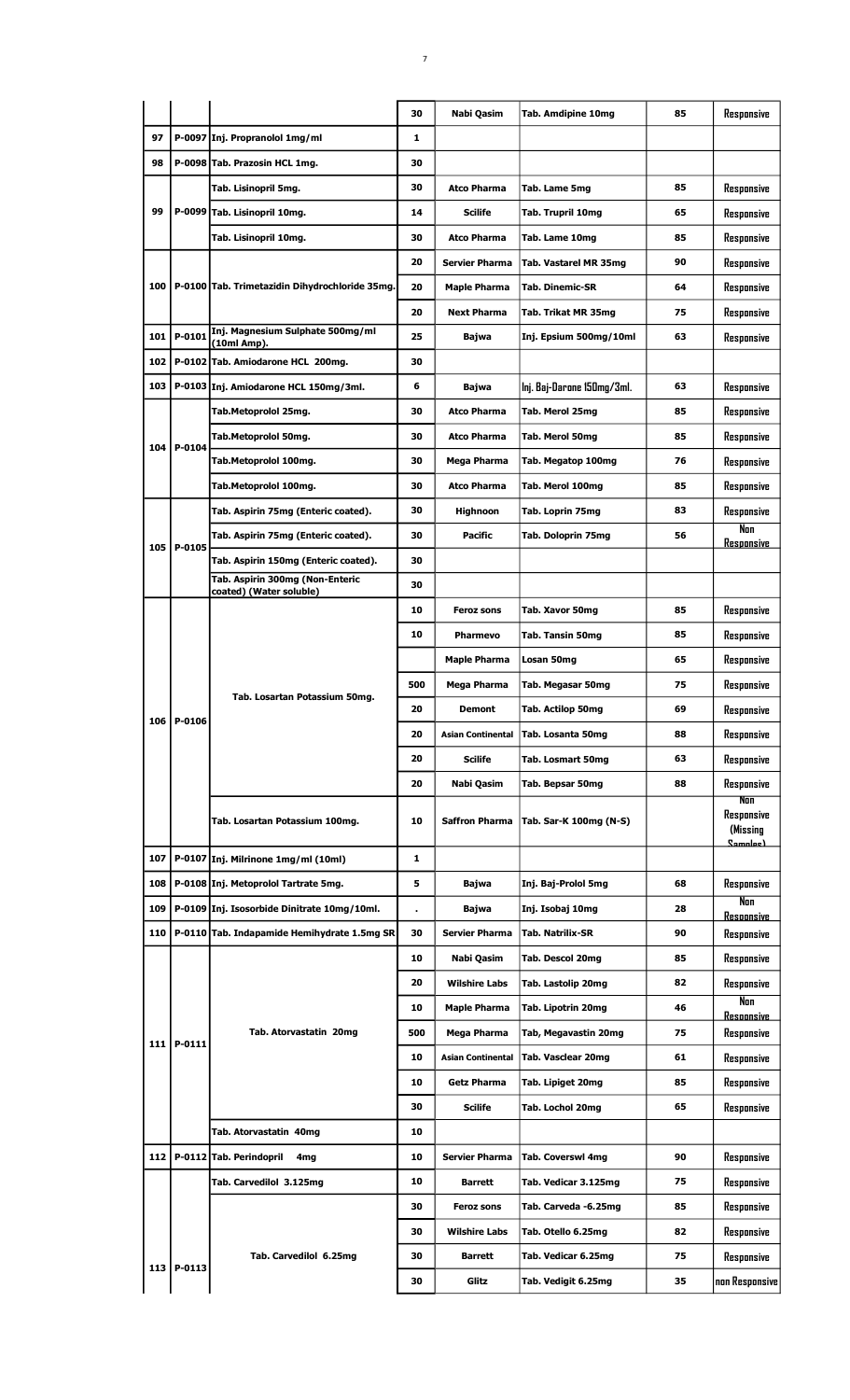|       |              |                                                                                | 30  | Hilton                | Tab. Carlov 6.25mg        | 85 |    | Responsive                                |
|-------|--------------|--------------------------------------------------------------------------------|-----|-----------------------|---------------------------|----|----|-------------------------------------------|
|       |              |                                                                                | 30  | Nabi Qasim            | Tab. Carpro 6.25mg        | 88 |    | Responsive                                |
|       |              | Tab. Carvedilol 25mg                                                           | 10  | <b>Barrett</b>        | Tab. Vedicar 25mg         | 75 |    | Responsive                                |
|       |              |                                                                                | 10  | Wimits                | Tab. Wascorel 75mg        | 68 |    | Responsive                                |
|       |              |                                                                                | 10  | <b>Pharmevo</b>       | Tab. Lowplat 75mg         | 85 |    | Responsive                                |
|       |              |                                                                                | 100 | <b>Novamed Pharma</b> | Tab. Seaclop 75mg         | 80 |    | Responsive<br>Non                         |
| 114   | P-0114       | Tab. Clopidogrel 75mg                                                          |     | <b>Wilshire Labs</b>  | Tab. Flexiflow 75mg(N-S)  |    |    | Responsive<br>(Samples<br><b>Minning</b>  |
|       |              |                                                                                | 10  | Nabi Qasim            | Tab. Deplet 75mg          | 88 |    | Responsive                                |
|       |              |                                                                                | 28  | <b>Scilife</b>        | Tab. Norplate 75mg        | 65 |    | Responsive                                |
|       |              | Tab. Clopidogrel 300mg                                                         | 14  |                       |                           |    |    |                                           |
|       |              |                                                                                | 28  | Sanofi                | Tab. Tritace 2.5mg        |    | 90 | Responsive                                |
|       |              | <b>Tab. Ramipril</b><br>2.5mg                                                  | 28  | <b>Pharmevo</b>       | Tab. Ramipace 2.5mg       |    | 85 | Responsive                                |
| 115   | P-0115       | <b>Tab. Ramipril</b><br>5mg                                                    | 28  | Sanofi                | Tab. Tritace 500mg        |    | 90 | Responsive                                |
|       |              | Tab. Ramipril<br>5mg                                                           | 28  | <b>Pharmevo</b>       | Tab. Ramipace 5mg         | 85 |    | Responsive                                |
| 116   |              | P-0116 Inj. Verapamil 2.5mg/ml                                                 | 5   | Bajwa                 | Inj. Simrex 2.5mg/ml      | 63 |    | Responsive                                |
|       |              | Tab. Bisoprolol 2.5mg.                                                         | 14  | <b>Barrett</b>        | Tab. Barilol 2.5mg        | 77 |    | Responsive                                |
|       |              |                                                                                | 14  | <b>Saffron Pharma</b> | Tab.Safcor 5mg            | 70 |    | Responsive                                |
|       |              |                                                                                | 20  | <b>Barrett</b>        | Tab. Barilol 5mg          | 77 |    | Responsive                                |
|       |              | Tab. Bisoprolol 5mg.                                                           | 14  | <b>Atco Pharma</b>    | Tab. Bisoprolol 5mg       | 85 |    | Responsive                                |
| 117   | P-0117       |                                                                                | 20  | <b>Pharmasol</b>      | Tab. Biscord 5mg          | 33 |    | Non                                       |
|       |              |                                                                                | 14  |                       |                           | 74 |    | <b>Resoonsive</b>                         |
|       |              |                                                                                |     | <b>Pacific</b>        | Tab. Valvozid 5mg         |    |    | Responsive<br>Non                         |
|       |              | Tab. Bisoprolol 10mg.                                                          |     | <b>Saffron Pharma</b> | Tab.Safcor 10mg (NS)      |    |    | Responsive<br>(Missing<br><u>Camnlae)</u> |
|       |              | Tab. Bisoprolol 10mg.                                                          | 20  | Barrett               | <b>Tab. Barilol 10mg</b>  | 75 |    | Responsive                                |
|       |              | Tab. Glyceryl Trinitrate 0.5mg                                                 | 30  |                       |                           |    |    |                                           |
|       |              | Tab. Glyceryl Trinitrate 2.6mg                                                 | 30  | Searle                | Tab. Sustac 2.6mg         | 71 |    | Responsive                                |
|       | 118   P-0118 | Tab. Glyceryl Trinitrate 2.6mg                                                 | 30  | <b>Atco Pharma</b>    | Tab. Caronit 2.6mg        | 85 |    | Responsive                                |
|       |              |                                                                                | 30  | <b>Maple Pharma</b>   | Tab. Glyrate-SR 6.4mg     | 67 |    | Responsive                                |
|       |              | Tab. Glyceryl Trinitrate 6.4mg                                                 | 30  | <b>Atco Pharma</b>    | Tab. Cardnit 6.4mg        | 85 |    | Responsive                                |
|       |              |                                                                                | 30  | Searle                | Tab. Sustac 6.4mg         | 71 |    | Responsive                                |
|       |              |                                                                                | 10  | Shaigan               | Tab. Klolet Plus          | 72 |    | Responsive                                |
|       |              |                                                                                | 10  | <b>Atco Pharma</b>    | Tab. Ascard plus 75/75mg  |    |    | Non Responsive                            |
| 119 l | P-0119       | Tab. Clopidogeral 75mg+ Aspirin 75mg<br>(Acetyl Salicylic acid)                | 10  | Pharmevo              | Tab. Lowplat Plus 75/75mg | 85 |    | (Formula<br>Responsive                    |
|       |              |                                                                                | 10  |                       |                           |    |    |                                           |
| 120   |              | P-0120 Tab. Gemfibrozil 600mg.                                                 | 20  |                       |                           |    |    |                                           |
| 121   | P-0121       | Tab. Hydrochlorthiazide 12.5mg +                                               | 10  |                       |                           |    |    |                                           |
|       |              | Irbesartan 300mg.<br>Tab. Nifedipine (extended relesae)                        | 20  |                       |                           | 60 |    |                                           |
| 122   | P-0122       | 30mg.<br>Tab. Nifedipine (extended relesae)                                    |     | Bayer                 | Tab. Adalat LA 30mg       |    |    | Responsive                                |
|       |              | 60mg.                                                                          | 20  |                       |                           |    |    |                                           |
|       |              | Inj.Glyceryl Trinitrate 1mg/1ml<br><b>Glyceryl Trinitrate 10mg Transdermal</b> | 1   |                       |                           |    |    |                                           |
| 123   | P-0123       | <b>Deponit Patch</b>                                                           | 30  |                       |                           |    |    |                                           |
|       |              | <b>Glyceryl Trinitrate Spray</b>                                               | 1   |                       |                           |    |    |                                           |
| 124   | P-0124       | Inj. Calcium Chloride 10% (100mg/ml)<br>Elemental Calcium 27.2mg/ml            | 1   |                       |                           |    |    |                                           |
| 125   | P-0125       | Cap.Fenofibrate 67mg                                                           | 30  |                       |                           |    |    |                                           |
|       |              | Cap.Fenofibrate 200mg                                                          | 10  |                       |                           |    |    |                                           |
| 126   |              | P-0126 Inj.Sod.Nitroprusside 25mg/ml                                           | 5   |                       |                           |    |    |                                           |
| 127   |              | P-0127 Inj.Isosorbide Mononitrate2mg/5ml                                       | 25  |                       |                           |    |    |                                           |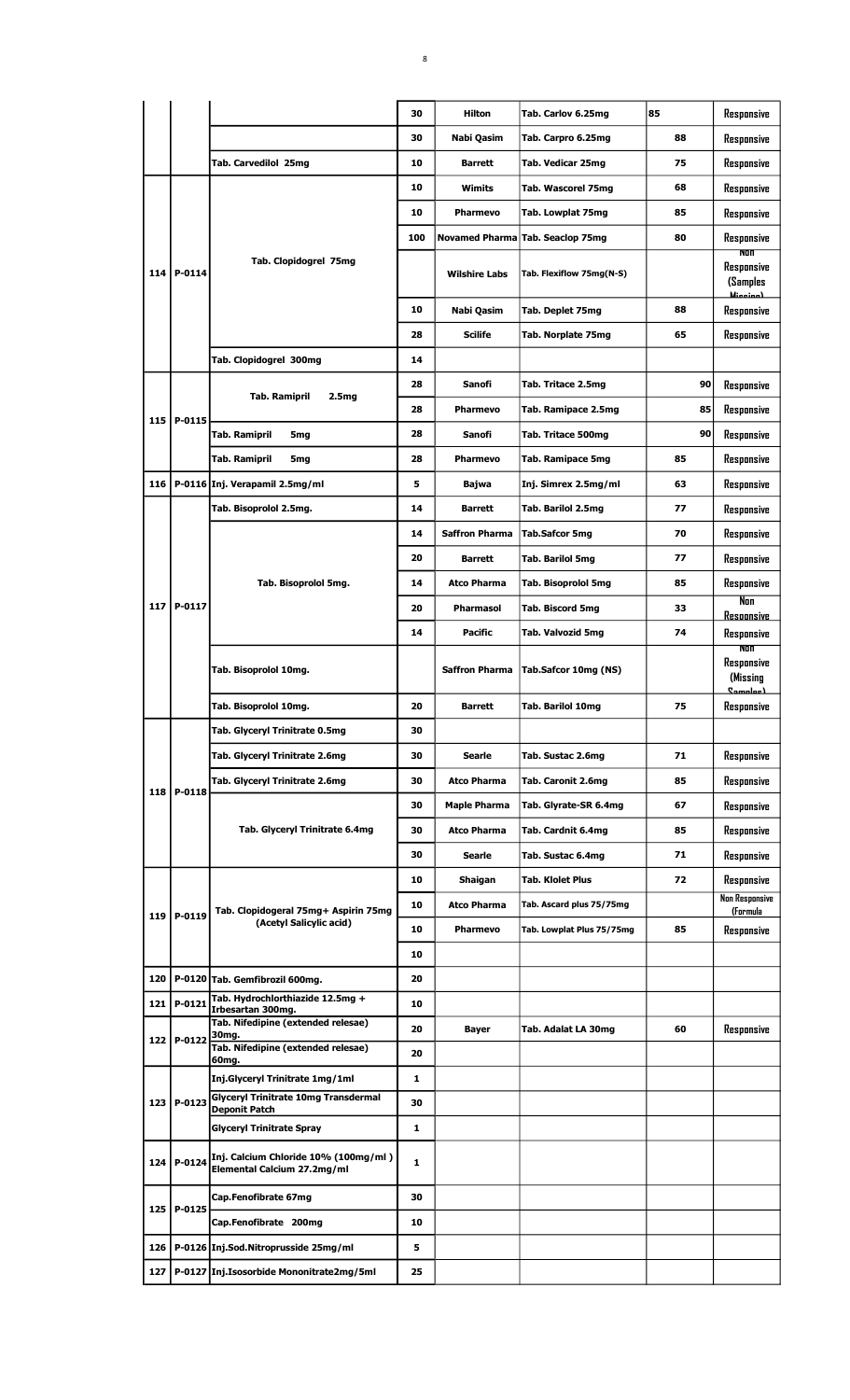| 128 |            | P-0128 Inj.Adenosine 3mg/ml                                 | 10       |                                 |                                          |          |                                   |
|-----|------------|-------------------------------------------------------------|----------|---------------------------------|------------------------------------------|----------|-----------------------------------|
| 129 |            | P-0129 Inj.Hydralazine 20mg/ml                              | 10       |                                 |                                          |          |                                   |
| 130 | P-0130     | Tab. Amlodipine 5mg +<br>Hydrochlorthiazide 12.5mg          | 20       |                                 |                                          |          |                                   |
|     |            | Tab. Amlodipine 5mg + Olmesartan<br>20 <sub>mg</sub>        | 20       | <b>Searle</b>                   | Tab. Olesta-AM 5/20mg                    | 76       | Responsive                        |
|     | 131 P-0131 | Tab. Amlodipine 5mg + Olmesartan                            | 20       |                                 |                                          |          |                                   |
|     |            | 40 <sub>mg</sub><br>Tab. Amlodipine 5mg + Olmesartan        | 20       | Searle                          | Tab. Olesta - AM 5/40mg                  | 73       | Responsive                        |
|     |            | 40mg                                                        | 10       | <b>Next Pharma</b>              | <b>Tab. Rosunext 5mg</b>                 | 75       | Responsive                        |
|     |            | Tab. Rosuvastatin 5mg                                       | 10       | <b>Saffron Pharma</b>           | Tab. Rostor 5mg                          | 62       | Responsive                        |
|     |            |                                                             | 10       | <b>Next Pharma</b>              | <b>Tab. Rosunext 10mg</b>                | 75       | Responsive                        |
|     |            |                                                             | 10       | <b>Barrett</b>                  | Tab. Rosubar 10mg                        | 75       | Responsive                        |
|     |            |                                                             | 10       | Pharmevo                        | Tab X-Plended 10mg                       | 85       |                                   |
|     | 132 P-0132 |                                                             | 10       | <b>ICI Pakistan</b>             |                                          | 83       | Responsive                        |
|     |            |                                                             |          |                                 | Tab. Xenecor 10mg                        |          | Responsive                        |
|     |            | Tab. Rosuvastatin 10mg                                      | 10       | Hirani's                        | <b>Tab. Rosuvast 10mg</b>                | 80       | Responsive                        |
|     |            |                                                             | 10       | Pharmasol                       | Tab. Rostaten 10mg                       | 61       | Responsive                        |
|     |            |                                                             | 10       | Mega Pharma                     | Tab. Rousmeg 10mg                        | 75       | Responsive<br>Nan                 |
|     |            |                                                             | 10       | <b>Maple Pharma</b>             | Tab. Rostatin 10mg                       | 40       | <b>Resoonsive</b>                 |
|     |            |                                                             | 10       | <b>Scilife</b>                  | Tab. Kestore 10mg                        | 65       | Responsive                        |
|     |            | 133   P-0133   Inj. Morphine 10mg / ml                      | 5        |                                 |                                          |          |                                   |
| 134 |            | P-0134 Tab. Metolazone 2.5mg                                | 30       |                                 |                                          |          |                                   |
|     |            | <b>Tab. Metolazone 5mg</b>                                  | 30       |                                 |                                          |          |                                   |
|     |            | Tab. Losartan Potassium 50mg +<br>Hydrochlorthiazide 12.5mg | 10       | <b>Feroz sons</b>               | Tab. Xavor Diu                           | 85       | Responsive<br>NON                 |
| 135 | $P-0135$   | Tab. Losartan Potassium 50mg +<br>Hydrochlorthiazide 12.5mg | 20       | <b>Saffron Pharma</b>           | Tab. Sar-K Plus (N-S)                    |          | Responsive<br>(Missing<br>المسلسك |
|     |            | Tab. Losartan Potassium 100mg +<br>Hydrochlorthiazide 25mg  | 10       |                                 |                                          |          |                                   |
|     | 136 P-0136 | Tab. Lisinopril 10mg +<br>Hydrochlorthiozide 12.5mg         | 20       |                                 |                                          |          |                                   |
|     |            | Tab. Lisinopril 20mg +<br>Hydrochlorthiozide 25mg           | 14       |                                 |                                          |          |                                   |
|     |            | P-0137 Tab. Nicorandil 10mg                                 | 20       |                                 |                                          |          |                                   |
| 137 |            | Tab. Nicorandil 20mg                                        | 20       |                                 |                                          |          |                                   |
|     |            | 138   P-0138   Tab. Ranolazine XR 500mg                     | 14       | <b>Maple Pharma</b>             | Tab. Ranzol-XR 500mg                     | 67       | Responsive                        |
|     |            | P-0139 Tab. Cilostazol 50mg                                 | 30       |                                 |                                          |          |                                   |
| 139 |            | Tab. Cilostazol 100mg                                       | 30       |                                 |                                          |          |                                   |
| 140 |            | P-0140 Tab. Bosentan Monohydrate 62.5mg                     | 14       | Hilton                          | Tab. Bosmon 62.5mg                       | 83       | Responsive                        |
|     |            | Tab. Valsartan 80mg                                         | 28       | <b>Scilife</b>                  | Tab. Valid 80mg                          | 65       | Responsive                        |
|     | 141 P-0141 | Tab. Valsartan 160mg                                        | 14       |                                 |                                          |          |                                   |
|     |            | Tab. Valsartan 80mg +                                       | 28       | <b>Scilife</b>                  | Tab. Co-valid 80/12.5mg                  | 65       | Responsive                        |
| 142 |            | Hydrochlorthiazide 12.5mg<br>Tab. Valsartan 160mg +         | 28       |                                 |                                          |          |                                   |
|     |            | Hydrochlorthiazide 25mg                                     | 14       | <b>Feroz sons</b>               | Tab. Covance 5/160mg                     | 85       | Responsive                        |
|     |            |                                                             | 14       |                                 |                                          |          |                                   |
|     |            |                                                             |          | <b>Atco Pharma</b>              | Tab. Dioplus 5/160                       | 85       | Responsive                        |
|     |            |                                                             | 14<br>14 | Pharmevo<br><b>ICI Pakistan</b> | Tab. Avsar 160/5mg<br>Tab. Avaam 5/160mg | 85<br>75 | Responsive<br>Responsive          |
|     |            |                                                             | 14       | Hirani's                        | Tab. Forgex 5/160mg                      | 78       | Responsive                        |
|     |            |                                                             | 14       | AGP                             | Tab. Exotan 5/160mg                      | 63       | Responsive                        |
|     |            |                                                             | 14       | <b>Genix Pharma</b>             | <b>Exual-A 160/10mg</b>                  | 85       | Responsive                        |
|     |            | Tab. Valsartan 160 + Amlodipine 5mg                         | 14       | <b>Demont</b>                   | Tab. Angi-C 5/160mg                      | 59       | Responsive                        |
|     |            |                                                             | 28       | Scilife                         | Tab. Amstan 5/160mg                      | 65       | Responsive                        |
|     |            |                                                             | 14       | <b>Barrett</b>                  | Tab. AV-Sartan 5/160mg                   | 77       | Responsive                        |
|     |            |                                                             | 14       |                                 |                                          | 83       |                                   |
|     | P-0142     |                                                             |          | <b>Highnoon</b>                 | Tab. Biforge 5/160mg                     |          | Responsive                        |
|     |            |                                                             | 14       | Searle                          | Tab. Extor 5/160mg                       | 78       | Responsive                        |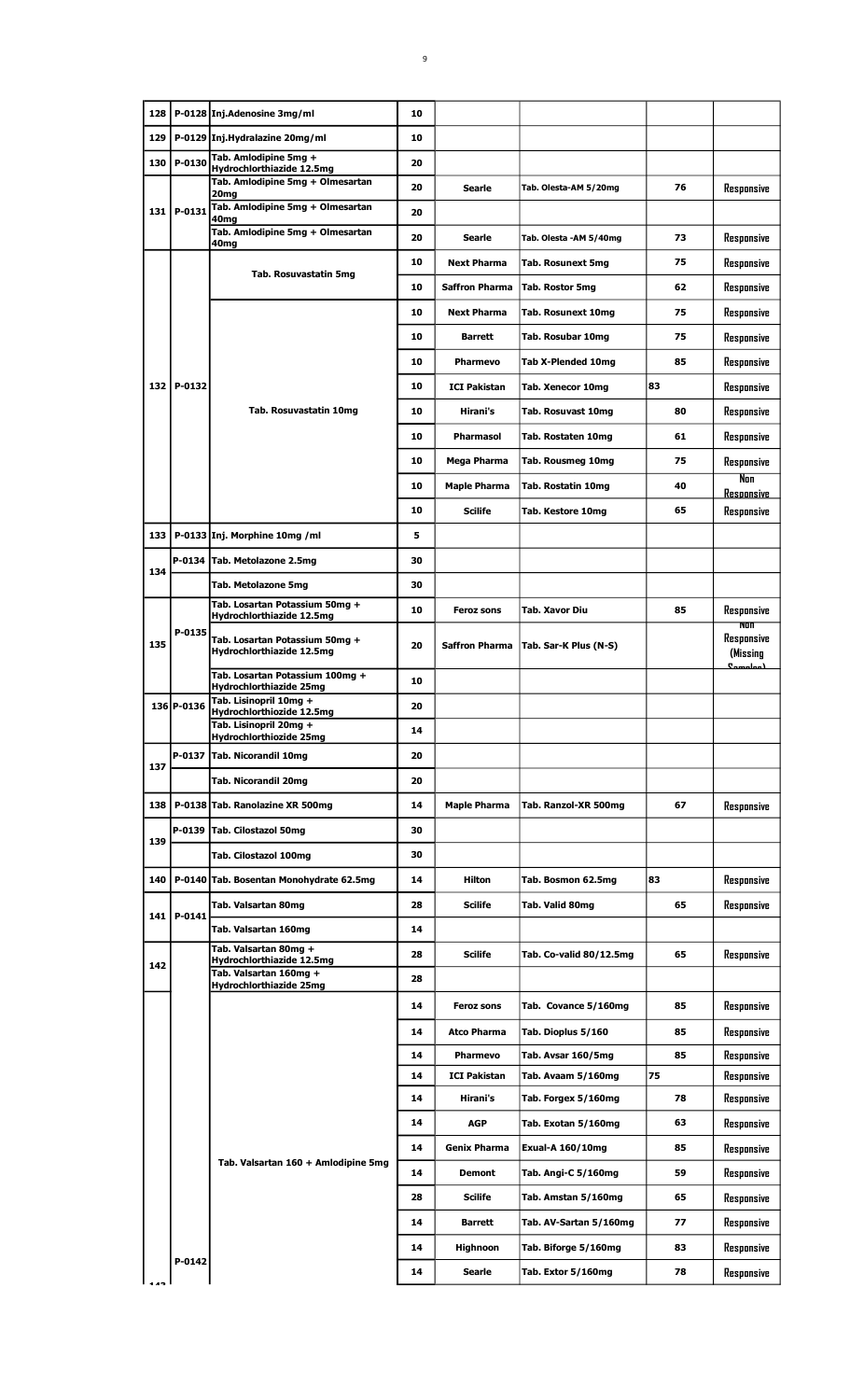| 143 |            |                                                                        | 14 | Shaigan               | Tab. Diasar 5/160mg        | 80 | Responsive     |
|-----|------------|------------------------------------------------------------------------|----|-----------------------|----------------------------|----|----------------|
|     |            |                                                                        | 14 | <b>Next Pharma</b>    | Tab. Velvet AM 5/160mg     | 68 | Responsive     |
|     |            |                                                                        | 14 | <b>Next Pharma</b>    | Tab. Velvet AM 10/160mg    | 68 | Responsive     |
|     |            |                                                                        | 14 | <b>Barrett</b>        | Tab. Av-Sartan 10/160mg    | 75 | Responsive     |
|     |            |                                                                        | 14 | <b>Atco Pharma</b>    | Tab. Dioplus 10/160        | 83 | Responsive     |
|     |            |                                                                        |    |                       |                            |    |                |
|     |            |                                                                        | 14 | Pharmevo              | Tab. Avsar 160/10mg        | 85 | Responsive     |
|     |            | Tab. Valsartan 160 + Amlodipine 10mg                                   | 14 | <b>ICI Pakistan</b>   | Tab. Avaam 10/160mg        | 83 | Responsive     |
|     |            |                                                                        | 14 | <b>Demont</b>         | Tab. Angi-C 10/160mg       | 69 | Responsive     |
|     |            |                                                                        | 14 | Hirani's              | Tab. Forgex 10/160mg       | 78 | Responsive     |
|     |            |                                                                        | 28 | <b>Scilife</b>        | Tab. Amstan 10/160mg       | 65 | Responsive     |
|     |            |                                                                        | 14 | Searle                | Tab. Extor 10/160mg        | 78 | Responsive     |
|     |            |                                                                        |    |                       |                            |    |                |
|     |            |                                                                        | 14 | <b>Next Pharma</b>    | Tab. Ivacard 5mg           | 68 | Responsive     |
|     |            |                                                                        | 14 | <b>Atco Pharma</b>    | <b>Tab. Noracor 5mg</b>    | 83 | Responsive     |
|     |            |                                                                        | 14 | <b>Pharmevo</b>       | Tab. Ivadin 5mg            | 85 | Responsive     |
| 144 | P-0144     | <b>Tab. Ivabradine 5mg</b>                                             | 14 | Kaizen Pharma         | Tab. Ivable                | 50 |                |
|     |            |                                                                        |    |                       |                            |    | non Responsive |
|     |            |                                                                        | 14 | <b>Genix Pharma</b>   | Tab. Ivagen 5mg            | 78 | Responsive     |
|     |            |                                                                        | 28 | Nabi Qasim            | Tab. Ivatab 5mg            | 85 | Responsive     |
|     |            | Tab. Ivabradine 7.5mg                                                  | 14 | <b>Next Pharma</b>    | Tab. Ivacard 7.5mg         | 68 | Responsive     |
|     | P-0145     | <b>Tab. Perindopril</b><br>4mg + Amlodipine<br>5mg                     | 10 | <b>Servier Pharma</b> | Tab. Coversam 4/5 mg       | 90 | Responsive     |
| 145 |            | <b>Tab. Perindopril</b><br>4mg + Amlodipine<br>5mg                     | 10 | <b>Next Pharma</b>    | Tab. Amper 5/4 mg          | 75 | Responsive     |
|     |            | <b>Tab. Perindopril</b><br>8mg + Amlodipine<br>10mg                    | 10 | <b>Servier Pharma</b> | Tab. Coversam 8/10 mg      | 90 | Responsive     |
|     |            |                                                                        | 10 | <b>Next Pharma</b>    | Tab. Amper 10/8 mg         | 75 | Responsive     |
|     |            | Tab. Valsartan 160mg + Amlopidine<br>5mg + Hydrochlorthiazide 25mg     | 14 | <b>ICI Pakistan</b>   | Tab. Avaam plus 5/160/25mg | 85 | Responsive     |
|     |            | Tab. Valsartan 160mg + Amlopidine                                      | 28 | Pharmevo              | Tab. Avsas Plus 160/5/25mg | 83 | Responsive     |
|     | 146 P-0146 | 5mg + Hydrochlorthiazide 25mg<br>Tab. Valsartan 160mg + Amlopidine     | 28 |                       |                            |    |                |
|     |            | 10mg + Hydrochlorthiazide 25mg<br>Tab. Valsartan 320mg + Amlopidine    |    |                       |                            |    |                |
|     |            | 10mg + Hydrochlorthiazide 25mg                                         | 14 |                       |                            |    |                |
|     |            | 147   P-0147 Tab. Lercanidipine HCL 10mg                               | 10 |                       |                            |    |                |
|     |            | 148 P-0148 Sacubitril 48.6mg + Valsartan 51.4mg                        | 28 |                       |                            |    |                |
|     |            | Sacubitril 97.2mg + Valsartan 102.8mg                                  | 28 |                       |                            |    |                |
| 149 | P-0149     | Tab. Eplerenone 25mg                                                   | 14 |                       |                            |    |                |
|     |            | Tab. Eplerenone 50mg                                                   | 10 | Platinum              | Tab. Epler 50mg            | 72 | Responsive     |
| 150 |            | P-0150 Tab. Ticagrelor 90mg                                            | 20 |                       |                            |    |                |
|     | 151 P-0151 | Tab. Indapamide SR / Amlopidine<br>1.5 <sub>mg</sub> /5 <sub>mg</sub>  | 30 |                       |                            |    |                |
|     |            | Tab. Indapamide SR / Amlopidine<br>1.5 <sub>mg</sub> /10 <sub>mg</sub> | 30 |                       |                            |    |                |
| 152 | P-0152     | Tab. Perindopril / Indapamide                                          | 10 | <b>Servier Pharma</b> | <b>Tab. Coversy Plus</b>   | 90 | Responsive     |
| 153 |            | 4mg/1.25mg<br>P-0153 Inj. Labetalol 50mg                               | 1  |                       |                            |    |                |
| 154 |            | P-0154 Tab. Labetalol 100mg                                            | 20 |                       |                            |    |                |
| 155 | P-0155     | Cap/Tab. Coenzyme Q10 100mg                                            | 20 |                       |                            |    |                |
|     |            | (Ubidecarenone)                                                        |    |                       |                            |    |                |
|     |            | (J) DRUGS ACTING ON CNS                                                |    |                       |                            |    |                |
| 156 |            | P-0156 Cap. Flunarizine 5mg<br>Tab. Betahistine Di-Hydrochloride       | 14 | <b>Saffron Pharma</b> | Cap. Lunar 5mg             | 62 | Responsive     |
|     |            | 8mg                                                                    | 30 |                       |                            |    |                |
|     |            | Tab. Betahistine Di-Hydrochloride<br>8mg                               | 30 | Demont                | Tab. Belvert 8mg           | 69 | Responsive     |
|     | 157 P-0157 | Tab. Betahistine Di-Hydrochloride<br>16 <sub>mg</sub>                  | 30 | <b>Next Pharma</b>    | Tab. Gerohist 16mg         | 68 | Responsive     |
|     |            | Tab. Betahistine Di-Hydrochloride<br>16 <sub>mg</sub>                  | 30 | Abbott Lab            | Tab. Serc 16mg             | 85 | Responsive     |
|     |            | Tab. Betahistine Di-Hydrochloride<br>16 <sub>ma</sub>                  | 30 | Demont                | Tab. Belvert 16mg          | 69 | Responsive     |
| 158 |            | P-0158 Tab. Pizotifen 0.5mg.                                           | 30 |                       |                            |    |                |
| 159 |            | P-0159 Tab.Zolmitriptan 2.5mg                                          | з  |                       |                            |    |                |
|     |            |                                                                        |    |                       |                            |    |                |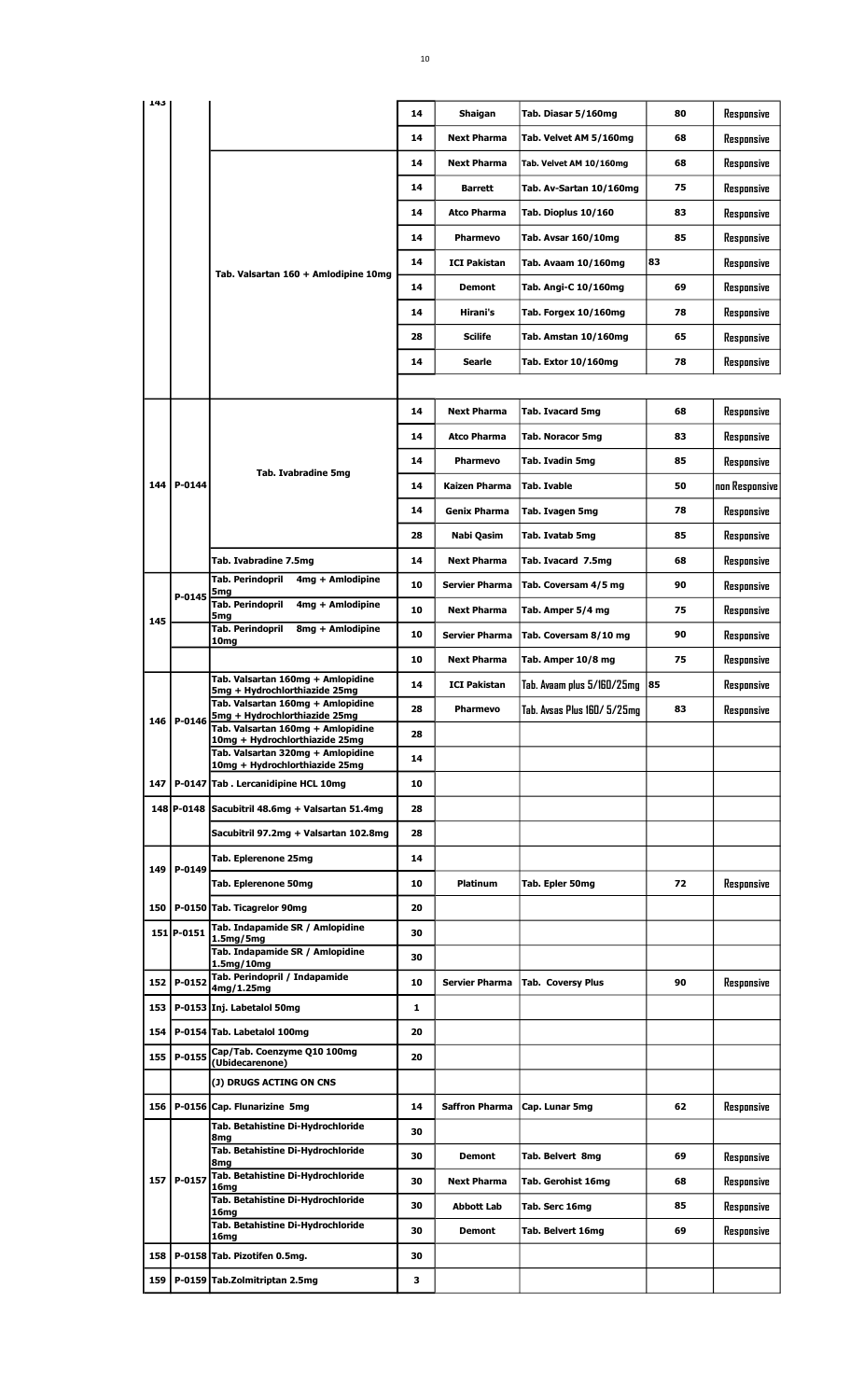| 160 |              | P-0160 Inj. Iopromide 370/100                                        | 1            | <b>Bayer</b>                            | Inj. Ultravist 370     | 81 | Responsive                           |
|-----|--------------|----------------------------------------------------------------------|--------------|-----------------------------------------|------------------------|----|--------------------------------------|
| 161 |              | P-0161 Inj. Iodixanol 270mg                                          | 1            |                                         |                        |    |                                      |
| 162 |              | P-0162 Lidocaine Cetrimide Spray 10%                                 | 1            |                                         |                        |    |                                      |
| 163 |              | P-0163 Inj. Rocuronium Bromide 5mg / 5ml                             |              |                                         |                        |    |                                      |
| 164 |              | P-0164 Inj. Vecuronium Bromide                                       | 10           |                                         |                        |    |                                      |
| 165 |              | P-0165 Inj. Iohexol 350mg 50ml                                       | 1            | <b>Punjab Medical</b><br><b>Service</b> | inj. Kopaq 350mg/50ml  | 75 | Responsive                           |
|     |              | P-0166 Inj. Iohexol 350mg 100ml                                      | 1            | <b>Punjab Medical</b><br><b>Service</b> | inj. Kopaq 350mg/100ml | 72 | Responsive                           |
| 166 |              | P-0166 Inj. Iohexol 350mg 100ml                                      | 1            | <b>Graton Pharma</b>                    | Inj. Ioxican 100ml     | 70 | Responsive                           |
| 167 |              | P-0167 Inj. Iohexol 300mg 50ml                                       | $\mathbf{1}$ |                                         |                        |    |                                      |
| 168 |              | P-0168 Inj. Iohexol 300mg 100ml                                      | $\mathbf{1}$ |                                         |                        |    |                                      |
| 169 | P-0169       | Sodium Amidotriazoate 0.1g Meglumine<br>amidotrizoate 0.66g 370mg/ml | $\mathbf{1}$ | <b>Bayer</b>                            | Gastrografin 100ml     | 80 | Responsive                           |
|     |              | (K) ANTI-COAGULANTS:                                                 |              |                                         |                        |    |                                      |
| 170 |              | P-0170 Inj.Streptokinase 1.50miu.                                    | 1            |                                         |                        |    |                                      |
| 171 |              | P-0171 Inj.Heparin 5000 IU.                                          | 1            |                                         |                        |    |                                      |
| 172 |              | P-0172 Tab.Warfarin Sod. 5mg                                         | 100          | Shaigan                                 | Tab. Warfin 5mg        | 85 | Responsive                           |
|     |              | Tab.Warfarin Sod. 2.5mg                                              | 30           |                                         |                        |    |                                      |
|     |              | Tab.Warfarin Sod. 1mg                                                | 30           |                                         |                        |    |                                      |
|     |              | Inj. Enoxaparin (Low mol Wt. Heparin)<br>40 <sub>mg</sub>            | $\mathbf{1}$ | <b>Himont Pharma</b><br>Ltd             | Inj. Clotless 40mg     | 65 | Responsive                           |
|     |              | 173 P-0173 Inj. Enoxaparin (Low mol Wt. Heparin)<br>60 <sub>mg</sub> | $\mathbf{1}$ | <b>Himont Pharma</b><br>Ltd             | Inj. Clotless 60mg     | 60 | Responsive                           |
|     |              | Inj. Enoxaparin (Low mol Wt. Heparin)<br>80 <sub>mg</sub>            | $\mathbf{1}$ |                                         |                        |    |                                      |
| 174 |              | P-0174 Inj.Fondaparinux 2.5mg                                        | 10           |                                         |                        |    |                                      |
| 175 |              | P-0175 Inj.Abciximab 2mg/5ml                                         | 1            |                                         |                        |    |                                      |
| 176 |              | P-0176 Inj. Tirofiban 0.25mg/ml                                      | 1            |                                         |                        |    |                                      |
| 177 |              | P-0177 Inj.Eptifibatide 2mg/ml                                       | 1            |                                         |                        |    |                                      |
|     |              | 178   P-0178 Tab. Beraprost Sodium 20mcg                             | 30           |                                         |                        |    |                                      |
|     |              |                                                                      | 10           | <b>Next Pharma</b>                      | Verinoxa 10mg          | 68 | Responsive                           |
|     |              |                                                                      | 10           | Atco Pharma                             | Tab. Revoban 10mg      | 85 | Responsive                           |
|     |              | Tab. Rivaroxaban 10mg                                                | 10           | Pharmevo                                | Tab. Xcept 10mg        | 85 | Responsive                           |
|     |              |                                                                      | 10           | Searle                                  | Tab. Xaroban 10mg      | 60 | Responsive                           |
|     | 179   P-0179 |                                                                      | 14           | <b>Bayer</b>                            | Tab. Xarelto 10mg      | 60 | Responsive                           |
|     |              | Tab. Rivaroxaban 20mg                                                | 10           | Next Pharma                             | Verinoxa 20mg          | 68 | Responsive                           |
|     |              | Tab. Rivaroxaban 20mg                                                | 14           | Pharmaevo                               | Tab. Xcept 20mg        | 85 | Responsive                           |
|     |              | Tab. Rivaroxaban 20mg                                                | 5.           | <b>Bayer</b>                            | Tab. Xarelto 20mg      | 60 | Responsive                           |
|     |              | Tab. Rivaroxaban 2.5mg                                               | 14           | <b>Highnoon</b>                         | Tab. Rivaro 2.5 mg     | 81 | Responsive                           |
| 180 |              | P-0180 Inj. Reteplase 10 I.U                                         | 1            |                                         |                        |    |                                      |
| 181 |              | P-0181 Tab. Apixaben 10mg                                            | 30           |                                         |                        |    |                                      |
| 182 |              | P-0182 Cap. Dabigatran 150mg                                         | 30           |                                         |                        |    |                                      |
| 183 |              | P-0183 Inj. Bivalirudin                                              | $\mathbf{1}$ |                                         |                        |    |                                      |
|     |              | (L) CLOTTING AGENTS:                                                 |              |                                         |                        |    |                                      |
|     |              | 184 P-0184 Tab. Eltrombopag 25mg                                     | 28           |                                         |                        |    |                                      |
|     |              | Tab. Eltrombopag 50mg                                                | 28           |                                         |                        |    |                                      |
|     |              |                                                                      | 5            | <b>Bosch</b>                            | Inj. Betrol 250mg      | 85 | Responsive                           |
|     | 185   P-0185 | Inj.Tranexamic Acid 250mg/5ml.                                       | 10           | Bajwa                                   | Inj. Synostat 250mg    | 48 | N <sub>on</sub><br><b>Resonnsive</b> |
|     |              |                                                                      | 10           | <b>Asian Continental</b>                | Inj. Traxacid 250mg    | 88 | Responsive                           |
|     |              | Caps Tranexamic Acid 250mg.                                          | 20           | <b>Asian Continental</b>                | Cap. Traxacid 250mg    | 88 | Responsive                           |
|     |              |                                                                      |              |                                         |                        | 73 |                                      |
|     |              |                                                                      | 20           | <b>Asian Continental</b>                | Cap. Traxacid 500mg    |    | Responsive                           |
|     | 186   P-0186 | Caps Tranexamic Acid 500mg.                                          | 20           | <b>AGP</b>                              | Cap. Maxna 500mg       | 85 | Responsive                           |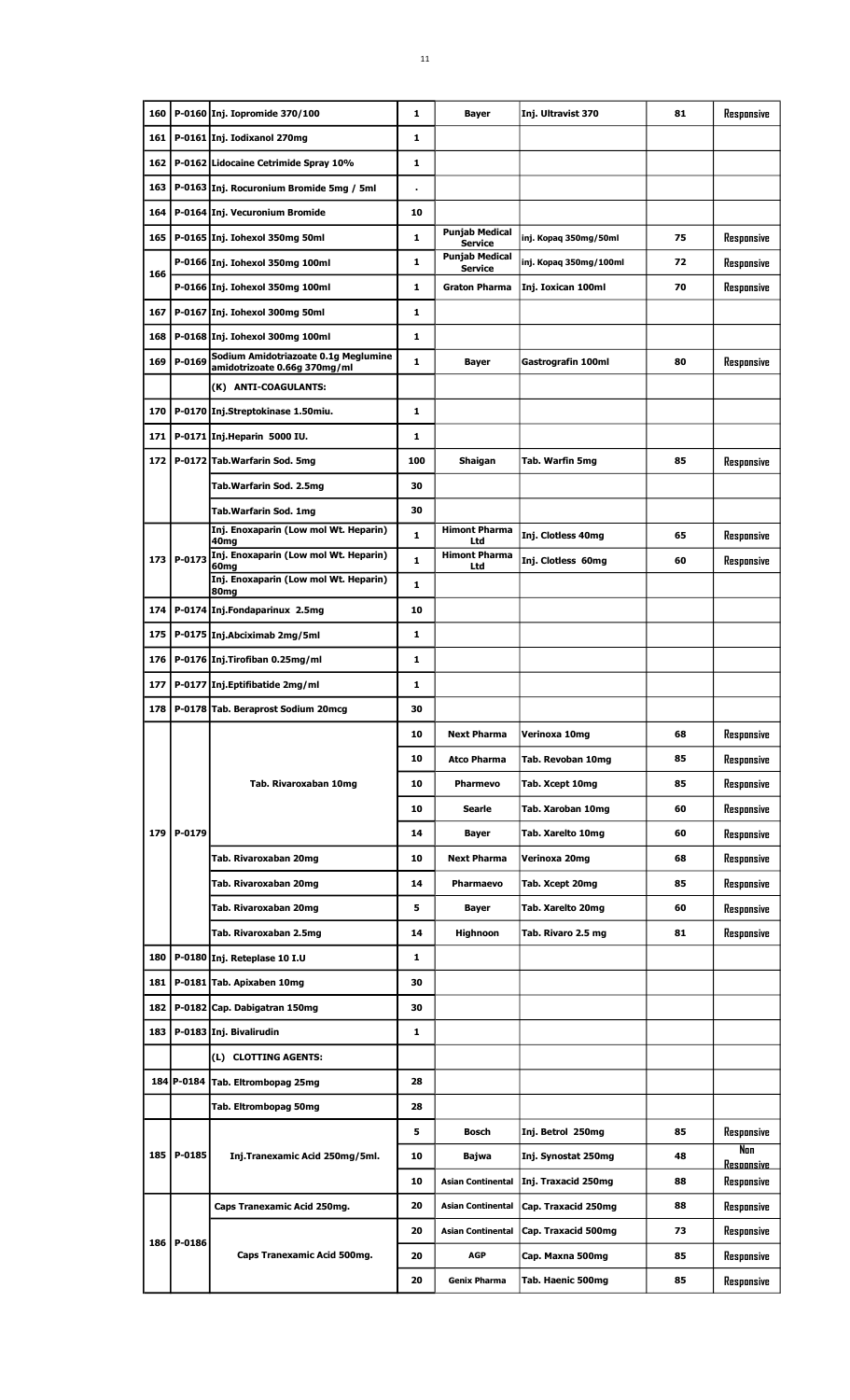| 187 | P-0187       | Inj.Factor VIII 250Units                                                                                                            | 1              |                                 |                                     |    |                                                             |
|-----|--------------|-------------------------------------------------------------------------------------------------------------------------------------|----------------|---------------------------------|-------------------------------------|----|-------------------------------------------------------------|
|     |              | P-0187 Inj.Factor VIII 500Units                                                                                                     | 1              |                                 |                                     |    |                                                             |
|     |              | (M) ANALGESICS/ANTIPYRETICS/<br><b>ANTI- INFLAMMATORY/MUSCLE</b><br><b>RELAXANTS/ ANTI RHEUMATICS:</b>                              |                |                                 |                                     |    |                                                             |
| 188 | P-0188       | Tab. Mefenamic Acid 250mg                                                                                                           | $\blacksquare$ | <b>Pfizer</b>                   | Tab. Ponstone 250mg                 | 85 | Responsive                                                  |
|     |              | P-0188 Tab. Mefenamic Acid 500mg                                                                                                    | 200            |                                 |                                     |    |                                                             |
| 189 |              | P-0189 Tab. Paracetamol 500mg.                                                                                                      | 200            | <b>Gsk CHC</b>                  | Tab. Panadol 500mg                  | 75 | Responsive                                                  |
|     |              | Inj. Paracetamol 300mg/2ml                                                                                                          | 5              |                                 |                                     |    |                                                             |
|     |              |                                                                                                                                     | 100ml          | Bosch                           | Inf. Bofalgan 1g                    | 88 | Responsive                                                  |
|     | 190   P-0190 |                                                                                                                                     | 100ml          | Searle                          | Inj. Nuberol -P                     | 75 | Responsive                                                  |
|     |              | Inf. Paracetamol 1000mg /100ml                                                                                                      | 100ml          | Global                          | Inj. Fevonor 1000mg                 | 60 | Responsive                                                  |
|     |              |                                                                                                                                     | 100ml          | <b>Vision Pharma</b>            | Inf. Acetamol Infussion without set | 70 | Responsive                                                  |
|     |              | P-0191 Susp. Paracetamol 120mg/5ml                                                                                                  | 60ml           | <b>Barrett</b>                  | Sus. Feberol 120mg/5ml              | 75 | Responsive                                                  |
| 191 |              | P-0191 Susp. Paracetamol BP 250mg/5ml.                                                                                              | 90ml           | Gsk CHC                         | Susp. Panadol forte                 | 75 | Responsive                                                  |
|     |              | P-0191 Susp. Paracetamol BP 250mg/5ml.                                                                                              | 60ml           | <b>Barrett</b>                  | Sus. Feberol DS                     | 77 | Responsive                                                  |
|     |              | 192   P-0192   Paracetamol 80mg/0.8ml Drops.                                                                                        | 30ml           | <b>Gsk CHC</b>                  | Panadol drops                       | 75 | Responsive                                                  |
|     |              | P-0193 Tab. Ibuprofen 200mg.                                                                                                        | 100            | <b>Abbott Lab</b>               | Tab. Brufen 200mg                   | 85 | Responsive                                                  |
| 193 |              | P-0193 Tab. Ibuprofen 400mg                                                                                                         | 250            |                                 |                                     |    |                                                             |
|     |              |                                                                                                                                     | 90ml           | Wimits                          | Sus.Ibuprofen                       | 71 | Responsive                                                  |
|     |              |                                                                                                                                     | 120            | <b>Abbott Lab</b>               | Susp. Brufen 100mg                  | 85 | Responsive                                                  |
| 194 | P-0194       | Susp. Ibuprofen 100mg/5ml.                                                                                                          | 90ml           | Kaizen Pharma                   | Susp. Torfen 100mg/5ml<br>(N/S)     | 45 | non Responsive                                              |
|     |              |                                                                                                                                     | 90ml           | MTI                             | Susp. Prufie                        | 68 | Responsive                                                  |
|     |              |                                                                                                                                     | 90ml           | Moringa                         | Susp. Ibumor                        | 67 | Responsive                                                  |
|     |              |                                                                                                                                     | 20             | Next Pharma                     | Tab. Painext 50mg                   | 73 | Responsive                                                  |
|     |              |                                                                                                                                     | 100            | <b>Abbott Lab</b>               | Tab. Artifen 50mg                   | 85 | Responsive                                                  |
|     |              |                                                                                                                                     | 500            | Mega Pharma                     | Tab. Megafenac 50mg                 | 75 | Responsive                                                  |
|     |              |                                                                                                                                     | 100            | <b>Asian Continental</b>        | Tab. Voren 50mg EC                  | 88 | Responsive                                                  |
|     | 195 P-0195   | Tab. Diclofenac Sodium 50mg.                                                                                                        | 20             |                                 | Munawar Pharma Tab. Rheunil 50mg    | 75 | Responsive                                                  |
|     |              |                                                                                                                                     | 100            |                                 | Novamed Pharma Tab. Dianic 50mg     | 80 | Responsive                                                  |
|     |              |                                                                                                                                     | 30             | <b>Scilife</b>                  | Tab. Panslay 50mg                   | 63 | Responsive                                                  |
|     |              |                                                                                                                                     |                | Wimits                          | Tab. painsa 50mg (N-S)              |    | Non<br><b>Responsive (No</b><br><u>Samnlae)</u>             |
|     |              |                                                                                                                                     | 10             | Asian Continental               | Inj. Voren 75mg                     | 88 | Responsive                                                  |
|     | 196   P-0196 | Inj. Diclofenac Sodium 75mg/3ml.                                                                                                    | 5              | <b>S.J &amp; G</b>              | Inj. Dinofac 75mg/3ml               | 85 | Responsive                                                  |
|     |              |                                                                                                                                     | 5              | <b>Barrett</b>                  | Inj. Mobikare                       | 77 | Responsive                                                  |
|     |              |                                                                                                                                     | 100            | Novamed Pharma Inj. Dianic 75mg |                                     | 80 | Responsive                                                  |
|     |              | P-0197 Tab. Piroxicam 10mg.                                                                                                         | 20             | <b>Martin Marker</b>            | Tab. Pcam 20Mg                      | 83 | Responsive                                                  |
| 197 |              | P-0197 Cap/Tab. Piroxicam 20mg.                                                                                                     | 10             | Mega Pharma                     | Tab. Osteocam 20mg                  | 75 | Responsive                                                  |
|     |              | P-0197 Cap/Tab. Piroxicam 20mg.                                                                                                     |                | Hirani's                        | Tab. Relevo 20mg (N/S)              |    | Non<br><b>Responsive due</b><br>to missing<br><u>samnle</u> |
|     |              |                                                                                                                                     | 20gm           | <b>Hansel Pharma</b>            | Gel. Pain Nil                       | 50 | Nan<br><u>Resoonsive</u>                                    |
|     | 198   P-0198 | Diclofenac Sod. Gel.                                                                                                                | 20gm           | <b>Barrett</b>                  | Gel. Mobikare                       | 77 | Responsive                                                  |
|     |              |                                                                                                                                     | 20gm           | <b>Platinum</b>                 | Gel. Fastaid                        | 77 | Responsive                                                  |
| 199 | P-0199       | Oint Oleorescin of Capsicum 0.30% +<br>Eucalyptol $0.11\%$ + Thymol $0.1\%$ +<br>Methyl Salicylate 12-17% + Menthol +<br>Glycerine. | 50gm           | <b>Martin Marker</b>            | Wintogen Balm                       | 83 | Responsive                                                  |
| 200 |              | P-0200 Diethylamine Salicylate Gel                                                                                                  | $\mathbf{1}$   |                                 |                                     |    |                                                             |
|     |              |                                                                                                                                     | 5              | <b>Bosch</b>                    | Inj. Bunail 1ml                     | 88 | Responsive                                                  |
|     |              |                                                                                                                                     | 10             | Caraway                         | Inj. Kolbi 100mg                    | 64 | Responsive                                                  |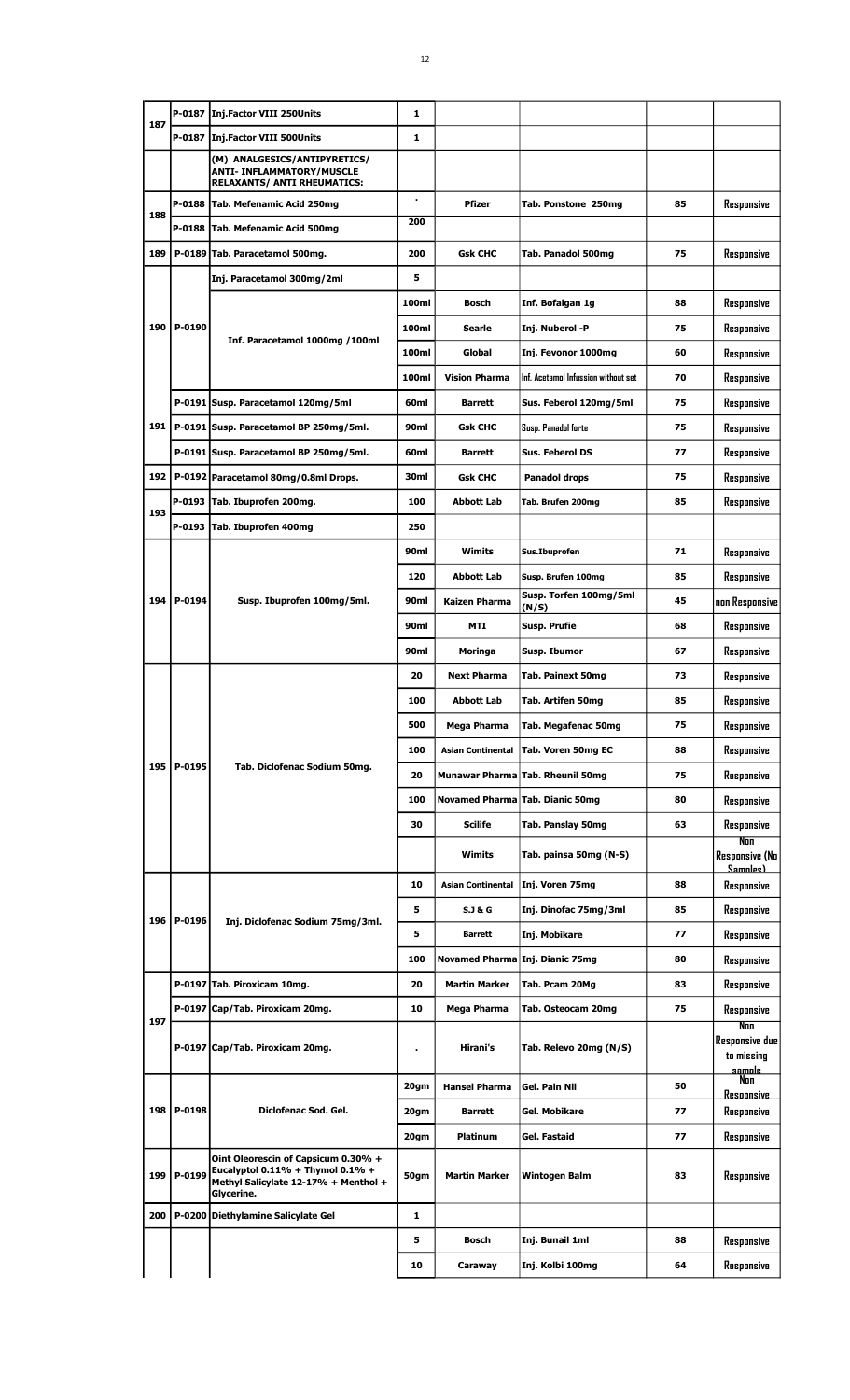|       |              |                                                         |                | <b>Pharamsol</b>      | Inj. Nalbusol               | 55 | Nan                               |
|-------|--------------|---------------------------------------------------------|----------------|-----------------------|-----------------------------|----|-----------------------------------|
|       | 201   P-0201 | Inj. Nalbuphin HCL 10mg/ml.                             | 10             | <b>Brookes</b>        | Inj. Sonotic 10mg           | 78 | Resoonsive<br>Responsive          |
|       |              |                                                         | 10             | Amaan Pharma          | Inj. Rumifin                | 65 | Responsive                        |
|       |              |                                                         | 5              | Global                | Inj. Nalbin 10mg            | 78 | Responsive                        |
|       |              | Tab. Paracetamol 500mg + Codeine                        | 30             |                       |                             |    |                                   |
| 202 l | P-0202       | 15 <sub>mg</sub><br>Tab. Paracetamol 500mg + Codeine    | 30             |                       |                             |    |                                   |
|       | P-0203       | 30 <sub>mg</sub><br>Tab. Orphenadine50mg + Paracetamol  | 20             | <b>AGP</b>            | <b>Tab. Sinaxamol Extra</b> | 85 | Responsive                        |
| 203   | P-0203       | 650mg.<br>Tab. Orphenadine50mg + Paracetamol            | 15             | Searle                | <b>Tab. Nuberol Forte</b>   | 78 | Responsive                        |
|       |              | 650mg.                                                  |                |                       |                             |    | Non                               |
|       |              |                                                         | 10             | Wimits                | Tab. Xantix 2mg(N-S)        |    | <b>Responsive (No</b><br>Samnles) |
|       |              |                                                         | 10             | Barrett               | Tab. Terlax 2mg             | 75 | Responsive                        |
|       |              |                                                         | 10             | <b>Atco Pharma</b>    | Tab. Soneta 2mg             | 83 | Responsive                        |
| 204   | P-0204       | Tab. Tizanidine 2mg.                                    | 10             | <b>AGP</b>            | Tab. Analar 2mg             | 83 | Responsive                        |
|       |              |                                                         | 10             | <b>Demont</b>         | Tab. Demzoflex 2mg          | 69 | Responsive                        |
|       |              |                                                         | 10             | <b>Sante</b>          | Tab. Zantid 2mg             | 38 | Nan<br>Resoonsive                 |
|       |              |                                                         | 10             | Saydon Pharma         | Tab. Tinza 2mg              | 68 | Responsive                        |
|       |              |                                                         | 10             | Mega Pharma           | Tab. Zandic 2ml             | 75 | Responsive                        |
|       |              | Cap. Celecoxib 100mg                                    | 20             |                       |                             |    |                                   |
| 205   | P-0205       | Cap. Celecoxib 200mg.                                   | 20             |                       |                             |    |                                   |
| 206   |              | P-0206 Tab. Rofecoxib 12.5mg.                           | 10             |                       |                             |    |                                   |
|       |              | Tab. Meloxicam<br>7.5mg                                 | 10             | <b>AGP</b>            | Tab. Melfax 7.5mg           | 83 | Responsive                        |
|       |              |                                                         | 10             | Hilton                | Tab. Xobix 7.5mg            | 85 | Responsive                        |
|       | 207   P-0207 | Tab. Meloxicam<br>15mg                                  | 10             | Hilton                | Tab. Xobix 15mg             | 85 | Responsive                        |
|       |              |                                                         | 10             | <b>AGP</b>            | Tab. Melfax 15mg            | 65 | Responsive                        |
| 208   |              | P-0208 Tab. Trypsin & Chymotrypsin 6:1 ratio            | 20             |                       |                             |    |                                   |
|       |              | Cap. Tramadol HCL 50mg.                                 | 10             | Global                | Cap. Rama-D 50mg            | 73 | Responsive                        |
|       |              |                                                         | 10             | <b>Barrett</b>        | Cap. Baritral 50mg          | 75 | Responsive                        |
| 209   | P-0209       |                                                         | 10             | <b>ICI Pakistan</b>   | Cap. Tramed 50mg            | 75 | Responsive                        |
|       |              |                                                         | 30             | Pharmadic             | Tab. Tradol 50mg            | 63 | Responsive                        |
|       |              |                                                         | 10             | <b>Bio Lab</b>        | Cap. Tremendov 50mg         | 85 | Responsive                        |
|       |              |                                                         | 5              | Bosch                 | Inj. Mictra 2ml             | 78 | Responsive                        |
|       |              |                                                         | 10             | <b>Atco Pharma</b>    | Inj. Maradol 100mg          | 85 | Responsive                        |
|       |              |                                                         | 5              | <b>ICI Pakistan</b>   | Inj. Tramed 100mg           | 63 | Responsive                        |
|       |              |                                                         | 5              | Pharmadic             |                             | 63 |                                   |
| 210   | P-0210       | Inj. Tramadol HCL 100mg.                                |                |                       | Inj. Tradol 100mg           |    | Responsive                        |
|       |              |                                                         | $\blacksquare$ | <b>AGP</b>            | Inj. Calfina 100mg          | 83 | Responsive                        |
|       |              |                                                         | 5              | <b>Brookes</b>        | Inj. Lamadol 10mg           | 78 | Responsive                        |
|       |              |                                                         | 5              | Global                | Inj. Rama-D 2ml             | 63 | Responsive                        |
|       |              | Tab. Naproxen Sodium 275mg                              | 10             | Amaan Pharma          | Inj. Kamedol                | 70 | Responsive                        |
|       |              | equivalent Naproxen 250mg                               | 20             |                       |                             |    |                                   |
|       |              |                                                         | 20             | Mega Pharma           | Tab. Roman 550mg            | 75 | Responsive                        |
|       |              |                                                         | 20             | Abbott Lab            | Tab. Flexin 550mg           | 85 | Responsive                        |
|       | 211   P-0211 | Tab. Naproxen Sodium 550mg<br>equivalent Naproxen 500mg | 30             | Hirani's              | Tab. Gia 550mg              | 80 | Responsive                        |
|       |              |                                                         | 20             | Pharmadic             | Tab. Naprox 550mg           | 73 | Responsive                        |
|       |              |                                                         | 20             | <b>Kaizen Pharma</b>  | Tab. Dolotec 550mg          | 50 | non Responsive                    |
|       |              |                                                         | 20             | <b>Schazoo Pharma</b> | Tab. Aproxen DS 550mg       | 80 | Responsive                        |
|       |              |                                                         | 20             | Mega Pharma           | Tab osteosoft 100mg         | 75 | Responsive                        |
|       | 212 P-0212   | Tab. Nimesulide 100mg.                                  | 20             | Hilton                | Tab. Unix 100 mg            | 85 | Responsive                        |
|       |              |                                                         | 20             | Pharmevo              | Tab. Nise 100mg             | 85 | Responsive                        |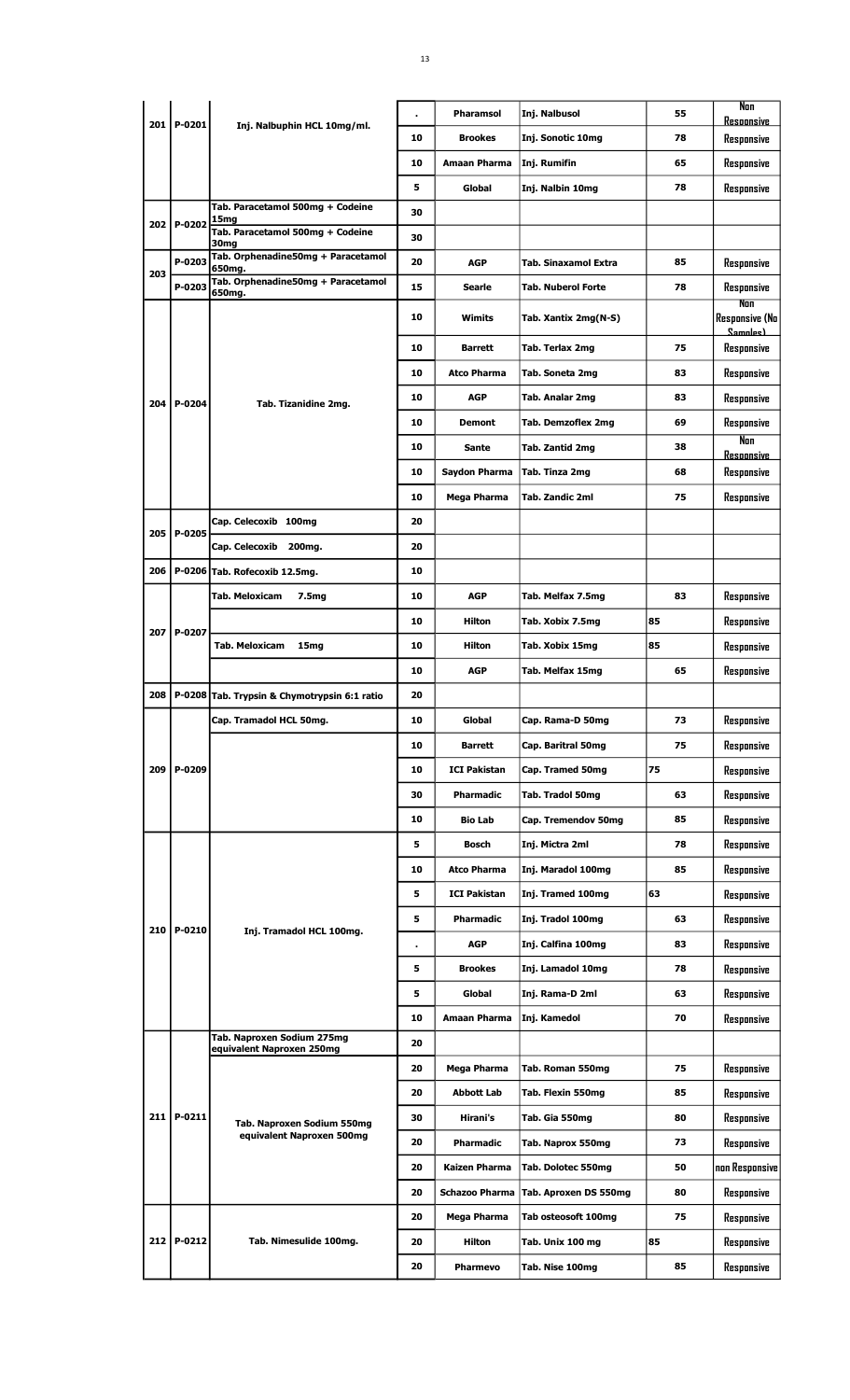|     |              | Tab. Ibuprofen 200mg +                                                                                 | 100   |                      |                          |    |                                                       |
|-----|--------------|--------------------------------------------------------------------------------------------------------|-------|----------------------|--------------------------|----|-------------------------------------------------------|
| 213 | P-0213       | Pseudoephedrine 30mg.<br>Tab. Ibuprofen 400mg +                                                        |       |                      |                          |    |                                                       |
|     |              | Pseudoephedrine 60mg.                                                                                  | 100   |                      |                          |    |                                                       |
| 214 | P-0214       | Syp. Ibuprofen 100mg +<br><b>Pseudoephedrine 15mg</b>                                                  | 120ml | <b>Abbott Lab</b>    | <b>Sus. Arinac</b>       | 85 | Responsive                                            |
| 215 |              | P-0215 Tab. Sulphasalazine 500mg.                                                                      | 30    |                      |                          |    |                                                       |
|     |              |                                                                                                        | 20    | Asian Continental    | Tab. Avorek 50mg         | 88 | Responsive                                            |
|     |              |                                                                                                        | 20    | <b>Barrett</b>       | Tab. Artimov-K 50mg      | 77 | Responsive                                            |
|     |              |                                                                                                        | 20    | Hilton               | Tab. Maxit 50mg          | 85 | Responsive                                            |
|     |              |                                                                                                        | 20    | Glitz                | Tab. Glit - K 50mg       | 63 | Responsive                                            |
|     | 216   P-0216 | Tab. Diclofenac Potassium 50mg.                                                                        | 20    | Kaizen Pharma        | Tab. Velfrex 50mg        | 40 | non Responsive                                        |
|     |              |                                                                                                        | 20    | <b>Hansel Pharma</b> | Tab. Pain Nil P 50mg     | 70 | Responsive                                            |
|     |              |                                                                                                        | 20    | Saydon Pharma        | Tab. Ostefen 50mg        | 68 | Responsive                                            |
|     |              |                                                                                                        | 20    | Siza                 | Tab. Rheumatin-K 50mg    | 45 | N <sub>on</sub><br><b>Resoonsive</b>                  |
|     |              |                                                                                                        | 20    | Mega Pharma          | Tab. Megafenac-K 50mg    | 75 | Responsive                                            |
| 217 | $P-0217$     | Cap.Thiocolchicoside 4mg                                                                               | 20    |                      |                          |    |                                                       |
|     |              | Tab. Leflunomide 10mg                                                                                  | 30    | <b>Hilton</b>        | Tab. Lefora 10mg         | 85 | Responsive                                            |
|     | 218   P-0218 | Tab. Leflunomide 20mg                                                                                  | 30    | Mega Pharma          | Tab. Lefona 20mg         | 75 | Responsive                                            |
|     |              | Tab. Leflunomide 20mg                                                                                  | 30    | <b>Hilton</b>        | Tab. Lefora 20mg         | 85 | Responsive                                            |
|     |              | Tab. Leflunomide 100mg                                                                                 | 10    |                      |                          |    |                                                       |
| 219 | P-0219       | <b>Tab.Acelofenac 100mg</b>                                                                            | 30    | Maple Pharma         | Tab. Acelo 100mg         | 65 | Responsive                                            |
|     |              |                                                                                                        | 30    | <b>Platinum</b>      | Tab. Acelish 100mg       | 62 | Responsive                                            |
| 220 | P-0220       | <b>Tab.Diclofenac Sodium</b><br>50mg, Misoprostol 200mcg                                               | 20    |                      |                          |    |                                                       |
| 221 |              | P-0221 Inj. Papaverin HCL 15.4mg/ml                                                                    | 5     |                      |                          |    |                                                       |
|     | 222 P-0222   | Tab.Piroxicam-beta-Cyclodextrin 191.3                                                                  | 20    | Kaizen Pharma        | Tab. Betadex 20mg        | 70 | Responsive                                            |
|     |              | equal to 20mg Piroxicam.                                                                               | 20    | Hirani's             | Tab. Relevo 20mg         | 80 | Responsive                                            |
|     | P-0223       | <b>Diclofenac Sodium Suppository 25mg</b>                                                              | 10    |                      |                          |    |                                                       |
| 223 |              | <b>Diclofenac Sodium Suppository 50mg</b>                                                              | 5     |                      |                          |    |                                                       |
|     |              | P-0223 Diclofenac Sodium Suppository 100mg                                                             | 5     |                      |                          |    |                                                       |
| 224 | P-0224       | Tab. Paracetamol 500mg, Caffeine<br>30mg, Codeine 15mg                                                 | 100   |                      |                          |    |                                                       |
| 225 |              | P-0225 Tab. Etoricoxib 60mg                                                                            | 10    |                      |                          |    |                                                       |
| 226 |              | P-0226 Tab. Lornoxicam 8mg                                                                             | 10    | <b>Hilton</b>        | Tab. Xika Rapid 8mg      | 85 | Responsive                                            |
| 227 |              | P-0227 Cap. Diacerein 50mg                                                                             | 30    |                      |                          |    |                                                       |
| 228 |              | P-0228 Tab. Diclofenic free acid                                                                       | 20    |                      |                          |    |                                                       |
| 229 |              | Tab. Trypsin 24mg, Chymotrypsin 1mg,<br>P-0229 Papain 60mg, Pancreatin 100mg,<br>Bromelain 45mg, rutin | 40    |                      |                          |    |                                                       |
| 230 |              | P-0230 Tab. Baclofen 10mg                                                                              | 30    |                      |                          |    |                                                       |
|     |              | 231 P-0231 Cap. Morphine 30mg                                                                          | 30    |                      |                          |    |                                                       |
|     |              | Cap. Morphine 10mg                                                                                     | 30    |                      |                          |    |                                                       |
|     |              | 232   P-0232   Inf. Ibuprofen 400mg/100ml                                                              | 1     | <b>Bosch</b>         | Inf. Baschofen 100ml     | 85 | Responsive                                            |
|     |              | (N) ANTI-CONVULSANTS:                                                                                  |       |                      |                          |    |                                                       |
|     |              | 233   P-0233 Tab. Carbamazepine 200mg.                                                                 | 50    | Platinum             | Tab. Seizunil 200mg      | 72 | Responsive                                            |
|     | P-0234       | Tab. Divalprex Sodium 250mg                                                                            | 100   | Hirani's             | Tab. Divanza 250mg (N/S) |    | Non<br>Responsive due<br>to missinq<br><u>oomnlo </u> |
| 234 |              | Tab. Divalprex Sodium 250mg                                                                            | 100   | <b>Platinum</b>      | Tab. Dapakan 250mg       | 77 | Responsive                                            |
|     |              | Tab. Divalprex Sodium 500mg                                                                            | 100   | Hirani's             | Tab. Divanza 500mg       | 80 | Responsive                                            |
|     | P-0234       | Tab. Divalprex Sodium 500mg                                                                            | 100   | <b>Platinum</b>      | Tab. Dapakan 500mg       | 77 | Responsive                                            |
|     |              | Tab. Divalprex Sodium 500mg                                                                            | 100   | Abbott Lab           | Tab. Epival 500mg        | 85 | Responsive                                            |
|     | P-0235       | Syp. Sodium Valproate equivalent to<br>valproic Acid 250mg / 5ml                                       | 120ml | Glitz                | Syp. Vazipro 250mg       | 40 | non Responsive                                        |
|     | 235   P-0235 | Syp. Sodium Valproate equivalent to<br>valproic Acid 250mg / 5ml                                       | 120ml | <b>Abbott Lab</b>    | Syp. Epival              | 85 | Responsive                                            |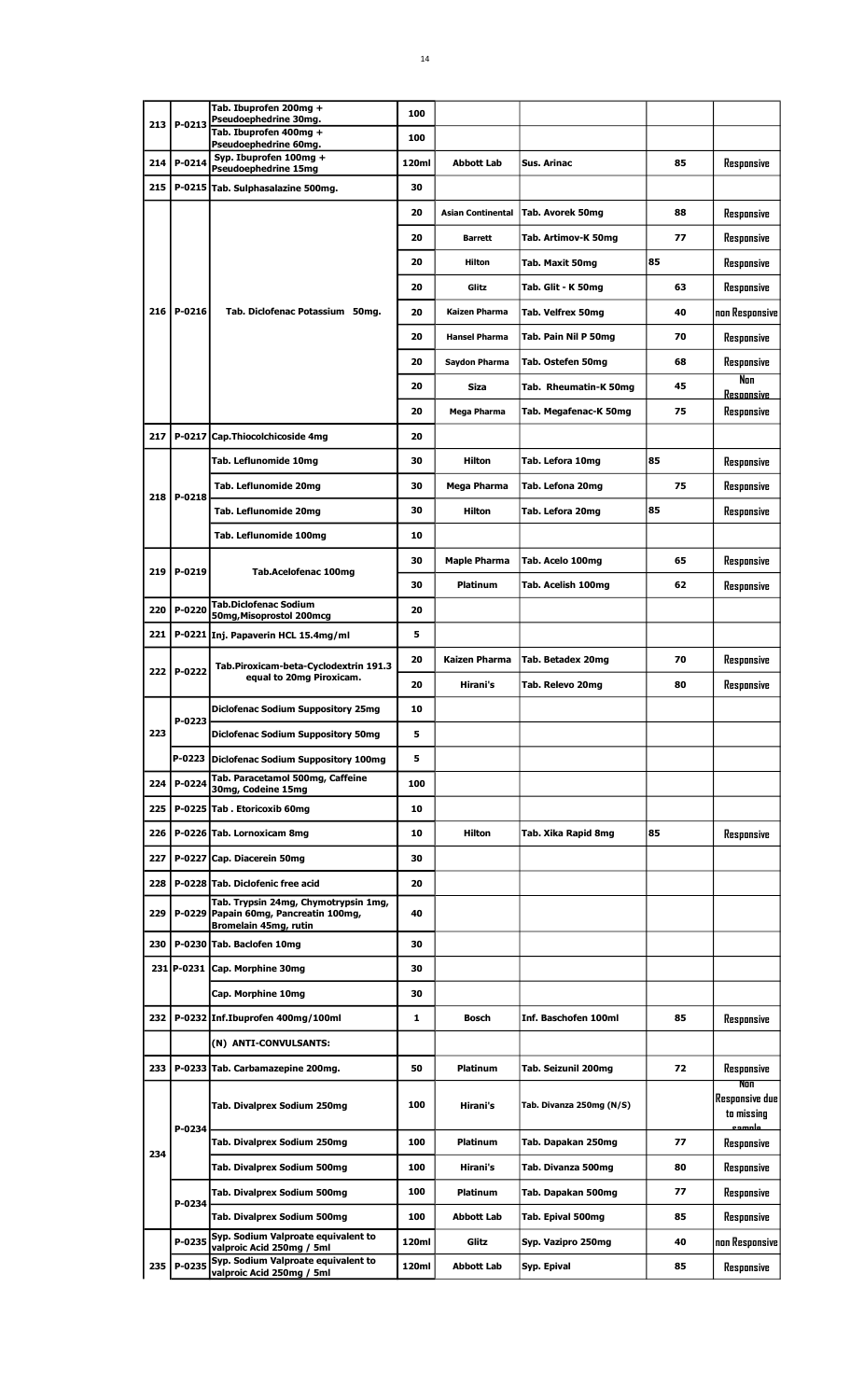|     | P-0235       | Syp. Sodium Valproate equivalent to<br>valproic Acid 250mg / 5ml | 120ml    | Hirani's              | Syp. Divanza (N/S)              |          | non Responsive<br>due to missino |
|-----|--------------|------------------------------------------------------------------|----------|-----------------------|---------------------------------|----------|----------------------------------|
|     |              | Tab. Clonazepam 0.5mg.                                           | 50       |                       |                                 |          |                                  |
| 236 | P-0236       | Tab. Clonazepam 2mg.                                             | 30       |                       |                                 |          |                                  |
| 237 |              | P-0237 Drops Clonazepam 0.25%.                                   | 1        |                       |                                 |          |                                  |
|     |              |                                                                  | 30       | <b>CCL Pharma</b>     | Tab. Torate 25mg                | 85       | Responsive                       |
|     |              |                                                                  | 20       | <b>Platinum</b>       | Tab. Topirama 25mg              | 72       | Responsive                       |
|     | P-0238       | <b>Tab. Topiramate</b><br>25mg                                   | 30       | Hilton                | Tab Hitop 25mg                  | 85       | Responsive                       |
|     |              |                                                                  | 30       | <b>Schazoo Pharma</b> | Tab. Tomax 25mg                 | 60       | Responsive                       |
| 238 |              |                                                                  | 30       | <b>CCL Pharma</b>     | Tab. Torate 50mg                | 85       | Responsive                       |
|     |              |                                                                  | 30       | <b>Hilton</b>         | Tab Hitop 50mg                  | 85       | Responsive                       |
|     | P-0238       | Tab. Topiramate 50mg                                             | 20       | Platinum              | Tab. Topirama 50mg              | 72       | Responsive                       |
|     |              |                                                                  | 60       | <b>Schazoo Pharma</b> | <b>Tab. Tomax 50mg</b>          | 68       | Responsive                       |
| 239 |              | P-0239 Susp. Carbamazepine 100mg/5ml                             | 120ml    | Platinum              | Sus. Seizunil                   | 72       | Responsive                       |
|     |              |                                                                  | 10       | <b>Getz Pharma</b>    | Cap. Gabix 300mg                | 85       | Responsive                       |
|     |              | Tab. / Cap. Gabapentin 300mg.                                    | 10       | Glitz                 | Cap. Gaboz 300mg                | 43       | non Responsive                   |
|     |              |                                                                  | 10       | Platinum              | Tab. Gaba Plus 300mg            | 72       | Responsive                       |
|     |              |                                                                  | 10       | <b>Getz Pharma</b>    | Cap Gabix 100mg                 | 85       | Responsive                       |
| 240 | P-0240       |                                                                  |          |                       |                                 |          | Non                              |
|     |              | Tab. / Caps. Gabapentin 100mg                                    |          | <b>Martin Marker</b>  | Cap. Neurogabin-<br>M100mg(N-S) |          | Responsive<br>(Missing           |
|     |              |                                                                  | 10       | <b>Platinum</b>       | Cap. Gaba Plus 100mg            | 72       | <u>Caminiae</u><br>Responsive    |
|     |              |                                                                  | 30       | Glitz                 | Cap. Gaboz 100mg                | 43       | non Responsive                   |
| 241 |              | P-0241 Tab. Oxcarbazepine 300mg                                  | 50       |                       |                                 |          |                                  |
|     | P-0242       |                                                                  | 10       | Shaigan               | Cap. Dulexin 30mg               | 75       | Responsive                       |
|     |              |                                                                  | 10       | Hilton                |                                 | 85       |                                  |
|     |              | Tab./Cap. Duloxetine 30mg.                                       | 14       |                       | Cap. Dulan 30mg                 | 85       | Responsive                       |
|     |              |                                                                  | 10       | Pharmevo<br>Hirani's  | Cap. Duzalta 30mg               |          | Responsive                       |
| 242 |              |                                                                  |          |                       | Cap. Enlon 30mg                 | 80       | Responsive                       |
|     |              | Tab./Cap. Duloxetine 60mg.                                       | 10<br>10 | Glitz                 | Cap. Depfree 30mg               | 43<br>43 | non Responsive                   |
|     | $P-0242$     |                                                                  |          | Glitz                 | Cap. Depfree 60mg               |          | non Responsive                   |
|     |              |                                                                  | 10       | Hilton                | Cap. Dulan 60mg                 | 85       | Responsive                       |
|     |              |                                                                  | 10       | <b>Pharmevo</b>       | Cap. Duzalta 60mg               | 85       | Responsive                       |
|     |              |                                                                  | 10       | Hirani's              | Tab. Lekra 250mg                | 70       | Responsive                       |
|     |              | Tab. Levetiracetam 250mg                                         | 10       | Hilton                | tab. Lerace 250mg               | 85       | Responsive                       |
|     |              |                                                                  | 10       | <b>CCL Pharma</b>     | Tab. Epicetam 250mg             | 85       | Responsive                       |
|     |              |                                                                  | 30       | <b>Pharmevo</b>       | Tab. Klevra 250mg               | 85       | Responsive                       |
|     |              |                                                                  | 10       | Mega Pharma           | Tab. Tiracit 500mg              | 75       | Responsive                       |
| 243 | P-0243       |                                                                  | 10       | Hilton                | Tab. Lerace 500mg               | 85       | Responsive                       |
|     |              |                                                                  | 10       | <b>CCL Pharma</b>     | Tab. Epicetam 500mg             | 85       | Responsive                       |
|     |              | Tab. Levetiracetam 500mg                                         | 10       | Araf                  | Tab. Zeetam 500mg               | 20       | NonResponsive                    |
|     |              |                                                                  | 30       | <b>Pharmevo</b>       | Tab. Klevra 500mg               | 85       | Responsive                       |
|     |              |                                                                  | 10       | Hirani's              | Tab. Lekra 500mg                | 80       | Responsive                       |
|     |              |                                                                  | 10       | Genix Pharma          | Tab. Recetam 500mg              | 85       | Responsive                       |
|     |              | P-0244 Tab. Clomipramine 10mg                                    | 30       |                       |                                 |          |                                  |
|     | 244   P-0244 | <b>Tab. Clomipramine 25mg</b>                                    | 30       |                       |                                 |          |                                  |
|     |              | P-0244 Tab. Clomipramine 75mg                                    | 30       |                       |                                 |          |                                  |
|     |              |                                                                  | 14       | <b>Next Pharma</b>    | Cap. Reslorton 75mg             | 68       | Responsive                       |
|     |              |                                                                  | 14       | <b>Barrett</b>        | Cap. Neugalin 75mg              | 70       | Responsive                       |
|     |              |                                                                  | 14       | <b>Atco Pharma</b>    | Cap. Syngab 75mg                | 85       | Responsive                       |
|     |              |                                                                  | 14       | <b>Pharmevo</b>       | Cap. Xilica 75mg                | 85       | Responsive                       |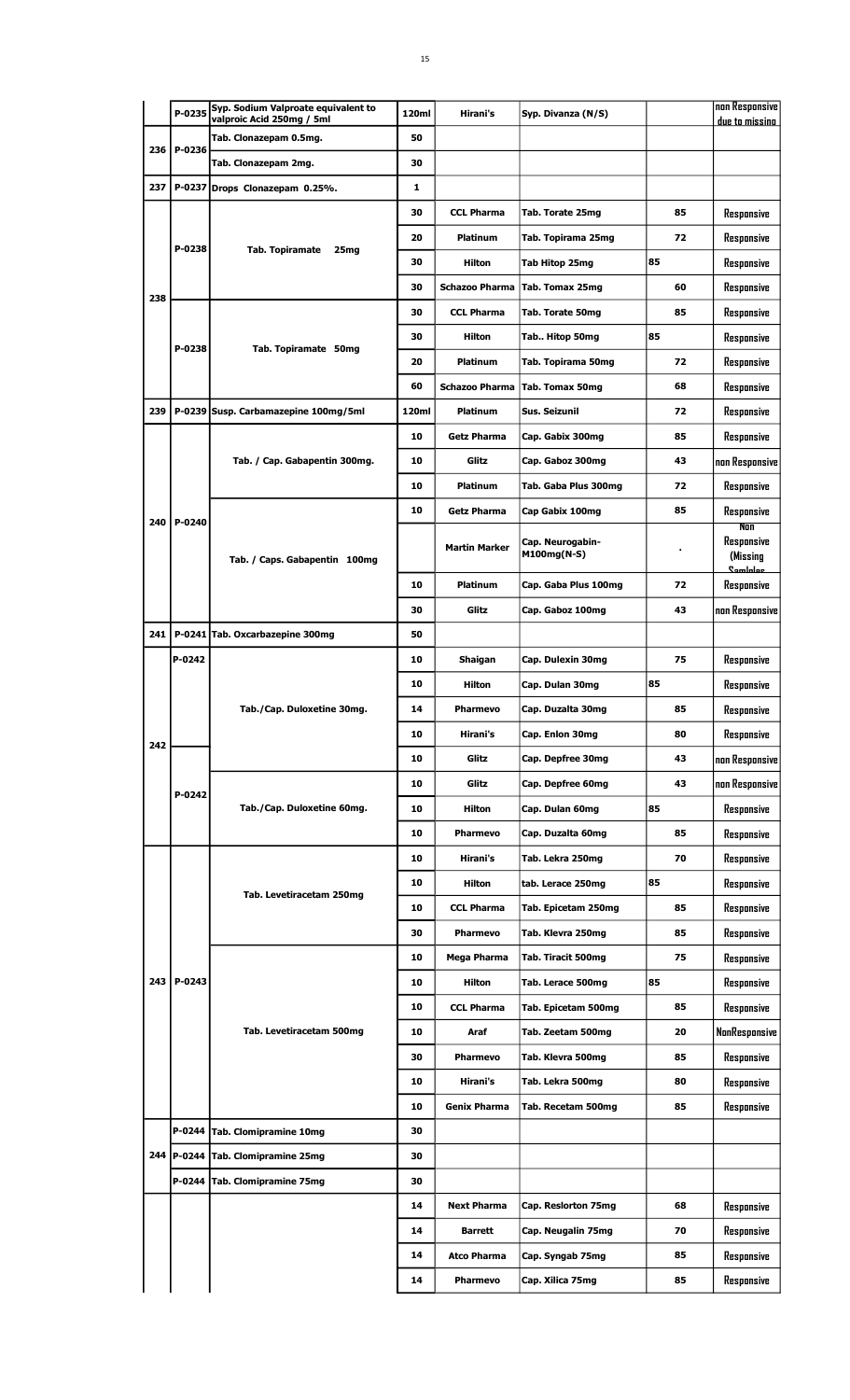|     |        |                                         | 14             | Caraway               | Cap. Pregax 75mg             | 64 | Responsive                       |
|-----|--------|-----------------------------------------|----------------|-----------------------|------------------------------|----|----------------------------------|
|     |        |                                         | 14             | <b>Genix Pharma</b>   | Cap. Seipil 75mg             | 78 | Responsive                       |
|     |        |                                         | 14             | Moringa               | Cap. Gabimore 75mg           | 47 | Nan<br><b>Resoonsive</b>         |
|     |        |                                         | 14             | <b>Highnoon</b>       | Cap. Hilin 75mg              | 83 | Responsive                       |
| 245 | P-0245 | Cap. Pregablin 75mg                     | 14             | <b>Benson Pharma</b>  | Cap. Gaboben 75mg            | 60 | Responsive                       |
|     |        |                                         | 14             | <b>Saffron Pharma</b> | Cap. Higab 75mg              | 45 | Nan                              |
|     |        |                                         | 14             | Mega Pharma           | Cap. Pregra 75mg             | 75 | <b>Resoonsive</b><br>Responsive  |
|     |        |                                         | 14             | <b>Scilife</b>        | Cap. Scirica 75mg            | 65 | Responsive                       |
|     |        |                                         | 14             | Shaigan               | Cap. Pegalin 75mg            | 77 | Responsive                       |
|     |        |                                         | 14             | Hilton                | Cap. Zeegap 75mg             | 85 | Responsive                       |
|     |        |                                         |                |                       |                              | 83 |                                  |
|     |        |                                         | 14             | Nabi Qasim            | Cap. Preneu 75mg             |    | Responsive                       |
|     |        |                                         | 14             | <b>Getz Pharma</b>    | Cap. Gabica                  | 85 | Responsive                       |
|     |        | Cap. Pregablin 150mg                    | 14             | Hilton                | Cap. Zeegap 150mg            | 85 | Responsive                       |
|     |        |                                         | 60ml           | Searle                | Syp. Lumark                  | 73 | Responsive                       |
|     |        |                                         | 60ml           | <b>Hilton</b>         | <b>Lerace Oral Solution</b>  | 85 | Responsive                       |
| 246 | P-0246 | Syp. Levetiracetam 100mg/ml             | 60ml           | Platinum              | <b>Levotam Oral Solution</b> | 72 | Responsive                       |
|     |        |                                         | 60ml           | <b>CCL Pharma</b>     | Syp. Epicetam 100mg          | 85 | Responsive                       |
|     |        |                                         | 60ml           | <b>Pharmevo</b>       | <b>Klevera Oral Solution</b> | 85 | Responsive                       |
|     |        |                                         | 60ml           | <b>Genix Pharma</b>   | Syp. Recetam                 | 78 | Responsive                       |
|     |        |                                         | 30             | <b>Searle</b>         | Tab. Lamnet 50mg             | 73 | Responsive                       |
| 247 | P-0247 |                                         | $\blacksquare$ | Glitz                 | Tab. Lamepril 50mg (S-N)     |    | non Responsive<br>due to missino |
|     |        | Tab. Lamotrigine 50mg                   | 30             | Platinum              | <b>Tab. Lamonil 50mg</b>     | 67 | Responsive                       |
|     |        |                                         | 30             | Hilton                | Tab. Lojin 50mg              | 85 | Responsive                       |
| 248 |        | P-0248 Inj. Phenytoin IV 250mg          | 1              |                       |                              |    |                                  |
| 249 |        | P-0249 Inf. Divalproex Sodium 500mg     | 5ml            | Abbott Lab            | inj. Epival 500mg            | 85 | Responsive                       |
| 250 |        | P-0250 Susp.phenytoin 30mg              | 120ml          |                       |                              |    |                                  |
| 251 |        | P-0251 Inj.Levetiracetam 500mg          | 5ml            | <b>Hilton</b>         | Inj. Lerace 500mg            | 85 | Responsive                       |
| 252 |        | P-0252 Inj.Lacosamide 10mg/ml           | 20ml           | Hilton                | Inj. Lacolep                 | 85 | Responsive                       |
|     |        | Tab. Lacosamide 50mg                    | 14             | Hilton                | Tab. Lacolep 50mg            | 85 | Responsive                       |
| 253 |        | P-0253 Tab. Lacosamide 100mg            | 14             | Hilton                | Tab. Lacolep 100mg           | 85 | Responsive                       |
|     |        | Tab. Lacosamide 200mg                   | 14             |                       |                              |    |                                  |
| 254 |        | P-0254 Syp.Lacosamide 10mg/ml           | 100ml          |                       |                              |    |                                  |
|     |        |                                         |                |                       |                              |    |                                  |
|     |        | (0)<br>HYPNOTICS/SEDATIVES/ANXIOLYTICS: |                |                       |                              |    |                                  |
| 255 |        | P-0255 Tab. Phenobarbitone 30mg.        | 30             |                       |                              |    |                                  |
| 256 |        | P-0256 Tab. Diazepam 5mg.               | 30             | <b>Martin Dow</b>     | Tab. Valium 5mg              | 63 | Responsive                       |
| 257 |        | P-0257 Inj. Diazepam 10mg/2ml           | 5              | <b>Martin Dow</b>     | Inj. Valium                  | 64 | Responsive                       |
| 258 |        | P-0258 Tab. Chlorpromazine 25mg         | 300            |                       |                              |    |                                  |
| 259 |        | P-0259 Inj. Pentazocine 30mg/ml.        | 10             |                       |                              |    |                                  |
| 260 |        | P-0260 Tab. Pentazocine 25mg.           | 10             |                       |                              |    |                                  |
| 261 |        | P-0261 Tab. Bromazepam 3mg.             | 30             | <b>Martin Dow</b>     | Tab. Iexontsnil 3mg          | 63 | Responsive                       |
|     |        |                                         |                |                       |                              |    |                                  |
| 262 |        | P-0262 Tab. Alprazolam 0.5mg.           | 30             |                       |                              |    |                                  |
| 263 |        | P-0263 Tab. Buspirone HCL 5mg.          | 20             |                       |                              |    |                                  |
|     |        |                                         | 100            | Mega Pharma           | Cap. Deprezac 20mg           | 75 | Responsive                       |
| 264 | P-0264 | Tab. / Cap.Fluoxetine HCL 20mg.         | 10             | Platinum              | Cap. Prozyn 20mg             | 72 | Responsive                       |
|     |        |                                         | 14             | Hilton                | Cap. Flux 20mg               | 85 | Responsive                       |
|     |        |                                         | 10             | Hirani's              | Tab. Zargus 1mg              | 78 | Responsive                       |
|     |        | Tab. Risperidone 1mg.                   | 20             | Glitz                 | Tab. Raze 1mg                | 60 | Responsive                       |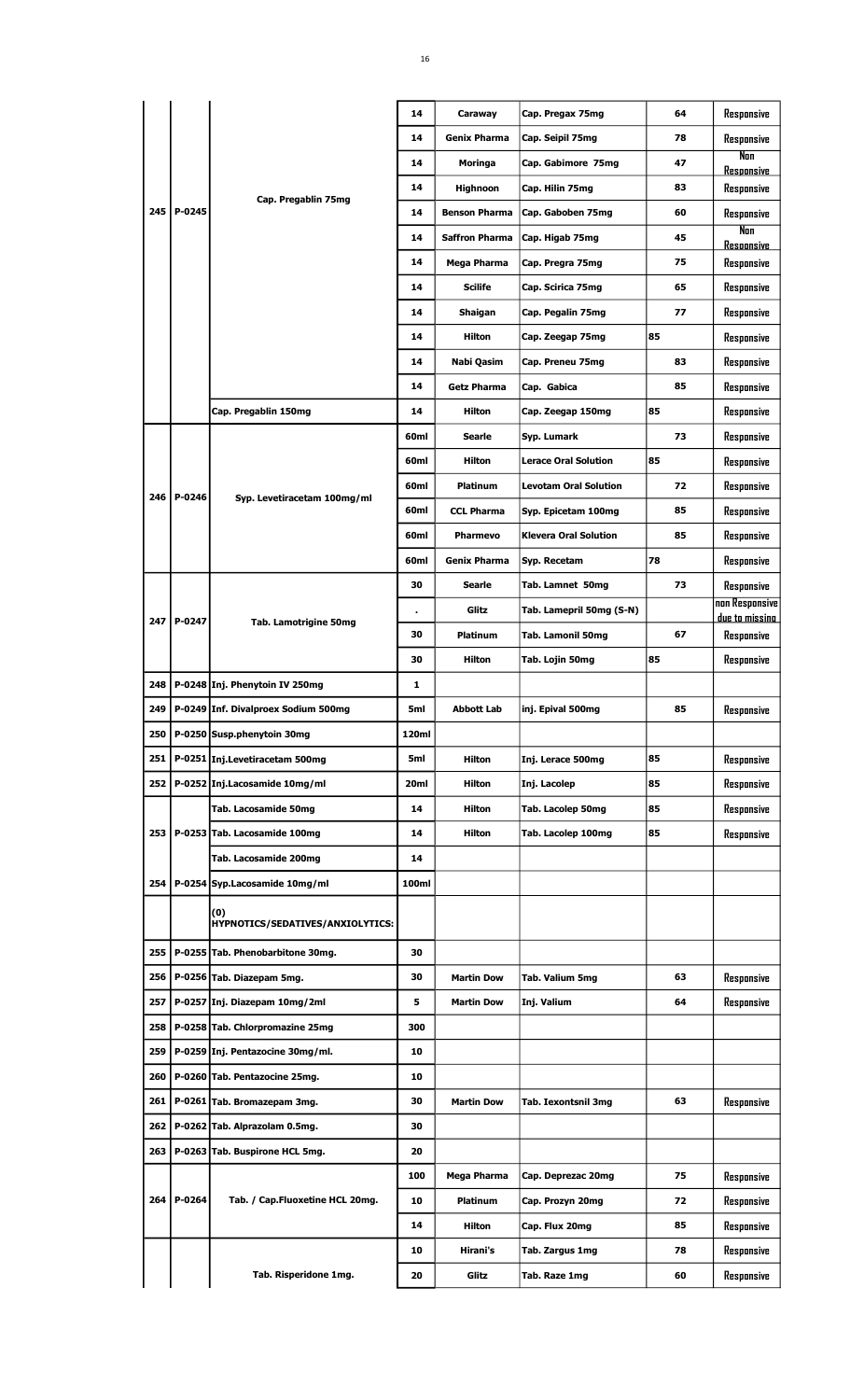|                             | 17               |                      |                                     |    |                                 |
|-----------------------------|------------------|----------------------|-------------------------------------|----|---------------------------------|
|                             |                  |                      |                                     |    |                                 |
|                             | 10               | <b>Saydon Pharma</b> | Tab. Resperon 1mg                   | 68 | Responsive                      |
|                             | 500              | Mega Pharma          | Tab. Dawn 2mg                       | 75 | Responsive                      |
|                             | 10               | Araf                 | Tab. Trony 2mg                      | 19 | <b>Non</b><br><b>Resoonsive</b> |
| Tab. Risperidone 2mg.       | 10               | Caraway              | Tab. Resigrin 2mg                   | 64 | Responsive                      |
|                             | 10               | Hirani's             | Tab. Zargus 2mg                     | 78 | Responsive                      |
|                             | 20               | Glitz                | Tab. Raze 2mg                       | 63 | Responsive                      |
|                             | 10               | Saydon Pharma        | <b>Tab. Resperon 2mg</b>            | 68 | Responsive                      |
| isperidone 3mg.             | 6                |                      |                                     |    |                                 |
| ridone Oral Solution 1mg/ml | 60 <sub>ml</sub> | Glitz                | <b>Oral Solution Raze</b>           | 35 | non Responsiv                   |
| Cap. Atomoxetine 18mg       | 28               |                      |                                     |    |                                 |
| emazepam 30mg               | 30               |                      |                                     |    |                                 |
| laloperidol 5mg.            | 30               |                      |                                     |    |                                 |
| laloperidol 5mg/ml.         | 5                |                      |                                     |    |                                 |
| umazenil 100mcg/ml          | 5                |                      |                                     |    |                                 |
| idazolam 1mg/1ml (3ml)      | 10               |                      |                                     |    |                                 |
|                             | 1                |                      | Schazoo Pharma   Inj. Sedazolam 5ml | 80 | Responsive                      |
| nj. Midazolam 1mg/1ml (5ml) | 5                | <b>Martin Dow</b>    | Inj. Dormicum 5ml                   | 64 | Responsive                      |
| uetiapine 25mg              | 20               | Araf                 | Tab. Ziapine 25mg                   | 59 | Responsive                      |
| uetiapine 25mg              | 30               | <b>Hilton</b>        | Tab. Qusel 25mg                     | 85 | Responsive                      |

265 P-0265

|       |            |                                            | 10   | Saydon Pharma      | <b>Tab. Resperon 2mg</b>            | 68 | Responsive               |
|-------|------------|--------------------------------------------|------|--------------------|-------------------------------------|----|--------------------------|
|       |            | Tab. Risperidone 3mg.                      | 6    |                    |                                     |    |                          |
| 266   |            | P-0266 Risperidone Oral Solution 1mg/ml    | 60ml | Glitz              | <b>Oral Solution Raze</b>           | 35 | non Responsive           |
| 267   |            | P-0267 Tab. / Cap. Atomoxetine 18mg        | 28   |                    |                                     |    |                          |
| 268   |            | P-0268 Cap.Temazepam 30mg                  | 30   |                    |                                     |    |                          |
| 269   |            | P-0269 Tab. Haloperidol 5mg.               | 30   |                    |                                     |    |                          |
| 270   |            | P-0270 Inj. Haloperidol 5mg/ml.            | 5    |                    |                                     |    |                          |
| 271   |            | P-0271 Inj.Flumazenil 100mcg/ml            | 5    |                    |                                     |    |                          |
|       |            | Inj. Midazolam 1mg/1ml (3ml)               | 10   |                    |                                     |    |                          |
|       | 272 P-0272 |                                            | 1    |                    | Schazoo Pharma   Inj. Sedazolam 5ml | 80 | Responsive               |
|       |            | Inj. Midazolam 1mg/1ml (5ml)               | 5    | <b>Martin Dow</b>  | Inj. Dormicum 5ml                   | 64 | Responsive               |
| 273   |            | Tab. Quetiapine 25mg                       | 20   | Araf               | Tab. Ziapine 25mg                   | 59 | Responsive               |
|       |            | Tab. Quetiapine 25mg                       | 30   | Hilton             | Tab. Qusel 25mg                     | 85 | Responsive               |
|       | P-0273     |                                            | 30   | Glitz              | Tab. Qutia 100mg                    | 63 | Responsive               |
| 273   |            |                                            | 20   | <b>Hilton</b>      | Tab. Qusel 100mg                    | 85 | Responsive               |
|       |            | <b>Tab. Quetiapine 100mg</b>               | 10   | Araf               | Tab. Ziapine 100mg                  | 59 | Responsive               |
|       |            |                                            | 10   | <b>Pharmevo</b>    | Tab. Evokalm 100mg                  | 85 | Responsive               |
| 274   |            |                                            | 500  | Mega Pharma        | Tab. Olanzar 10mg                   | 75 | Responsive               |
|       |            |                                            | 10   | Platinum           | Tab. Schizap 10mg                   | 72 | Responsive               |
| 274   | P-0274     | <b>Tab. Olanzapine 10mg</b>                | 10   | Caraway            | Tab. Olimag 10mg                    | 64 | Responsive               |
|       |            |                                            | 10   | Hirani's           | Tab. Linzap 10mg                    | 78 | Responsive               |
|       |            |                                            | 10   | Glitz              | Tab. O-Zip 10mg                     | 60 | Responsive               |
| 275   |            | P-0275 Syp. Haloperidol 2mg/ml             | 60ml |                    |                                     |    |                          |
| 276   |            | P-0276 Inj. Phenobarbitone                 | 1    |                    |                                     |    |                          |
| 277   |            | P-0277 Tab. Nitrazepam 5mg                 | 10   |                    |                                     |    |                          |
|       |            | (P) ANTI-<br>DEPRESSANTS/PSYCHOSTIMULANTS. |      |                    |                                     |    |                          |
|       |            | 278 P-0278 Tab. Mirtazapine 15mg           | 20   | Araf               | Tab. Tazap 15mg                     | 49 | Nan<br><b>Resoonsive</b> |
| 278   | P-0278     | Tab. Mirtazapine 30mg                      | 20   | Araf               | Tab. Tazap 30mg                     | 49 | Non<br><b>Resoonsive</b> |
|       |            | P-0278 Tab. Mirtazapine 45mg               | 30   |                    |                                     |    |                          |
| 279 l | P-0279     | Tab. Clozapine 25mg.                       | 50   |                    |                                     |    |                          |
|       |            | Tab. Clozapine 100mg.                      | 50   |                    |                                     |    |                          |
| 280 l |            | P-0280 Tab. Fluvoxamine Maleate 50mg.      | 10   |                    |                                     |    |                          |
|       |            |                                            | 14   | Hilton             | Tab. Citanew 10mg                   | 85 | Responsive               |
|       |            |                                            | 14   | <b>Next Pharma</b> | Tab. Gleetal 10mg                   | 68 | Responsive               |
|       |            |                                            | 14   | Pharmevo           | Tab. Estar 10mg                     | 85 | Responsive               |
|       |            |                                            | 14   | Caraway            | Tab. Itsal 10mg                     | 64 | Responsive               |
|       |            | Tab. Escitalopram 10mg.                    | 14   | Hirani's           | Tab. Duopram 10mg                   | 80 | Responsive               |
|       |            |                                            | 14   | Glitz              | Tab. Esglit 10mg                    | 65 | Responsive               |
|       |            |                                            | 14   | <b>AGP</b>         | Tab. Esi-Dep 10mg                   | 65 | Responsive               |
| 281   | P-281      |                                            | 14   | Saydon Pharma      | Tab. Param 10mg                     | 68 | Responsive               |
|       |            |                                            | 10   | Mega Pharma        | Tab. Esse 10mg                      | 75 | Responsive               |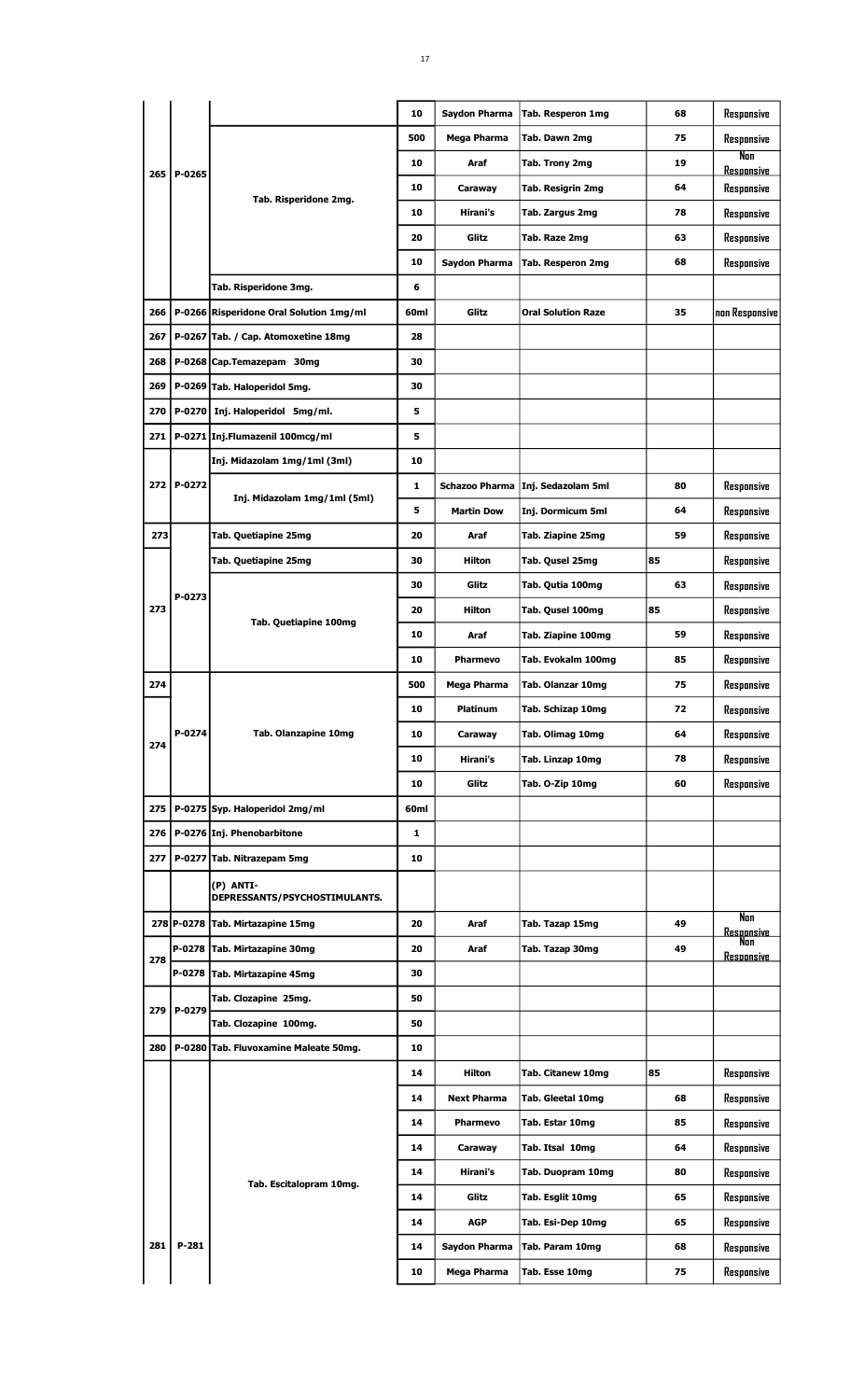|       |            |                                                                                                                    | 14   | <b>Getz Pharma</b>         | Tab. Zavget 10mg            | 85 | Responsive               |
|-------|------------|--------------------------------------------------------------------------------------------------------------------|------|----------------------------|-----------------------------|----|--------------------------|
|       |            |                                                                                                                    | 14   | Mega Pharma                | Tab. Esse 20mg              | 75 | Responsive               |
|       |            |                                                                                                                    | 14   | <b>Pharmevo</b>            | Tab. Estar 20mg             | 83 | Responsive               |
|       |            | Tab. Escitalopram 20mg.                                                                                            | 14   | Glitz                      | Tab. Esglit 20mg            | 43 | non Responsive           |
|       |            |                                                                                                                    | 14   | Hilton                     | Tab. Citanew 20mg           | 85 | Responsive               |
|       |            |                                                                                                                    | 14   | Saydon Pharma              | Tab. Param 20mg             | 68 | Responsive               |
| 282   |            | Tab. Paroxetine HCL 10mg                                                                                           | 20   |                            |                             |    |                          |
|       | P-0282     | Tab. Paroxetine HCL 12.5mg CR                                                                                      | 30   |                            |                             |    |                          |
| 282   |            | Tab. Paroxetine HCL 20mg                                                                                           | 30   | Glitz                      | Tab. Gerox 20mg             | 60 | Responsive               |
|       |            | Tab. Paroxetine HCL 25mg CR                                                                                        | 10   | Araf                       | Tab. Zoxy CR 25mg           | 49 | Non<br>Resoonsive        |
| 283   |            | Tab. Sertraline HCL 50mg.                                                                                          | 30   | Araf                       | <b>Tab Zaline 50mg</b>      | 61 | Responsive               |
|       |            | Tab. Sertraline HCL 50mg.                                                                                          | 10   | <b>Barrett</b>             | Tab. Sert 50mg              | 77 | Responsive               |
| 283   | P-0283     | Tab. Sertraline HCL 100mg.                                                                                         | 30   | Araf                       | Tab. Zaline 100 mg          | 61 | Responsive               |
|       |            | Tab. Sertraline HCL 100mg.                                                                                         | 10   | <b>Barrett</b>             | Tab. Sert 100mg             | 77 | Responsive               |
| 284   |            | P-0284 Tab. Olanzapine 6mg + Fluoxetine 25mg                                                                       | 14   |                            |                             |    |                          |
| 285   |            | P-0285 Tab. Imipramine 75mg                                                                                        |      |                            |                             |    |                          |
|       |            | 286   P-0286   Syp. Fluoxetine 20mg/5ml                                                                            | 60ml |                            |                             |    |                          |
|       |            | 287 P-0287 Tab. Dothiepin HCL 25mg                                                                                 | 100  |                            |                             |    |                          |
|       |            | Tab. Dothiepin HCL 75mg                                                                                            | 30   |                            |                             |    |                          |
|       |            | (Q) ANTI-PARKINSONISM:                                                                                             |      |                            |                             |    |                          |
|       |            | Tab. Ropinirole 0.25mg                                                                                             | 21   | Hilton                     | Tab. Ronirol 0.25mg         | 85 | Responsive               |
| 288   | P-0288     |                                                                                                                    | 21   | Hilton                     |                             | 85 |                          |
|       |            | Tab. Ropinirole 1mg                                                                                                |      |                            | <b>Tab. Ronirol 1mg</b>     |    | Responsive               |
| 289   |            | P-0289 Inj. Procyclidine HCl 10mg/2ml.                                                                             | 100  |                            |                             |    |                          |
| 290   | P-0290     | Tab. Procyclidine 5mg.                                                                                             | 100  | <b>GSK Pak</b>             | Tab. Kemadrin 5mg           | 85 | Responsive               |
|       |            |                                                                                                                    | 100  | Glitz                      | Tab. Procye 5mg             | 65 | Responsive               |
| 291   |            | P-0291 Tab. Levodopa 250mg+Carbidopa 25mg.                                                                         | 100  | Searle Pakistan            | Tab. Sinemet 250/25 mg      | 73 | Responsive               |
|       |            | P-0291 Tab. Levodopa 250mg+Carbidopa 25mg.                                                                         | 100  | <b>Platinum</b>            | Tab. Neudopa                | 72 | Responsive               |
|       |            | 292   P-0292 Tab. Amantadine Sulphate 100mg                                                                        | 20   | <b>Brookes</b>             | Tab. Pk-Merz 10mg           | 85 | Responsive               |
| 293   |            | P-0293 Tab. Selegiline 5mg                                                                                         | 20   |                            |                             |    |                          |
| 294   |            | P-0294 Tab. Memantine 10mg                                                                                         | 56   | Araf                       | Tab. Zexa 10mg              | 61 | Responsive               |
| 295   |            | P-0295 Tab. Trihexyphenidyl 2mg                                                                                    | 100  |                            |                             |    |                          |
|       | 296 P-0296 | Tab. Carbidopa 12.5mg, Entacapone<br>200mg, Levodopa 50mg                                                          | 10   |                            |                             |    |                          |
|       |            | Tab. Carbidopa 25mg, Entacapone<br>200mg, Levodopa 100mg                                                           | 10   |                            |                             |    |                          |
|       |            | Tab. Carbidopa 50mg,Entacapone<br>200mg, Levodopa 200mg                                                            | 10   |                            |                             |    |                          |
|       |            | (R) ANTI-HISTAMINES:                                                                                               |      |                            |                             |    |                          |
| 297   |            | P-0297 Tab. Clemastine 1mg.                                                                                        | 60   |                            |                             |    |                          |
| 298   |            | P-0298 Tab. Pheniramine Maleate 25mg                                                                               | 250  |                            |                             |    |                          |
|       |            | Inj. Pheniramine Maleate 22.7mg<br>299   P-0299 equivalent to 25mg Pheniramine<br>Salicylate per ml in 2ml ampoule | 50   |                            |                             |    |                          |
| 300 l |            | P-0300 Syp. Pheniramine Maleate 15mg/5ml.                                                                          | 60ml |                            |                             |    |                          |
|       |            |                                                                                                                    | 60ml | <b>GSK Pak</b>             | Syp. Zyrtec oral Solution   | 85 | Responsive               |
|       |            |                                                                                                                    | 60ml | <b>Barrett</b>             | Syp. Gixer                  | 77 | Responsive               |
|       | 301 P-0301 | Syp. Cetrizine 1mg/1ml                                                                                             | 60ml | Munawar Pharma Syp. Stazin |                             | 55 | NON<br><u>Resoonsive</u> |
|       |            |                                                                                                                    | 60ml | Wimits                     | Syp. Cetrido                | 68 | Responsive               |
|       |            |                                                                                                                    | 60ml | Hoover                     | Syp. Cetorid                | 62 | Responsive               |
| 302   |            | <b>Tab.Cetrizine 10mg</b>                                                                                          | 30   | GSK Pak                    | Tab. Zyrtec 10mg            | 85 | Responsive               |
|       |            |                                                                                                                    | 10   | <b>Barrett</b>             | Tab. Gixer 10mg             | 77 | Responsive               |
|       |            |                                                                                                                    |      | Caraway                    | <b>Tab. Alergicare 10mg</b> | 64 | Responsive               |
|       |            |                                                                                                                    |      |                            |                             |    |                          |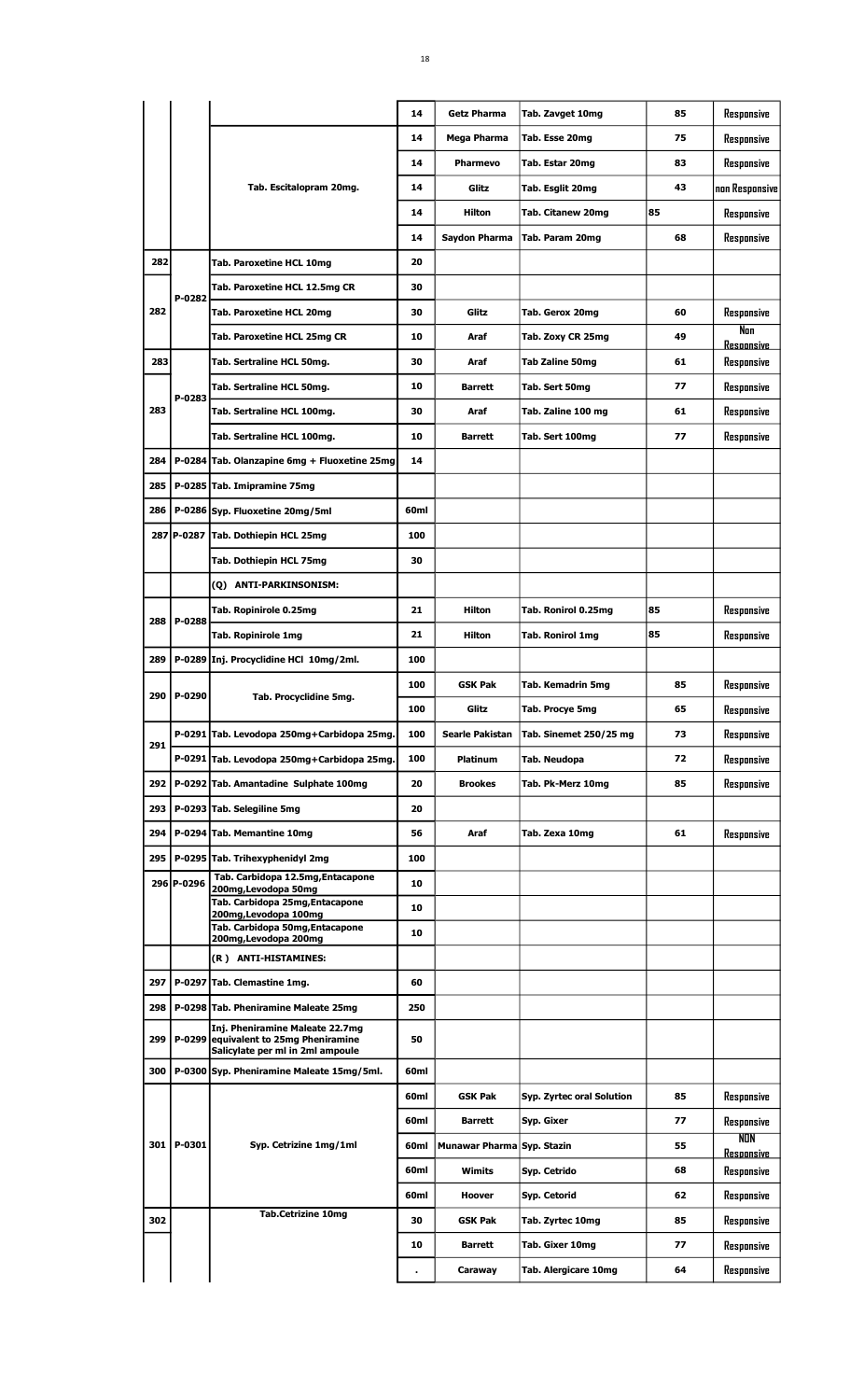|     | P-0302     |                                                                                                                            |            |                             |                                     |          |                                 |
|-----|------------|----------------------------------------------------------------------------------------------------------------------------|------------|-----------------------------|-------------------------------------|----------|---------------------------------|
| 302 |            |                                                                                                                            | 100<br>500 | <b>Bayer</b><br>Mega Pharma | Tab. Baydal 10mg<br>Tab. Daisy 10mg | 60<br>75 | Responsive<br>Responsive        |
|     |            |                                                                                                                            | 10         |                             | Munawar Pharma Tab. Stazin 10mg     | 55       | Nan                             |
|     |            |                                                                                                                            | 10         | Wimits                      | Tab. Cetrido 10mg                   | 68       | <b>Responsive</b><br>Responsive |
|     |            | P-0303 Tab. Cinnarizine 25mg.                                                                                              | 50         |                             |                                     |          |                                 |
| 303 |            | P-0303 Cap. Cinnarizine 75mg.                                                                                              | 12         |                             |                                     |          |                                 |
| 304 |            | P-0304 Tab. Ebastine 10mg.                                                                                                 | 10         | Hirani's                    | Tab. Olivestin 10mg                 | 70       | Responsive                      |
| 305 |            | Syp. Clemastine 0.25mg/5ml                                                                                                 | 120ml      |                             |                                     |          |                                 |
|     |            |                                                                                                                            | 10         | Mega Pharma                 | Tab. Zosper 5mg                     | 75       | Responsive                      |
|     | P-0305     |                                                                                                                            | 10         | <b>Barrett</b>              | Tab. Lixer 5mg                      | 75       | Responsive                      |
| 306 |            | Tab. Levocetrizine 5mg.                                                                                                    | 10         | Saydon Pharma               | Tab Ocet 5mg                        | 68       | Responsive                      |
|     |            |                                                                                                                            | 20         | <b>Saffron Pharma</b>       | <b>Tab. Xenocit 5mg</b>             | 48       | Nan                             |
| 307 |            | Tab. Fexofenadine 60mg                                                                                                     | 10         | <b>Platinum</b>             | Tab. Fexofast 60mg                  | 72       | <b>Resonnsive</b><br>Responsive |
|     |            |                                                                                                                            | 10         |                             |                                     | 82       |                                 |
|     |            |                                                                                                                            |            | Shaigan                     | Tab. Fifex DS 120mg                 | 78       | Responsive                      |
|     | P-0307     |                                                                                                                            | 10         | Hirani's                    | Tab. Hirafex 120mg                  |          | Responsive                      |
| 307 |            | Tab. Fexofenadine 120mg                                                                                                    | 10         | <b>Platinum</b>             | Tab fexofast 120mg                  | 72       | Responsive                      |
|     |            |                                                                                                                            | 10         | <b>Searle</b>               | Tab. Xadine 120mg                   | 71       | Responsive                      |
|     |            | Tab. Fexofenadine 60mg +                                                                                                   | 10         | <b>Demont</b>               | Tab. Demxet 120mg                   | 69       | Responsive                      |
| 308 | P-0308     | Pseudoephedrine 120mg                                                                                                      | 10         |                             |                                     |          |                                 |
|     | 309 P-0309 | Tab. Hydroxyzine 10mg                                                                                                      | 50         |                             |                                     |          |                                 |
|     |            | Tab. Hydroxyzine 25mg                                                                                                      | 50         |                             |                                     |          |                                 |
| 310 |            | P-0310 Syp. Levocetrizine 5mg/5ml                                                                                          | 60ml       |                             |                                     |          |                                 |
|     |            | <b>NEUROTONICS:</b><br>(S)                                                                                                 |            |                             |                                     |          |                                 |
| 311 |            | P-0311 Tab. Co-Dergocrine Mesylate 1.5mg                                                                                   | 30         | <b>Platinum</b>             | Tab. Ceregen 1.5mg                  | 72       | Responsive                      |
| 312 |            | P-0312 Co-Dergocine Mesylate Oral Solution                                                                                 | 30ml       | Platinum                    | <b>Tab. Ceregen Oral Solution</b>   | 72       | Responsive                      |
| 313 |            | P-0313 Tab. Nimodipine 30mg.                                                                                               | 30         |                             |                                     |          |                                 |
|     |            | 314 P-0314 Inj. Piracetam 1gm/5ml                                                                                          | 5          |                             |                                     |          |                                 |
|     |            | syp Piracetam 1gm/5ml                                                                                                      | 12         |                             |                                     |          |                                 |
| 315 | P-0315     | Tab. Galantamine (as hydrobromide)<br>4mg                                                                                  | 14         |                             |                                     |          |                                 |
|     |            | 316 P-0316 Inj. Botulinum Toxina A                                                                                         | 1          |                             |                                     |          |                                 |
|     |            | Inj. Botulinum Toxina B                                                                                                    | 1          |                             |                                     |          |                                 |
|     |            | 317 P-0317 Inj. Citicoline 250mg/ml                                                                                        | 5          |                             |                                     |          |                                 |
|     |            | Inj. Citicoline 1g/ml                                                                                                      | 1          |                             |                                     |          |                                 |
|     |            | (T) DRUGS ACTING ON EAR:                                                                                                   |            |                             |                                     |          |                                 |
| 318 |            | P-0318 Gentamycine Ear Drops 0.3%.                                                                                         | 1          |                             |                                     |          |                                 |
| 319 |            | P-0319 Soda Glycerine Ear Drops.                                                                                           | 1          |                             |                                     |          |                                 |
| 320 |            | <mark>טטט<sub>י</sub>טב <del>Corput פ-May מיו</del>זיוס <del>C</del></mark><br>P-0320 Units Lignocaine HCI 50mg. Propylene | 5ml        | <b>GSK Pak</b>              | Lidosporin ear drops 5ml            | 85       | Responsive                      |
| 321 | P-0321     | Triamcinolone Acetonide 1mg,<br>Neomycine 2.5mg, Gramicidin 0.25mg,<br>Nystatin 100,000 Units Ear Drops.                   | 1          |                             |                                     |          |                                 |
|     |            | <b>Ear Drops Ofloxacin</b><br>0.3%                                                                                         | 5ml        | Sante                       | drops. Otoflox 0.3%                 | 68       | Responsive                      |
| 322 | P-0322     | <b>Ear Drops Ofloxacin</b><br>0.6%                                                                                         | 5ml        | Sante                       | Drops. Otoflox 0.6%                 | 68       | Responsive                      |
| 323 |            | P-0323 Ear Drops. Tobramycin 0.3%                                                                                          | 5ml        |                             |                                     |          |                                 |
| 324 | P-0324     | Ear Drops. Tobramycin 0.3% +<br>Dexamethasone 0.1%                                                                         | 5ml        |                             |                                     |          |                                 |
| 325 | P-0325     | Ciprofloxacin + Dexamethasone Ear                                                                                          | 5ml        | <b>Barrett</b>              | Cipotic-D Ear Drop                  | 77       | Responsive                      |
| 326 |            | Drops.<br>P-0326 Ciprofloxacin + Lignocaine Ear Drops.                                                                     | 5ml        | <b>Sante</b>                | <b>Zeprocain Otic Drops</b>         | 65       | Responsive                      |
| 326 |            | P-0326 Ciprofloxacin + Lignocaine Ear Drops.                                                                               | 5ml        | <b>Barrett</b>              | Cipocain Ear Drop                   | 77       | Responsive                      |
| 327 | P-0327     | Betamethasone 0.1% + Neomycine                                                                                             | 7.5ml      |                             |                                     |          |                                 |
|     |            | 0.5%Ear Drops.<br>(U) DRUGS ACTING ON                                                                                      |            |                             |                                     |          |                                 |
|     |            | <b>NASOPHARYNX:</b>                                                                                                        |            |                             |                                     |          |                                 |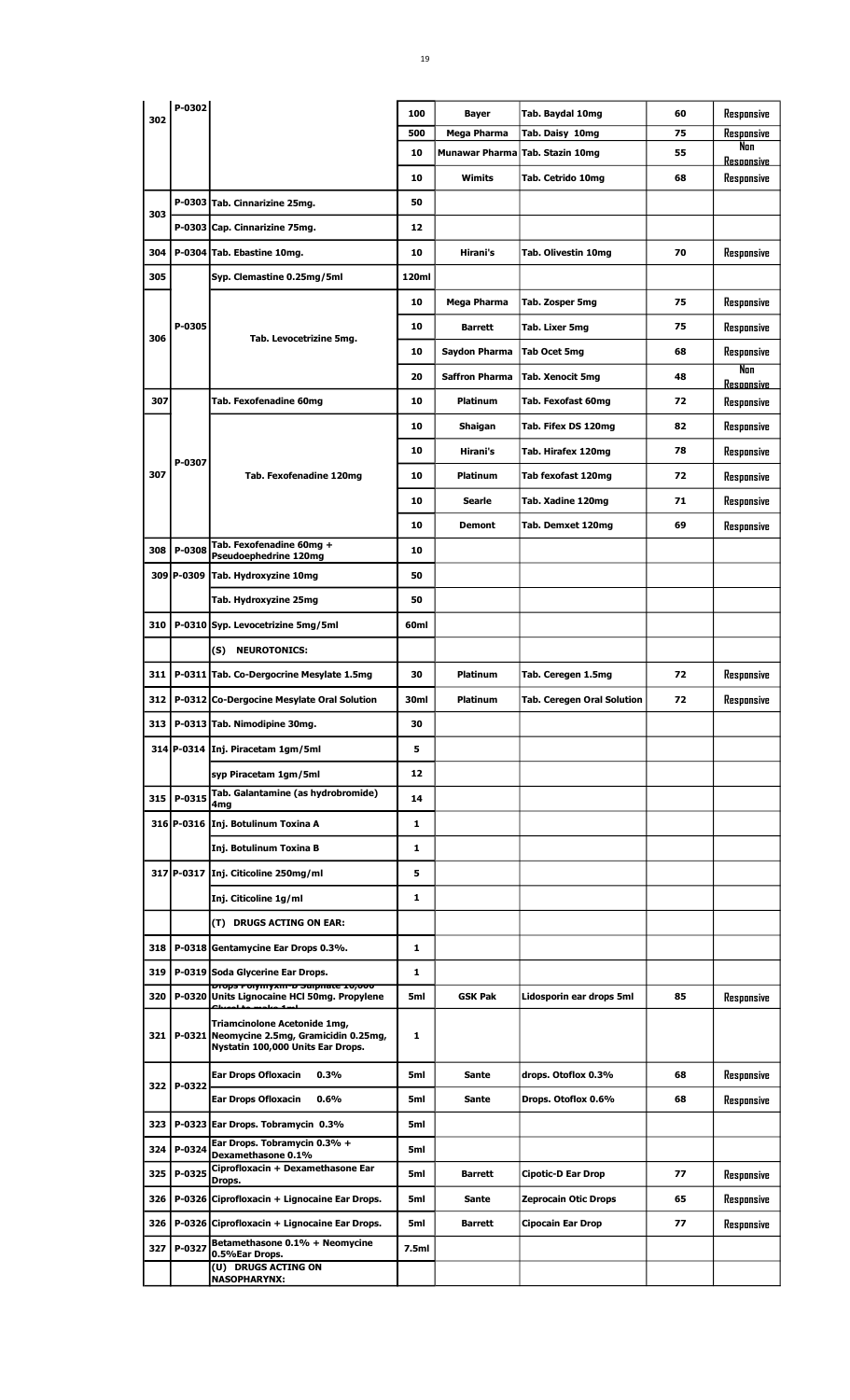| 328   | P-0328     | Xylometazoline 0.1% Nasal Spray                                                                  | 20 <sub>ml</sub> |                       |                           |    |                                                |
|-------|------------|--------------------------------------------------------------------------------------------------|------------------|-----------------------|---------------------------|----|------------------------------------------------|
|       |            | Oxymetazoline 5mg / 10ml Nasal Drops                                                             | 1                |                       |                           |    |                                                |
| 329   |            | P-0329 Beclomethasone 100mcg Nasal Spray.                                                        | $\mathbf{1}$     |                       |                           |    |                                                |
| 330   |            | P-0330 Flunisolide 0.025% Nasal Spray.                                                           | 15ml             | <b>Sante</b>          | Tarisin Nasal Spray       | 65 | Responsive                                     |
| 331   |            | P-0331 Azelastin HCL 0.1% Nasal Spray.                                                           | 1                |                       |                           |    |                                                |
| 332   | P-0332     | Cromoglycate Sodium 4% Nasal<br>Spray.                                                           | 1                |                       |                           |    |                                                |
| 333   | P-0333     | Cromoglycate Sodium +<br>Xylometazoline Nasal Spray.                                             | 15ml             |                       |                           |    |                                                |
| 334   |            | Deauilinium Chloride 0.015a +<br>P-0334 Benzalkonium 0.035gm, Alcohol 6%<br>per 100g Oral Spray. | 1                |                       |                           |    |                                                |
| 335   |            | P-0335 Normal Saline Nasal Drops                                                                 | 1                |                       |                           |    |                                                |
| 336   |            | P-0336 Triamcinolone nasal spray 15mg/ actu                                                      | 1                |                       |                           |    |                                                |
| 337   | P-0337     | Lignocaine, cetylpyridinium, menthol,<br>eucalyptol oral anesthetic                              | 1                |                       |                           |    |                                                |
|       |            | (V) THYROID AND ANTITHYROID<br><b>DRUGS</b>                                                      |                  |                       |                           |    |                                                |
| 338   |            | P-0338 Tab. Thyroxine 50mcg.                                                                     | 100              | Glitz                 | Tab. Thyroxine 50mcg      | 45 | non Responsive                                 |
| 339   |            | P-0339 Tab. Levo Thyroxine 50mcg                                                                 | 100              | <b>Abbott Lab</b>     | Tab. Thyronorm 50mcg      | 85 | Responsive                                     |
| 339   |            | P-0339 Tab. Levo Thyroxine 100mcg                                                                | 100              |                       |                           |    |                                                |
| 340   |            | P-0340 Tab. Carbimazole 5mg.                                                                     | 100              |                       |                           |    |                                                |
|       |            | Tab. Propylthiouracil 50mg                                                                       | 30               |                       |                           |    |                                                |
| 341 I | P-0341     | Tab. Propylthiouracil 100mg                                                                      | 30               |                       |                           |    |                                                |
|       |            | (W) DRUGS ACTING ON                                                                              |                  |                       |                           |    |                                                |
| 342   | P-0342     | <b>ENDOCRINE/FEMALE SYSTEM.</b><br><b>Inj.Medroxy Progesterone Acetate</b>                       | 1                |                       |                           |    |                                                |
|       |            | 150 <sub>mg</sub>                                                                                |                  |                       |                           |    |                                                |
| 343   |            | P-0343 Inj. Oxytocin 5iu.                                                                        | 50               | Amaan Pharma          | Inj. Oxytocin-5           | 65 | Responsive                                     |
| 344   |            | P-0344 Inj.Methylergometrine 0.2mg/ml                                                            | 1                |                       |                           |    |                                                |
| 345   |            | P-0345 Tab.Estrogen Conjugated 0.3mg.                                                            | 30               |                       |                           |    |                                                |
| 346   | P-0346     | Tab.Levonorgestril 1.5mg<br>+Ethinyloestradiol 0.03mg + Tab.<br><b>Ferous Fumerate</b>           | 21               |                       |                           |    |                                                |
|       |            |                                                                                                  | 10               | Nabi Qasim            | Tab. Clomitab 50mg        | 85 | Responsive                                     |
|       |            |                                                                                                  | 10               | <b>Platinum</b>       | Tab. Ferticlo 50mg        | 62 | Responsive                                     |
| 347   | P-0347     | Tab. Clomiphene Citrate 50mg.                                                                    | 20               | Hilton                | Tab. Cerophene 50mg       | 83 | Responsive                                     |
|       |            |                                                                                                  |                  | <b>Genix Pharma</b>   | Tab. Voi 50mg (N-S)       |    | Nan<br><b>Resoonsive due</b>                   |
|       |            |                                                                                                  | 10               | <b>Pacific</b>        | Tab. Clomid 50mg          | 74 | Responsive                                     |
| 348   | P-0348     | Inj. Hydroxyprogesterone Caproate<br>250mg/ml.                                                   | 5                |                       |                           |    |                                                |
| 349   | P-0349     | Tab. Methyl Estrenolone 5mg+Methyl<br>Oestradiol 0.3mg.                                          | 21               |                       |                           |    |                                                |
| 350   |            | P-0350 Inj. Dinoprost 5mg/ml                                                                     | 1                |                       |                           |    |                                                |
| 351   |            | P-0351 Tab. Dinoprostone 3mg.                                                                    | 1                | Platinum              | Tab. Preglan E2 3mg       | 72 | Responsive                                     |
| 352   |            | P-0352 Tab. Norethisterone 5mg.                                                                  | 30               |                       |                           |    |                                                |
| 353   |            | P-0353 Tab. Bromocriptine Mesylate 2.5mg                                                         | 30               | Shaigan               | Tab. Brotin 2.5mg(No Reg) |    | Nan<br>Responsive (No<br><b>Registration</b> ) |
| 354   |            | P-0354 Tab. Ritodrine HCL 10mg.                                                                  | 30               |                       |                           |    |                                                |
| 355   |            | P-0355 Inj.Ritodrine HCL 10mg/ml                                                                 | 5                |                       |                           |    |                                                |
| 356   |            | P-0356 Tab. Dydrogesterone 10mg                                                                  | 20               | <b>Abbott Lab</b>     | Tab. Duphaston 10mg       | 85 | Responsive                                     |
| 357   | P-0357     | Tab.Estradiol Valerate 2mg +<br><b>Norgesterol 0.5mg</b>                                         | 21               |                       |                           |    |                                                |
| 357   | P-0357     | Tab.Estradiol Valerate 2mg +<br>Norgesterol 0.5mg                                                | 21               | <b>Saffron Pharma</b> | Tab. Estranor             | 80 | Responsive                                     |
| 358   | P-0358     | Tab.Cyproterone Acetate 2mg +                                                                    | 21               | <b>Saffron Pharma</b> | Tab. Cyprodiol            | 85 | Responsive                                     |
|       | 359 P-0359 | Ethinylestradiol 35mcg.<br>Cap.Danazol 200mg.                                                    | 30               | <b>Platinum</b>       | Tab. Danzol 200mg         | 72 | Responsive                                     |
|       | 359 P-0359 | Cap.Danazol 400mg.                                                                               | 30               |                       |                           |    |                                                |
| 360   |            | P-0360 Tab.Tibolone 2.5mg                                                                        | 20               |                       |                           |    |                                                |
|       |            |                                                                                                  |                  |                       |                           |    |                                                |
|       |            |                                                                                                  | 10               | Nabi Qasim            | Tab. Tecmiso 200mcg       | 85 | Responsive                                     |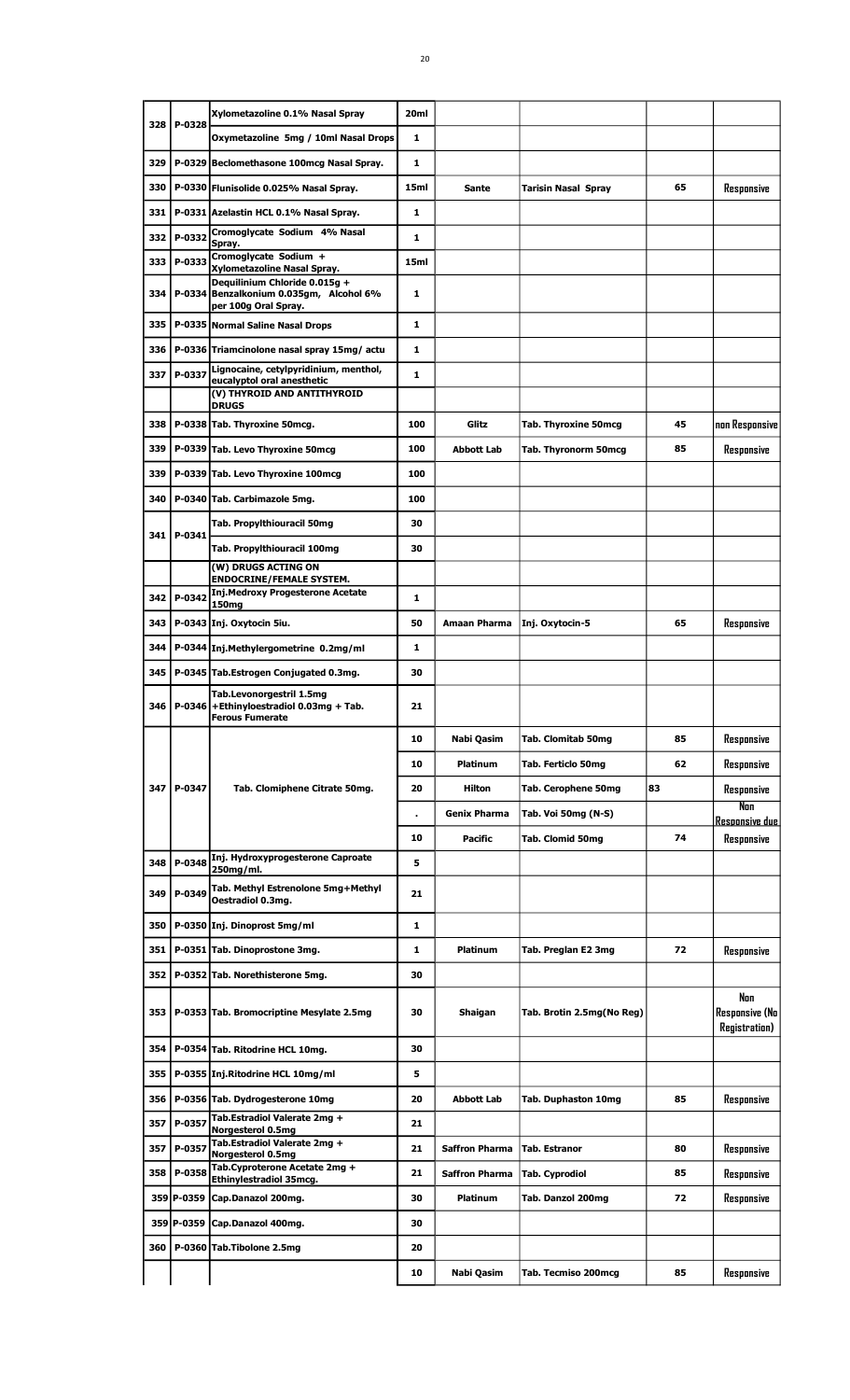|       | 361 P-0361 | Tab. Misoprostol 200mcg                                                                               | 10                   | <b>Atco Pharma</b>     | Tab. Prosotec 200mcg     | 63 | Responsive                          |
|-------|------------|-------------------------------------------------------------------------------------------------------|----------------------|------------------------|--------------------------|----|-------------------------------------|
|       |            |                                                                                                       | 10                   | <b>Saffron Pharma</b>  | Tab. Cytolol 200mcg      | 78 | Responsive                          |
| 362   | P-0362     | Inj. Terlipressin acetate 1mg (With Diluent<br>5ml)                                                   | 1                    | <b>BF Bio Sciences</b> | Inj. Novapressin 1mg     | 83 | Responsive                          |
| 363   |            | P-0363 Cap. Utrogestan 100mg                                                                          | 20                   |                        |                          |    |                                     |
| 364   | P-0364     | Inj. Human Chorionic Gonadotropin<br>5000 I.U                                                         | 1                    |                        |                          |    |                                     |
| 365   | P-0365     | Tab. Estradiol Valerate and Cyproterone<br><b>Acetate</b>                                             | 30                   |                        |                          |    |                                     |
| 4     |            | (X) CORTICOSTEROIDS:                                                                                  |                      |                        |                          |    |                                     |
|       |            |                                                                                                       | 25                   | <b>Bosch</b>           | inj. Dexamex 4mg         | 85 | Responsive                          |
|       |            | Inj.Dexamethasone Sod. Phosphate                                                                      | 25                   | Searle Pakistan        | Inj. Decadron 4mg        | 73 | Responsive                          |
| 366   | l P-0366   | 4mg/ml (1ml Vial).                                                                                    | 25                   | <b>Amaan Pharma</b>    | Inj. Kamedex             | 65 | Responsive                          |
|       |            |                                                                                                       | 25                   | S.J & G                | Inj. Dexamethasone 4mg   | 85 | Responsive                          |
|       |            |                                                                                                       | $\mathbf{1}$         | <b>Amson Pharma</b>    | Inj. Hyzonate 250mg      | 88 | Responsive                          |
| 367 l | P-0367     | Inj. Hydrocortisone Sod. Succinate<br>250mg.                                                          | 1                    | <b>ICI Pakistan</b>    | Inj. Hy-Cortisone 250mg  | 85 | Responsive                          |
|       |            |                                                                                                       | 1                    | <b>Vision Pharma</b>   | Inj. Cortizone 250mg     | 78 | Responsive                          |
|       |            | Tab. Prednisolone 5mg.                                                                                |                      | <b>Pfizer</b>          | Tab. Deltacortril 5mg    | 65 | Responsive                          |
| 368   |            | P-0368 Tab. Prednisolone 5mg.                                                                         | 100                  | Hirani's               | Tab. Inflagic 5mg        | 78 | Responsive                          |
|       |            | Tab. Prednisolone 5mg (Enteric Coated)                                                                | $\ddot{\phantom{0}}$ | <b>Pfizer</b>          | Tab. Deltacortril EC 5mg | 85 | Responsive                          |
| 369   |            | P-0369 Inj. Triamcinolone Acetonide 40mg.                                                             | 1                    |                        |                          |    |                                     |
| 370   | P-0370     | Inj.Methylprednisolone Acetate<br>40mg/ml                                                             | 1                    |                        |                          |    |                                     |
| 371   |            | P-0371 Tab. Dexamethasone 0.5mg                                                                       | 1000                 |                        |                          |    |                                     |
| 372   |            | P-0372 Tab. Betamethasone 0.5mg                                                                       | 500                  |                        |                          |    |                                     |
| 373   |            | P-0373 Syp.Prednisolone 5mg/5ml                                                                       | 60ml                 | Hirani's               | Syp. Inflagic            | 78 | Responsive                          |
|       |            | (Y) ANABOLICS/DRUGS AFFECTING<br><b>BONE METABOLISM.</b>                                              |                      |                        |                          |    |                                     |
|       | 374 P-0374 | Inj. Nandrolone Decanoate 50mg/ml.                                                                    | 1                    |                        |                          |    |                                     |
|       |            | Inj.Nandrolone Decanoate 100mg/ml.                                                                    | 1                    |                        |                          |    |                                     |
|       |            | 375 P-0375 Tab. Alendronate Sodium 10mg                                                               | 10                   |                        |                          |    |                                     |
|       |            | Tab. Alendronate Sodium 70mg                                                                          | 4                    |                        |                          |    |                                     |
| 376   |            | P-0376 Inj. Sodium Clodronate 60mg/ml (5ml)                                                           | 1                    |                        |                          |    |                                     |
| 377   |            | P-0377 Cap.Sodium Clodronate 400mg                                                                    | 20                   |                        |                          |    |                                     |
| 378   |            | P-0378 Tab.Raloxifene HCL 60mg.                                                                       | 14                   |                        |                          |    |                                     |
|       |            | Inj. Epoetin alpha 2000 iu (Recombinant<br>human Erythropoietin) (Vial / Pr-filled /<br>Lyophilized). | 6                    | <b>BF Bio Sciences</b> | Inj. Eritrogen 2000 I.U  | 88 | Responsive<br>Biological<br>product |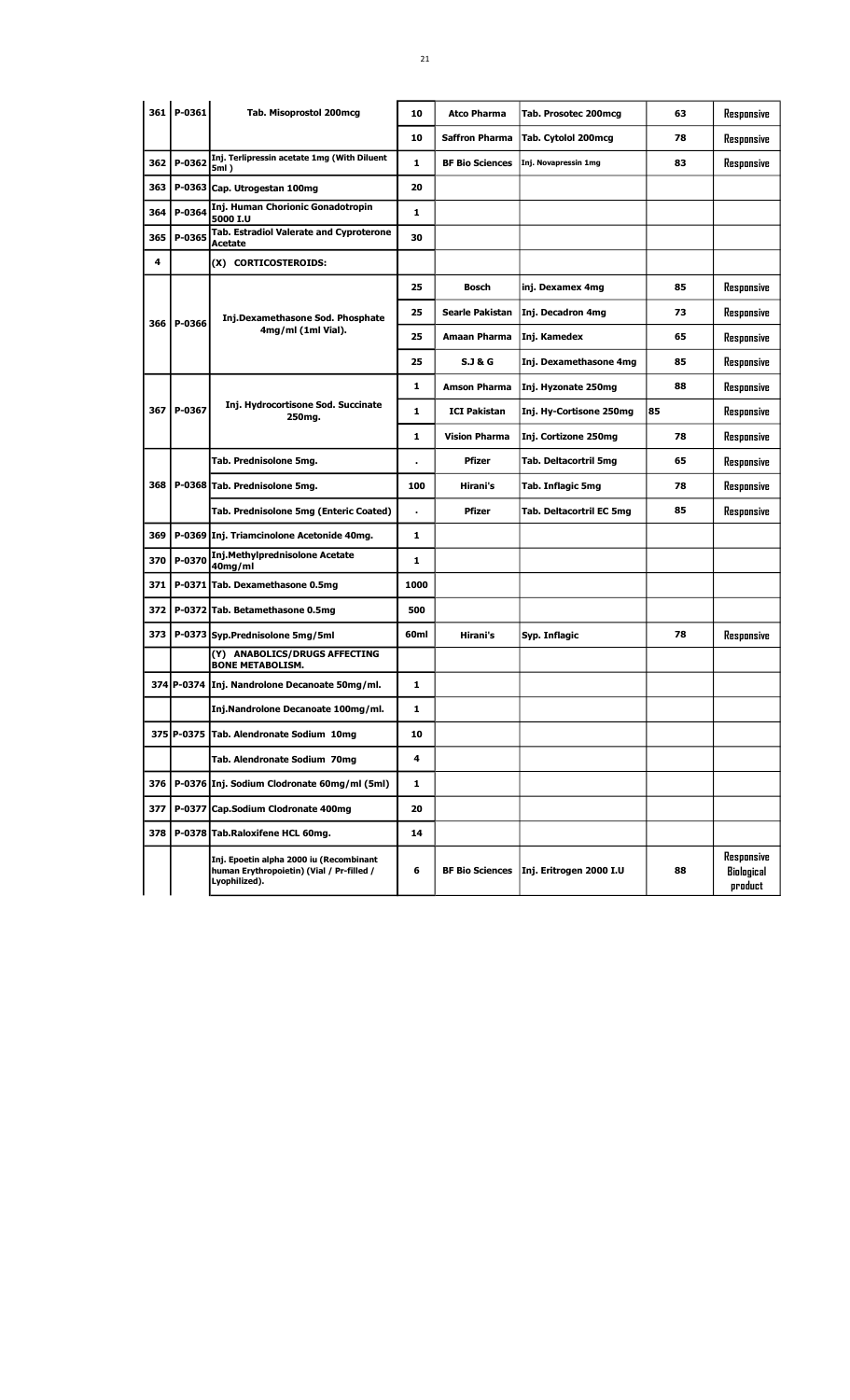|     |        | Inj. Epoetin alpha 2000 iu (Recombinant<br>human Erythropoietin) (Vial / Pr-filled /<br>Lyophilized).  | 1            | Macter                 | Inj. Epocan 2000 IU        | 85 | Responsive<br>Biological<br>product        |
|-----|--------|--------------------------------------------------------------------------------------------------------|--------------|------------------------|----------------------------|----|--------------------------------------------|
|     |        | Inj. Epoetin alpha 4000 iu (Recombinant<br>human Erythropoietin) (Vial / Pr-filled /<br>Lyophilized).  | 6            | <b>BF Bio Sciences</b> | Inj. Eritrogen 4000 I.U    | 80 | Responsive<br>Biological<br>product        |
| 379 | P-0379 | Inj. Epoetin alpha 4000 iu<br>(Recombinant human Erythropoietin)<br>(Vial / Pr-filled / Lyophilized).  | з            | <b>Aster life</b>      | Inj. Epotive Prefilled Syr | 75 | Responsive<br>Biological<br>product        |
|     |        |                                                                                                        | 1            | Macter                 | Inj. Epocan 4000 IU        | 85 | Responsive<br>Biological<br>product        |
|     |        | Inj. Epoetin alpha 10000 iu (Recombinant<br>human Erythropoietin) (Vial / Pr-filled /<br>Lyophilized). | 1            | <b>BF Bio Sciences</b> | Inj. Eritrogen 10000 I.U   | 80 | Responsive<br>Biological<br>product<br>NON |
|     |        | Inj. Epoetin alpha 10000 iu<br>(Recombinant human Erythropoietin)<br>(Vial / Pr-filled / Lyophilized). | $\mathbf{1}$ | <b>Aster life</b>      | Inj. Epotive Prefilled Syr | 60 | Responsive<br>Biological                   |
|     |        | Inj. Epoetin alpha 10000 iu<br>(Recombinant human Erythropoietin)<br>(Vial / Pr-filled / Lyophilized). | 1            | <b>Macter</b>          | Inj. Epocan 10000 IU       | 85 | Responsive<br>Biological<br>product        |
| 380 | P-0380 | Tab.Alendronate Sodium equivalent<br>alendronic acid+, Cholecalciferol 70mcg                           | 10           |                        |                            |    |                                            |
|     |        | 381 P-0381 Inj.Zoledronic acid 4mg                                                                     | 1            |                        |                            |    |                                            |
|     |        | <b>Inj.Zoledronic acid 5mg</b>                                                                         | 1            |                        |                            |    |                                            |
| 382 |        | P-0382 Tab. Azathioprine 50mg                                                                          | 100          |                        |                            |    |                                            |
| 383 |        | P-0383 Inj.Teriparatide 250mcg/ml                                                                      | 21           |                        |                            |    |                                            |
| 384 |        | P-0384 Strontium Ranelate Powder 2gm                                                                   | 7            | Hirani's               | Daba Powder 2g             | 80 | Responsive                                 |
| 385 |        | P-0385 Inj. Calcitonin 100 units / ml                                                                  | 5            |                        |                            |    |                                            |
| 386 |        | P-0386 Tab. Ibandronic Acid 150mg                                                                      | 1            | Hirani's               | Tab. Bandrone 150mg        | 80 | Responsive                                 |
| 387 |        | P-0387 Inj. Sodium hyaluronate 10mg/ml                                                                 | 1            |                        |                            |    |                                            |
|     |        | (Z) DRUGS ACTING ON GENITO<br><b>URINARY</b>                                                           |              |                        |                            |    |                                            |
|     |        | <b>SYSTEM/DIURETICS &amp; BLOOD</b><br><b>ALKALIZERS.</b>                                              |              |                        |                            |    |                                            |
| 388 |        | P-0388 Tab. Norfloxacin 400mg.                                                                         | 14           |                        |                            |    |                                            |
| 389 |        | P-0389 Cap/Tab Pipemedic Acid 400mg.                                                                   | 100          |                        |                            |    |                                            |
|     |        | 390 P-0390 Tab. Allopurinol 300mg                                                                      | 20           | Mega Pharma            | Tab. Agout 300mg           | 75 | Responsive                                 |
|     |        | 390 P-0390 Tab. Allopurinol 100mg                                                                      | 50           |                        |                            |    |                                            |
|     |        | 391   P-0391 Tab. Potassium Chloride 500mg.                                                            | 30           |                        |                            |    |                                            |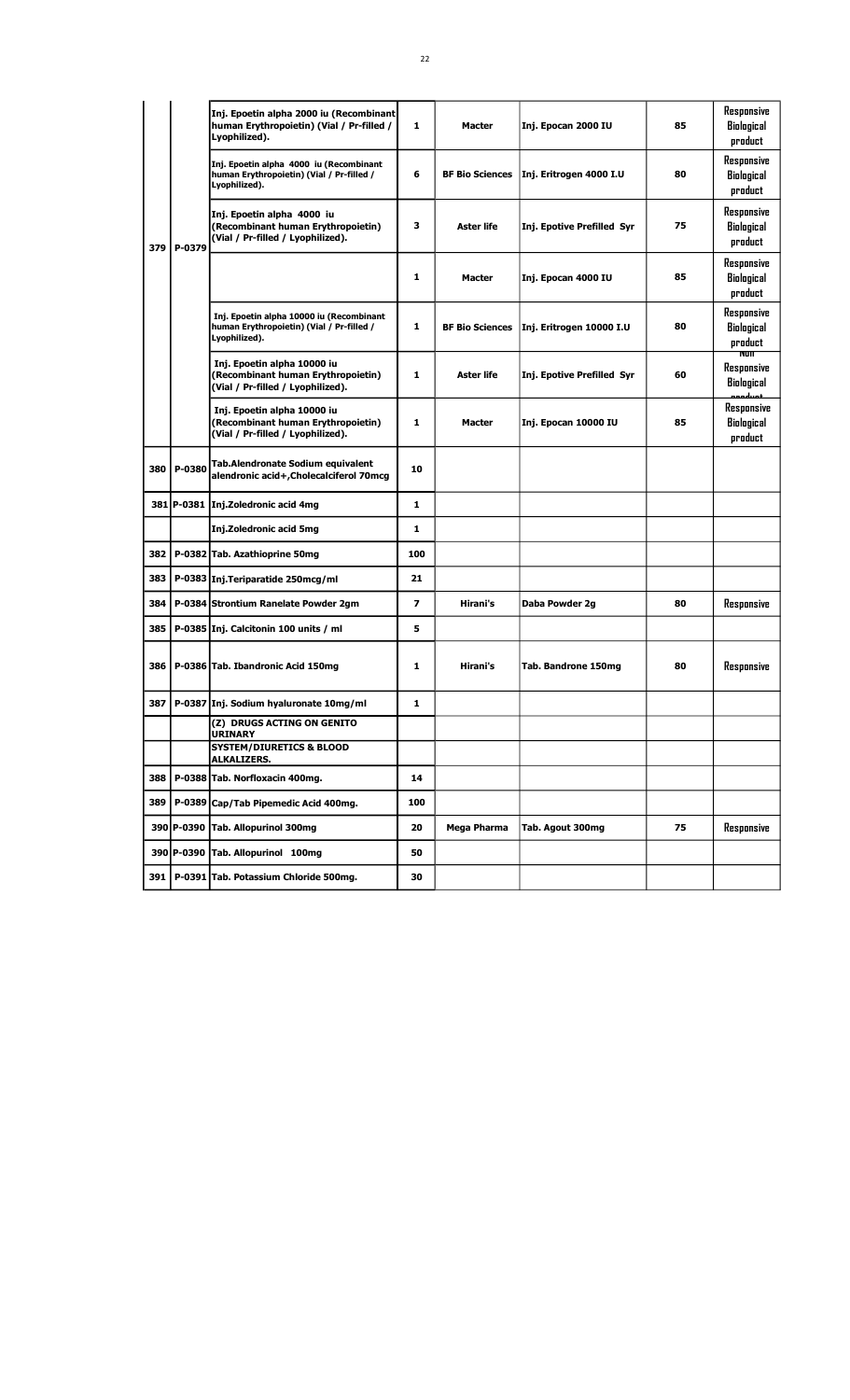|     | 392 P-0392 | Syp. Di-Sodium Hydrogen Citrate<br>26.3gm / 100ml                                                                        | 1   |                                                |                                 |    |                                 |
|-----|------------|--------------------------------------------------------------------------------------------------------------------------|-----|------------------------------------------------|---------------------------------|----|---------------------------------|
|     |            | Tab. Frusemide 20mg.                                                                                                     | 100 |                                                |                                 |    |                                 |
|     |            |                                                                                                                          | 100 |                                                | Munawar Pharma Tab. Laxide 40mg | 75 | Responsive                      |
|     | 393 P-0393 |                                                                                                                          | 100 | Glitz                                          | Tab. G-mide 40mg                | 65 | Responsive                      |
|     |            | Tab. Frusemide 40mg.                                                                                                     | 100 | <b>Siza</b>                                    | Tab. Aquasin 40mg               | 43 | Nan                             |
|     |            |                                                                                                                          | 100 | Sanofi                                         | Tab. Lasix 400mg                | 90 | <b>Resoonsive</b><br>Responsive |
|     |            | Inj. Frusemide 20mg                                                                                                      | 50  | Amaan Pharma                                   | Inj. Asomide                    | 70 | Responsive                      |
|     |            | 394   P-0394   Inj. Frusemide 20mg                                                                                       | 50  | Bajwa                                          | Inj. Frusemide 20mg             | 70 | Responsive                      |
|     |            | Inj. Frusemide 40mg                                                                                                      | 5   |                                                |                                 |    |                                 |
|     |            | 395 P-0395 Tab. Spironolectone 25mg.                                                                                     | 100 |                                                |                                 |    |                                 |
|     |            | 395 P-0395 Tab. Spironolectone 100mg.                                                                                    | 10  | Searle                                         | Tab. Aldactone 10mg             | 76 | Responsive                      |
| 396 | P-0396     | Tab. Frusemide 40mg + Amiloride HCL                                                                                      | 30  | Sanofi                                         | <b>Tab Lasoride</b>             | 90 | Responsive                      |
|     |            | 5mg.<br>397 P-0397 Tab.Terazocin 2mg                                                                                     | 30  |                                                |                                 |    |                                 |
|     |            | <b>Tab.Terazocin 5mg</b>                                                                                                 | 30  |                                                |                                 |    |                                 |
|     |            |                                                                                                                          |     |                                                |                                 |    |                                 |
| 398 |            | P-0398 Tab.Flavoxate HCL 200mg.                                                                                          | 30  | Pacific                                        | Tab. Genurin fort 200mg         | 76 | Responsive                      |
| 399 |            | P-0399 Tab.Tolterodine 2mg                                                                                               | 28  | Sante                                          | Tab. Toldin 2mg                 | 60 | Responsive                      |
| 400 |            | P-0400 Tab.Alfuzosin SR 5mg.                                                                                             | 30  |                                                |                                 |    |                                 |
| 401 |            | P-0401 Tab. Doxazine Mesylate 2mg                                                                                        | 20  |                                                |                                 |    |                                 |
| 402 |            | P-0402 Tab. Finasteride 5mg.                                                                                             | 10  |                                                |                                 |    |                                 |
|     |            | 403 P-0403 Tab. Desmopressin 0.1mg                                                                                       | 30  |                                                |                                 |    |                                 |
|     |            | Tab. Desmopressin 0.2mg                                                                                                  | 30  |                                                |                                 |    |                                 |
|     |            | 404 P-0404 Tab.Oxybutynin HCL 3mg                                                                                        | 30  |                                                |                                 |    |                                 |
|     |            | Tab.Oxybutynin HCL<br>5 <sub>mg</sub>                                                                                    | 100 |                                                |                                 |    |                                 |
| 405 |            | P-0405 Tab. Ethamsylate 250mg.                                                                                           | 30  |                                                |                                 |    |                                 |
| 406 |            | P-0406 Glycin 1.5% solution.                                                                                             | 1   |                                                |                                 |    |                                 |
|     |            |                                                                                                                          | 30  | Allmed                                         | Cap. Uriflow .4mg               | 68 | Responsive                      |
|     |            |                                                                                                                          | 10  | Demont                                         | Cap. Flowset SR 0.4mg           | 69 | Responsive                      |
|     | 407 P-0407 | Tab. / Cap. Tamsulosin 0.4mg.                                                                                            | 10  | <b>Asian Continental</b>                       | Cap. Prostreat 0.4mg            | 65 | Responsive                      |
|     |            |                                                                                                                          | 20  | Global                                         | Cap. Tamsol 0.4mg               | 73 | Responsive                      |
|     |            |                                                                                                                          | 20  | <b>Next Pharma</b>                             | <b>Tamlin MR</b>                | 73 | Responsive                      |
|     |            |                                                                                                                          | 20  | <b>Getz Pharma</b>                             | Cap. Tamsolin                   | 85 | Responsive                      |
| 408 |            | P-0408 Tab. Potassium Citrate 10 miliequivalent                                                                          | 30  |                                                |                                 |    |                                 |
| 409 |            | P-0409 Cap. Dutasteride 0.5mg.                                                                                           | 30  |                                                |                                 |    |                                 |
| 410 |            | <b>Sachet Sodium Bicarbonate</b><br>P-0410 1.716g, Sodium citrate0.613g, citric acid<br>0.702g, tartaric acid 0.858g/4gm | 100 |                                                |                                 |    |                                 |
|     | 411 P-0411 | Tab. Dutasteride 0.5mg + Tamsulosin<br>0.4 <sub>mg</sub>                                                                 | 20  | Global                                         | Cap. Tamsol-D .5/0.4mg          | 78 | Responsive                      |
|     | 412 P-0412 | Powder Sodium Polystyrene Sulphonate<br>(Sachet)                                                                         | 20  |                                                |                                 |    |                                 |
|     |            | 413 P-0413 Tab. Febuxostat 40mg                                                                                          | 20  | Pharmevo                                       | Tab Gouric 40mg                 | 85 | Responsive                      |
|     |            | 413 P-0413 Tab. Febuxostat 40mg                                                                                          | 20  | <b>Hilton</b>                                  | Tab. Febhil 40mg                | 85 | Responsive                      |
|     |            | 413 P-0413 Tab. Febuxostat 80mg                                                                                          | 20  | Pharmevo                                       | Tab Gouric 80mg                 | 85 | Responsive                      |
|     |            | 413 P-0413 Tab. Febuxostat 80mg                                                                                          | 20  | Hilton                                         | Tab, Febhil 80mg                | 85 | Responsive                      |
|     | 414 P-0414 | Tab. Potasium Chloride 573mg + Tab.<br><b>Bumetanide 0.5mg</b>                                                           | 20  |                                                |                                 |    |                                 |
|     | 415 P-0415 | <b>Tab.Frusemide</b><br>40mg, Spironolactone 50mg                                                                        | 30  | Searle                                         | Tab. Spiromide 40mg             | 73 | Responsive                      |
|     |            | <b>Tab.Frusemide</b><br>20mg, Spironolactone 50mg                                                                        | 20  |                                                |                                 |    |                                 |
| 416 |            | P-0416 Desmopressin Nasal Spray 10mcg                                                                                    | 1   |                                                |                                 |    |                                 |
|     |            | 417 P-0417 Cap. Cyclosporin-A<br>25mg                                                                                    | 50  | <b>Hoffman Human</b><br><b>Health Pakistan</b> | Cap. Cipol-N-Soft 25mg          | 86 | Responsive                      |
|     |            | Cap. Cyclosporin-A<br>50 <sub>mg</sub>                                                                                   | 50  | <b>Hoffman Human</b><br><b>Health Pakistan</b> | Cap. Cipol-N-Soft 50mg          | 86 | Responsive                      |
|     |            | Cap. Cyclosporin-A<br>100mg.                                                                                             | 50  | <b>Hoffman Human</b><br><b>Health Pakistan</b> | Cap. Cipol-N-Soft 100mg         | 86 | Responsive                      |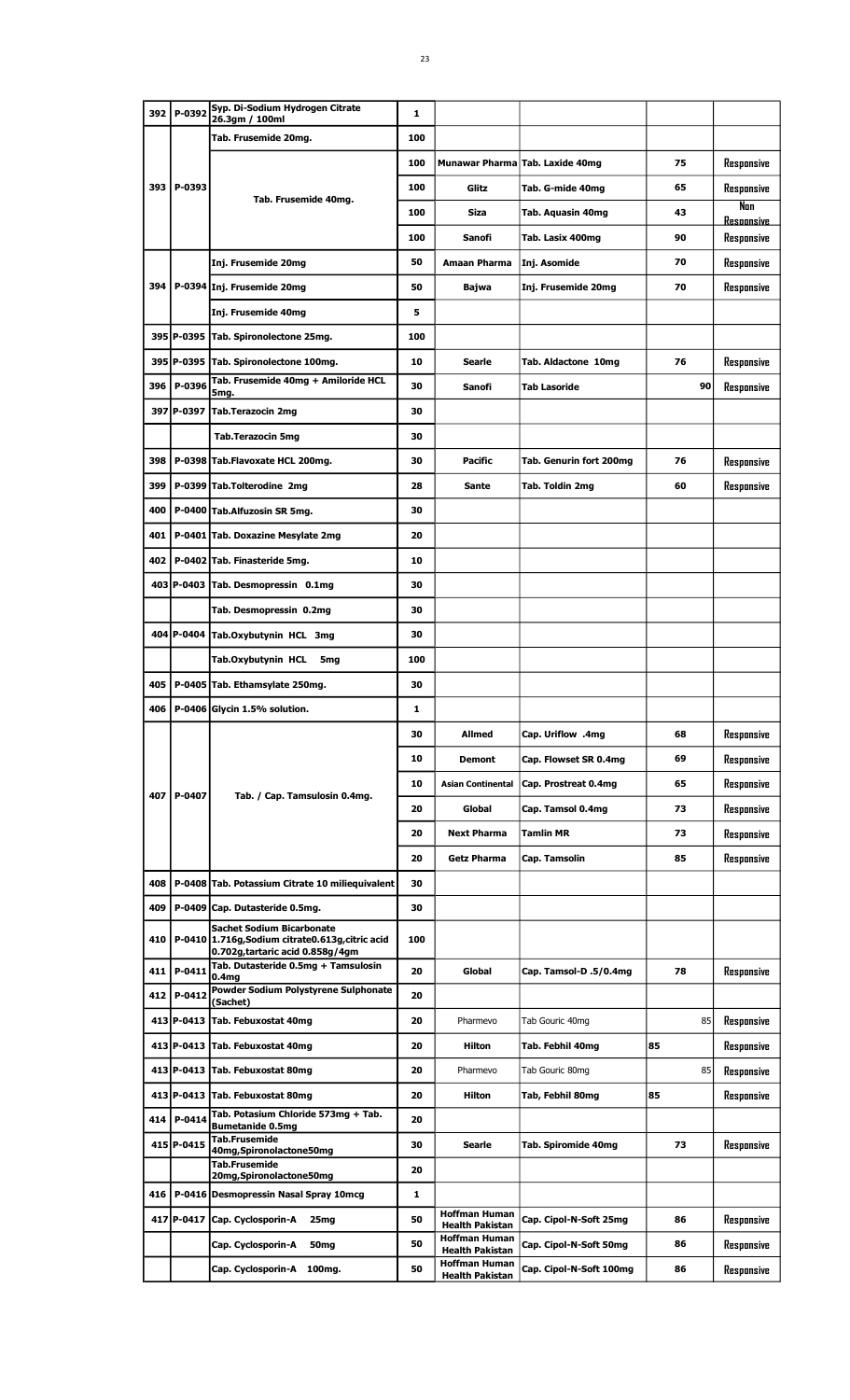| 20<br><b>Platinum</b><br>50<br><b>CCL Pharma</b><br>418<br>P-0418<br>Tab. Mycophenolate Mofetil 500mg.<br>50<br><b>Kaizen Pharma</b><br>40<br><b>Schazoo Pharma</b><br>50<br><b>Aster life</b><br>Tab. Mycophenolic Acid 180mg (as<br>419 P-0419<br>120<br><b>Mycophenolate Sodium)</b> | Tab. Mygraf 500mg<br>72<br>Responsive<br>Responsive<br>Mycolate Tab 500mg<br>85<br>55<br>Tab. Revograf 500mg<br>non Responsive |
|-----------------------------------------------------------------------------------------------------------------------------------------------------------------------------------------------------------------------------------------------------------------------------------------|--------------------------------------------------------------------------------------------------------------------------------|
|                                                                                                                                                                                                                                                                                         |                                                                                                                                |
|                                                                                                                                                                                                                                                                                         |                                                                                                                                |
|                                                                                                                                                                                                                                                                                         |                                                                                                                                |
|                                                                                                                                                                                                                                                                                         | Tab. Veto-M 500mg<br>60<br>Responsive                                                                                          |
|                                                                                                                                                                                                                                                                                         | Responsive<br>My-Rept 500mg<br>65                                                                                              |
|                                                                                                                                                                                                                                                                                         |                                                                                                                                |
| Tab. Mycophenolic Acid 360mg (as<br>120                                                                                                                                                                                                                                                 |                                                                                                                                |
| <b>Mycophenolate Sodium)</b><br>420 P-0420<br>Tab. Everolimus 0.25mg<br>60                                                                                                                                                                                                              |                                                                                                                                |
| Tab. Everolimus 0.5mg<br>30                                                                                                                                                                                                                                                             |                                                                                                                                |
| <b>Tab. Everolimus 5mg</b><br>30                                                                                                                                                                                                                                                        |                                                                                                                                |
| 421<br>P-0421 Tab. Flavoxate and Propyphenazone.<br>30                                                                                                                                                                                                                                  |                                                                                                                                |
| P-0422 Tab. Eplerenone 50mg<br>422<br>10                                                                                                                                                                                                                                                |                                                                                                                                |
| 423 P-0423                                                                                                                                                                                                                                                                              |                                                                                                                                |
| Tab. Sevelamer 400mg<br>30                                                                                                                                                                                                                                                              |                                                                                                                                |
| Tab. Sevelamer 800mg<br>30                                                                                                                                                                                                                                                              |                                                                                                                                |
| <b>Tab. Solifenacin 5mg</b><br>10<br><b>Genix Pharma</b>                                                                                                                                                                                                                                | 78<br>Responsive<br>Tab. Solif 5mg                                                                                             |
| 424<br>P-0424 Tab. Solifenacin 5mg<br>10<br><b>AGP</b>                                                                                                                                                                                                                                  | 83<br><b>Urgesin Tab 5mg</b><br>Responsive                                                                                     |
| Tab. Solifenacin 10mg<br>10                                                                                                                                                                                                                                                             |                                                                                                                                |
| 425 P-0425<br>Tab. Sirolimus 0.5mg<br>20                                                                                                                                                                                                                                                |                                                                                                                                |
| 20<br>Tab. Sirolimus 1mg                                                                                                                                                                                                                                                                |                                                                                                                                |
| <b>Aster life</b><br>50                                                                                                                                                                                                                                                                 | 65<br>Tacro Bell 0.5mg<br>Responsive                                                                                           |
| 30<br><b>Platinum</b><br>Cap. Tacrolimus 0.5mg                                                                                                                                                                                                                                          | 72<br>Responsive<br>Cap. Inograf 0.5mg                                                                                         |
| 30<br><b>CCL Pharma</b>                                                                                                                                                                                                                                                                 | 85<br>Cap. Tacgraf 0.5mg<br>Responsive                                                                                         |
| Kaizen Pharma<br>30                                                                                                                                                                                                                                                                     | 55<br>Cap. Unigraf 0.5mg<br>non Responsive                                                                                     |
| P-0426<br>426<br>50<br><b>Allmed</b>                                                                                                                                                                                                                                                    | Responsive<br>63<br>Cap. Tacogen 1mg                                                                                           |
| 30<br>Platinum                                                                                                                                                                                                                                                                          | 72<br>Cap. Inograf 1mg<br>Responsive                                                                                           |
| Cap. Tacrolimus 1mg<br>30<br><b>CCL Pharma</b>                                                                                                                                                                                                                                          | Cap. Tacgraf 1mg<br>85<br>Responsive                                                                                           |
| 30<br>Kaizen Pharma                                                                                                                                                                                                                                                                     | non Responsive<br>Cap. Unigraf 1mg<br>55                                                                                       |
| 50<br>Aster life                                                                                                                                                                                                                                                                        | 65<br>Responsive<br>Tacro Bell 1mg                                                                                             |
| 427<br>P-0427 Tab. / Cap. Nitrofurantoin 100mg<br>100                                                                                                                                                                                                                                   |                                                                                                                                |
| P-0428 Tab. Potassium citrate 1000mg<br>428<br>30                                                                                                                                                                                                                                       |                                                                                                                                |
| (AA) VAGINAL PREPARATIONS/ANTI-<br><b>FUNGALS.</b>                                                                                                                                                                                                                                      |                                                                                                                                |
| Vaginal Cream (a) Clotrimazole 2%<br>35gm<br>Nabi Qasim                                                                                                                                                                                                                                 | <b>Gynosporin Viginal Creal</b><br>85<br>Responsive                                                                            |
| Vaginal Cream (a) Clotrimazole 2%<br>60gm<br><b>Platinum</b>                                                                                                                                                                                                                            | 72<br>Responsive<br>Oligyn Vaginal Cream                                                                                       |
| Vaginal Cream (a) Clotrimazole 2%<br>35gm<br>Glitz                                                                                                                                                                                                                                      | 60<br><b>Wormclo Cream</b><br>Responsive                                                                                       |
| 429<br>P-0429 Vaginal Cream (a) Clotrimazole 2%<br>35gm<br>Shaigan                                                                                                                                                                                                                      | Cream Clozox-V<br>80<br>Responsive                                                                                             |
| (b)Clotrimazole 10%<br>1                                                                                                                                                                                                                                                                |                                                                                                                                |
| (c)Isoconazole 1%<br>1                                                                                                                                                                                                                                                                  |                                                                                                                                |
| (d) Fenticonazole Nitrate 2%<br>40gm                                                                                                                                                                                                                                                    |                                                                                                                                |
|                                                                                                                                                                                                                                                                                         |                                                                                                                                |
| 1<br>Saydon Pharma                                                                                                                                                                                                                                                                      | Gynazol-1 500mg<br>68<br>Responsive                                                                                            |
| 1<br><b>Barrett</b><br>P-0430<br>430<br>Clotrimazole Vaginal pessery 500mg.                                                                                                                                                                                                             | <b>Barresten Vaginal Tablet</b><br>75<br>Responsive                                                                            |
| 1<br>Platinum                                                                                                                                                                                                                                                                           | 72<br>Oligyn1 Vaginal Tab<br>Responsive                                                                                        |
| Glitz<br>1                                                                                                                                                                                                                                                                              | Responsive<br><b>Wormclo 1 Tablet</b><br>60                                                                                    |
| 431<br>P-0431 Nystatin Drops 100,000 Units/ml.<br>1<br><b>Amson Pharma</b>                                                                                                                                                                                                              | <b>Myconil drops 30ml</b><br>88<br>Responsive                                                                                  |
| P-0431 Nystatin Drops 100,000 Units/ml.<br>431<br>1<br><b>ICI Pakistan</b>                                                                                                                                                                                                              | 63<br>Drop Nilstat 50ml<br>Responsive                                                                                          |
| Cap. Fluconazole 50mg<br>7                                                                                                                                                                                                                                                              |                                                                                                                                |
|                                                                                                                                                                                                                                                                                         | Responsive<br>Cap. Zolanix 150mg<br>85                                                                                         |
| <b>GSK Pak</b><br>4                                                                                                                                                                                                                                                                     |                                                                                                                                |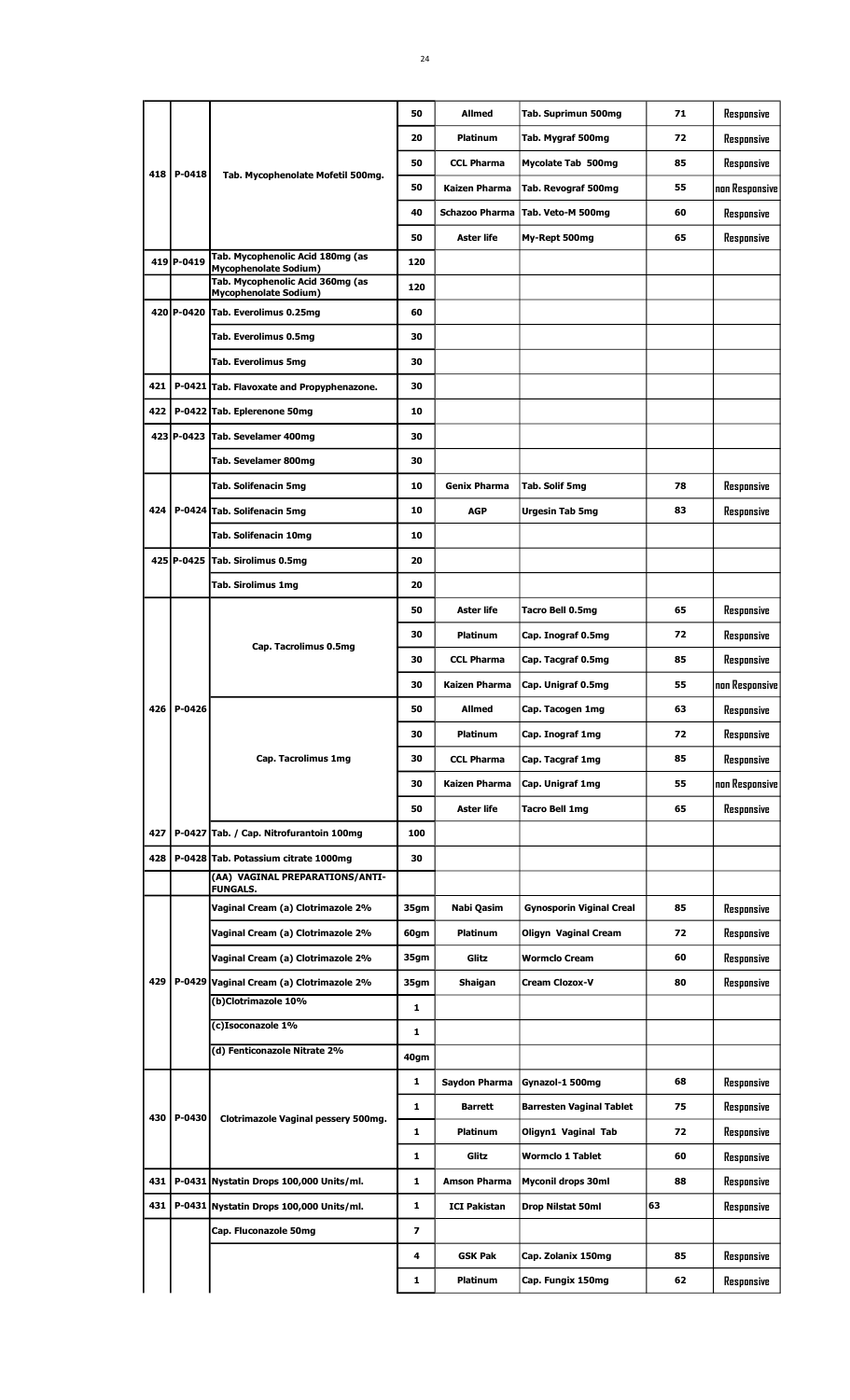|     |              |                                               | 1    | <b>Atco Pharma</b>  | Cap. Fonaz 150mg        | 85 | Responsive                                 |
|-----|--------------|-----------------------------------------------|------|---------------------|-------------------------|----|--------------------------------------------|
| 432 | P-0432       | Cap. Fluconazole 150mg.                       | 1    | Hirani's            | Cap. Logican 150mg      | 81 | Responsive                                 |
|     |              |                                               | 1    | <b>Demont</b>       | Cap. Zanoc 150mg        | 69 | Responsive                                 |
|     |              |                                               | 1    | Moringa             | Cap. Amphozole 150mg    | 57 | Nan<br><u>Resoonsive</u>                   |
|     |              |                                               | 1    | Mega Pharma         | Tab. Ranzo 150mg        | 75 | Responsive                                 |
|     | 433 P-0433   | Clotrimazole lotion 1%.<br>(a)                | 1    |                     |                         |    |                                            |
|     |              | (b) Clotrimazole solution 1%.                 | 1    |                     |                         |    |                                            |
| 434 |              | P-0434 Clotrimazole 1% Cream.                 | 10q  | <b>GSK Pak</b>      | Stiemazol Cream 1% 10g  | 65 | Responsive                                 |
|     |              |                                               |      |                     |                         |    |                                            |
| 435 |              | P-0435 Cap.Itraconazol 100mg.                 | 4    | <b>Feroz sons</b>   | Cap. Icon 100mg         | 85 | Responsive                                 |
| 435 |              | P-0435 Cap.Itraconazol 100mg.                 | 4    | Hirani's            | Cap. Tolsura 100mg      | 80 | Responsive                                 |
| 436 |              | P-0436 Cream Clindamycin Phosphate 2%.        | 40gm | Shaigan             | Cream Clycin-V          | 77 | Responsive                                 |
| 437 | P-0437       | Cream Clotrimazole 1%+Hydrocortisone<br>1%    | 10gm | Shaigan             | Cream Clozox H          | 82 | Responsive                                 |
| 437 | P-0437       | Cream Clotrimazole 1%+Hydrocortisone<br>1%    | 15gm | Hirani's            | Cream Defungo 15gm      | 80 | Responsive                                 |
| 438 |              | P-0438 Cream Ketoconazole 2%                  | 1    |                     |                         |    |                                            |
| 438 |              | P-0438 Lotion Ketoconazole 2%                 | 60ml |                     |                         |    |                                            |
| 439 |              | P-0439 Sulphanilamide Vaginal Cream           | 1    |                     |                         |    |                                            |
| 440 |              | P-0440 Miconazole Oral Gel 2%                 | 20gm |                     |                         |    |                                            |
|     |              | (AB) ANTIBIOTICS.                             |      |                     |                         |    |                                            |
|     | 441   P-0441 | Cap. Ampicillin 250mg.                        | 100  |                     |                         |    |                                            |
|     | 441   P-0441 | Cap. Ampicillin 500mg.                        | 100  | <b>GSK Pak</b>      | Cap. Penbritin 500mg    | 85 | Responsive                                 |
|     | 442 P-0442   | Inj.Ampicillin 500mg.                         | 1    |                     |                         |    |                                            |
|     |              | Inj.Ampicillin 250mg                          | 1    |                     |                         |    |                                            |
|     |              |                                               | 90ml | GSK Pak             | Susp. Amoxil 125mg/5ml  | 85 | Responsive                                 |
|     |              |                                               | 90ml | Macter              | Sus. Maxil              | 85 | Responsive                                 |
|     |              |                                               |      |                     |                         |    |                                            |
|     | 443   P-0443 | Syp. Amoxycillin 125mg/5ml.                   |      | <b>ICI Pakistan</b> | Sus. Waymox (N/A)       |    | Non<br><b>Responsive due</b><br>to missing |
|     |              |                                               | 90ml | <b>Stallion</b>     | Syp. Stamox 125mg/5ml   | 78 | <u>eamnla </u><br>Responsive               |
|     |              | Cap. Amoxycillin 250mg.                       | 100  | <b>GSK Pak</b>      | Cap. Amoxil 250mg       | 85 | Responsive                                 |
|     |              | Cap. Amoxycillin 250mg.                       | 100  | <b>ICI Pakistan</b> | Cap. Wymox 250mg        | 65 | Responsive                                 |
| 444 | P-0444       | Cap. Amoxycillin 500mg.                       | 100  | <b>GSK Pak</b>      | Cap. Amoxil 500mg       | 85 | Responsive                                 |
|     |              | Cap. Amoxycillin 500mg.                       | 50   | <b>ICI Pakistan</b> | Cap. Wymox 500mg        | 65 | Responsive                                 |
| 445 | P-0445       | Cap. Ampicillin 250mg + Cloxacillin<br>250mg. | 100  | GSK Pak             | Cap. Ampiclox 500mg     | 85 | Responsive                                 |
| 446 | P-0446       | Inj. Ampicillin 250mg + Cloxacillin<br>250mg. | 1    |                     |                         |    |                                            |
|     | 447 P-0447   | Inj. Benzyl Penicilline 0.5 MIU               | 1    |                     |                         |    |                                            |
|     |              | Inj. Benzyl Penicilline 1 MIU                 | 1    |                     |                         |    |                                            |
| 448 |              | P-0448 Inj. Lincomycin 600mg(Activity) 2ml.   | 5    | <b>Bosch</b>        | inj. Olinc 2ml          | 85 | Responsive                                 |
| 448 |              | P-0448 Inj. Lincomycin 600mg(Activity) 2ml.   |      | <b>Pfizer</b>       | Inj. Lincocin 600mg     | 82 | Responsive                                 |
|     |              |                                               | 12   | <b>Pfizer</b>       | Cap. Lincocin 500mg     | 85 | Responsive                                 |
| 449 | P-0449       | Cap. Lincomycin 500mg.                        | 12   | Hirani's            | Cap. Locomin 500mg      | 80 | Responsive                                 |
|     |              |                                               | 12   | Kaizen Pharma       | Cap. Mylino 500mg (N/S) |    | non Responsive                             |
|     |              | Tab. Ofloxacin 200mg.                         | 30   | Nabi Qasim          | Tab Albact 200mg        | 85 | due to missino<br>Responsive               |
| 450 |              | P-0450 Tab. Ofloxacin 200mg.                  | 10   | <b>Siza</b>         | Tab. Loxat 200mg        | 45 | Non                                        |
|     |              | Tab. Ofloxacin 400mg.                         | 10   | <b>Hilton</b>       | Tab. Oflobid 400mg      | 85 | Resoonsive<br>Responsive                   |
|     | P-0451       | (a) inf. Ciprofloxacin 200mg/100ml            | 1    | <b>Bosch</b>        | inf. Quinoflox 100ml    | 85 | Responsive                                 |
|     | P-0451       | (a) inf. Ciprofloxacin 200mg/100ml            | 1    | <b>FDL</b>          | Inj. Stercipro          | 80 | Responsive                                 |
| 451 | $P-0451$     | (a) inf. Ciprofloxacin 200mg/100ml            | 1    | Bayer               | Inj. Ciproxin 200mg     | 60 | Responsive                                 |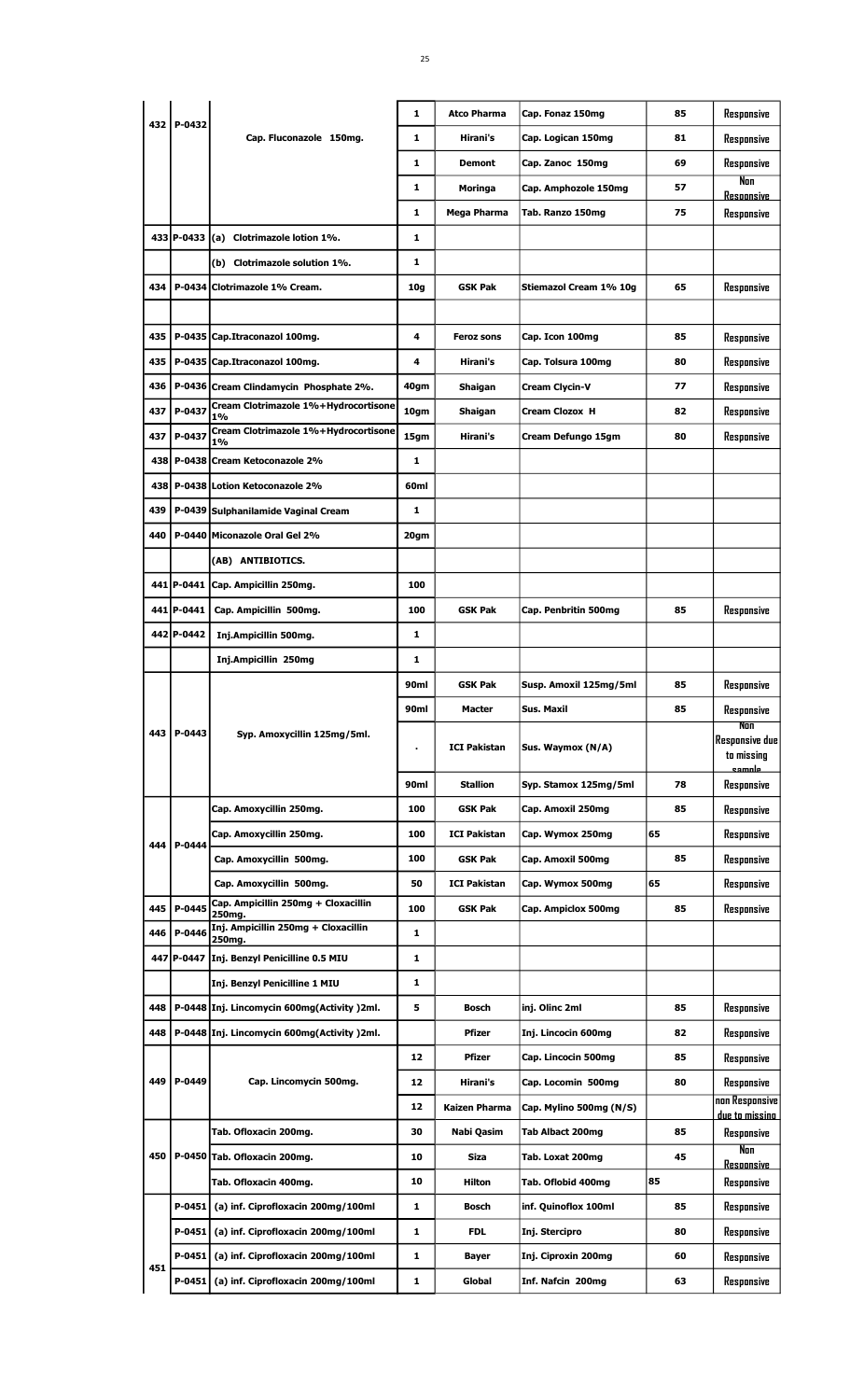|     | $P-0451$   | (a) inf. Ciprofloxacin 200mg/100ml                    | 1            | <b>Vision Pharma</b> | Inf. Medicip Without i/v<br>Set (In Plastic Bottle) | 65 | Responsive                                 |
|-----|------------|-------------------------------------------------------|--------------|----------------------|-----------------------------------------------------|----|--------------------------------------------|
|     |            | $P-0451$ (b) Inf. Ofloxacin 200mg                     | $\mathbf{1}$ | Hilton               | Inj. Oflobid 100ml                                  | 85 | Responsive                                 |
|     |            |                                                       | $\mathbf{1}$ | Sanofi               | Inj. Claforan 500mg                                 | 90 | Responsive                                 |
|     |            |                                                       | $\mathbf{1}$ | Barrett              | Inj. Wintax 500mg                                   | 77 | Responsive                                 |
|     |            | Inj. Cefotaxime 500mg.                                | 1            | <b>ICI Pakistan</b>  | Inj. Fotax 500mg (N/S)                              |    | non Responsive<br>due to missing<br>sample |
|     |            |                                                       | $\mathbf{1}$ | <b>Hansel Pharma</b> | Inj. Trench 500mg                                   | 70 | Responsive                                 |
|     | 452 P-0452 |                                                       | 1            | <b>Bio Lab</b>       | Inj. Traxim 1g                                      | 77 | Responsive                                 |
|     |            |                                                       | 1            | <b>Barrett</b>       | Inj. Wintax 1000mg                                  | 77 | Responsive                                 |
|     |            | Inj. Cefotaxime 1000mg                                | 1            | <b>ICI Pakistan</b>  | Inj. Fotax 1000mg (N/S)                             |    | non Responsive<br>due to missing<br>sample |
|     |            |                                                       | $\mathbf{1}$ | <b>Hansel Pharma</b> | Inj. Trench 1g                                      | 60 | Responsive                                 |
|     |            |                                                       | $\mathbf{1}$ | Sanofi               | Inj. Claforan 1g                                    | 90 | Responsive                                 |
| 453 |            | P-0453 Inj. Cefuroxime 750mg.                         | $\mathbf{1}$ | <b>Bosch</b>         | Inf. Zecef 750mg                                    | 85 | Responsive                                 |
|     |            | Tab. Amoxycillin 250mg+Clavulanic Acid                | 6            | <b>GSK Pak</b>       | Tab. Augmentin 375mg                                | 85 | Responsive                                 |
|     |            | 125mg                                                 | 6            | Bosch                | Tab. Calamox 375mg                                  | 85 | Responsive                                 |
|     |            |                                                       | 6            | <b>GSK Pak</b>       | Tab. Augmentin 625mg                                | 85 | Responsive                                 |
|     | 454 P-0454 | Tab. Amoxycillin 500mg + Clavulanic<br>Acid 125mg.    | 6            | Bosch                | Tab. Calamox 625mg                                  | 85 | Responsive                                 |
|     |            |                                                       | 6            | <b>Getz Pharma</b>   | Tab. Amclav 625mg                                   | 88 | Responsive                                 |
|     |            | Tab. Amoxycillin 875 + Clavulanic Acid                | 6            | <b>GSK Pak</b>       | Tab. Augmentin 1g                                   | 85 | Responsive                                 |
|     |            | 125mg                                                 | 6            | Bosch                | Tab. Calamox 1g                                     | 85 | Responsive                                 |
|     | 455 P-0455 | Inj. Amoxycillin 500mg + Clavulanic<br>Acid 100mg.    | 1            | Bosch                | Inj. Calamox 600mg                                  | 85 | Responsive                                 |
|     | 455 P-0455 | Inj. Amoxycillin 1000mg, Clavulanic<br>Acid 200mg.    | 1            | <b>Bosch</b>         | Inj. Calamox 1.2g                                   | 85 | Responsive                                 |
|     |            |                                                       | 90ml         | <b>GSK Pak</b>       | Syp. Augmentin<br>156.25mg/5ml                      | 85 | Responsive                                 |
|     |            | Syp. Amoxycillin 125mg, + Clavulanic                  |              |                      |                                                     |    |                                            |
|     |            |                                                       | 90ml         | Bosch                | Sus. Calamox                                        | 88 | Responsive                                 |
|     |            |                                                       | 60ml         | Bosch                | Sus. Calamox                                        | 88 | Responsive                                 |
|     |            | Acid 31mg/5ml                                         | 60ml         | <b>Stallion</b>      | Sys. Stamentin                                      | 78 | Responsive                                 |
|     |            |                                                       | 60ml         | Macter               | Sus. Co-Amoxi                                       | 85 | Responsive                                 |
|     | 456 P-0456 |                                                       | 60ml         | Getz Pharma          | Sus, Amclav                                         | 88 | Responsive                                 |
|     |            |                                                       | 60ml         |                      |                                                     |    |                                            |
|     |            |                                                       | 35ml         | <b>GSK Pak</b>       | Syp. Augmentin<br>457mg/5ml                         | 85 | Responsive                                 |
|     |            |                                                       | 35ml         | Bosch                | sus. Calamox Duo                                    | 88 | Responsive                                 |
|     |            | Syp. Amoxycillin 400mg, + Clavulanic<br>Acid 57mg/5ml | 70ml         | <b>GSK Pak</b>       | Syp. Augmentin<br>457mg/5ml                         | 85 | Responsive                                 |
|     |            |                                                       | 70ml         | Bosch                | sus. Calamox Duo                                    | 88 | Responsive                                 |
|     |            |                                                       | 70ml         |                      |                                                     |    |                                            |
| 457 |            | P-0457 (a) Tab/Cap Cephalexin 250mg                   | 12           |                      |                                                     |    |                                            |
| 457 |            | P-0457 (a) Tab/Cap Cephalexin 250mg                   | 12           | <b>AGP</b>           | Cap. Keflex 250mg                                   | 78 | Responsive                                 |
| 457 |            | P-0457 (b) Tab/Cap Cephalexin 500mg                   | 12           |                      |                                                     |    |                                            |
|     |            | 458 P-0458 (a) Tab/Cap Cephradine 250mg.              | 12           | <b>GSK Pak</b>       | Cap. Velosef 250mg                                  | 85 | Responsive                                 |
|     |            | 458 P-0458 (b) Tab/Cap Cephradine 500mg.              | 12           | <b>GSK Pak</b>       | Cap. Velosef 500mg                                  | 85 | Responsive                                 |
|     |            | 458 P-0458 (b) Tab/Cap Cephradine 500mg.              | 12           | <b>Platinum</b>      | Cap. Velora 500mg                                   | 72 | Responsive                                 |
|     |            | 459 P-0459 (a) Susp. Cephalexin 125mg/5ml.            | 90ml         | <b>GSK Pak</b>       | Susp. Velosef 125mg/5ml                             | 65 | Responsive                                 |
|     |            | 459 P-0459 (b) Susp.Cephradine 125mg/5ml.             | 60ml         | <b>Platinum</b>      | Sus. Velora 125mg/5ml                               | 72 | Responsive                                 |
|     |            | 459 P-0459 (c) Susp.Cephradine 250mg/5ml.             | 60ml         | Platinum             | Sus. Velora 250mg/5ml                               | 72 | Responsive                                 |
| 460 | P-0460     | Cap. Ampicillin 125mg + Cloxacillin<br>125mg.         | 100          | <b>GSK Pak</b>       | Cap. Ampilox 250mg                                  | 85 | Responsive                                 |
|     |            | 461 P-0461 Inj. Cephazoline 500mg.                    | 1            |                      |                                                     |    |                                            |
|     |            | 461 P-0461 Inj. Cephalexin 500mg.                     | 1            |                      |                                                     |    |                                            |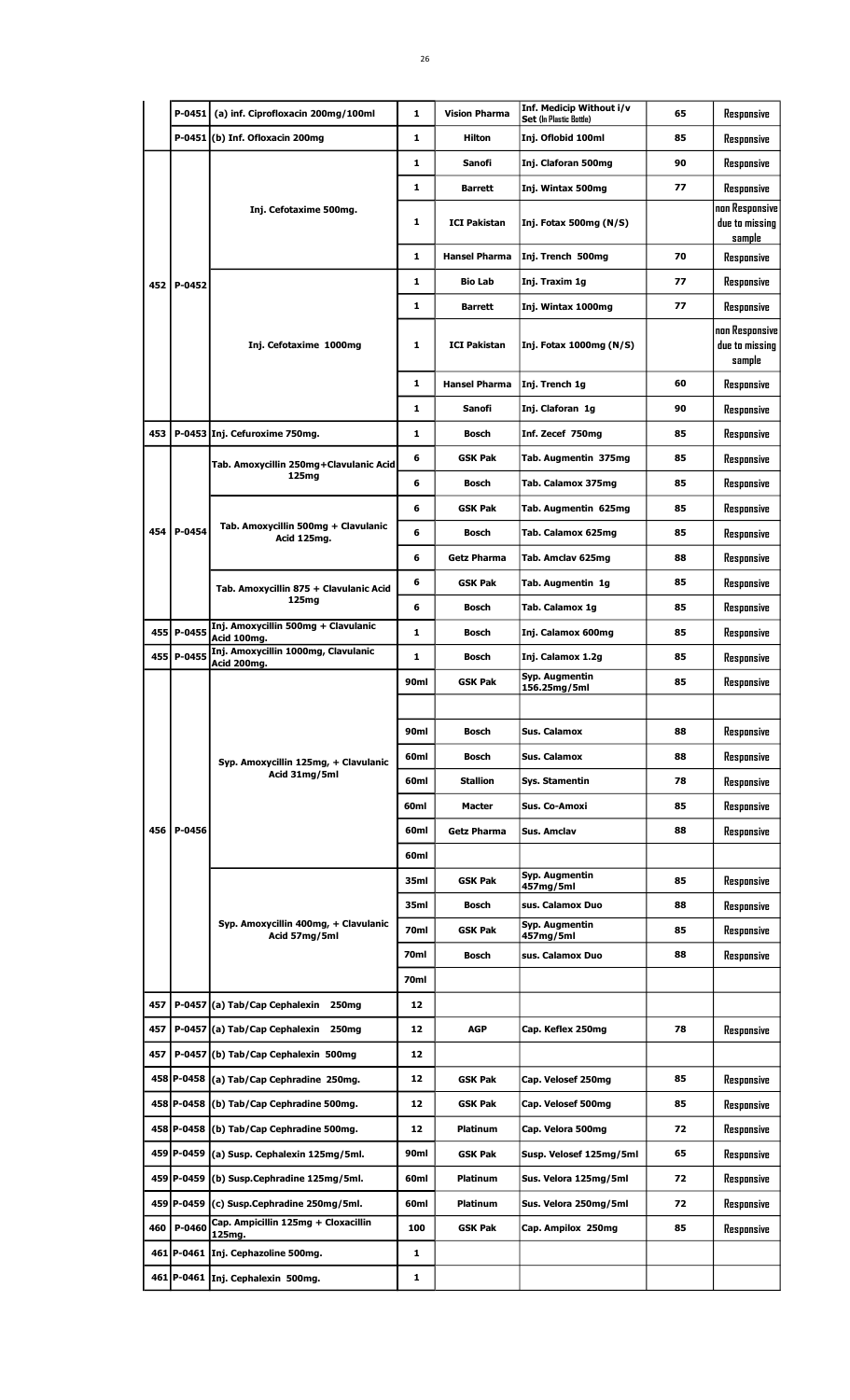|     |            | 461 P-0461 Inj. Cephradine 500mg.                        | Vial           |                          |                                     |    |                                      |
|-----|------------|----------------------------------------------------------|----------------|--------------------------|-------------------------------------|----|--------------------------------------|
|     |            | 461 P-0461 Inj. Cephradine 1gm.                          | <b>Vial</b>    |                          |                                     |    |                                      |
|     | 462 P-0462 | Tab. Trimethoprim<br>160mg, Sulphamethoxazole 800mg.     | 100            | <b>GSK Pak</b>           | <b>Tab. Septran DS</b>              | 85 | Responsive                           |
| 463 | P-0463     | Susp. Trimethoprim 40mg,<br>Sulphamethoxazole 200mg/5ml. | 50ml           | <b>GSK Pak</b>           | Susp. Septran Pediatyic             | 85 | Responsive                           |
|     |            |                                                          | 10             | <b>GSK Pak</b>           | Tab. Cipval 250mg                   | 85 | Responsive                           |
|     |            |                                                          | 10             | <b>Barrett</b>           | Tab. Inoquin 250mg                  | 75 | Responsive                           |
|     |            |                                                          | 10             | Araf                     | Tab. Z-Bay 250mg                    | 19 | Non<br><b>Responsive</b>             |
|     |            | Tab. Ciprofloxacin 250mg.                                | 10             | Hirani's                 | Tab. Zolina 250mg                   | 83 | Responsive                           |
|     |            |                                                          | 10             | Moringa                  | tab. Ringacip 250mg                 | 67 | Responsive                           |
|     |            |                                                          | 10             | Asian Continental        | Tab. Uzaril 250mg                   | 88 | Responsive                           |
|     |            |                                                          | 10             | Wimits                   | Tab. Solocip 250mg                  | 68 | Responsive                           |
|     |            |                                                          | 10             | <b>GSK Pak</b>           | Tab. Cipval 500mg                   | 85 | Responsive                           |
|     |            |                                                          | 10             | <b>Getz Pharma</b>       | Tab. Cipesta 500mg                  | 88 | Responsive                           |
|     |            |                                                          | 10             | <b>Barrett</b>           | Tab. Inoquin 500mg                  | 75 | Responsive                           |
| 464 | P-0464     |                                                          | 10             | <b>Martin Marker</b>     | Tab. Mercip 500mg                   | 83 | Responsive                           |
|     |            |                                                          | 10             | Araf                     | Tab. Z-Bay 500mg                    | 19 | Nan<br><b>Responsive</b>             |
|     |            |                                                          | 10             | Hirani's                 | Tab. Zolina 500mg                   | 73 | Responsive                           |
|     |            | Tab. Ciprofloxacin 500mg.                                | 10             | Bayer                    | Tab. Ciproxin 500mg                 | 65 | Responsive                           |
|     |            |                                                          | 100            |                          | Novamed Pharma Tab. Ciprojan 500mg  | 80 | Responsive                           |
|     |            |                                                          |                | <b>Fahmir Pharma</b>     | Tab. Cipromir 500mg                 | 65 | Responsive                           |
|     |            |                                                          | 10             | <b>Asian Continental</b> | Tab. Uzaril 500mg                   | 88 | Responsive                           |
|     |            |                                                          | 10             | <b>Scilife</b>           | Tab. Orpic 500mg                    | 65 | Responsive                           |
|     |            |                                                          | 10             | Wimits                   | Tab. Solocip 500mg                  | 68 | Responsive                           |
|     |            |                                                          | 10             | <b>Next Pharma</b>       | Tab. Alacep 250mg                   | 75 | Responsive                           |
|     |            |                                                          | 10             | <b>Next Pharma</b>       | Tab. Alacep 500mg                   | 83 | Responsive                           |
| 465 |            | P-0465 Cap. Doxycycline 100mg.                           | 100            |                          | Novamed Pharma Tab. Declocine 100mg | 78 | Responsive                           |
| 465 |            | P-0465 Cap. Doxycycline 100mg.                           | $\blacksquare$ | Pfizer                   | Cap. Vibramycin 100mg               | 85 | Responsive                           |
|     |            |                                                          | 1              | GSK Pak                  | Inj. Traxon 500mg I/V               | 85 | Responsive                           |
|     |            |                                                          | 1              | <b>ICI Pakistan</b>      | Inj. Fortexone 500mg                | 85 | Responsive                           |
|     |            |                                                          | 1              | Caraway                  | Inj. Odmi 500mg                     | 67 | Responsive                           |
|     |            | Inj. Ceftriaxone 500mg                                   | 1              | Pharmadic                | Inj. Cefotrim 500mg                 | 63 | Responsive                           |
|     |            |                                                          | 1              | <b>Getz Pharma</b>       | Inj. Getofin 500mg                  | 88 | Responsive                           |
|     |            |                                                          | 1              | <b>Vision Pharma</b>     | Inj. Aczon 500mg I/V (N-<br>S)      |    | NON<br>Responsive                    |
|     |            |                                                          | 1              | <b>GSK Pak</b>           | Inj. Traxon 1000mg I/V              | 85 | <u> <i>I</i>Camala</u><br>Responsive |
| 466 | P-0466     |                                                          | 1              | <b>ICI Pakistan</b>      | Inj. Fortexone 1g                   | 65 | Responsive                           |
|     |            |                                                          | 1              | <b>Wilshire Labs</b>     | Inj. Triax 1g                       | 82 | Responsive                           |
|     |            |                                                          | 1              | Pharmadic                | Inj. Cefotrim 1g                    | 63 | Responsive                           |
|     |            | Inj. Ceftriaxone 1000mg                                  | 1              | Caraway                  | Inj. Carazone 1g                    | 67 | Responsive                           |
|     |            |                                                          | 1              | <b>Getz Pharma</b>       | Inj. Getofin 1000mg                 | 88 | Responsive                           |
|     |            |                                                          | 1              | Surge                    | inj. Sergifex 1000mg                | 68 | Responsive                           |
|     |            |                                                          | 1              | <b>Vision Pharma</b>     | Inj. Aczon 1000mg I/V               | 58 | Non                                  |
|     |            | 467 P-0467 Inj. Ceftizoxime 500mg                        | 1              |                          |                                     |    | <u>Resoonsive</u>                    |
|     |            | Inj. Ceftizoxime 1000mg                                  | 1              |                          |                                     |    |                                      |
|     |            | 468 P-0468 Inj. Benzathine Penicilline 0.6 miu.          | 1              |                          |                                     |    |                                      |
|     |            | Inj. Benzathine Penicilline 1.2 miu.                     | 1              |                          |                                     |    |                                      |
|     |            | 469 P-0469 Inj. Gentamycin 40mg.                         | 5              |                          |                                     |    |                                      |
|     |            | Inj. Gentamycin 80mg.                                    | 5              |                          |                                     |    |                                      |
|     |            |                                                          |                |                          |                                     |    |                                      |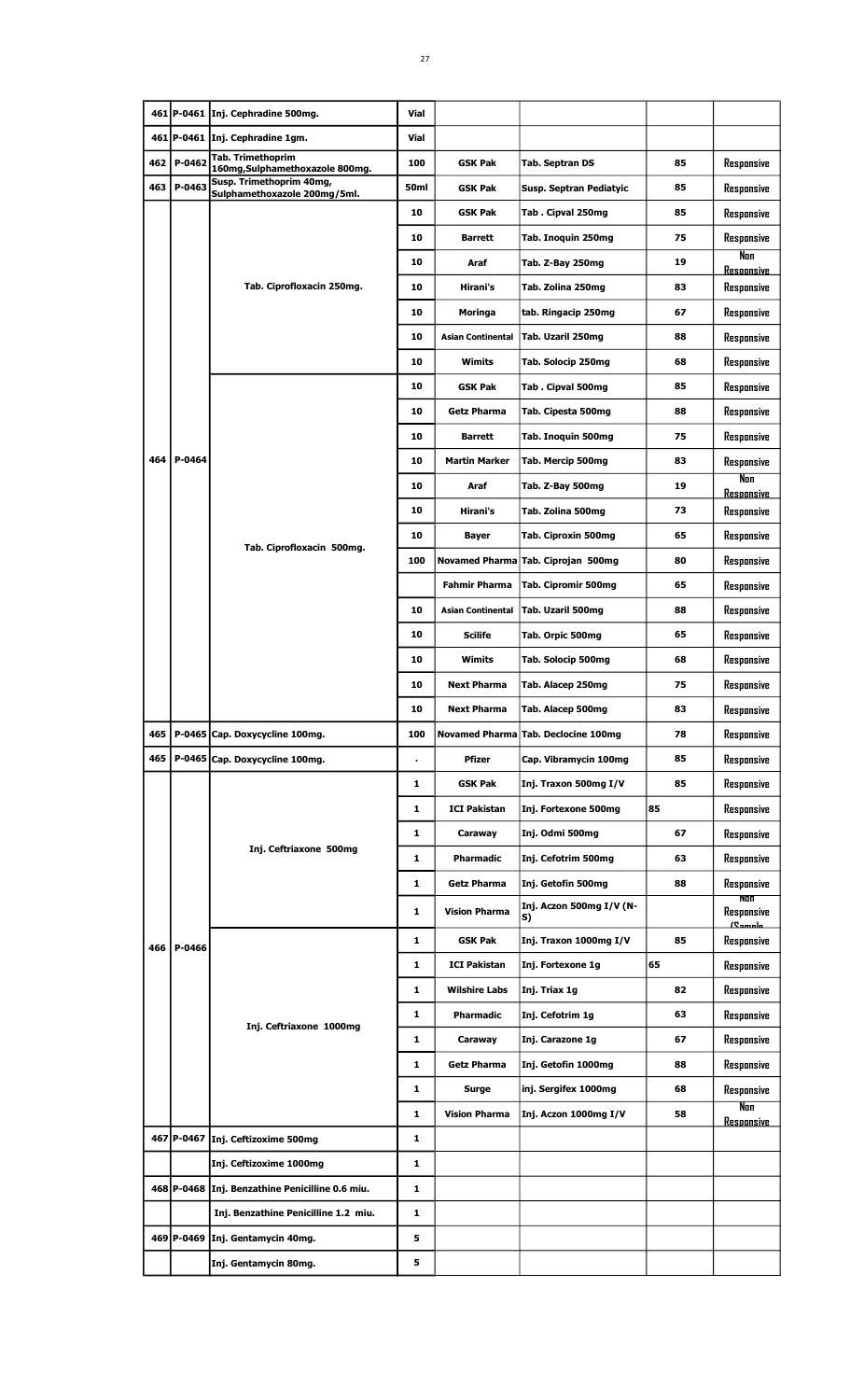| Tab. Clarithromycin 250mg.<br>10<br><b>Abbott Lab</b><br>Tab. Klaricid 250mg<br>85<br>P-0470<br>470<br>Tab. Clarithromycin 500mg.<br>10<br><b>CCL Pharma</b><br>Tab. Neo-Klar 500mg<br>85<br>10<br>Tab. Clarithromycin 500mg.<br>85<br><b>Abbott Lab</b><br>Tab. Klaricid 500mg | Responsive                                 |
|---------------------------------------------------------------------------------------------------------------------------------------------------------------------------------------------------------------------------------------------------------------------------------|--------------------------------------------|
|                                                                                                                                                                                                                                                                                 |                                            |
|                                                                                                                                                                                                                                                                                 | Responsive                                 |
|                                                                                                                                                                                                                                                                                 | Responsive                                 |
| 471<br>P-0471 Inj. Clarithromycin 500mg (Lyophilized)<br>1                                                                                                                                                                                                                      |                                            |
| 1<br><b>Bosch</b><br>Inj. Fortazim 450mg<br>86                                                                                                                                                                                                                                  | Responsive                                 |
| 1<br>77<br>Inj. Cefcom 500mg<br><b>Barrett</b>                                                                                                                                                                                                                                  | Responsive                                 |
| Inj. Ceftazidime 500mg.<br>1<br><b>ICI Pakistan</b><br>Inj. Ceplo 500mg (N/S)                                                                                                                                                                                                   | non Responsive<br>due to missing<br>sample |
| 68<br>1<br>Inj. Xtrazid 1g<br>Surge<br>472 P-0472                                                                                                                                                                                                                               | Responsive                                 |
| 1<br><b>Pharmadic</b><br>Inj. Ceftaz 1g (N-S)<br>53                                                                                                                                                                                                                             | Nan                                        |
| Inj. Ceftazidime 1gm.<br>77<br>Inj. Cefcom 1q<br>1<br><b>Barrett</b>                                                                                                                                                                                                            | <b>Resoonsive</b><br>Responsive            |
| 1<br><b>ICI Pakistan</b><br>Inj. Ceplo 1000mg (N/S)                                                                                                                                                                                                                             | non Responsive                             |
| 88<br>1<br>Inj. Fortazim 1g<br>Bosch                                                                                                                                                                                                                                            | due to missino<br>Responsive               |
| 473<br>P-0473 Susp. Nalidixic Acid 250mg/5ml.<br>1                                                                                                                                                                                                                              |                                            |
| <b>Getz Pharma</b><br>85<br>5<br>Cap. Cefiget 400mg                                                                                                                                                                                                                             | Responsive                                 |
|                                                                                                                                                                                                                                                                                 | non Responsive                             |
| 5<br>Glitz<br>Cap. Glixim 400mg (S-N)                                                                                                                                                                                                                                           | due to missino                             |
| 85<br>5<br><b>Abbott Lab</b><br>Cap. Tucana 400mg                                                                                                                                                                                                                               | Responsive                                 |
| 65<br>5<br><b>ICI Pakistan</b><br>Cap. Corinef 400mg<br>474 l<br>P-0474<br>Cap. Cefixime 400mg.                                                                                                                                                                                 | Responsive                                 |
| 5<br>64<br>Cap. Carciloz 400mg<br>Caraway                                                                                                                                                                                                                                       | Responsive                                 |
| 70<br><b>Wilshire Labs</b><br>Cap. Secure 400mg<br>82                                                                                                                                                                                                                           | Responsive                                 |
| 5<br>Cap. Maxima 400mg<br>85<br>Macter                                                                                                                                                                                                                                          | Responsive                                 |
| 10<br>85<br><b>Pharmevo</b><br>Cap. Evofix 400mg                                                                                                                                                                                                                                | Responsive                                 |
| Susp. Fixval DS<br>30ml<br>83<br><b>GSK Pak</b><br>200mg/5ml                                                                                                                                                                                                                    | Responsive                                 |
| 30ml<br>Sus. Evofix DS 200/5ml<br>85<br>Pharmevo                                                                                                                                                                                                                                | Responsive                                 |
| Susp.Cefixime 200mg/5ml<br>Susp. Carazime<br>30ml<br>64<br>Caraway<br>200mg/5ml                                                                                                                                                                                                 | Responsive                                 |
| Susp. Tucana DS<br>30ml<br><b>Abbott Lab</b><br>85<br>200mg/5ml                                                                                                                                                                                                                 | Responsive                                 |
| Susp. Fixval DS<br>83<br>30ml<br><b>GSK Pak</b><br>100mg/5ml                                                                                                                                                                                                                    | Responsive                                 |
| Sus. Procef 100mg/5ml(N-<br>30ml<br>Pharmadic                                                                                                                                                                                                                                   | Non Responsive                             |
| S)<br>475 l<br>P-0475<br>Sus. Evofix 100mg<br>30ml<br>Pharmevo<br>85                                                                                                                                                                                                            | (Sample missing)<br>Responsive             |
| 30ml<br>AGP<br>Sus. Cinklare 100mg/15ml<br>65                                                                                                                                                                                                                                   | Responsive                                 |
| Susp.Cefixime 100mg/5ml<br>30ml<br>Abbott Lab<br>Susp. Tucana 100mg/5ml<br>85                                                                                                                                                                                                   | Responsive                                 |
| 30ml<br><b>Wilshire Labs</b><br>Sus. Secure 100/5ml<br>82                                                                                                                                                                                                                       | Responsive                                 |
|                                                                                                                                                                                                                                                                                 |                                            |
| 30ml<br>Sus. Maxima<br>Macter<br>85                                                                                                                                                                                                                                             | Responsive                                 |
| 60ml<br><b>Getz Pharma</b><br>Sus. Cefiget 60ml<br>85                                                                                                                                                                                                                           | Responsive                                 |
| Bosch<br>Inj. Cebac 1g<br>85<br>1                                                                                                                                                                                                                                               | Responsive                                 |
| Inj. Ceflactam 1g<br>1<br><b>Barrett</b><br>77                                                                                                                                                                                                                                  | Responsive                                 |
| 1<br>Inj. Sactum 1g<br>Caraway<br>64                                                                                                                                                                                                                                            | Responsive                                 |
| Inj.Cefoperazone + Salbactum 1gm<br>1<br><b>Wilshire Labs</b><br>62<br>Inj. Eleva Plus 1g                                                                                                                                                                                       | Responsive                                 |
| 1<br>Pharmadic<br>Inj. Cefactum 1g<br>63                                                                                                                                                                                                                                        | Responsive                                 |
| 1<br>Global<br>Inj. Toxirid 1g<br>81                                                                                                                                                                                                                                            | Responsive                                 |
| P-0476<br>476  <br>1<br>Inj. Deezon Plus 1g<br>75<br>Shaigan                                                                                                                                                                                                                    | Responsive                                 |
| 1<br><b>Bosch</b><br>Inj. Cebac 2g<br>85                                                                                                                                                                                                                                        | Responsive                                 |
| 1<br><b>Barrett</b><br>Inj. Ceflactam 2g<br>77                                                                                                                                                                                                                                  | Responsive                                 |
| 1<br>63<br>Pharmadic<br>Inj. Cefactum 2g                                                                                                                                                                                                                                        | Responsive                                 |
| Inj.Cefoperazone + Salbactum 2qm<br>1<br>Inj. Sactum 2g<br>64<br>Caraway                                                                                                                                                                                                        | Responsive                                 |
| Inj. Deezon Plus 2g<br>1<br>Shaigan<br>80                                                                                                                                                                                                                                       | Responsive                                 |
| 1<br>81<br>Global<br>Inj. Toxirid 2g                                                                                                                                                                                                                                            | Responsive                                 |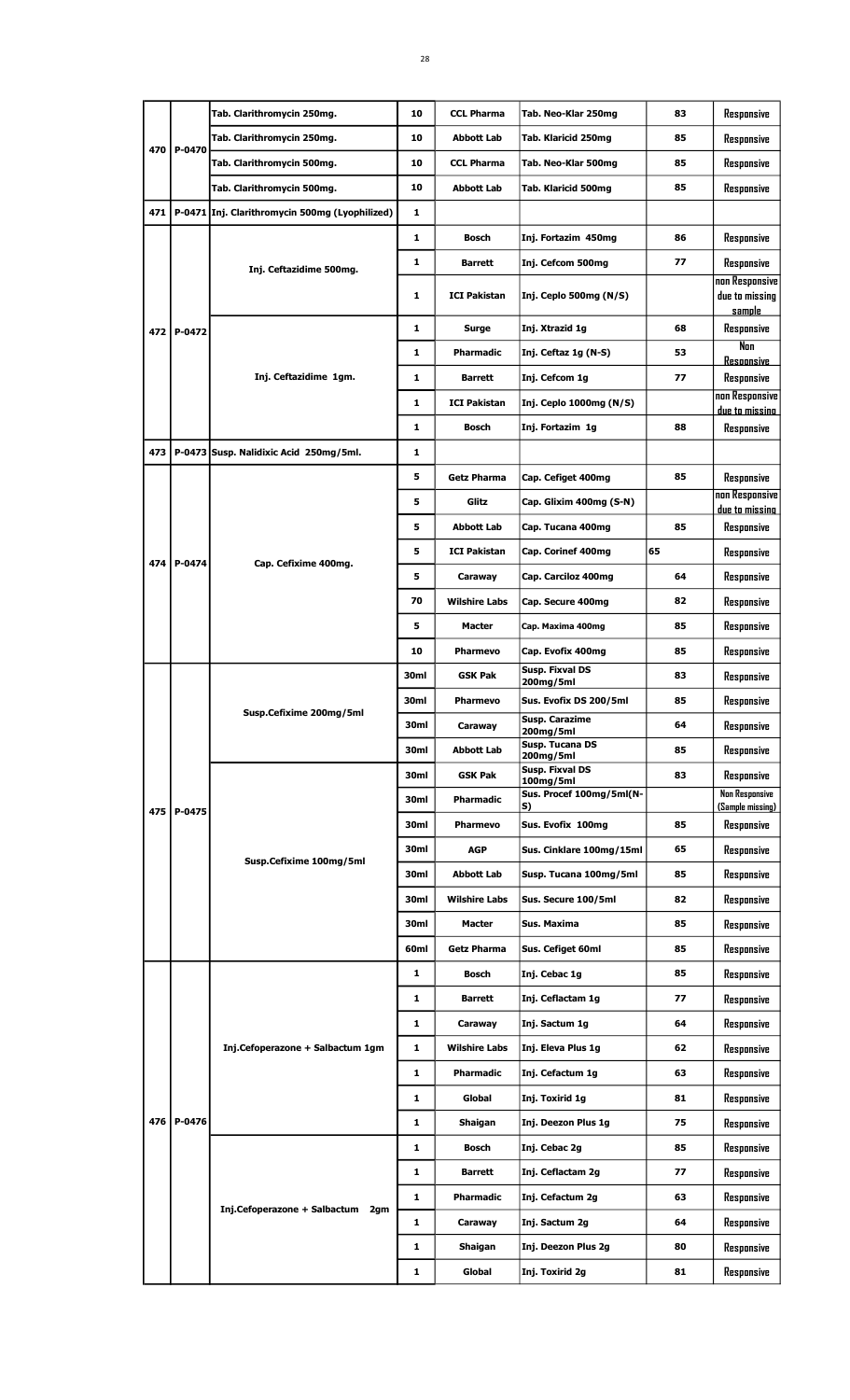|     |            |                                              | 1    | <b>Bosch</b>             | Inj. Tanzo 4.5g                   | 85 | Responsive                      |
|-----|------------|----------------------------------------------|------|--------------------------|-----------------------------------|----|---------------------------------|
|     |            |                                              | 1    | <b>ICI Pakistan</b>      | Inj. Tazopip 4.5g                 | 85 | Responsive                      |
| 477 | P-0477     | Inj. Piperacillin 4gm + Tazabactam<br>500mg. | 1    | Macter                   | Inj. Tacip 4.5g                   | 72 | Responsive                      |
|     |            |                                              | 1    | <b>Stallion</b>          | Inf. Talzon 4.5gm                 | 78 | Responsive                      |
|     |            |                                              | 1    | Global                   | Inj. Zoycin 4.5g                  | 81 | Responsive                      |
|     |            |                                              | 10   | <b>Feroz sons</b>        | Tab. Levo 250mg                   | 85 | Responsive                      |
|     |            |                                              | 10   | <b>Barrett</b>           | Tab. Dynaquin 250mg               | 75 | Responsive                      |
|     |            |                                              | 10   | Araf                     | Tab. Selan 250mg                  | 24 | Non                             |
|     |            |                                              | 10   | Caraway                  | Tab. Thelevo 250mg                | 64 | <b>Resoonsive</b><br>Responsive |
|     |            |                                              |      |                          |                                   |    |                                 |
|     |            |                                              | 10   | Hirani's                 | Tab. Olevo 250mg                  | 83 | Responsive                      |
|     |            | Tab.Levofloxacin 250mg                       | 10   | <b>Martin Marker</b>     | Tab. Levomerc 250mg               | 78 | Responsive<br>Non               |
|     |            |                                              | 10   | MTI                      | Tab. Lofarin 250mg                | 48 | <b>Resoonsive</b>               |
|     |            |                                              | 10   | Moringa                  | Tab. Levo-M 250mg                 | 67 | Responsive                      |
|     |            |                                              | 10   | <b>Asian Continental</b> | Tab. Asilix 250mg                 | 88 | Responsive                      |
| 478 | P-0478     |                                              | 10   | <b>Getz Pharma</b>       | Tab. Leflox 250mg                 | 85 | Responsive                      |
|     |            |                                              | 10   | <b>Wimits</b>            | Tab. Levodor 250mg                | 68 | Responsive                      |
|     |            |                                              | 10   | <b>Feroz sons</b>        | Tab. Levo 500mg                   | 85 | Responsive                      |
|     |            |                                              | 10   | <b>Barrett</b>           | Tab. Dynaquin 500mg               | 75 | Responsive                      |
|     |            |                                              | 10   | <b>CCL Pharma</b>        | Tab. Levocil 500mg (S/N)          | 85 | Responsive                      |
|     |            |                                              | 10   | Araf                     | Tab. Selan 500mg                  | 24 | Nan<br><b>Resoonsive</b>        |
|     |            | Tab.Levofloxacin 500mg                       | 10   | Caraway                  | Tab. Thelevo 500mg                | 64 | Responsive                      |
|     |            |                                              | 10   | <b>Asian Continental</b> | Tab. Asilix 500mg                 | 88 | Responsive                      |
|     |            |                                              | 10   | Hirani's                 | Tab. Olevo 500mg                  | 83 | Responsive                      |
|     |            |                                              | 100  |                          | Novamed Pharma Tab. Oxylevo 500mg | 78 | Responsive                      |
|     |            |                                              | 10   | Wimits                   | Tab. Levodor 500mg                | 68 | Responsive                      |
| 479 |            | P-0479 Inj.Levofloxacin 250mg                | 1    |                          |                                   |    |                                 |
| 479 | P-0479     | Inj.Levofloxacin 500mg                       | 1    | Bosch                    | Inj. Qumic 500ml                  | 65 | Responsive                      |
| 479 | P-0479     | Inj.Levofloxacin 500mg                       | 1    | <b>FDL</b>               | Inj. Sterilevo                    | 77 |                                 |
| 480 |            |                                              |      |                          |                                   |    | Responsive                      |
|     |            | P-0480 Inj.Clindamycin 600mg/4ml             | 1    |                          |                                   |    |                                 |
|     | 481 P-0481 | Cap.Clindamycin HCL 150mg                    | 10   |                          |                                   |    |                                 |
|     | 481 P-0481 | Cap.Clindamycin HCL 300mg                    | 16   | <b>Pfizer</b>            | Cap. Dalacin-C 300mg              | 85 | Responsive                      |
|     | 481 P-0481 | Cap.Clindamycin HCL 300mg                    | 10   | Hirani's                 | Cap. Clindacure 300mg             | 80 | Responsive                      |
|     | 481 P-0481 | Cap.Clindamycin HCL 300mg                    | 10   | Kaizen Pharma            | Cap. Unicilin 300mg               | 35 | non Responsive                  |
|     |            |                                              | 60ml | Nabi Qasim               | sus. Clarithro                    | 88 | Responsive                      |
|     |            |                                              | 60ml | Barrett                  | Sus. Megaklar                     | 77 | Responsive                      |
|     | 482 P-0482 | Syp.Clarithromycin 125mg/5ml                 | 60ml | Abbott Lab               | Susp. Klaricid 125mg/5ml          | 85 | Responsive                      |
|     |            |                                              | 60ml | <b>CCL Pharma</b>        | Sus. Neo-Klar                     | 85 | Responsive                      |
|     |            |                                              | 60ml | Moringa                  | Sus. Clarimor                     | 67 | Responsive                      |
|     |            |                                              | 6    | Feroz sons               | Tab. Azobar 250mg                 | 85 | Responsive                      |
|     |            |                                              | 6    | Barrett                  | Cap. Mazox 250mg                  | 75 | Responsive                      |
|     |            |                                              | 6    | Hirani's                 | Tab. Atizor 250mg                 | 63 | Responsive                      |
|     |            |                                              | 6    | Caraway                  | Cap. Cararox 250mg                | 64 | Responsive                      |
|     |            |                                              | 6    | Kaizen Pharma            | Tab. Servaz 250mg                 | 45 | non Responsive                  |
|     |            |                                              | 6    | <b>Martin Dow</b>        | Tab. Orzit 250mg                  | 43 | Non                             |
|     |            | Cap. / Tab.Azithromycin 250mg                |      | <b>Pfizer</b>            | Cap. Zetamax 250mg                | 63 | <b>Resonnsive</b><br>Responsive |
|     |            |                                              | 6    | <b>Asian Continental</b> | Cap. Macrobac 250mg               | 88 | Responsive                      |
|     |            |                                              | 6    | Scilife                  | Tab. Trezo 250mg                  | 65 | Responsive                      |
|     |            |                                              | 6    | <b>ICI Pakistan</b>      | Tab. Azocyd 250mg                 | 85 | Responsive                      |
|     |            |                                              |      |                          |                                   |    |                                 |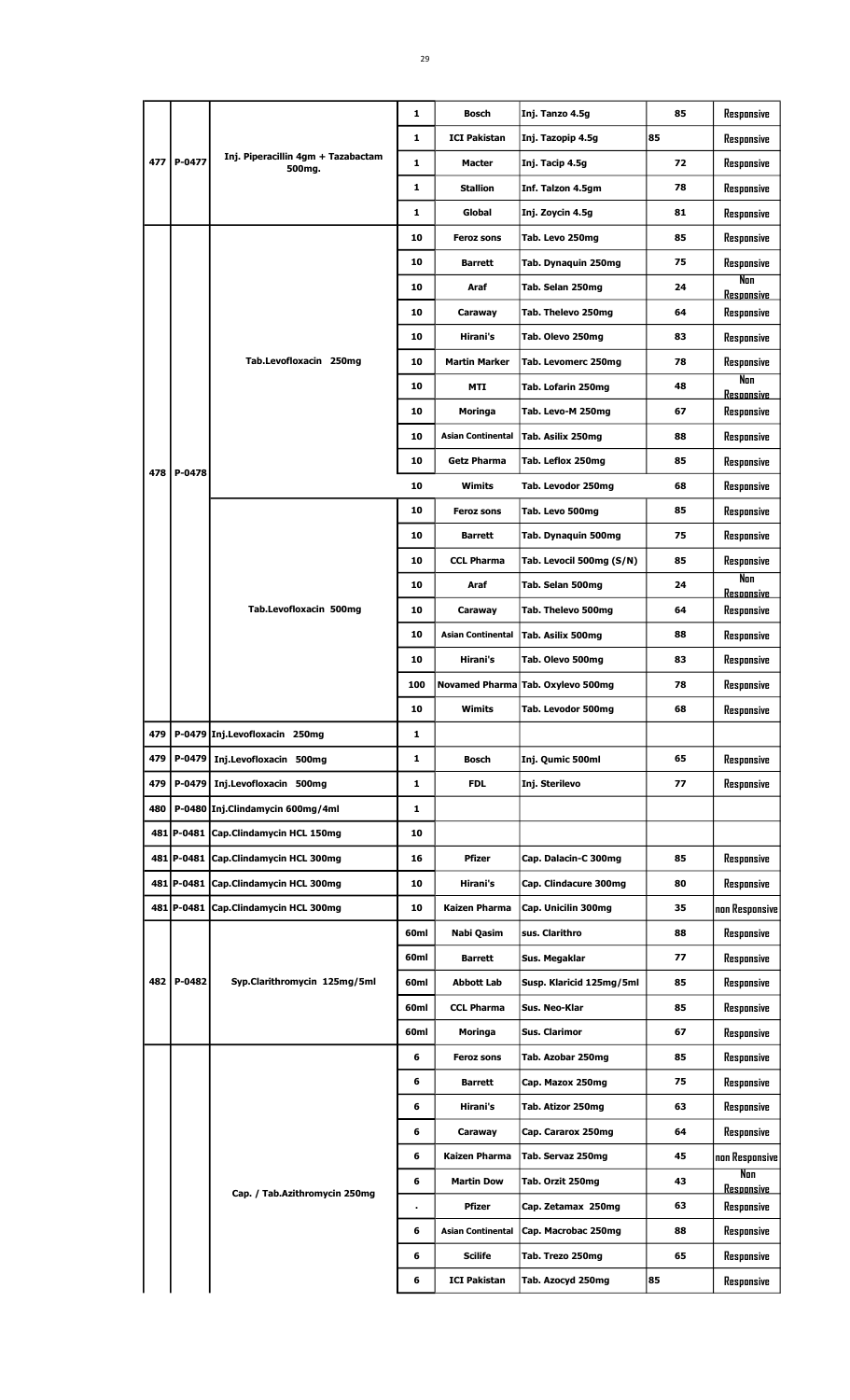|     |        |                                           | 6  | <b>Bosch</b>             | Cap. Zezot 250mg       | 85 | Responsive                         |
|-----|--------|-------------------------------------------|----|--------------------------|------------------------|----|------------------------------------|
|     |        |                                           | 10 | <b>Next Pharma</b>       | Cap. Azithronext 250mg | 73 | Responsive                         |
|     |        |                                           | 6  | <b>Feroz sons</b>        | Tab. Azobar 500mg      | 85 | Responsive                         |
| 483 | P-0483 |                                           | 6  | Hirani's                 | Tab. Atizor 500mg      | 83 | Responsive                         |
|     |        |                                           | 6  | Barrett                  | Tab. Mazox 500mg       | 75 | Responsive                         |
|     |        |                                           | 6  | <b>ICI Pakistan</b>      | Tab. Azocyd 500mg      | 65 | Responsive                         |
|     |        |                                           | 6  | Caraway                  | Cap. Cararox 500mg     | 64 | Responsive                         |
|     |        |                                           | 6  | Kaizen Pharma            | Tab. Servaz 500mg      | 45 | non Responsive                     |
|     |        |                                           | 6  | <b>Martin Dow</b>        | Tab. Orzit 500mg       | 43 | Non<br><b>Resoonsive</b>           |
|     |        | Cap. / Tab.Azithromycin 500mg             |    | <b>Pfizer</b>            | Tab. Zetamax 500mg     | 73 | Responsive                         |
|     |        |                                           | 10 | <b>Wilshire Labs</b>     | Tab. Zeecin 500mg      | 82 | Responsive                         |
|     |        |                                           | 6  | <b>Asian Continental</b> | Cap. Macrobac 500mg    | 88 | Responsive                         |
|     |        |                                           | 6  | <b>Scilife</b>           | Tab. Trezo 500mg       | 65 | Responsive                         |
|     |        |                                           | 6  | <b>Getz Pharma</b>       | Tab. Zetro 500mg       | 85 | Responsive                         |
|     |        |                                           | 6  | Wimits                   | Tab. Azotrax 500mg     | 68 | Responsive                         |
|     |        |                                           | 6  | <b>Bosch</b>             | Tab. Zezot 500mg       | 85 | Responsive                         |
|     |        |                                           | 6  | <b>Next Pharma</b>       | Cap. Azithronext 500mg | 75 | Responsive                         |
|     |        | Inj.Amikacin 100mg.                       | 5  |                          |                        |    |                                    |
| 484 | P-0484 | Inj.Amikacin 250mg                        | 1  | Hudson                   | Inj. Amak 250mg        | 76 | Responsive                         |
|     |        | Inj.Amikacin 500mg                        | 1  | <b>Bosch</b>             | Inj. Amkay 500mg       | 85 | Responsive                         |
|     |        | Inj.Amikacin 500mg                        | 1  | <b>Hudson</b>            | Inj. Amak 500mg        | 86 | Responsive                         |
| 485 | 1      | Tab.Cefuroxime Axetil 250mg.              | 14 | <b>GSK Pak</b>           | Tab. Zinacef 250mg     | 75 | Responsive                         |
| 486 |        | P-0486 Susp. Cefuroxime Axetil 125mg/5ml. | 1  |                          |                        |    |                                    |
|     |        |                                           | 1  | <b>Bosch</b>             | Inj. Vinjec 500mg      | 88 | Responsive                         |
|     |        |                                           | 1  | <b>Abbott Lab</b>        | Inj. Vancomycin 500mg  | 85 | Responsive                         |
|     |        |                                           | ä, | <b>Genix Pharma</b>      | Inj. Vancom 500mg      | 78 | Responsive                         |
|     |        | Inj.Vancomycin HCL 500mg<br>(Lyophilized) | 1  | S.J & G                  | Inj. Maparix 500mg     | 85 | Responsive                         |
|     |        |                                           | 1  | MTI                      | Inj. Vinvin 500mg      | 51 | Nan<br><b>Responsive</b>           |
|     |        |                                           | 1  | Pharmasol                | Inj. Vancosol 500mg    |    | Nan<br><b>Resoonsive</b>           |
|     |        |                                           | 1  | Bio Lab                  | Inj. Myvan 500mg       | 80 | Responsive                         |
| 487 | P-0487 |                                           | 1  | Bosch                    | Inj. Vinjec 1g         | 88 | Responsive                         |
|     |        |                                           | 1  | <b>Abbott Lab</b>        | Inj. Vancomycin 1g     | 85 | Responsive                         |
|     |        |                                           | 1  | S.J & G                  | Inj. Maparix 1gm       | 85 | Responsive                         |
|     |        | Inj.Vancomycin HCL 1000mg                 | 1  | MTI                      | Inj. Vinvin 1g         | 48 | Nan<br>Responsive<br>Non           |
|     |        | (Lyophilized)                             | 1  | Pharmasol                | Inj. Vancosol 1g       |    | Responsive<br>(Non                 |
|     |        |                                           | 1  | <b>Bio Lab</b>           | Inj. Myvan 1g          | 78 | <u>ا امسئانامسيا</u><br>Responsive |
|     |        |                                           | 1  | Nabi Qasim               | Inj. Vanbact 1g        | 85 | Responsive                         |
| 488 |        | P-0488 Inj.Cefepime HCL<br>500mg          | 1  |                          |                        |    |                                    |
|     |        | <b>Inj.Cefepime HCL</b><br>1000mg         | 1  | MTI                      | Inj. Ceftirom 1g       | 51 | Non<br><u>Resoonsive</u>           |
|     |        | 489 P-0489 Inj.Cefpirome Sulphate 500mg   | 1  |                          |                        |    |                                    |
|     |        | Inj.Cefpirome Sulphate 1000mg             | 1  |                          |                        |    |                                    |
| 490 |        | P-0490 Inj. Azithromycin 500mg            | 1  | Bosch                    | Inj. Zezot 500mg       | 85 | Responsive                         |
| 490 |        | P-0490 Inj. Azithromycin 500mg            | 1  | MTI                      | Inj. Zemco 500mg       | 48 | Nan                                |
|     |        |                                           | 1  | Bosch                    | Inj. Cilapen 500mg     | 85 | <b>Resoonsive</b><br>Responsive    |
|     |        |                                           | 1  | <b>ICI Pakistan</b>      | Inj. Stanem 500mg      | 85 | Responsive                         |
| 491 | P-0491 | Inj. Imipenam + Cilastatin (500mg)        | 1  | <b>Genix Pharma</b>      | Inj. Cipenem 500mg     | 85 | Responsive                         |
|     |        |                                           | 1  | <b>S.J &amp; G</b>       | Inj. Directo 500mg     | 85 | Responsive                         |
|     |        |                                           |    |                          |                        |    |                                    |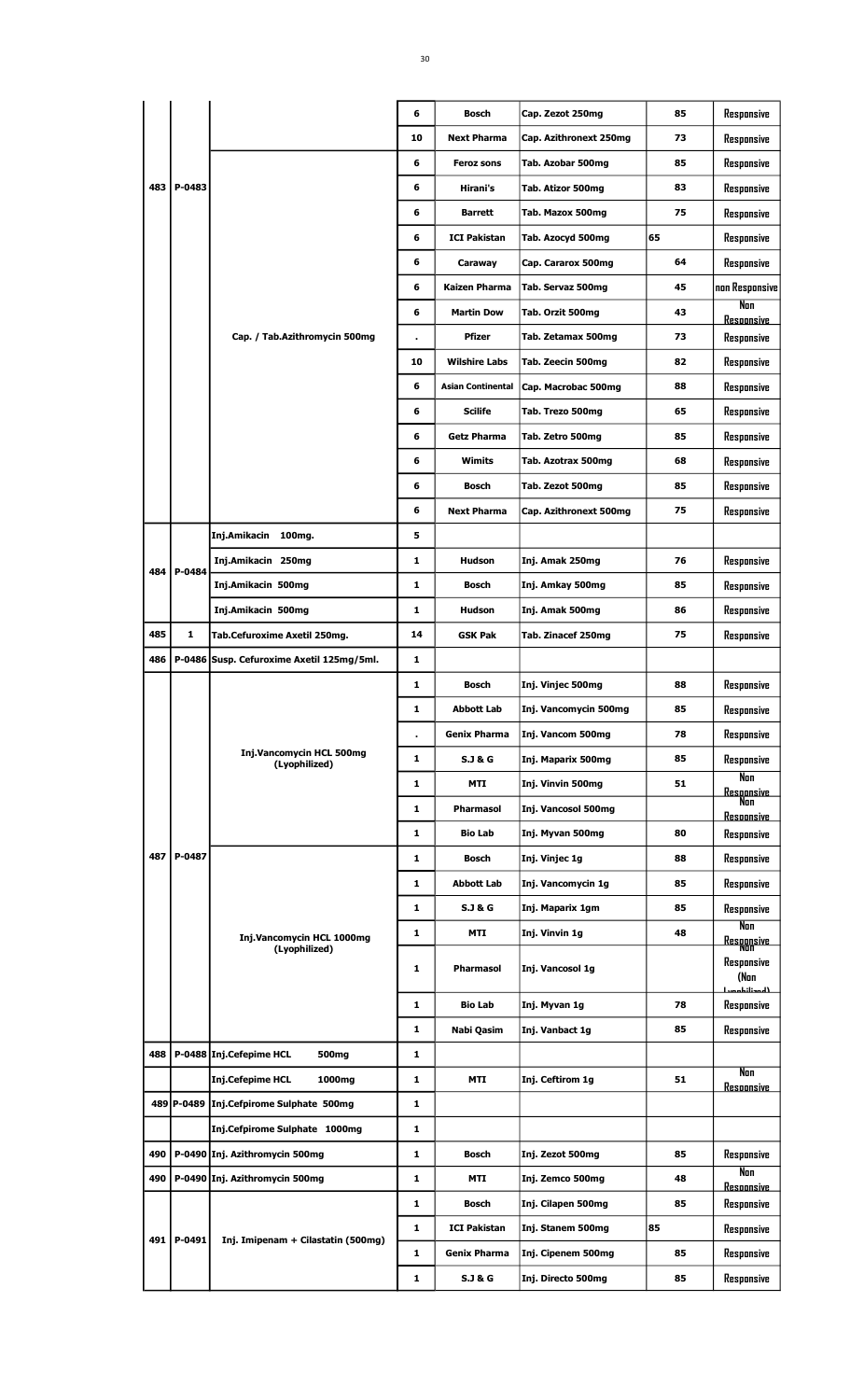|     |            | 492   P-0492 Clarithromycin 125mg/5ml Oral drops.           | 30ml         |                      |                         |    |                                 |
|-----|------------|-------------------------------------------------------------|--------------|----------------------|-------------------------|----|---------------------------------|
|     |            |                                                             | 5            | Nabi Qasim           | Tab. Meflox 400mg       | 83 | Responsive                      |
|     |            |                                                             | 5            | <b>Abbott Lab</b>    | Tab. Moksi 400mg        | 85 | Responsive                      |
|     |            |                                                             | 5            | <b>CCL Pharma</b>    | Tab Molox 400mg         | 85 | Responsive                      |
|     |            |                                                             | 5            | Araf                 | Tab. Zurmox 400mg       | 19 | Non                             |
|     |            |                                                             | 5            | Hirani's             | Tab. Hiramox 400mg      | 80 | <b>Resoonsive</b><br>Responsive |
|     |            |                                                             | 5            | <b>Pharmadic</b>     |                         | 63 |                                 |
| 493 | P-0493     | Tab. Moxifloxacin 400mg.                                    |              |                      | Tab. Moxef 400mg        |    | Responsive                      |
|     |            |                                                             | 15           | Bayer                | Tab. Avelox 400mg       | 60 | Responsive<br>Non               |
|     |            |                                                             | 5            | Moringa              | Tab. Myriva 400mg       | 57 | <b>Resoonsive</b>               |
|     |            |                                                             | 50           | <b>Wilshire Labs</b> | Tab. Palzic 400mg       | 80 | Responsive                      |
|     |            |                                                             | 5            | Getz Pharma          | <b>Tab Moxgit 400mg</b> | 85 | Responsive                      |
|     |            |                                                             | 5            | <b>Scilife</b>       | Tab. Scimox 400mg       | 68 | Responsive                      |
|     |            |                                                             | 5            | <b>Highnoon</b>      | Tab. Oxaquin 400mg      | 83 | Responsive                      |
|     |            |                                                             | 1            | <b>Bosch</b>         | Inj. Izilon 400mg       | 85 | Responsive                      |
|     |            |                                                             | 1            | <b>FDL</b>           | Inj. Sterimox           | 77 | Responsive                      |
|     | 494 P-0494 | Inf. Moxifloxacin 400mg.                                    | 1            | <b>Bayer</b>         | Inf. Avelox 400mg       | 60 | Responsive                      |
|     |            |                                                             | 1            | <b>Wilshire Labs</b> | Inj. Palzic 250ml       | 82 | Responsive                      |
|     |            |                                                             | 1            | <b>Vision Pharma</b> | Inj. Odimox 400mg       | 65 | Responsive                      |
|     |            |                                                             |              |                      | Without I/V set         |    |                                 |
| 495 |            | P-0495 Inj. Tecopenam Sodium.                               | 1            |                      |                         |    |                                 |
| 496 |            | P-0496 Tab. Sparfloxacin 100mg.                             | 20           |                      |                         |    |                                 |
|     |            |                                                             | 12           | <b>Barrett</b>       | Tab. Barizold 600mg     | 75 | Responsive                      |
|     |            |                                                             | 12           | <b>Bosch</b>         | Tab. Zolrest 600mg      | 85 | Responsive                      |
| 497 | P-0497     | Tab.Linezolide 600mg                                        | 12           | <b>Atco Pharma</b>   | Tab. Avotrexid 600mg    | 85 | Responsive                      |
|     |            |                                                             | 12           | <b>Genix Pharma</b>  | Tab. Zyspan 600mg       | 85 | Responsive                      |
|     |            |                                                             | 12           | <b>Demont</b>        | Tab. Linux 600mg        | 69 | Responsive                      |
|     |            | Inf. Linezolide 200mg                                       | 1            |                      |                         |    |                                 |
|     |            | Inf. Linezolide 400mg                                       | 1            |                      |                         |    |                                 |
|     |            |                                                             | 300ml        | Surge                | Inj. Linze 600mg        | 66 | Responsive                      |
| 498 | P-0498     |                                                             | 300ml        | Barrett              | Inj. Barizold 600mg     | 77 | Responsive                      |
|     |            | Inf. Linezolide 600mg                                       | 300ml        | <b>Wilshire Labs</b> | Inj. Volinza 600mg      | 82 | Responsive                      |
|     |            |                                                             | 300ml        | <b>Bosch</b>         | Inj. Zolrest 600mg      | 85 | Responsive                      |
|     |            |                                                             | 1            | <b>Bosch</b>         | Inj. Penro 500mg        | 85 | Responsive                      |
|     |            |                                                             | 1            | <b>ICI Pakistan</b>  | Inj. Merpen 500mg       | 85 | Responsive                      |
|     |            |                                                             | $\mathbf{1}$ | <b>Genix Pharma</b>  | Inj. Olver 500mg        | 85 | Responsive                      |
|     |            | Inj. Meropanam 500mg                                        | 1            |                      |                         | 85 |                                 |
|     |            |                                                             |              | S.J & G              | Inj. Merocon 500mg      |    | Responsive                      |
|     |            |                                                             | 1            | Global               | Inj. Merem 500mg        | 81 | Responsive                      |
| 499 | P-0499     |                                                             | 1            | <b>Stallion</b>      | Inj. Merostin 500mg     | 78 | Responsive                      |
|     |            |                                                             | 1            | Bosch                | Inj. Penro 1g           | 85 | Responsive                      |
|     |            |                                                             | 1            | <b>ICI Pakistan</b>  | Inj. Merpen 1000mg      | 75 | Responsive                      |
|     |            | Inj. Meropanam 1g                                           | 1 Vial       | <b>Genix Pharma</b>  | Inj. Olver 1g           | 85 | Responsive                      |
|     |            |                                                             | 1            | S.J & G              | Inj. Merocon 1g         | 85 | Responsive                      |
|     |            |                                                             | 1            | <b>Stallion</b>      | Inj. Merostin 1g        | 71 | Responsive                      |
|     |            |                                                             | 1            | Global               | Inj. Meram 1g           | 81 | Responsive                      |
| 500 |            | P-0500 Tab. Sodium Fusidate 250mg                           | 10           |                      |                         |    |                                 |
| 501 | P-0501     | Inj. Fusidic Acid (as Diethanalamine                        | 1            |                      |                         |    |                                 |
| 502 |            | Fusidate) 580mg<br>P-0502 Susp. Sodium Fusidate 250mg / 5ml | 1            |                      |                         |    |                                 |
|     |            | Tab. Rifaximin 200mg                                        | 20           |                      |                         |    |                                 |
|     |            |                                                             |              |                      |                         |    |                                 |
|     |            |                                                             | 10           | <b>Feroz sons</b>    | Tab. Rifaxa 550mg       | 85 | Responsive                      |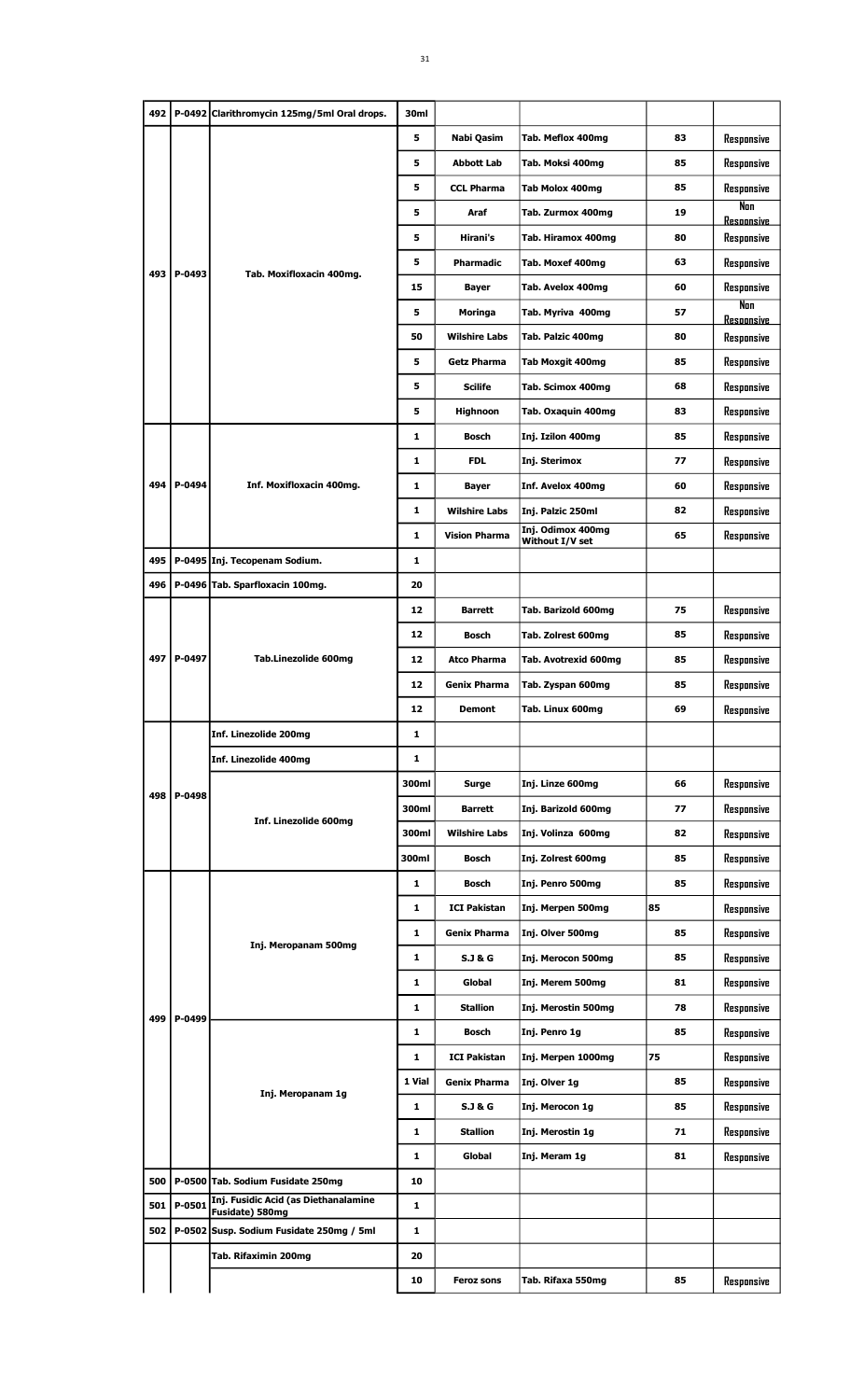|     | 503 P-0503 |                                                | 10           | <b>CCL Pharma</b>        | <b>Tab. Foxamine 550mg</b>     | 85 | Responsive               |
|-----|------------|------------------------------------------------|--------------|--------------------------|--------------------------------|----|--------------------------|
|     |            | Tab. Rifaximin 550mg                           | 10           | <b>AGP</b>               | Tab. Zerifax 550mg             | 63 | Responsive               |
|     |            |                                                | 10           | <b>Pharmasol</b>         | Tab. Rifaxol 550mg             | 33 | Nan<br><b>Resoonsive</b> |
| 504 |            | P-0504 Cap. Fosfomycin 500mg                   | 10           |                          |                                |    |                          |
|     |            | 505 P-0505 Cap. Cefaclor 250mg                 | 12           |                          |                                |    |                          |
|     |            | Cap. Cefaclor 500mg                            | 12           |                          |                                |    |                          |
|     |            | <b>Drops Cefaclor 50mg</b>                     | 15ml         |                          |                                |    |                          |
|     |            | <b>Drops Cefaclor 50mg</b>                     | 15ml         | <b>AGP</b>               | <b>Ceclor Drops 50mg</b>       | 85 | Responsive               |
|     |            | <b>Drops Cefaclor 100mg</b>                    | 1            |                          |                                |    |                          |
| 506 | P-0506     | Susp. Cefaclor 125mg                           | 60ml         |                          |                                |    |                          |
|     |            | Susp. Cefaclor 125mg                           | 60ml         | <b>AGP</b>               | Sus. Ceclor 125mg              | 85 | Responsive               |
|     |            | Susp. Cefaclor 250mg                           | 1            |                          |                                |    |                          |
|     |            | P-0507 Inj. Teicoplanin 200mg                  | 1            | Bosch                    | Inj. Ticozid 200mg             | 88 | Responsive               |
| 507 |            | P-0507 Inj. Teicoplanin 400mg                  | 1            | Bosch                    | Inj. Ticozid 400mg             | 88 | Responsive               |
|     |            | P-0508 Inj. Tigecycline 50mg                   | 1            | <b>Bosch</b>             | Inj. B.Tig 50mg                | 85 | Responsive               |
| 508 |            | P-0508 Inj. Tigecycline 50mg                   | 1            | <b>Bio Lab</b>           | Inj. Tigabio 50mg              | 85 | Responsive               |
| 509 |            | P-0509 Inj. Colistimethate Sodium 80mg         | 1            |                          |                                |    |                          |
|     |            | 510   p-0510   Susp. Ampicillin 125mg/5ml      | 60ml         |                          |                                |    |                          |
|     |            | Susp.Ampicillin 250mg/5ml                      | 60ml         |                          |                                |    |                          |
|     |            | Susp. Ciprofixacin 125mg/5ml                   | 60ml         | <b>Barrett</b>           | Sus. Inoquin                   | 77 | Responsive               |
|     |            | Susp. Ciprofixacin 125mg/5ml                   | 60ml         | Moringa                  | Sus. Ringacip                  | 67 | Responsive               |
| 511 | P-0511     | Susp. Ciprofixacin 250mg/5ml                   | 60ml         | Moringa                  | Sus. Ringacip                  | 67 | Responsive               |
|     |            | Susp. Ciproflxacin 250mg/5ml                   | 60ml         | <b>Barrett</b>           | Sus. Inoquin                   | 77 | Responsive               |
|     |            | Susp. Azithromycin 100mg/5ml                   | 30ml         |                          |                                |    |                          |
|     |            |                                                | 15ml         | <b>Bio Lab</b>           | Sus. Throb                     | 85 | Responsive               |
|     |            |                                                | 15ml         | <b>Barrett</b>           | Sus. Mazox                     | 75 | Responsive               |
|     |            |                                                | 15ml         | <b>ICI Pakistan</b>      | Susp. Azocyd 200mg             | 65 | Responsive               |
| 512 | P-0512     | Susp. Azithromycin 200mg/5ml                   | 30ml         | Pharmadic                | Sus. Azythra 200mg/5ml         | 63 | Responsive               |
|     |            |                                                | 15ml         | <b>Kaizen Pharma</b>     | Sus. Servaz 200mg/5ml<br>(N/S) | 35 | non Responsive           |
|     |            |                                                |              | <b>Pfizer</b>            | Sus. Zetamax 200mg/5ml         | 82 | Responsive               |
|     |            |                                                | 15ml         | Moringa                  | Sus. Azydec                    | 47 | Nan<br>Resoonsive        |
|     |            |                                                | 15ml         | <b>Asian Continental</b> | Sus. Macrobac                  | 88 | Responsive               |
|     |            | Susp. Azithromycin 250mg/5ml                   | 15ml         |                          |                                |    |                          |
|     |            | 513 P-0513 Inj Amoxicillin and Salbactum 500mg | 1            |                          |                                |    |                          |
|     |            | <b>Inj Amoxicillin and Salbactum 750mg</b>     | $\mathbf{1}$ |                          |                                |    |                          |
|     |            | Inj Amoxicillin and Salbactum 1000mg           | $\mathbf{1}$ |                          |                                |    |                          |
|     |            | Inj Amoxicillin and Salbactum 1.5g             | $\mathbf{1}$ |                          |                                |    |                          |
|     |            | (AC) ANTI TUBERCULOSIS                         |              |                          |                                |    |                          |
| 514 |            | P-0514 Tab. Ethambutol 400mg.                  | 5            |                          |                                |    |                          |
| 515 |            | P-0515 Tab. Pyrazinamide 500mg.                | 1            |                          |                                |    |                          |
|     |            | 516 P-0516 Tab/Cap. Rifampicin 600mg.          | 30           |                          |                                |    |                          |
|     |            | Tab/Cap. Rifampicin 150mg                      | 30           |                          |                                |    |                          |
|     |            | Tab/Cap. Rifampicin 300mg.                     | 30           |                          |                                |    |                          |
|     |            | Tab/Cap. Rifampicin<br>450mg.                  | 30           |                          |                                |    |                          |
| 517 |            | P-0517 Syp. Rifampicin 100mg/5ml               | 60ml         |                          |                                |    |                          |
| 518 | P-0518     | Syp. Rifampicin 100mg+Isoniazid<br>50mg/5ml    | 60ml         |                          |                                |    |                          |
| 519 |            | P-0519 Syp. Isoniazid 50mg/5ml                 | 120ml        |                          |                                |    |                          |
| 520 |            | P-0520 Inj. Streptomycin 1gm.                  | 5            |                          |                                |    |                          |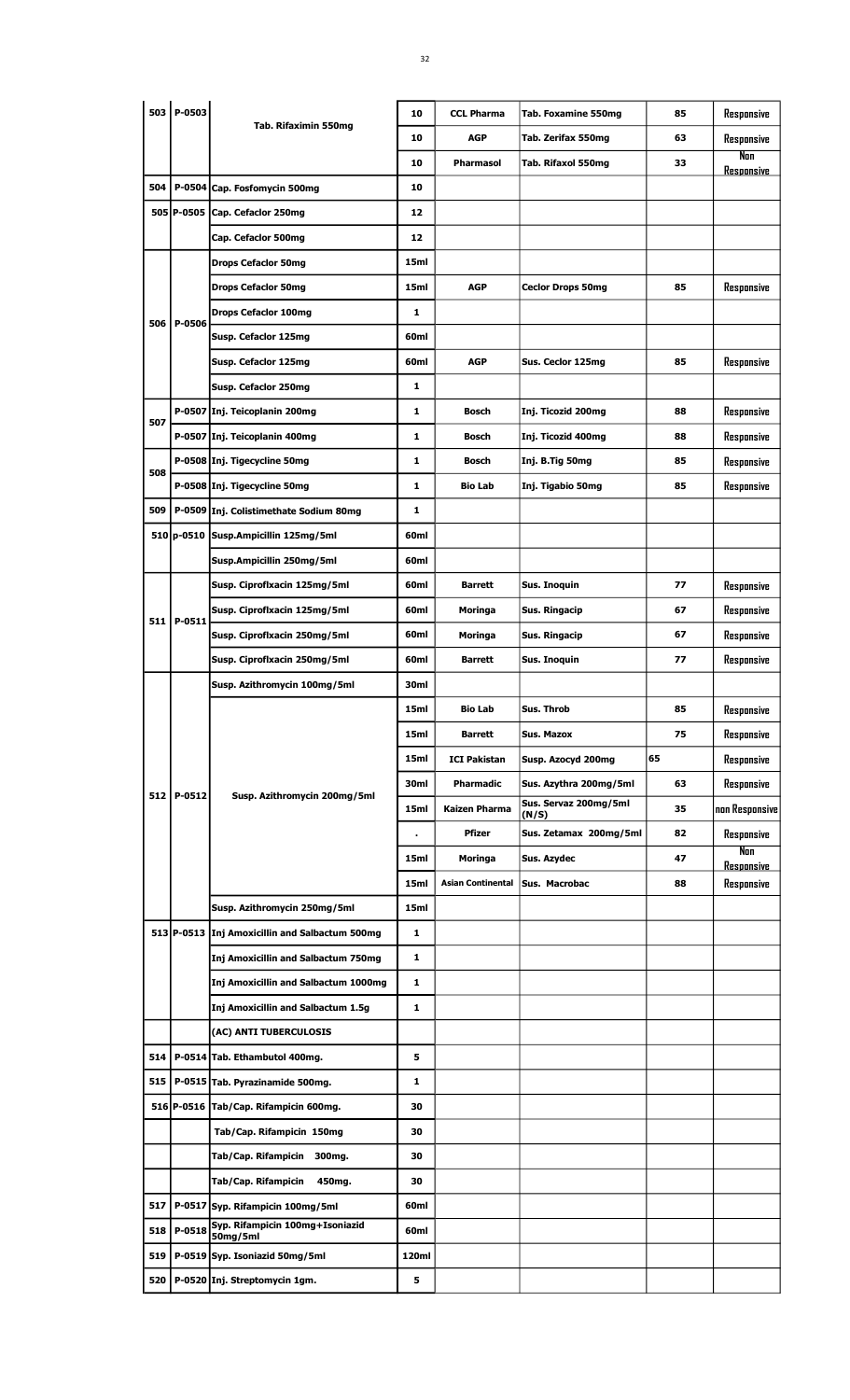| P-0521<br>521<br>80<br>+Rifampicin 150mg.<br>Tap. Kuampicin 150mg+150mazid<br>522<br>P-0522 75mg+Pyrazinamide 400mg +<br>80                                 |                                          |
|-------------------------------------------------------------------------------------------------------------------------------------------------------------|------------------------------------------|
|                                                                                                                                                             |                                          |
|                                                                                                                                                             |                                          |
| 523<br>P-0523 Inj.Kanamycin Suphate 1gm.<br>4ml                                                                                                             |                                          |
| 524 P-0524<br>Tab.Thiacetazone 50mg + INH 100mg<br>30                                                                                                       |                                          |
| Tab.Thiacetazone 150mg + INH 300mg<br>30                                                                                                                    |                                          |
| 525<br>P-0525 Tab.Ethionamide 250mg<br>30                                                                                                                   |                                          |
| 526<br>P-0526 Tab. Cycloserin 250mg.<br>30                                                                                                                  |                                          |
| (AD) ANTIMALARIALS.                                                                                                                                         |                                          |
| Inj. Chloroquine Phosphate eq to<br>527<br>P-0527<br>5                                                                                                      |                                          |
| 200mg/5ml<br>Susp. Sulphadoxin<br>P-0528<br>528<br>1                                                                                                        |                                          |
| 500mg+Pyrimethamine 25mg/5ml.<br>Tab. Chloroquine Sulphate/Phosphate                                                                                        |                                          |
| 529<br>P-0529<br>30<br>250ma.<br><b>Tab. Sulfadoxine</b>                                                                                                    |                                          |
| 530<br>P-0530<br>30<br>500mg+Pyrimethamine 25mg.                                                                                                            |                                          |
| P-0531 Tab.Halofantrine HCL 250mg.<br>531<br>30                                                                                                             |                                          |
| 532<br>P-0532 Cap. Artemether 40mg.<br>10                                                                                                                   |                                          |
| 533<br>P-0533 Syp. Artemether 15mg/5ml<br>1                                                                                                                 |                                          |
| 534<br>P-0534 Inj. Artemether 80mg/ml.<br>5                                                                                                                 |                                          |
| Tab. Artimether 80mg + Lumefantrine<br>6<br>Platinum<br>Tab. Hi-Servin BD<br>480mg.                                                                         | 72<br>Responsive                         |
| Tab. Artimether 20mg + Lumefantrine<br>535   P-0535<br>16<br>Hilton<br>Tab. Artem Plus<br>120mg.                                                            | 85<br>Responsive                         |
| Tab. Artimether 20mg + Lumefantrine<br>16<br><b>Platinum</b><br>Tab. Hi-Servin                                                                              | 72<br>Responsive                         |
| 120mg.<br>Susp. Arthmether 15mg/5ml +<br>536lP-0536<br>60ml<br>Platinum<br>Sus. Hi-Servin                                                                   | 72<br>Responsive                         |
| Lumefantrine 9omg/5ml.<br>(AE) ANTI-DIABETICS.                                                                                                              |                                          |
|                                                                                                                                                             |                                          |
| 60<br>Sanofi<br>Tab. Daonil 5mg                                                                                                                             | 90<br>Responsive                         |
| 537 P-0537<br>Tab. Glibenclamide 5mg.<br>60<br><b>Martin Dow</b><br>Tab. Euglucon 5mg                                                                       | 63<br>Responsive                         |
| 500<br>Mega Pharma<br>Tab. Glucoban 5mg                                                                                                                     | 75<br>Responsive                         |
| ı<br>Getz Pharma<br>inj. Insuget NPH 10ml<br>Inj. Insulin NPH (Isophane Insuline)                                                                           | Responsive<br>88<br>(biological product  |
| 100 Units/ml.<br>1<br><b>Novo Nordisic</b><br><b>Isophane Insulin</b><br>538 P-0538                                                                         | Responsive<br>100<br>(biological product |
| 1<br><b>Novo Nordisic</b><br>Novo Rapid flex Pen                                                                                                            | Responsive<br>100<br>(biological product |
| Insulin Aspart - Human Insulin<br>3ml<br>Sanofi<br>Ins. Apidra solo star<br>Analoque 100 I.U /ml                                                            | Responsive<br>90<br>(biological product  |
| Inj. Humen Insulin 70/30 (Recombinent<br>1<br>inj. Insuget 70/30 10ml<br>Getz Pharma                                                                        | Responsive<br>88                         |
| DNA origin).<br>Inj. Humen Insulin 70/30 (Recombinent<br>Vial<br><b>Novo Nordisic</b><br><b>Mixtard 30 HM Vial</b>                                          | (biological product<br>Responsive<br>100 |
| DNA origin).<br>539                                                                                                                                         | (biological product<br>Responsive        |
| P-0539 Insulin Aspart / Protamine Crystalized<br><b>Novo Nordisic</b><br><b>Novomix 30 Flex Pen</b><br>$\blacksquare$<br>(premix) Human Insulin Analogue 30 | 100<br>(biological product<br>Responsive |
| Insulin Aspart / Protamine Crystalized<br>1<br><b>Novo Nordisic</b><br><b>Novomix 50 Flex Pen</b><br>(premix) Human Insulin Analogue 50                     | 100<br>(biological product               |
| 50<br><b>Next Pharma</b><br>Next for 500mg                                                                                                                  | Responsive<br>68                         |
| Tab. Metformin 500mg.<br>50<br><b>Martin Marker</b><br>Tab. Glucuphage 500mg<br>540<br>P-0540                                                               | 83<br>Responsive                         |
| 50<br>Asian Continental<br>Tab. Meteor 500mg                                                                                                                | 88<br>Responsive                         |
| Tab. Metformin 850mg<br>30                                                                                                                                  |                                          |
| <b>Servier Pharma</b><br>20<br><b>Tab. Diamicron MR 30mg</b>                                                                                                | 90<br>Responsive                         |
| Tab. Gliclazide 30mg. MR<br>30<br><b>Next Pharma</b><br>Glinext MR 30mg                                                                                     | 75<br>Responsive                         |
| 20<br><b>Scilife</b><br>Tab. Scicon-MR 30mg                                                                                                                 | 68<br>Responsive                         |
| 541 l<br>P-0541<br>20<br><b>Servier Pharma</b><br>Tab. Diamicron MR 60mg                                                                                    | 90<br>Responsive                         |
| Tab. Gliclazide 60mg. MR<br>30<br><b>Next Pharma</b><br>Tab. Glinext MR 60mg                                                                                | 75<br>Responsive                         |
| 30<br><b>Scilife</b><br>Tab. Scicon-MR 60mg                                                                                                                 | 68                                       |
|                                                                                                                                                             | Responsive<br>Responsive                 |
| 1<br><b>Getz Pharma</b><br>Inj. Insuget Regular 10ml<br>Inj. Insulin Plain 100 Units/ml<br>(Regular)                                                        | 88<br>(biological product<br>Responsive  |
| $\mathbf{1}$<br><b>Novo Nordisic</b><br>Inj. Actrapid HM                                                                                                    | 100<br>(biological product               |
| <b>Insulin detemir (Basal Insulin</b><br>542 P-0542<br>5<br>Sanofi<br>Inj. Lantus solo star<br>Analogue)                                                    | Responsive<br>90<br>(biological product  |
| Insulin detemir (Basal Insulin<br><b>Novo Nordisic</b><br>Levemir Flex pen<br>$\blacksquare$<br>Analogue)                                                   | Responsive<br>100<br>(biological product |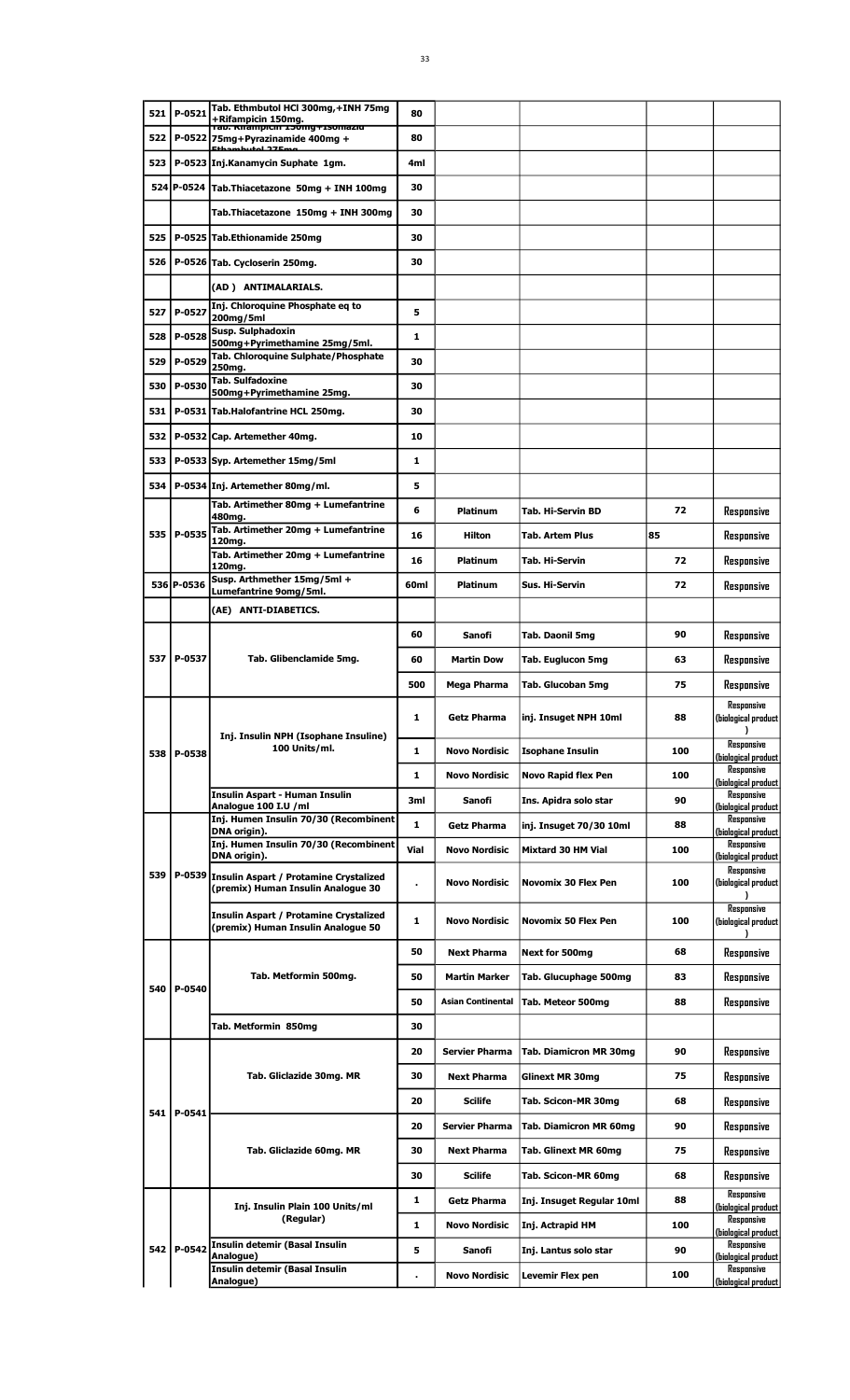|     |            | <b>Insulin detemir (Basal Insulin</b><br>Analogue)         | 3   | Sanofi               | Toujeo 300 IU/ml(1.5ml)                     | 90 | Responsive<br>(biological product |
|-----|------------|------------------------------------------------------------|-----|----------------------|---------------------------------------------|----|-----------------------------------|
|     |            |                                                            |     |                      |                                             |    |                                   |
|     | 543 P-0543 | Tab. Acarbose 50mg.                                        | 30  |                      |                                             |    |                                   |
|     |            | Tab. Acarbose 100mg.                                       | 30  |                      |                                             |    |                                   |
|     |            |                                                            | 20  | <b>Getz Pharma</b>   | Tab Getryl 2mg                              | 88 | Responsive                        |
|     |            |                                                            | 20  | <b>Barrett</b>       | Tab. Diabold 2mg                            | 77 | Responsive                        |
|     |            |                                                            | 30  | Pharmevo             | Tab. Evopride 2mg                           | 85 | Responsive                        |
|     |            |                                                            | 20  | <b>Martin Marker</b> | Tab. Glioptim 2mg                           | 78 | Responsive                        |
|     | 544 P-0544 | <b>Tab.Glimepiride 2mg</b>                                 | 100 | <b>Wilshire Labs</b> | Tab. Glyset 2mg                             | 82 | Responsive                        |
|     |            |                                                            | 20  | <b>AGP</b>           | Tab. Gluconorm 2mg                          | 65 | Responsive                        |
|     |            |                                                            | 500 | Mega Pharma          | Tab. Megapride 2mg                          | 75 | Responsive                        |
|     |            |                                                            | 30  | Sanofi               | Tab Amaryl 2mg                              | 90 | Responsive                        |
|     |            | Tab. Pioglitazone 15mg                                     | 14  | <b>Hilton</b>        | Tab. Piozer 15mg                            | 85 | Responsive                        |
|     | 545 P-0545 | Tab. Pioglitazone 30mg                                     | 14  | <b>Hilton</b>        | Tab. Piozer 30mg                            | 85 | Responsive                        |
|     |            | Tab. Pioglitazone 45mg                                     | 14  | <b>Hilton</b>        | Tab. Piozer 45mg                            | 85 | Responsive                        |
|     |            | Tab. Pioglitazone 15mg + Metformin                         | 14  | <b>Hilton</b>        | <b>Tab. Piozer Plus</b>                     | 85 | Responsive                        |
|     | 546 P-0546 | 500mg.<br>Tab. Pioglitazone 15mg + Metformin               | 14  | <b>AGP</b>           | 15mg/500mg<br>Tab. Pozemet 15/500mg         | 83 | Responsive                        |
|     |            | 500mg.<br>Tab. Pioglitazone 15mg + Metformin               | 14  | <b>Hilton</b>        | <b>Tab. Piozer Plus</b>                     | 85 | Responsive                        |
|     |            | 850mg.<br>547 P-0547 Salt Free Albumin 20%                 | 1   |                      | 15mg/850mg                                  |    |                                   |
|     |            |                                                            | 14  | <b>Scilife</b>       |                                             | 66 |                                   |
|     |            |                                                            | 14  | <b>Atco Pharma</b>   | Tab. Glusit 50mg                            | 83 | Responsive                        |
|     |            |                                                            | 28  | <b>Pharmevo</b>      | Tab. A-Glip 50mg                            |    | Responsive                        |
|     | 548 P-0548 | Tab. Sitagliptin 50mg                                      |     |                      | Tab. Inosita 50mg                           | 85 | Responsive                        |
|     |            |                                                            | 14  | Hilton               | Tab. Sitaglu 50mg                           | 85 | Responsive                        |
|     |            |                                                            | 14  | <b>CCL Pharma</b>    | Tab. Sita 50mg                              | 85 | Responsive                        |
|     |            |                                                            | 14  | Hirani's             | Tab. Viasit 50mg                            | 78 | Responsive                        |
|     |            | Tab. Gliclazide 80mg + Metformin                           | 14  | <b>AGP</b>           | Tab. Glyzia 50mg                            | 63 | Responsive                        |
| 549 | P-0549     | 500 <sub>mg</sub><br>Tab. Gliclazide 160mg + Metformin     | 20  |                      |                                             |    |                                   |
|     | P-0549     | 1000mg                                                     | 20  |                      |                                             |    |                                   |
|     |            | 550 P-0550 Tab. Repaglinide 1mg                            | 30  |                      |                                             |    |                                   |
|     |            | Tab. Repaglinide 2mg<br>Tab. Glibenclamide 5mg + Metformin | 30  |                      |                                             |    |                                   |
|     | 551 P-0551 | 500mg                                                      | 30  |                      |                                             |    |                                   |
|     |            |                                                            | 30  | <b>Feroz sons</b>    | Tab. Sitagen M 50/500mg<br>Tab. Sitaglu met | 85 | Responsive                        |
|     |            |                                                            | 14  | Hilton               | 50/500mg                                    | 85 | Responsive                        |
|     |            |                                                            | 14  | <b>CCL Pharma</b>    | Tab. Sita-Met 50/500mg<br>Tab. Inosita Plus | 85 | Responsive                        |
|     |            |                                                            | 28  | Pharmevo             | 50/500mg                                    | 85 | Responsive                        |
|     |            |                                                            | 14  | Hirani's             | Tab. Viasit-M 500mg                         | 80 | Responsive                        |
|     |            | Tab. Sitagliptin 50mg + Metformin                          |     | Searle               | Tab. Jentinmet 50/500mg                     | 60 | Responsive                        |
|     | 552 P-0552 | 500mg                                                      | 50  | <b>Wilshire Labs</b> | Tab. Qosmet 50/500mg                        | 82 | Responsive                        |
|     |            |                                                            | 28  | <b>Scilife</b>       | Tab. Glusimet 50/500mg                      | 68 | Responsive                        |
|     |            |                                                            | 14  | <b>Getz Pharma</b>   | Tab. Trevianet 50/500mg                     | 88 | Responsive                        |
|     |            |                                                            | 14  | Demont               | Tab. Elilip 50/500mg                        | 69 | Responsive                        |
|     |            |                                                            | 14  | Genix Pharma         | Tab. Gvia-M 50/500mg                        | 85 | Responsive                        |
|     |            |                                                            | 14  | Nabi Qasim           | Tab. Glytec M 50/500mg                      | 88 | Responsive                        |
|     |            |                                                            | 14  | <b>Next Pharma</b>   | Tab. Sitanext 50/500                        | 75 | Responsive                        |
|     |            |                                                            | 10  | <b>ICI Pakistan</b>  | Tab. Altin 50mg                             | 78 | Responsive                        |
|     | 553 P-0553 | Tab. Vildagliptin 50mg                                     | 28  | <b>CCL Pharma</b>    | Tab. Galza50mg                              | 85 | Responsive                        |
|     |            |                                                            | 10  | Pharmevo             | Tab. Galvecta 50mg                          | 83 | Responsive                        |
|     |            | Vildaglintin 50mg + Metformin 850mg                        | 14  | <b>Demont</b>        | Tab. Elilip 50/850mg                        | 69 | Responsive                        |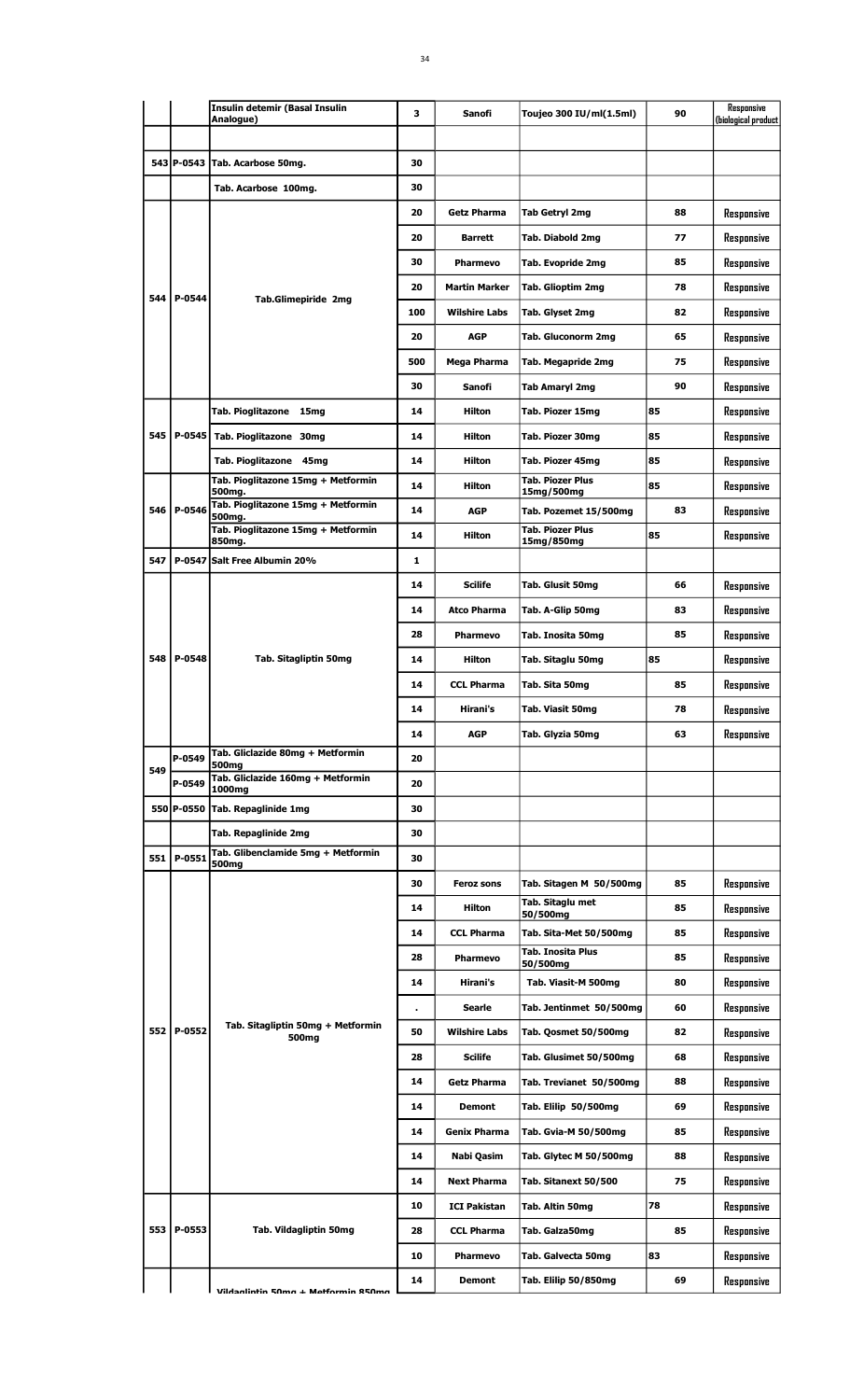|     |              | שוועכס וווווווטוסדיו ד צוווטכ ווואקוופטווי                                                                                                                                 |       |                      |                                        |    |                          |
|-----|--------------|----------------------------------------------------------------------------------------------------------------------------------------------------------------------------|-------|----------------------|----------------------------------------|----|--------------------------|
|     |              |                                                                                                                                                                            | 14    | <b>CCL Pharma</b>    | Tab. Galza met 50/850mg                | 85 | Responsive               |
|     |              | Vildagliptin 50mg + Metformin 1000mg                                                                                                                                       | 10    | <b>Feroz sons</b>    | Tab. Valiant M 50/1000mg               | 85 | Responsive               |
|     |              |                                                                                                                                                                            | 14    | <b>Barrett</b>       | Tab. Vilcxet plus<br>50/100mg          | 75 | Responsive               |
|     |              |                                                                                                                                                                            | 14    | <b>CCL Pharma</b>    | Tab. Galza-Met<br>50/1000mg            | 85 | Responsive               |
| 554 | P-0554       |                                                                                                                                                                            | 14    | <b>Pharmevo</b>      | <b>Tab. Galvecta Plus</b><br>50/1000mg | 85 | Responsive               |
|     |              | Vildagliptin 50mg + Metformin 1000mg                                                                                                                                       | 14    | <b>SciLife</b>       | Tab. Wilda-M 50/1000                   | 66 | Responsive               |
|     |              |                                                                                                                                                                            | 14    | <b>ICI Pakistan</b>  | Tab. Altin-met 50/1000mg               | 85 | Responsive               |
|     |              |                                                                                                                                                                            | 28    | <b>Genix Pharma</b>  | Tab. Velon-M 50/1000mg                 | 78 | Responsive               |
|     |              |                                                                                                                                                                            | 14    | Saydon Pharma        | Tab. Met-Vild 50/1000mg                | 68 | Responsive               |
|     |              | Glimepride 1mg + Metformin 500mg                                                                                                                                           | 30    | <b>CCL Pharma</b>    | Tab. Orinase-met 1<br>1/500mg          | 85 | Responsive               |
|     |              |                                                                                                                                                                            | 30    | <b>AGP</b>           | <b>Tab. Gluconormet</b><br>2/500mg     | 63 | Responsive               |
| 555 | P-0555       | Glimepride 2mg + Metformin 500mg                                                                                                                                           | 30    | Pharmevo             | <b>Tab. Evopride Plus</b>              | 85 | Responsive               |
|     |              |                                                                                                                                                                            | 30    | <b>CCL Pharma</b>    | Tab. Orinase-met 2<br>2/500mg          | 85 | Responsive               |
|     |              |                                                                                                                                                                            | 14    | Highnoon             | Tab. Daploz 5mg                        | 81 | Responsive               |
|     |              | <b>Tab. Dapagliflozin 5mg</b>                                                                                                                                              | 14    | <b>Hilton</b>        | Tab. Dapa 5mg                          | 85 | Responsive               |
|     |              |                                                                                                                                                                            | 14    | <b>CCL Pharma</b>    | Tab. Xiga 5mg                          | 85 | Responsive               |
| 556 | P-0556       |                                                                                                                                                                            | 10    | <b>Genix Pharma</b>  | Tab. Daslozin 10mg                     | 78 | Responsive               |
|     |              |                                                                                                                                                                            | 14    | Hilton               | Tab Dapa 10mg                          | 85 | Responsive               |
|     |              | Tab. Dapagliflozin 10mg                                                                                                                                                    | 14    | <b>CCL Pharma</b>    | Tab. Xiga 10mg                         | 85 | Responsive               |
|     |              |                                                                                                                                                                            |       | <b>Pharmevo</b>      | Tab. Dapwiz 10mg (S/N)                 |    | Nan                      |
|     |              |                                                                                                                                                                            | 14    | <b>Pharmevo</b>      | Tab. Erli 10mg                         | 85 | Responsive<br>Responsive |
|     |              | Tab. Empagliflozin 10mg                                                                                                                                                    | 14    | <b>Hilton</b>        | Tab. Xenglu 10mg                       | 85 | Responsive               |
| 557 | p-0557       |                                                                                                                                                                            | 14    | <b>CCL Pharma</b>    | Tab. Jardy 25mg                        | 85 |                          |
|     |              | Tab. Empagliflozin 25mg                                                                                                                                                    | 14    | <b>Hilton</b>        | Tab. Xenglu 25mg                       | 85 | Responsive               |
|     |              | Tab. Empagliflozin 5mg + Metformin                                                                                                                                         | 14    |                      |                                        | 85 | Responsive               |
|     | 558   p-0558 | 1000mg<br>Tab. Empagliflozin 5mg + Metformin                                                                                                                               |       | <b>CCL Pharma</b>    | Tab. Jardy -Met 5/1000mg               |    | Responsive               |
|     |              | 1000mg<br>Tab. Dapagliflozin 5mg / Metformin                                                                                                                               | 14    | Hilton               | Tab. Xenglu Met 5/100mg 85             |    | Responsive               |
| 559 | P-0559       | 1000mg<br>Tab. Dapagliflozin 5mg / Metformin                                                                                                                               | 14    | <b>CCL Pharma</b>    | Tab. Xiga-met 5/1000mg                 | 85 | Responsive               |
|     |              | 1000mg<br>(AF)                                                                                                                                                             | 14    | Hilton               | Tab. Depa met 5/1000mg                 | 85 | Responsive               |
|     |              | <b>VITAMINS/MINERALS/HAEMATINICS:</b>                                                                                                                                      |       |                      |                                        |    |                          |
| 560 |              | P-0560 Syp. Calcium.                                                                                                                                                       | 110ml |                      |                                        |    |                          |
|     | 561 P-0561   | (a) Tab. Calcium Gluconate.                                                                                                                                                | 30    |                      |                                        |    |                          |
|     |              | (b) Tab. Calcium Lactate 300mg                                                                                                                                             | 30    |                      |                                        |    |                          |
|     |              | (c) Tab. Calcium Phosphate                                                                                                                                                 | 30    |                      |                                        |    |                          |
|     |              | (d) Tab. Calcium Carbonate 50mg                                                                                                                                            | 30    |                      |                                        |    |                          |
|     |              | (e) Tab. Calcium Carbonate 1250mg                                                                                                                                          | 30    |                      |                                        |    |                          |
|     |              | (f) Tab. Calcium Acetate 667mg                                                                                                                                             | 30    |                      |                                        |    |                          |
| 562 | P-0562       | Inj. Thiamine 100mg, Pyridoxine<br>100mg, Cyanocobalamine<br>1000mcg/3ml.                                                                                                  | 25    | <b>Martin Marker</b> | Inj. Neurobion                         | 83 | Responsive               |
|     |              |                                                                                                                                                                            |       |                      |                                        |    |                          |
|     |              | P-0563 Syp. Ferrous Sulphate                                                                                                                                               | 120ml |                      |                                        |    |                          |
| 563 | P-0563       | Syp. Ferrous Gluconate, Vitamin B1<br>1mg, B2 1mg, B6 1.5mg, Nicotinamide<br>15mg, Biotin 300mcg                                                                           | 120ml | Martin Marker        | Syp. Sangobion                         | 83 | Responsive               |
| 564 | $P-0564$     | Syp. Ferrous Sulphate 131mg, Ascorbic<br>acid 125mg, cyanocbamine 6.25mcg, D-<br>Pantothenol 2.5mg, Nicotinamide<br>7.5mg, B6 1.5mg, B2 1.5mg, B1 1.5mg<br>with Folic Acid | 120ml | <b>Abbott Lab</b>    | Liq. Iberet-500                        | 85 | Responsive               |
|     |              | (a) Tab. Ferrous Sulphate with Folic Acid.                                                                                                                                 | 30    | <b>Abbott Lab</b>    | Tab. Iberet folic 500                  | 85 | Responsive               |
|     | 565 P-0565   | (b)Tab. Ferrous Fumerate with Folic<br>Acid.                                                                                                                               | 30    | <b>Amson Pharma</b>  | Tab. Fefan 150/0.5mg                   | 88 | Responsive               |
|     |              | (b)Tab. Ferrous Fumerate with Folic<br>Acid.                                                                                                                               | 30    | <b>Hansel Pharma</b> | <b>Tab. Fefolic</b>                    | 70 | Responsive               |
|     |              |                                                                                                                                                                            |       |                      |                                        |    |                          |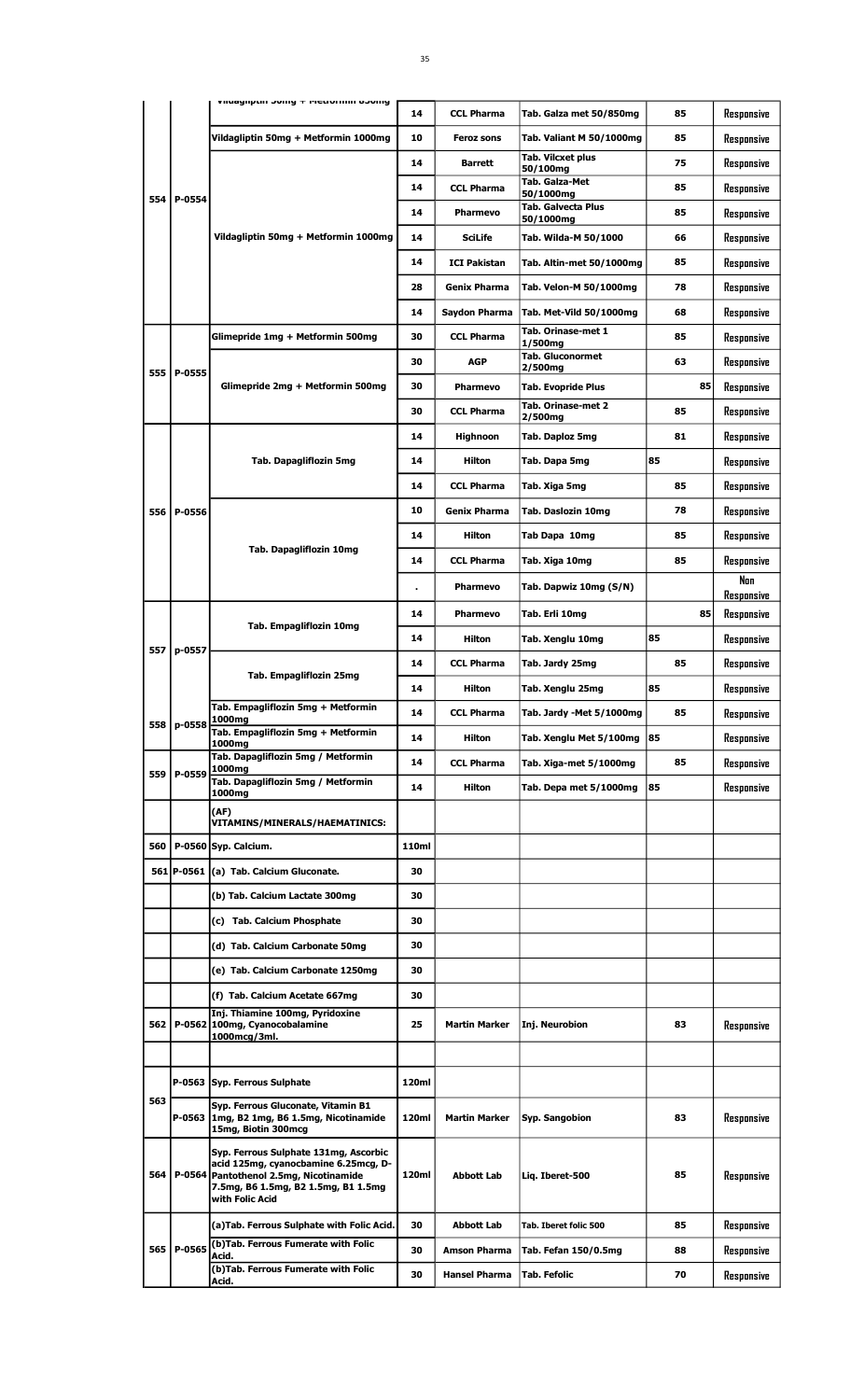|     |              | Tab. Folic Acid 5mg.                                                                                                                                                                                 | 30               |                           |                                      |    |                                                  |
|-----|--------------|------------------------------------------------------------------------------------------------------------------------------------------------------------------------------------------------------|------------------|---------------------------|--------------------------------------|----|--------------------------------------------------|
| 566 | P-0566       | Tab. Methylfolate 400mcg                                                                                                                                                                             | 30               |                           |                                      |    |                                                  |
| 567 |              | P-0567 Tab. Vit-B-Complex with Vitamin C                                                                                                                                                             | 30               | <b>Abbott Lab</b>         | Tab. Surbex-T                        | 85 | Responsive                                       |
|     |              |                                                                                                                                                                                                      | 120ml            | <b>Martin Marker</b>      | <b>Syp. Polybion Forte</b>           | 83 | Responsive                                       |
| 568 | P-0568       | Syp. Vit. B.Complex                                                                                                                                                                                  | 120ml            | <b>Abbott Lab</b>         | Syp. Surbex                          | 85 | Responsive                                       |
| 569 |              | P-0569 Tab. Pyridoxine 50mg.                                                                                                                                                                         | 20               | <b>Amson Pharma</b>       | <b>Tab. Amdoxine 50mg</b>            | 86 | Responsive                                       |
| 570 |              | props multivitamin each 0.6ml contains:<br>P-0570 Vitamin A 1.5mg, Vitamin D 10mcg<br>itanin D1 1 Ema Vitanin D3 1 3r                                                                                | 10 <sub>ml</sub> |                           |                                      |    |                                                  |
| 571 |              | P-0571 Tab. Vitamin C 500mg.                                                                                                                                                                         | 40               | <b>Abbott Lab</b>         | Tab. Cecon 500mg                     | 85 | Responsive                                       |
| 572 | P-0572       | Inj. Calcitriol (Vitamin D analogue)<br>1mcg/ml.                                                                                                                                                     | 10               |                           |                                      |    |                                                  |
| 573 |              | P-0573 Inj. Calcium Gluconate 10ml.                                                                                                                                                                  | 1                |                           |                                      |    |                                                  |
|     |              | Tab. Multivitamin with Minerals.                                                                                                                                                                     | 30               | Searle                    | <b>Tab. Vitrum</b>                   | 70 | Responsive                                       |
| 574 | P-0574       | <b>Tab. Multivitamin with Minerals.</b>                                                                                                                                                              | 30               | <b>Abbott Lab</b>         | Tab. Optelets M                      | 85 | Responsive                                       |
| 575 |              | P-0575 Tab. Alfacalcidol 0.50mcg.                                                                                                                                                                    | 10               | <b>Platinum</b>           | Tab. Alfa-D 0.5mcg                   | 77 | Responsive                                       |
| 576 | P-0576       | Drops Alfacalcidol 2mcg/ml                                                                                                                                                                           | 20ml             |                           |                                      |    |                                                  |
|     | 577   P-0577 | Inj. Iron Sorbitol Citric Acid Complex BP<br>equivalent to 75mg<br>Iron+Hydroxocobalamine Acetate<br>75mcg as vit-B12 + Folic Acid 750mcg.                                                           | 10               |                           |                                      |    |                                                  |
|     |              |                                                                                                                                                                                                      | $\mathbf{1}$     | <b>Hudson</b>             | Inj. Vydee                           | 88 | Responsive                                       |
|     |              |                                                                                                                                                                                                      | 1                | <b>Atco Pharma</b>        | Inj. D.All 2ml                       | 85 | Responsive                                       |
|     |              |                                                                                                                                                                                                      | 1                | Bajwa                     | Inj. Feracol 5mg/ml                  | 48 | Non<br><b>Resoonsive</b>                         |
|     | 578 P-0578   | Inj. Cholecalciferol (Vit-D3) 200,000 IU<br>equal to 5mg/ml (Amp).                                                                                                                                   | 5                | <b>Kaizen Pharma</b>      | Invital-D amp                        | 30 | non Responsive                                   |
|     |              |                                                                                                                                                                                                      | 1                | Munawar Pharma Inj. AM-D3 |                                      | 75 | Responsive                                       |
|     |              |                                                                                                                                                                                                      | 1                | <b>Hansel Pharma</b>      | Inj. Vitadol                         | 70 | Responsive                                       |
|     |              |                                                                                                                                                                                                      | 1                | Pharmasol                 | Inj. Oraject-D                       | 57 | Nan<br><u>Resoonsive</u>                         |
| 579 |              | P-0579 Inj. Phytomenadione 10mg                                                                                                                                                                      | 1                |                           |                                      |    |                                                  |
|     |              | 579   P-0579 Inj. Phytomenadione 2mg/2ml                                                                                                                                                             | 1                |                           |                                      |    |                                                  |
|     |              | Cap. Ferrous Sulphate 150mg (eq to<br>47mg Fe) + Folic Acid 0.5mg + Thiamine<br>580   P-0580   mononitrate 2mg + Riboflavine 2mg +<br>Pyridoxine HCL 1mg+ Nicotinamide<br>10mg + Ascorbic Acid 50mg. | 56               |                           |                                      |    |                                                  |
| 581 |              | P-0581 Tab. Calcium + Vit-D                                                                                                                                                                          | 30               | <b>Gsk CHC</b>            | Qalsium-D                            | 75 | Responsive                                       |
|     |              | P-0581 Tab. Calcium + Vit-D                                                                                                                                                                          | 30               |                           |                                      |    |                                                  |
| 581 |              | P-0581 Tab. Calcium + Vit-D                                                                                                                                                                          | 30               | Schazoo Pharma            | <b>Tab. Decalac Plus</b>             | 80 | Responsive                                       |
|     |              | P-0581 Tab. Calcium + Vit-D                                                                                                                                                                          | 30               | Gsk Pak                   | Tab. Chewcal                         | 78 | Responsive                                       |
|     |              | Inj. Iron Sucrose 20mg/ml                                                                                                                                                                            | 5                | Shaigan                   | Inj. Irose 100mg /5ml                | 70 | Responsive                                       |
|     |              | Inj. Iron Sucrose 20mg/ml                                                                                                                                                                            | $\blacksquare$   | Bajwa                     | Inj. Iron-S (N-S)                    |    | Nan<br>Responsive                                |
|     |              | 582   P-0582   Inj. Iron Sucrose 20mg/ml                                                                                                                                                             | 5                | <b>Bio Lab</b>            | Inj. Iropas                          | 85 | Responsive                                       |
|     |              | Inj. Iron Sucrose 20mg/ml                                                                                                                                                                            | 5                | Caraway                   | Inj. Cara-fer 20mg                   | 62 | Responsive                                       |
|     |              | Inj. Iron Sucrose 20mg/ml                                                                                                                                                                            | 5                | Hudson                    | Inj. Ferris (Substandard in<br>2020) |    | non Responsive                                   |
|     |              | Tab. Iron Polymaltose Complex equal to<br>Iron 100mg, Folic Acid 0.35mg.                                                                                                                             | 30               | <b>Saffron Pharma</b>     | Tab. Acefer-F                        | 65 | Responsive                                       |
|     | 583 P-0583   | Tab. Iron Polymaltose Complex equal to<br>Iron 100mg, Folic Acid 0.35mg.                                                                                                                             | 10               | <b>Barrett</b>            | Tab. Polyfer FA                      | 77 | Responsive                                       |
|     |              | Tab. Iron Polymaltose Complex equal to<br>Iron 100mg, Folic Acid 0.35mg.                                                                                                                             |                  | Schazoo Pharma            | Tab. Hemifere (N-S)                  |    | Non<br>Responsive<br>(Missing<br><u>Camalaa)</u> |
|     |              |                                                                                                                                                                                                      | 100              | <b>Vision Pharma</b>      | Tab. Mecovis 500mcg                  | 65 | Responsive                                       |
|     | 584 P-0584   | Tab .Mecobalamine 500mcg                                                                                                                                                                             | 100              | Mega Pharma               | Tab. Megamin 500mcg                  | 75 | Responsive                                       |
|     |              |                                                                                                                                                                                                      | 30               | Getz Pharma               | Tab. Nervon 500mcg                   | 85 | Responsive                                       |
|     |              |                                                                                                                                                                                                      | 10               | <b>Hansel Pharma</b>      | Inj. Hancobal                        | 70 | Responsive                                       |
|     | 585 P-0585   | Inj. Mecobalamine 500mcg/ml                                                                                                                                                                          | 100              | AGP                       | Tab. Mecovate 500mcg                 | 83 | Responsive                                       |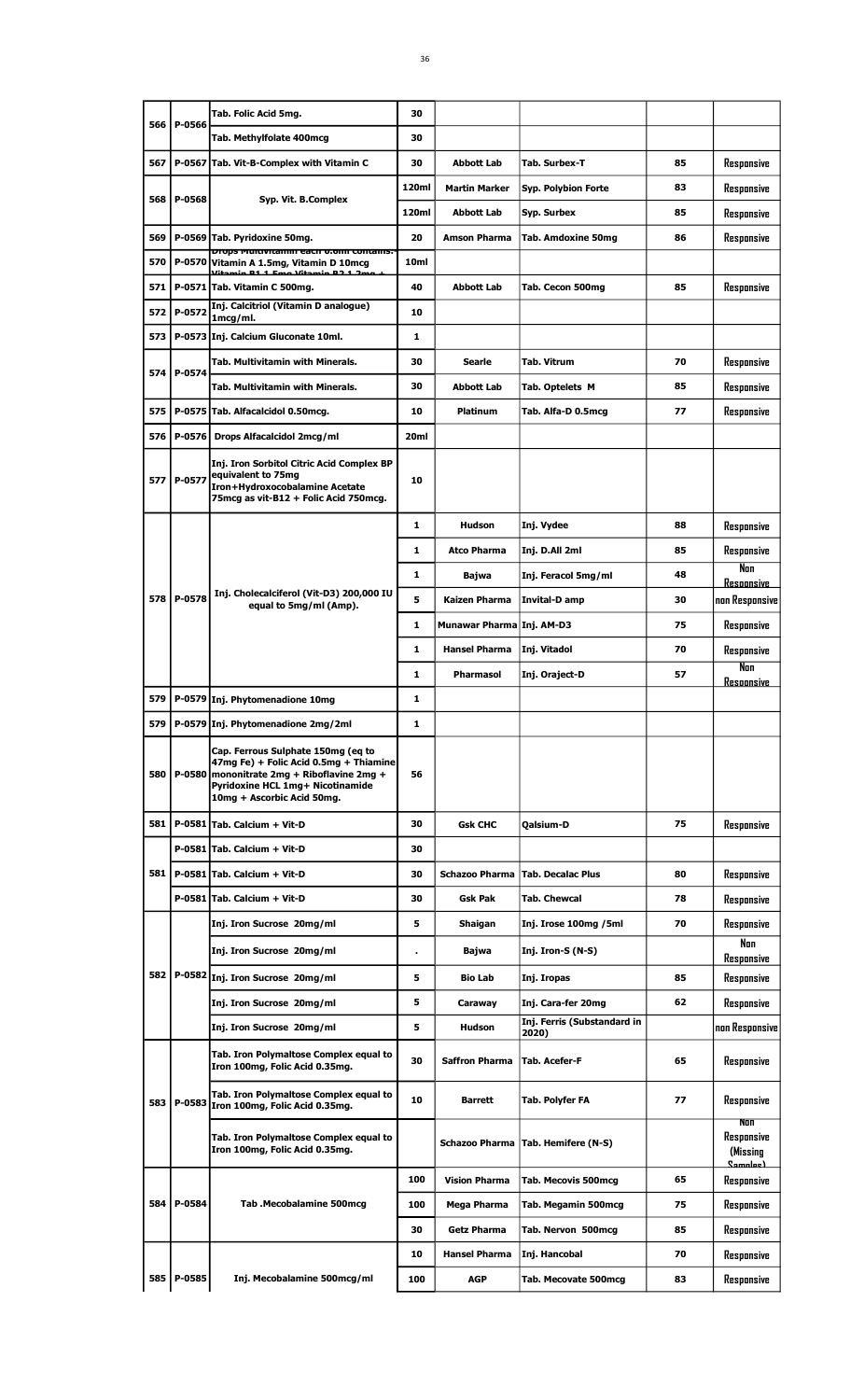|       |            |                                                                                                                                                                                                                                                                                   | 10           | <b>Vision Pharma</b> | Inj. Mecovis 500mcg                                | 75 | Responsive |
|-------|------------|-----------------------------------------------------------------------------------------------------------------------------------------------------------------------------------------------------------------------------------------------------------------------------------|--------------|----------------------|----------------------------------------------------|----|------------|
| 586   | P-0586     | Tab./ Cap. Ossein mineral Complex<br>830mg (Equiv to Calcium 177.6mg,<br>Phosphorus 82.2mg, residual mineral<br>salt 24.8mg Collagen 224mg, other<br>proteins 88.4mg trece elements FL, Mg,<br>Zn, Fe, Ni, Cu) corresponding to<br>approximate 440mg Hydroxyapatite,<br>Vitamin D | 30           | Hirani's             | <b>Tab. Osicom-D</b>                               | 80 | Responsive |
| 586 l | P-0586     | Tab./ Cap. Ossein mineral Complex<br>830mg (Equiv to Calcium 177.6mg,<br>Phosphorus 82.2mg, residual mineral<br>salt 24.8mg Collagen 224mg, other<br>proteins 88.4mg trece elements FL, Mg,<br>Zn, Fe, Ni, Cu) corresponding to<br>approximate 440mg Hydroxyapatite,<br>Vitamin D | 30           | <b>Platinum</b>      | Tab. Ossobon-D                                     | 72 | Responsive |
| 587   |            | Syp. / Susp. Per 5ml; Ossein mineral<br>complex i.e Hydroxyapatite compd. 250<br>mg (equiv to calcium 53.5, Phosphorous<br>P-0587 24.8 mg, residual mineral salts 7.5mg,<br>collagen 87.5 mg, other proteins 20 mg,<br>trace elements Fl, Mg, Zn, Fe, Ni, Cu),<br>Vit D           | 120ml        | Hirani's             | Syp. Osicom-D 120ml                                | 80 | Responsive |
| 587   |            | Syp. / Susp. Per 5ml; Ossein mineral<br>complex i.e Hydroxyapatite compd. 250<br>mg (equiv to calcium 53.5, Phosphorous<br>P-0587 24.8 mg, residual mineral salts 7.5mg,<br>collagen 87.5 mg, other proteins 20 mg,<br>trace elements Fl, Mg, Zn, Fe, Ni, Cu),<br>Vit D           | 120ml        | <b>Platinum</b>      | Sus. Ossobon -D                                    | 72 | Responsive |
| 588   | P-0588     | Cap. Ferrous gluconate 250 mg, vits<br>B12, vit C 50mg, folic acid 1mg, sorbitol<br>25 mg cooper sulphate 200mcg<br>manganese sulphate 200 mcg.                                                                                                                                   |              |                      |                                                    |    |            |
| 589   |            | P-0589 Tab. Vitamin B1, B6, B12 combination                                                                                                                                                                                                                                       | 60           | Abbott Lab           | Tab. Bevidox                                       | 85 | Responsive |
| 590   |            | p-0590 Cap./ Tab. Vitamin A                                                                                                                                                                                                                                                       |              |                      |                                                    |    |            |
| 591   |            | p-0591 Drops of Vitamin A                                                                                                                                                                                                                                                         |              |                      |                                                    |    |            |
|       |            | 592 p-0592 Cap. Vitamin E 200mg                                                                                                                                                                                                                                                   | 100          |                      |                                                    |    |            |
|       |            | Cap. Vitamin E 400mg                                                                                                                                                                                                                                                              | 100          |                      |                                                    |    |            |
|       |            | 593   p-0593   Inj. Ferric carboxymaltose 50mg/ml                                                                                                                                                                                                                                 | 1            |                      |                                                    |    |            |
| 594   | p-0594     | Tab. Histidine 38mg, Isolucine 67mg,<br>leucine 101mg, lysine 105mg,<br>methionine 59mg, threonine 53mg,<br>trptophan 23mg, tyrosine 30mg                                                                                                                                         | 100          |                      |                                                    |    |            |
| 595   | $p - 0595$ | Cap Omega-3-Acid Ethyl Esters                                                                                                                                                                                                                                                     |              |                      |                                                    |    |            |
|       |            | (AG) EXPECTORANTS/COUGH<br><b>SUPPRESSANTS/</b>                                                                                                                                                                                                                                   |              |                      |                                                    |    |            |
|       |            | <b>ANTI- TUSSIVE/BRONCHOSPASM</b><br><b>RELAXANTS.</b>                                                                                                                                                                                                                            |              |                      |                                                    |    |            |
| 596   |            | Syp.Dextromethorphen 10mg,<br>P-0596 Pseudoephedrine 30mg +<br><b>Chlorpheniramine Meleate 2mg</b>                                                                                                                                                                                | 1            |                      |                                                    |    |            |
| 597   | P-0597     | Syp. Triprolidine HCI 1.25mg,<br>Pseudoephedrine HCL 30mg/5ml.                                                                                                                                                                                                                    | 1            |                      |                                                    |    |            |
|       |            |                                                                                                                                                                                                                                                                                   | 120ml        | Nabi Qasim           | Syp. Rexyl                                         | 85 | Responsive |
|       |            | (a)Syp.Aminophylline 32mg,<br>Diphenhydramine 8mg, Ammonium                                                                                                                                                                                                                       | 120ml        | Searle               | Syp. Hydralin                                      | 73 | Responsive |
| 598   | P-0598     | Chloride 30mg, Menthol 0.98mg per<br>5ml.(NORMAL)                                                                                                                                                                                                                                 | 120ml        | <b>Martin Marker</b> | Sys. Cosome-E                                      | 83 | Responsive |
|       |            |                                                                                                                                                                                                                                                                                   | 120ml        | Searle               | Sys. Hydralin                                      | 73 | Responsive |
| 599   |            | <u>syp Ammomum Cmoriae Ioomg,souium</u><br>P-0599 Citrate 60mg, Chlorpheniramine Maleate                                                                                                                                                                                          | 1            |                      |                                                    |    |            |
| 600   | P-0600     | Syp Theophylline Sodium Glycinate<br>150mg / 5ml                                                                                                                                                                                                                                  | 1            |                      |                                                    |    |            |
| 601   | $P-0601$   | Tab.Theophylline 300mg.                                                                                                                                                                                                                                                           | 100          |                      |                                                    |    |            |
| 602   |            | P-0602 Inj. Aminophylline 250mg/10ml.                                                                                                                                                                                                                                             | 5            |                      |                                                    |    |            |
| 603   |            | P-0603 Inj. Salbutamol 0.5mg/ml.                                                                                                                                                                                                                                                  | 5            |                      |                                                    |    |            |
| 604   |            | P-0604 Tab. Salbutamol 2mg.                                                                                                                                                                                                                                                       | 100          |                      |                                                    |    |            |
| 605   |            | P-0605 Syp. Pholcodine 5mg / 5ml                                                                                                                                                                                                                                                  | 1            |                      |                                                    |    |            |
| 606   | P-0606     | Salbutamol 100mcg per Inhalation, 200<br><b>Puff</b>                                                                                                                                                                                                                              | 1            | Macter               | Inh. Inspirol 100mcg                               | 85 | Responsive |
| 606   | P-0606     | Salbutamol 100mcg per Inhalation, 200<br><b>Puff</b>                                                                                                                                                                                                                              | $\mathbf{1}$ | <b>Platinum</b>      | <b>Inh. Salbest cfc Free</b><br>100 <sub>mcg</sub> | 72 | Responsive |
|       |            |                                                                                                                                                                                                                                                                                   |              |                      |                                                    |    |            |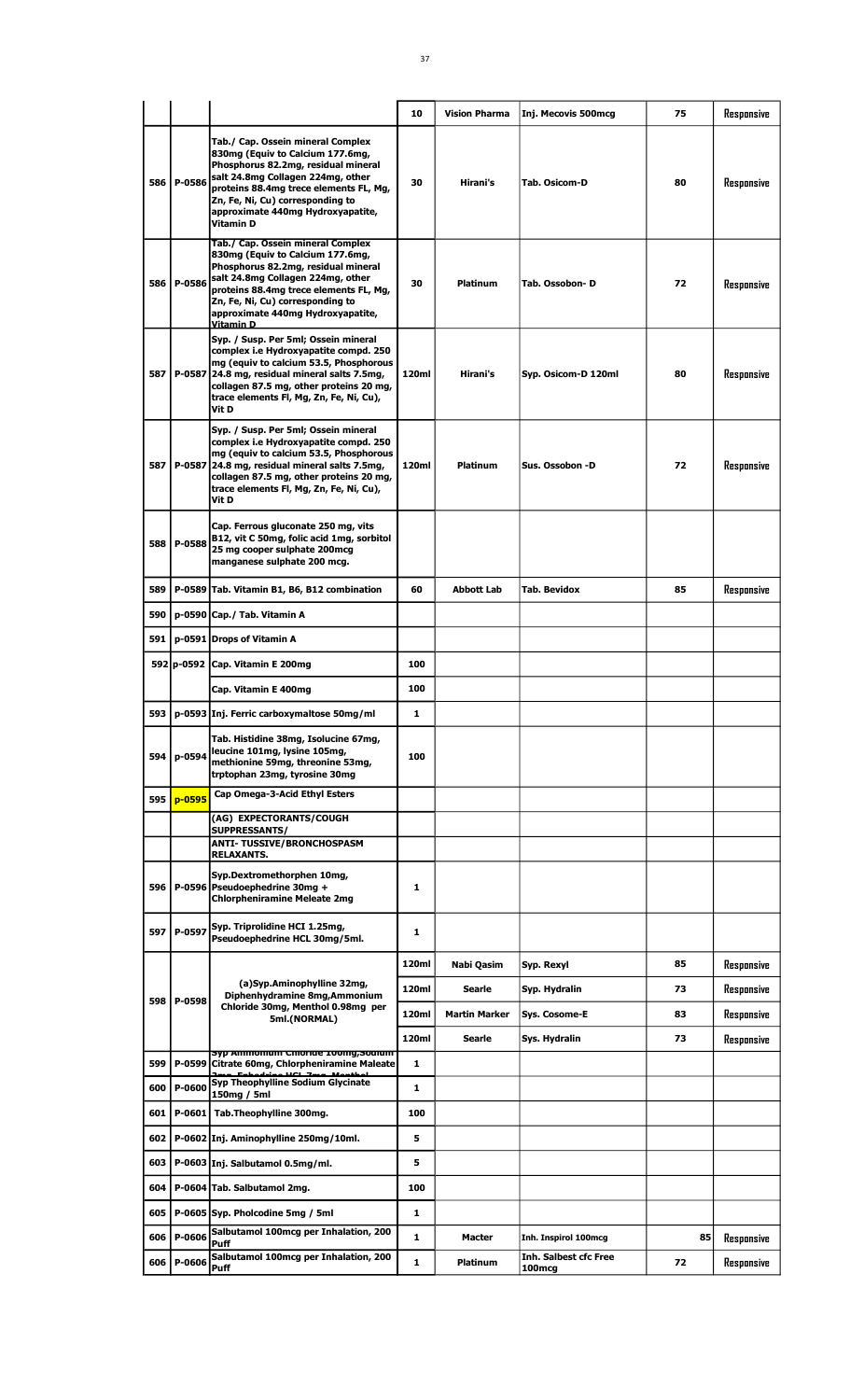| 607 | P-0607       | Salbutamol 100mcg, Beclomethasone<br>Dipropionate 50mcg, 200 Inhalation. | 1            | <b>Getz Pharma</b>   | <b>Inh. Xaltide HFA</b>               | 88 | Responsive |
|-----|--------------|--------------------------------------------------------------------------|--------------|----------------------|---------------------------------------|----|------------|
| 607 | P-0607       | Salbutamol 100mcg, Beclomethasone<br>Dipropionate 50mcg, 200 Inhalation. | $\mathbf{1}$ | <b>Macter</b>        | Inh. Salnon 100/50mcg                 | 85 | Responsive |
| 607 | P-0607       | Salbutamol 100mcg, Beclomethasone<br>Dipropionate 50mcg, 200 Inhalation. | 1            | <b>Platinum</b>      | <b>Inh. Salbeclo HFA</b><br>100/50mcg | 77 | Responsive |
| 608 |              | P-0608 Syp. Terbutaline 1.5mg/5ml.                                       | 60ml         | Platinum             | syp. Brethin                          | 72 | Responsive |
| 608 |              | P-0608 Syp. Terbutaline 1.5mg/5ml.                                       | 60ml         | <b>Barrett</b>       | Syp. Britanyl                         | 77 | Responsive |
| 609 |              | P-0609 Tab. Terbutaline Sulphate 2.5mg.                                  | 100          | <b>Platinum</b>      | Tab. Brethin 2.5mg                    | 72 | Responsive |
| 609 |              | P-0609 Tab. Terbutaline Sulphate 2.5mg.                                  | 100          | <b>Barrett</b>       | Tab. Britanyl 2.5mg                   | 77 | Responsive |
| 610 | P-0610       | Budesonide 200mcg + Formeterol 6 mcg<br>Inhaler                          | 1            |                      |                                       |    |            |
|     |              |                                                                          | 10           | <b>Chiese</b>        | Atem Nebulizing Solution 2ml          | 66 | Responsive |
|     | 611   P-0611 | <b>Solution Ipratropium Bromide</b><br>250mcg/ml for nebuliser.          | 5            | Surge                | Sol. Ventpro 4ml                      | 86 | Responsive |
|     |              |                                                                          | 10           | <b>Atco Pharma</b>   | <b>Solution. IPNEB Inhalation</b>     | 85 | Responsive |
|     | 612 P-0612   | <b>Spray Ipratropium Bromide</b>                                         | 1            |                      |                                       |    |            |
|     | 612 P-0612   | 40mcg/Dose.<br><b>Spray Ipratropium Bromide</b>                          | 1            |                      |                                       |    |            |
|     | 613 P-0613   | 20mcg/Dose.<br>Salmetrol 50mcg + Fluticasone 100mg.                      | 1            |                      |                                       |    |            |
|     |              | Powder<br>Salmetrol 50mcg + Fluticasone 250mg.                           | $\mathbf{1}$ |                      |                                       |    |            |
|     |              | Powder<br>Salmetrol 50mcg + Fluticasone 500mg.                           | 1            |                      |                                       |    |            |
|     |              | Powder                                                                   |              |                      |                                       |    |            |
|     |              | Tab.Bambuterol HCL 10mg.                                                 | 30           | Hirani's             | Tab. Buterol 10mg                     | 80 | Responsive |
| 614 |              | P-0614 Tab.Bambuterol HCL 10mg.                                          | 10           | Platinum             | Tab. Pulmitac 10mg                    | 72 | Responsive |
|     |              | Tab.Bambuterol HCL 20mg.                                                 | 10           | <b>Platinum</b>      | Tab. Pulmitac 20mg                    | 72 | Responsive |
|     |              | Tab. Montelukast 4mg                                                     | 14           | Hilton               | Tab. Myteka 4mg                       | 85 | Responsive |
|     |              |                                                                          | 14           | Hilton               | Tab. Mayteka 5mg                      | 85 | Resoonsive |
|     |              |                                                                          | 14           | <b>Barrett</b>       | Tab. Aerokast 5mg                     | 75 | Responsive |
|     |              | Tab. Montelukast 5mg                                                     | 14           | <b>Abbott Lab</b>    | Tab. Floaid 5mg Chewable              | 85 | Responsive |
|     |              |                                                                          | 14           | Demont               | Tab. Moncit 5mg                       | 69 | Responsive |
|     |              |                                                                          | 10           | <b>AGP</b>           | Tab. Lucast 5mg                       | 63 | Responsive |
|     |              |                                                                          | 14           | Hoover               | Tab. Femokast 10mg                    | 61 | Responsive |
|     |              |                                                                          | 14           | Barrett              | Tab. Aerokast 10mg                    | 77 | Responsive |
| 615 | P-0615       |                                                                          | 14           | <b>Abbott Lab</b>    | Tab. Floaid 10mg                      | 85 | Responsive |
|     |              |                                                                          | 14           | Hilton               | Tab Myteka 10mg                       | 85 | Responsive |
|     |              |                                                                          | 30           | Pharmevo             | Tab. Aireez 10mg                      | 85 | Responsive |
|     |              |                                                                          | 14           | Caraway              | <b>Tab. Caremont 10mg</b>             | 64 | Responsive |
|     |              | <b>Tab. Montelukast</b><br>10mg.                                         | 14           | Hirani's             | Tab. Purgo 10mg                       | 80 | Responsive |
|     |              |                                                                          | 30           | Mega Pharma          | Tab. Mykast 10mg                      | 75 | Responsive |
|     |              |                                                                          | 14           | <b>Benson Pharma</b> | Tab. Bankast 10mg                     | 63 | Responsive |
|     |              |                                                                          | 28           | <b>Scilife</b>       | Tab. Asthiven 100mg                   | 65 | Responsive |
|     |              |                                                                          | 14           | <b>Next Pharma</b>   | Tab. Aiymont 10mg                     | 73 | Responsive |
|     |              |                                                                          | 14           | Getz Pharma          | <b>Tab. Montiget 10mg</b>             | 88 | Responsive |
|     |              | <b>Inhaler Beclomethasone Dipropionate</b>                               | $\mathbf{1}$ |                      |                                       |    |            |
|     |              | <b>50 mcg</b><br><b>Inhaler Beclomethasone Dipropionate</b>              | $\mathbf{1}$ | <b>Chiese</b>        | <b>Rinoclenil 100mcg</b>              | 66 | Responsive |
|     | 616 P-0616   | 100 mcg<br><b>Inhaler Beclomethasone Dipropionate</b>                    | 1            | <b>Chiese</b>        | Clenil 250mcg                         | 66 | Responsive |
|     |              | 250 mcg<br><b>Inhaler Beclomethasone Dipropionate</b>                    | 1            |                      |                                       |    |            |
| 617 |              | 800 mcg<br>P-0617 Syp. Acefylline 125mg/5ml.                             | 1            | Nabi Qasim           | Syp. Acefyl 125ml                     | 85 | Responsive |
| 618 |              | P-0618 Sachets Acetylcysteine 200mg / 3gm                                | 30           |                      |                                       |    |            |
|     |              | Syp. Salbutamol 2mg/5ml.                                                 | 120ml        | <b>Gsk Pak</b>       | Syp. Ventolin 2mg/5ml                 | 78 | Responsive |
|     |              |                                                                          | $\mathbf{1}$ |                      |                                       |    |            |
| 619 | P-0619       | Syp. Salbutamol 2mg/5ml.<br>Salbutamol Solution 5mg/ml.                  |              | Atco Pharma          | Syp. Bronkal 60ml                     | 85 | Responsive |
|     |              | (Nebulizing)                                                             | 20ml         | <b>Gsk Pak</b>       | <b>Ventolin Resp Solution</b>         | 78 | Responsive |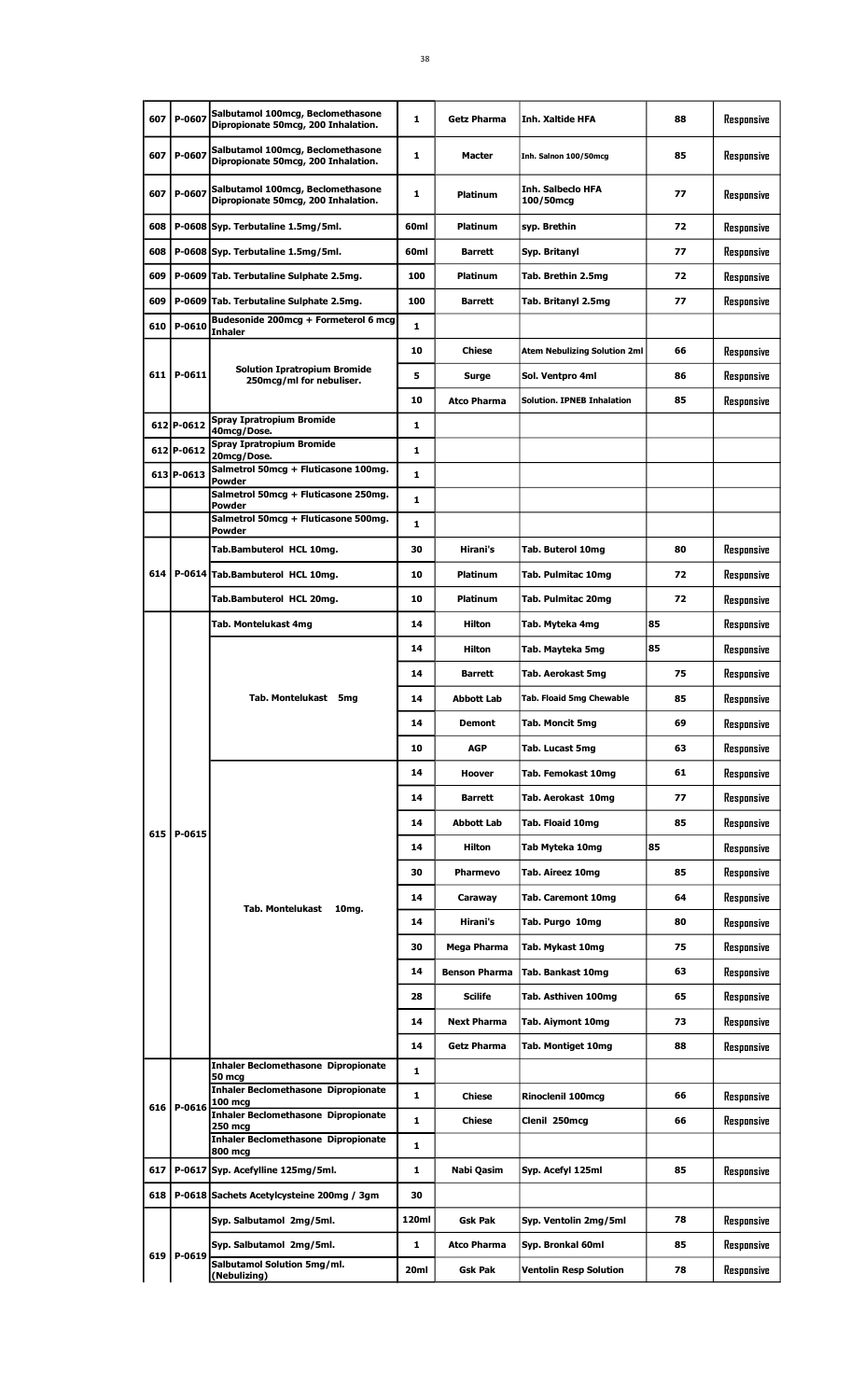|     |              | Salbutamol Solution 5mg/ml.<br>(Nebulizing)                                                   | 1                | <b>Atco Pharma</b>    | <b>Solution Bronkal</b><br><b>Respiration</b> | 85 | Responsive               |
|-----|--------------|-----------------------------------------------------------------------------------------------|------------------|-----------------------|-----------------------------------------------|----|--------------------------|
| 620 |              | Formeterol Fumerate 6mcg +<br>P-0620 Beclomethasone Diapropionate 100mcg<br>/ Dose            | 1                | <b>Chiese</b>         | <b>Foster PMDI</b>                            | 66 | Responsive               |
|     |              |                                                                                               | 14               | <b>Pharmasol</b>      | <b>Montiset Sachet 4mg</b>                    | 60 | Responsive               |
|     |              |                                                                                               | 14               | <b>Barrett</b>        | Aerokast sachet 4mg                           | 77 | Responsive               |
|     |              |                                                                                               | 14               | Abbott Lab            | <b>Floaid Sachet</b>                          | 85 | Responsive               |
|     | 621   P-0621 | <b>Monteleukast 4mg Powder</b>                                                                | 14               | <b>Hilton</b>         | Myteka Sachet 4mg                             | 85 | Responsive               |
|     |              |                                                                                               | 14               | <b>Pharmevo</b>       | <b>Sachet Aireez 4mg</b>                      | 83 | Responsive               |
|     |              |                                                                                               | 14               | <b>AGP</b>            | <b>Lucast Sachet 4mg</b>                      | 65 | Responsive               |
|     |              |                                                                                               | 14               | Demont                | <b>Moncit Sachet 4mg</b>                      | 69 | Responsive               |
| 622 | P-0622       | <b>Beclomethasone Diproprionate Solution</b><br>for Nebulisation                              | 10               | <b>Chiese</b>         | <b>Clenil for aerosol 2ml</b>                 | 66 | Responsive               |
| 623 |              | P-0623 Tab. Formoterol fumarate 80mcg                                                         | 10               |                       |                                               |    |                          |
| 624 |              | P-0624 Tab. Bamifylline 600mg                                                                 | 30               |                       |                                               |    |                          |
|     |              |                                                                                               | 10               | <b>Demont</b>         | Tab. Deline 400mg                             | 64 | Responsive               |
|     | 625 P-0625   | Tab. Doxofyline 400mg                                                                         | 20               | Platinum              | Tab. Unifyline 400mg                          | 62 | Responsive               |
|     |              |                                                                                               | 10               | Hirani's              | Tab. Agolix 400mg                             | 80 | Responsive               |
|     |              |                                                                                               | 10               | Kaizen Pharma         | Tab. Profylcine400mg                          | 70 | Responsive               |
|     |              |                                                                                               | 60ml             | <b>Kaizen Pharma</b>  | Sys. Profyline 100mg/5ml                      | 40 | non Responsive           |
| 626 | P-0626       | Syp. Doxofyline 100mg/5ml                                                                     | 60ml             | <b>Platinum</b>       | Syp. Unifyline 100mg                          | 62 | Responsive               |
|     |              |                                                                                               | 60ml             | Hirani's              | Syp Agolix                                    | 80 | Responsive               |
| 627 |              | P-0627 Inj. Terbutaline 0.5mg                                                                 | 5                |                       |                                               |    |                          |
| 628 |              | syp. Phoicoaine: 1.5mg, 5mi, Alconoi:<br>P-0628 3.8% V/V, Promethazine (HCL):                 | $\mathbf{1}$     |                       |                                               |    |                          |
| 629 | P-0629       | Syp. ACefylline 125mg/5ml,<br>Diphenhydramine 45mg/5ml                                        |                  |                       |                                               |    |                          |
|     | 630 p-0630   | <b>Inhaler Fluticasone Propionate</b><br>125mcg/actu                                          |                  |                       |                                               |    |                          |
|     |              | <b>Inhaler Fluticasone Propionate</b><br>250mcg/actu                                          |                  |                       |                                               |    |                          |
|     | 631 P-631    | Syp Diphenhydramine 12.5mg/5ml                                                                |                  |                       |                                               |    |                          |
|     |              | Syp Diphenhydramine 13.5mg/5ml                                                                |                  |                       |                                               |    |                          |
| 632 | $p - 632$    | Cap. Tiotropium 18mcg DPI                                                                     | 30               | <b>Hudson</b>         | Cap. Respy 18mcg                              | 66 | Responsive               |
|     |              | (AH) OPHTHALMIC PREPARATIONS:                                                                 |                  |                       |                                               |    |                          |
|     |              |                                                                                               | 5ml              | Hudson                | Drop. Nepopt                                  | 68 | Responsive               |
|     |              |                                                                                               | 5ml              | <b>Barrett</b>        | <b>Berinep Opthalamic Susp.</b>               | 77 | Responsive               |
|     |              |                                                                                               | 1                | <b>Atco Pharma</b>    | <b>Avanep Ophthalmic Susp</b>                 | 85 | Responsive               |
| 633 | P-0633       | Nepafenac 0.1% Eye Drops                                                                      | 5ml              | Sante                 | Drop. Nepac                                   | 70 | Responsive               |
|     |              |                                                                                               | 1                | Pharmasol             | <b>Eye Drop. Nepasol</b>                      | 38 | Nan<br><u>Resoonsive</u> |
|     |              |                                                                                               | 5ml              | <b>Schazoo Pharma</b> | Drp. Curanep                                  | 72 | Responsive               |
| 634 |              | P-0634 Chloramphenicol Drops 0.5%.                                                            | 10 <sub>ml</sub> | Barrett               | <b>Chloroptic Opthalamic</b><br>Solution      | 75 | Responsive               |
| 635 |              | P-0635 Oint. Chloramphenicol 1%.                                                              | 1                |                       |                                               |    |                          |
| 636 |              | P-0636 Sulphacetamide drops 20%.                                                              | 1                |                       |                                               |    |                          |
| 637 | P-0637       | Oint. Chloramphenicol 1%,<br>Hydrocortisone Acetate 0.5%.<br>Polymyxin-B Sulphate 5000 units, | 1                |                       |                                               |    |                          |
| 638 |              | P-0638 Neomycin Sulphate 3400 units,                                                          | 3gm              | Gsk Pak               | Cortisoporin Eye Ointment                     | 63 | Responsive               |
| 639 |              | منتسب وومه<br>P-0639 Prednisolone Acetate 1% Drops.                                           | 5ml              | <b>Barrett</b>        | pred forte Opthalamic<br>Solution             | 77 | Responsive               |
| 640 |              | P-0640 Homatropine Drops 2%.                                                                  | 1                |                       |                                               |    |                          |
| 641 | P-0641       | Betamethasone 0.1% drops.                                                                     | 7.5ml            | <b>Gsk Pak</b>        | <b>Eye Drop Betnesol</b>                      | 63 | Responsive               |
| 642 |              | P-0642 Tab.Acetazolamide 250mg.                                                               | 30               | Sante                 | Tab. Acetamide 2mg                            | 63 | Resoonsive               |
|     | P-0643       | (a) Drops Betoxalol 0.5%                                                                      | 1                |                       |                                               |    |                          |
|     | 643   P-0643 | (b)Timolol Drops 0.5%                                                                         | 5ml              | <b>Schazoo Pharma</b> | Drp. Timosol                                  | 78 | Responsive               |
|     | P-0643       | (c) Levobunolol Drops 0.5%.                                                                   | 1                |                       |                                               |    |                          |
| 644 |              | P-0644 Drops Pilocarpine 2%.                                                                  | 1                |                       |                                               |    |                          |
|     |              |                                                                                               |                  |                       |                                               |    |                          |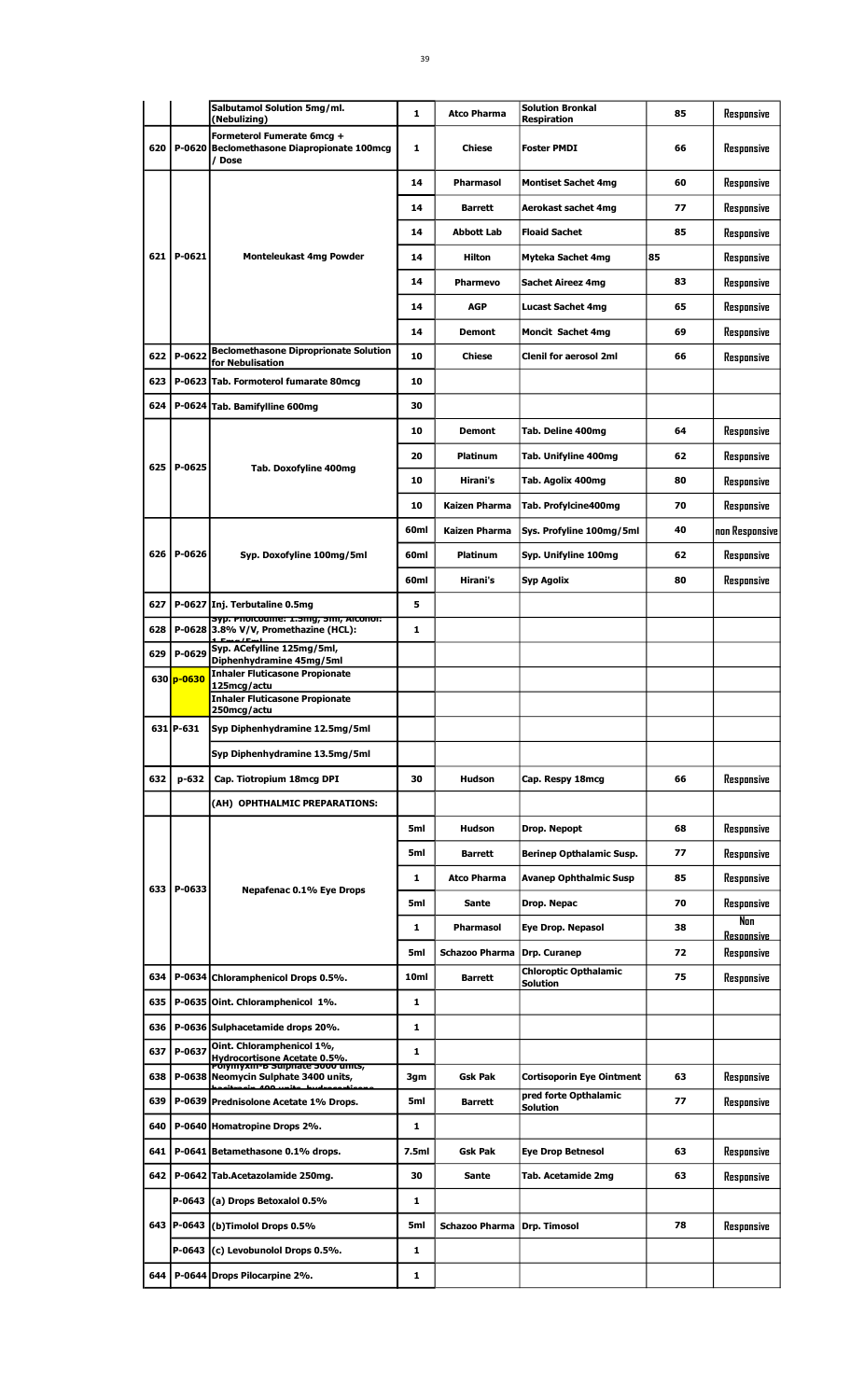|     |            | 645   P-0645 Sodium Cromoglycate drops 4%.                                       | 1                |                           |                                                      |          |                          |
|-----|------------|----------------------------------------------------------------------------------|------------------|---------------------------|------------------------------------------------------|----------|--------------------------|
| 646 |            | P-0646 Phenylephrine 10% Drops.                                                  | 1                |                           |                                                      |          |                          |
| 647 |            | P-0647 Tropicamide1% Drops.                                                      | 15ml             |                           |                                                      |          |                          |
| 648 |            | props pexemetriasone 01% neomycine<br>P-0648 Sulphate 0.35%, Hyperomellose 0.5%, | 1                |                           |                                                      |          |                          |
| 649 | P-0649     | Dehmandia B. Culphato COOO unite (ml.<br>Drops Pyrilamine maleate 0.1%,          | 10 <sub>ml</sub> |                           |                                                      |          |                          |
| 650 |            | Phenylepherine HCL 0.12%.<br>P-0650 Diclofenac Sod. Eye Drops.                   | 5ml              | <b>Barrett</b>            | <b>Oclonac Eye Drop</b>                              | 77       | Responsive               |
|     |            |                                                                                  |                  |                           |                                                      |          |                          |
| 651 |            | P-0651 Ciprofloxacin 0.3% Eye Drops.                                             | 5ml              | <b>Pharmasol</b>          | <b>Eye Drop Ciproxol</b>                             | 60       | Responsive               |
|     |            |                                                                                  | 5ml              | <b>Schazoo Pharma</b>     | Drop. Tobra                                          | 72       | Responsive               |
|     | 652 P-0652 | <b>Tobramycine Eye Drops.</b>                                                    | 5ml              | <b>Barrett</b>            | <b>Eyebrex Opthalmic</b><br>Solution                 | 75       | Responsive               |
|     |            |                                                                                  | 1                | <b>Atco Pharma</b>        | <b>Bracin Eyedrops sterila</b><br>Solution 5ml       | 85       | Responsive               |
| 653 |            | P-0653 Acyclovir Eye Ointment 3%                                                 | 4.5gm            |                           |                                                      |          |                          |
| 654 | P-0654     | Drops .Proparacaine HCL 0.5% +<br>Benzalkonium Chloride 0.01%                    | 1                |                           |                                                      |          |                          |
| 655 |            | P-0655 Drops. Cyclopentolate HCL 1%.                                             | 1                |                           |                                                      |          |                          |
| 656 | P-0656     | Drops Naphazoline HCL 0.025% +                                                   | 1                |                           |                                                      |          |                          |
| 657 | P-0657     | Phenarmine Maleate 0.3%.<br>Drops Fluoromethalone 0.1% +                         | 5ml              | Shaigan                   | Drop. Lamcy-T Ophthalmic                             | 80       | Responsive               |
| 657 | P-0657     | Tetrahyrozoline HCL 0.25%<br>Drops Fluoromethalone 0.1% +                        | 1                | <b>Atco Pharma</b>        | Susp<br><b>Flurozine Eye Drops</b>                   | 85       | Responsive               |
|     |            | Tetrahyrozoline HCL 0.25%                                                        |                  |                           | 0.25mg                                               |          |                          |
| 658 |            | P-0658 Drops Atropine Sulphate 1%.                                               | 1                |                           |                                                      |          |                          |
| 659 |            | P-0659 Drops Travoprost 40mcg/ml.                                                | 2.5ml            |                           |                                                      |          |                          |
| 660 | P-0660     | Oint. Polymixin B Sulphate 10000 u +<br>Zinc Bacitracin 500 Units/gm.            | 6gm              | <b>Gsk Pak</b>            | <b>Polyfex eyes Ointment</b>                         | 78       | Responsive               |
| 661 |            | P-0661 Drops Dorzolamide HCL 2%.                                                 | 1                |                           |                                                      |          |                          |
|     |            |                                                                                  | 5ml              | Shaigan                   | Tilomide Opthalmic<br>Solution                       | 83       | Responsive               |
|     |            | Drops Dorzolamide HCL 2% + Timolol                                               | 5ml              | <b>Atco Pharma</b>        | <b>Glantrim Opthalmic</b><br>Solution 0.5%           | 85       | Responsive               |
|     | 662 P-0662 | Maleate 0.5%.                                                                    | 5ml              | Sante                     | Drop. Co-Dorzal                                      | 70       | Responsive               |
|     |            |                                                                                  | 5ml              | <b>Schazoo Pharma</b>     | Drop. Glazol-T                                       | 75       | Responsive               |
| 663 |            | P-0663 Drops Latanoprost 50mcg/ml                                                | 2.5ml            | <b>Schazoo Pharma</b>     | Drop. Latep                                          | 77       | Responsive               |
|     |            |                                                                                  |                  |                           |                                                      |          |                          |
|     |            |                                                                                  |                  |                           |                                                      |          |                          |
| 664 |            | P-0664 Drops Brinzolamide 1%                                                     | 1                |                           |                                                      |          |                          |
| 665 |            | P-0665 Drops Brimonidine Tartrate 0.2%                                           | 5ml              | <b>Hudson</b>             | Drop. Brimson                                        | 66       | Responsive               |
| 665 |            | P-0665 Drops Brimonidine Tartrate 0.2%                                           | 5ml              | Sante                     | Drop. Brimodine                                      | 63       | Responsive               |
| 666 |            | P-0666 Drops Ofloxacin 0.3%.                                                     | 5ml              | <b>Barrett</b>            | <b>Exocin Ophthalmic</b><br><b>Solution</b>          | 77       | Responsive               |
| 667 |            | P-0667 Drops Fusidic Acid 1%                                                     | $\mathbf{1}$     |                           |                                                      |          |                          |
|     |            | Drops Tobramycin 0.3% +<br>Dexamethasone 0.1%                                    | 5ml              | Shaigan                   | <b>Mydex Ophthalmic Susp</b>                         | 83       | Responsive               |
|     |            | Drops Tobramycin 0.3% +<br>Dexamethasone 0.1%                                    | 1                | <b>Atco Pharma</b>        | <b>Bracin-D sterila Opthalmic</b><br>susp            | 85       | Responsive               |
| 668 | P-0668     | Drops Tobramycin 0.3% +                                                          | 5ml              | Sante                     | Drop. Santodex                                       | 63       | Responsive               |
|     |            | Dexamethasone 0.1%<br>Drops Tobramycin 0.3% +                                    | $\mathbf{1}$     | <b>Pharmasol</b>          | <b>Tobracort Opthalamic Sus</b>                      | 78       | Responsive               |
|     |            | Dexamethasone 0.1%<br>Drops Tobramycin 0.3% +                                    | 5ml              | <b>Schazoo Pharma</b>     | <b>Tobra-Ddrops</b>                                  | 80       |                          |
| 669 |            | Dexamethasone 0.1%                                                               | 5ml              |                           |                                                      |          | Responsive               |
|     |            | P-0669 Drops Natamycin 5%                                                        |                  |                           |                                                      |          |                          |
| 670 |            | P-0670 Drops Dexamethasone 0.1%.<br>Drops Sod. Cromoglycate 40mg +               | $\mathbf{1}$     |                           |                                                      |          |                          |
| 671 | P-0671     | Tetrahydrozoline HCL 0.5mg/ml.                                                   | 1                |                           |                                                      |          |                          |
| 672 |            | P-0672 Drops Lodoxamide Tromethamine 0.1%.                                       | 1                |                           |                                                      |          |                          |
| 673 | P-0673     | Drops Chloramphenicol 0.5% +<br>Dexamethasone 0.1%.                              | 1                |                           |                                                      |          |                          |
| 674 |            | P-0674 Drops Polyvinyl Alcohol 1.4%.                                             | 1                |                           |                                                      |          |                          |
| 675 |            | P-0675 Oint. Miconazol Nitrate 2%                                                | 1                |                           |                                                      |          |                          |
|     |            | 676   P-0676   Polyacrylic Acid gel                                              | 1                | <b>Atco Pharma</b>        | Visol Gel 2mg/gm                                     | 85       | Responsive               |
|     |            |                                                                                  | 5ml              | Shaigan                   | Drop. Miorex Ophthalmic<br>Solution                  | 85       | Responsive               |
|     |            |                                                                                  | 5ml              | <b>Barrett</b>            | <b>Moxigan Opthalmic</b>                             | 77       | Responsive               |
|     |            |                                                                                  | 5ml              | <b>Atco Pharma</b>        | Solution 0.5<br><b>Oxcin Opthalmic Solution</b>      | 85       | Responsive               |
| 677 | P-0677     |                                                                                  |                  |                           | 0.5%                                                 |          |                          |
|     |            | Drops Moxifloxacin 0.5%                                                          | 1<br>5ml         | <b>Pharmasol</b><br>Sante | <b>Moxol Ophthalmic Susp</b><br><b>Drops Megamox</b> | 60<br>63 | Responsive<br>Responsive |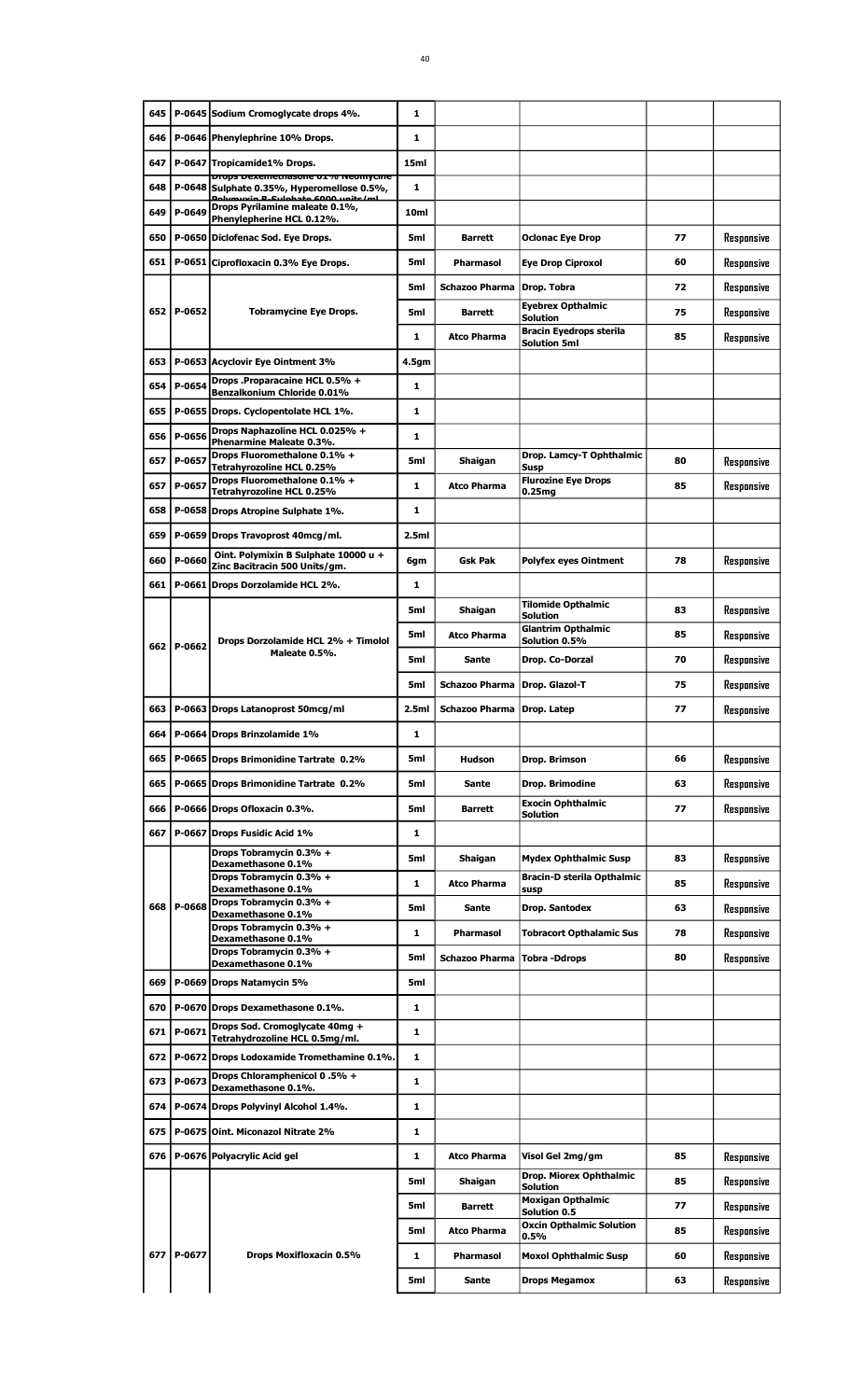|     |            |                                                                                                                | 5ml              | Schazoo Pharma        | Drop. Moxicin                                    | 77 | Responsive                           |
|-----|------------|----------------------------------------------------------------------------------------------------------------|------------------|-----------------------|--------------------------------------------------|----|--------------------------------------|
|     |            |                                                                                                                | 5ml              | <b>Hudson</b>         | Drop. Moxiopt 5ml                                | 78 | Responsive                           |
| 678 |            | P-0678 Eye Drops Olopatadine 1mg (0.1%)                                                                        | 5ml              | <b>Hudson</b>         | Drop. Optidine 5ml                               | 66 | Responsive                           |
|     |            |                                                                                                                |                  |                       |                                                  |    |                                      |
| 678 |            | P-0678 Eye Drops Olopatadine 2mg (0.2%)                                                                        | 1                | Hudson                | Drop. Optidine 5ml                               | 66 | Responsive                           |
|     |            |                                                                                                                |                  |                       |                                                  |    |                                      |
| 679 |            | P-0679 Eye Drops Loteprednol etabonate 0.5%                                                                    | 5ml              |                       |                                                  |    |                                      |
| 680 |            | P-0680 5% Hypertonic Saline Eye Drops                                                                          | 1                |                       |                                                  |    |                                      |
| 681 |            | P-0681 Moxifloxacin Eye Ointment                                                                               | 1                |                       |                                                  |    |                                      |
| 682 |            | P-0682 Cyclosporin Eye Drops                                                                                   | 1                |                       |                                                  |    |                                      |
| 683 |            | <del>, rnenyiepm me (nci) v.12% w/w</del><br>P-0683 prednisolone :- 0.2% w/w,<br>1004ء منامہ                   | $\mathbf{1}$     |                       |                                                  |    |                                      |
|     |            | (AI) DERMATOLOGICAL<br>PREPARATIONS.                                                                           |                  |                       |                                                  |    |                                      |
| 684 | P-0684     | Oint (Skin) Polymyxin B.Sulphate<br>10,000 Units, Zinc Bacitracin 500 units.                                   | 20gm             | <b>Gsk Pak</b>        | <b>Polyfex Skin Ointment</b>                     | 78 | Responsive                           |
| 685 |            | P-0685 Betamethasone Skin Oint. 0.1%.                                                                          | 20gm             | Gsk Pak               | <b>Betbivate Skin Ointment</b>                   | 78 | Responsive                           |
|     |            | Permethrine 5% Cream.                                                                                          | 30 gm            | Hoover                | Cream. Mitex                                     | 61 | Responsive                           |
|     | 686 P-0686 | Permethrine 5% Cream.                                                                                          | 30gm             | <b>Atco Pharma</b>    | <b>Scabfree Cream 30gm</b>                       | 85 | Responsive                           |
|     |            | Permethrine 5% Cream.                                                                                          | 30 gm            | Hirani's              | <b>Cream Plaveo</b>                              | 80 | Responsive                           |
|     |            | Permethrine 5% Cream.                                                                                          | 30gm             | Shaigan               | Cream. Skab                                      | 82 | Responsive                           |
| 687 | P-0687     | lCream Betamethasone 0.1%.                                                                                     | 20gm             | Gsk Pak               | <b>Betbivate Skin Cream 20g</b>                  | 78 | Responsive                           |
|     |            | Cream Clobetasol Propionate 0.05%.                                                                             | 20gm             | Gsk Pak               | <b>Dermovate Skin Ointment</b><br>20q            | 78 | Responsive                           |
| 688 | P-0688     | <b>Ointment Clobetasol</b>                                                                                     | 20gm             | Gsk Pak               | <b>Dermovate Skin Cream</b><br>20g               | 78 | Responsive                           |
|     |            |                                                                                                                | 20gm             | Hoover                | Cream duclob 20g                                 | 61 | Responsive                           |
| 689 |            | Ext. Cepae 10gm + Hepasim Sod.5000<br>P-0689 IU + Allantoin 1gm + water Soluble fat<br>free hydrogel base gel. | 1                |                       |                                                  |    |                                      |
| 690 |            | P-0690 Susp. Acyclovir 200mg/5ml.                                                                              | 1                |                       |                                                  |    |                                      |
|     |            | 691 P-0691 Tab. Acyclovir 400mg                                                                                | 20               |                       |                                                  |    |                                      |
|     |            | Tab. Acyclovir 800mg                                                                                           | 10               | <b>Feroz sons</b>     | Tab. Acylex 800mg                                | 85 | Responsive                           |
|     |            | 692 P-0692 Cream Hydroquinone 2%.                                                                              | 1                | <b>Atco Pharma</b>    | Hyderquin 2% Cream<br>10am                       | 85 | Responsive                           |
|     | 692 P-0692 | Cream Hydroquinone 4%.                                                                                         | 10gm             | <b>Atco Pharma</b>    | <b>Hyderquin 4% Cream</b><br>10am                | 85 | Responsive                           |
|     | 692 P-0692 | Cream Hydroquinone 4%.                                                                                         | 1                |                       |                                                  |    |                                      |
| 693 |            | P-0693 Cream Tretinoin 0.05%.                                                                                  | 1                |                       |                                                  |    |                                      |
| 694 | P-0694     | <b>Oint.Betamethasone Dipropionate</b><br>0.05% + Salicylic Acid 3%                                            | 15gm             | <b>Atco Pharma</b>    | <b>Betasalic Ointment 15gm</b>                   | 85 | Responsive                           |
|     |            | 695   P-0695   Cream Hydrocortisone 1%.                                                                        | 10gm             |                       |                                                  |    |                                      |
|     |            | Ointment Hydrocortisone 1%.                                                                                    | 5gm              |                       |                                                  |    |                                      |
| 696 |            | P-0696 Cream Benzoyl Peroxide 4%.                                                                              | 5                |                       |                                                  |    |                                      |
| 697 |            | Oint. Bacitracin Zinc B.P 500u +<br>P-0697 Polymixin B Sulphate 10,000u,<br>Lignocain B.P 40mg/gm.             | 20gm             |                       |                                                  |    |                                      |
| 698 |            | P-0698 Cap. Isotretinoin 20mg.                                                                                 | 10               |                       |                                                  |    |                                      |
|     |            |                                                                                                                | 10               | Nabi Qasim            | Tab. Mycoderm 250mg                              | 88 | Responsive                           |
|     |            |                                                                                                                | 10               | <b>Atco Pharma</b>    | <b>Tab. TerBiderm Forte</b><br>250 <sub>mg</sub> | 85 | Responsive                           |
|     | 699 P-0699 | Tab. Terbinafine 250mg.                                                                                        | 10               | Hirani's              | Tab. Caweda 250mg                                | 78 | Responsive<br>NON                    |
|     |            |                                                                                                                |                  | <b>Saffron Pharma</b> | Tab. Terbisil 250mg (N-S)                        |    | Responsive<br>(Missing<br>$Camalach$ |
| 700 |            | P-0700 Clindamycine 10ml Gel.                                                                                  | 10gm             | Sante                 | Gel. Clindacin                                   | 70 | Responsive                           |
| 701 |            | P-0701 Mupirocine Ointment 2%                                                                                  | 15gm             |                       |                                                  |    |                                      |
|     |            |                                                                                                                | 60ml             | Gsk Pak               | <b>Betnovate Skin lotion</b>                     | 78 | Responsive                           |
|     | 702 P-0702 | <b>Betamethasone Lotion.</b>                                                                                   | 60 <sub>ml</sub> | <b>Atco Pharma</b>    | Betaderm lotion 0.05%                            | 85 | Responsive                           |
|     |            |                                                                                                                |                  | <b>Saffron Pharma</b> | Lot. Provate                                     | 65 | Responsive                           |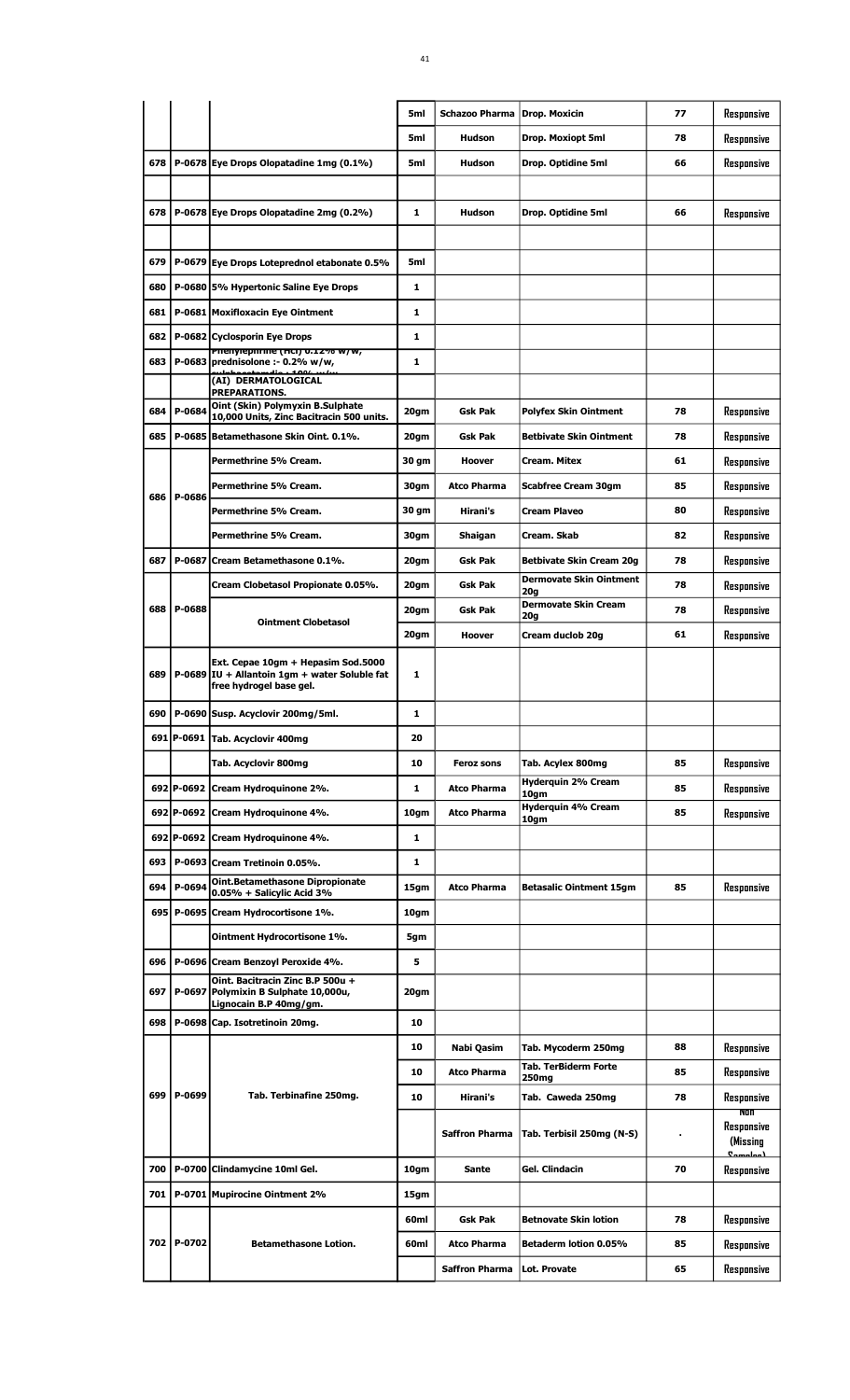|       |              | 703 P-0703 Tab.Ivermectin 3mg                                          | 10           |                            |                                               |    |                                           |
|-------|--------------|------------------------------------------------------------------------|--------------|----------------------------|-----------------------------------------------|----|-------------------------------------------|
|       |              | Tab.Ivermectin 6mg                                                     | 10           |                            |                                               |    |                                           |
| 704   |              | P-0704 Cream Acyclovir 5%                                              | $\mathbf{1}$ |                            |                                               |    |                                           |
| 705   |              | P-0705 Isotretinion Gel 0.05%                                          | $10q$ m      |                            |                                               |    |                                           |
| 706   |              | P-0706 Isotretinion + Clindamycine Gel                                 | $\mathbf{1}$ |                            |                                               |    |                                           |
| 707   | P-0707       | Benzyl Peroxide 5% + Clindamycin 1%<br>Gel / Cream                     | 1            |                            |                                               |    |                                           |
|       |              |                                                                        | 15gm         | Nabi Qasim                 | <b>Cream Zudic</b>                            | 85 | Responsive                                |
|       |              |                                                                        | 15gm         | <b>Platinum</b>            | <b>Infacid Cream</b>                          | 72 | Responsive                                |
|       |              |                                                                        | 15gm         | <b>Martin Dow</b>          | Cr. Fusiderm (N/S)                            |    | Non<br>Responsive<br>(Missing             |
|       | 708 P-0708   | <b>Cream Fucidic acid 2%</b>                                           | 1            | <b>Atco Pharma</b>         | Melas Cream 15gm 2%                           | 83 | Camplan 1<br>Responsive                   |
|       |              |                                                                        | 15gm         | Caraway                    | Cr. Fusiway                                   | 64 | Responsive                                |
|       |              |                                                                        | 15gm         | Hirani's                   | Cream Hifuzin 15gm                            | 80 | Responsive                                |
|       |              |                                                                        | 15gm         | Shaigan                    | Cr. Fudic                                     | 78 | Responsive                                |
|       |              | <b>Fucidic Acid 2% Ointment</b>                                        | 15gm         |                            |                                               |    |                                           |
| 709   |              | P-0709 Cream Fenticonazole 2%                                          | 10gm         |                            |                                               |    |                                           |
|       |              | Fluticasone Cream 0.05%                                                | 5gm          | <b>Platinum</b>            | Cream futixon                                 | 72 | Responsive                                |
| 710   | P-0710       | Fluticasone Ointment 0.005%                                            | 10gm         | Gsk Pak                    | Cutivate Ointment 10g                         | 78 | Responsive                                |
| 711   |              | P-0711 Inj. Omalizumab                                                 | 1            |                            |                                               |    |                                           |
| 712   |              | P-0712 Inj. Secukinumab 150mg                                          | 1            |                            |                                               |    |                                           |
|       |              | Cream Terbinafine 1% w/w 10gm                                          | 10gm         | Hirani's                   | Cream Caweda 10gm                             | 78 | Responsive                                |
| 713 I |              | p-0713 Cream Terbinafine 1% w/w 10gm                                   | 10gm         | Caraway                    | Cr. Terb-C                                    | 62 | Responsive                                |
|       |              | Cream Terbinafine 1% w/w 10gm                                          |              | <b>Saffron Pharma</b>      | Cr. Terbisil 10gm                             | 60 | Responsive                                |
| 714   |              | p-0714 Oint. Triamcinolone $0.1\%$ w/w 5g                              | 1            |                            |                                               |    |                                           |
|       |              | 715 p-0715 Oint. Tacrolimus 0.1% 10gm                                  | 1            | Hirani's                   | <b>Oinitment Tacrozemus</b><br>10gm           | 78 | Responsive                                |
|       |              | Oint. Tacrolimus 0.03% 10gm                                            | $\mathbf{1}$ | Hirani's                   | <b>Oinitment Tacrozemus</b><br>10gm           | 78 | Responsive                                |
|       |              | (AJ) LOCAL/ GENERAL ANAESTHETICS:                                      |              |                            |                                               |    |                                           |
|       |              | Inj.Glycopyrrolate 0.5mg + Neostigmine<br>methylsulphate 2.5mg/1ml Amp | 10           | <b>Brookes</b>             | Inj. Neopyrolate                              | 85 | Responsive                                |
|       | 716   P-0716 | Inj.Glycopyrrolate 0.5mg + Neostigmine<br>methylsulphate 2.5mg/1ml Amp | 10           | Bajwa                      | Inj. Glycosting 2.5mg/1ml                     | 70 | Responsive                                |
|       |              | Inj.Ketamine HCL 50mg/ml. (2ml)                                        | 5            |                            |                                               |    |                                           |
|       | 717   P-0717 | Inj.Ketamine HCL 50mg/ml. (10ml)                                       | vial         |                            |                                               |    |                                           |
|       |              | 718 P-0718   Inj. Bupivacaine 0.5%. (Plain) (10ml)                     | 10           | Bajwa                      | Inj. Pivacain 10ml                            | 68 | Responsive                                |
|       |              | 718 P-0718 Inj.Bupivacaine Spinal 0.5% (4ml)                           | 5            |                            |                                               |    |                                           |
|       |              | Inj.Bupivacaine Spinal 0.75% (2ml)                                     | 5            | <b>Brookes</b>             | Inj. Sensocain 0.75%                          | 85 | Responsive                                |
|       | 718 P-0718   | Inj.Bupivacaine Spinal 0.75% (2ml)                                     | 1            | Searle                     | Inj. Hospicaine (N-S)                         |    | Non<br>Responsive<br>(Missing<br>لمملمسمى |
|       |              | Lignocaine Gel. 2%.                                                    | 15gm         | Hoover                     | Gel. Arocaine                                 | 61 | Responsive                                |
|       | 719   P-0719 | Lignocaine Ointment 5%.                                                | 15gm         |                            |                                               |    |                                           |
|       |              | Inj. Lignocaine 2% (2ml)                                               | 1            |                            |                                               |    |                                           |
|       |              | 720   P-0720   Inj. Lignocaine 2% (10ml)                               | 50           | Surge                      | Inj. Lidoject                                 | 68 | Responsive                                |
|       |              | Inj. Lignocaine 2% (10ml)                                              | 25           | Bajwa                      | Inj. Baligno 10ml                             | 70 | Responsive                                |
| 721   | P-0721       | Inj. Lignocaine 2% with Adrenaline<br>$0.001%$ .                       | 5            |                            |                                               |    |                                           |
|       |              | 722   P-0722   Lignocaine Solution 4%.                                 | 1            |                            |                                               |    |                                           |
| 723   |              | P-0723 Isoflorane Liquid Inhalation                                    | 1            |                            |                                               |    |                                           |
|       |              | 724   P-0724 Sevoflurane Liquid for Inhalation                         | 1            |                            |                                               |    |                                           |
|       |              | 725   P-0725   Inj . Propofol 10mg/ml                                  | 5            | <b>Muller &amp; Phipps</b> | Inj. Propofal 1% MCT<br><b>Frescnius 20ml</b> | 65 | Responsive                                |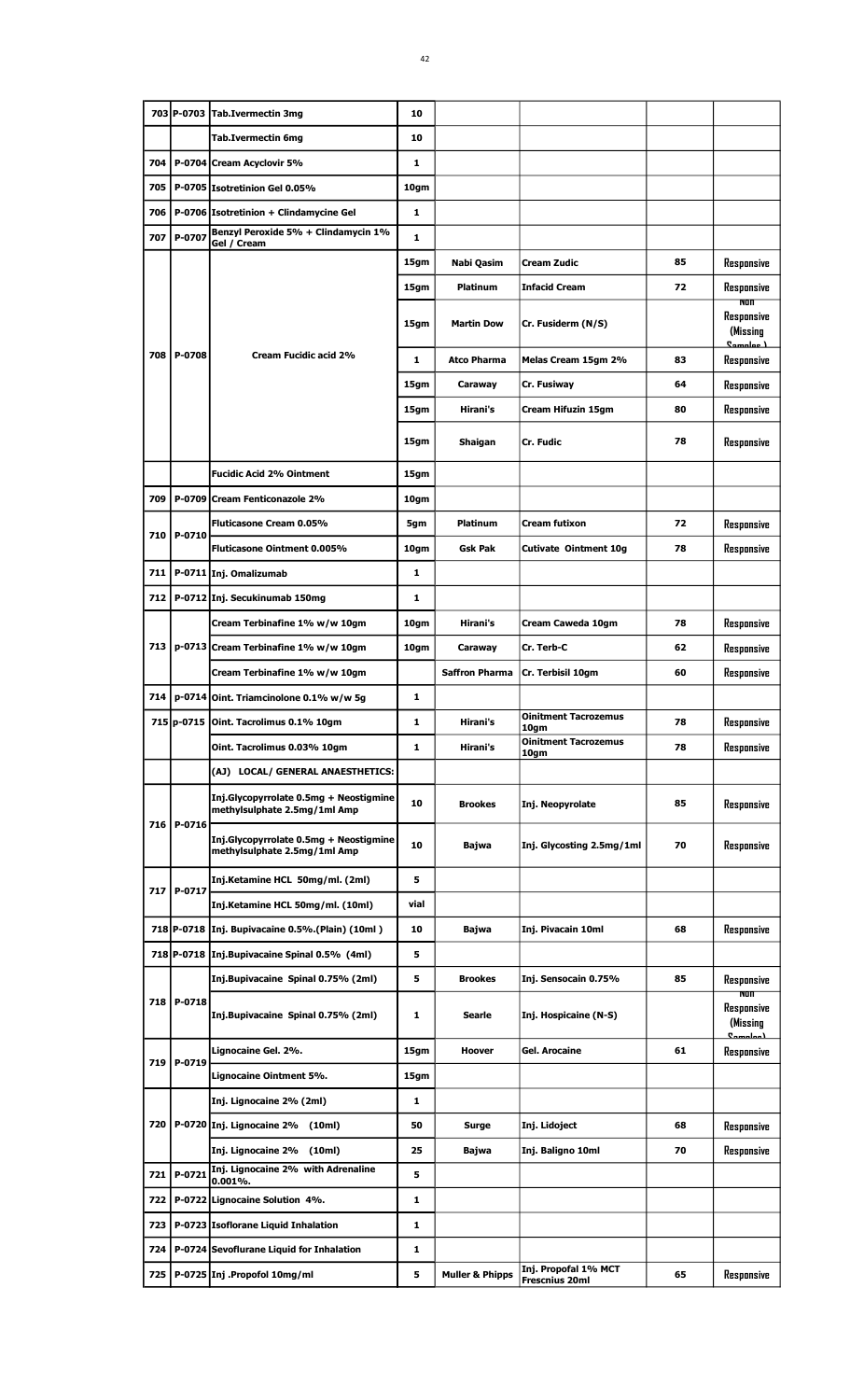| 726   |              | P-0726 Inj.Ephedrine HCL 30mg/ml                                                      | 1                |                         |                            |    |                          |
|-------|--------------|---------------------------------------------------------------------------------------|------------------|-------------------------|----------------------------|----|--------------------------|
| 727   |              | P-0727 Inj. Adrenaline 1mg/ml                                                         | 5                |                         |                            |    |                          |
|       |              |                                                                                       | 5                | Hudson                  | Inj. Torason 1ml           | 88 | Responsive               |
|       |              |                                                                                       | 5                | Bajwa                   | Inj. Ketbaj 30mg/ml        | 48 | Non<br><b>Resoonsive</b> |
|       | 728   P-0728 | Inj.Ketorolac 30mg/ml                                                                 |                  | <b>ICI Pakistan</b>     | Inj. Ketrodil              | 60 | Responsive               |
|       |              |                                                                                       | 5                | Amaan Pharma            | Inj. Amnoket               | 65 | Responsive               |
| 729   |              | P-0729 Inj.Fentanyl 0.05mg/ml                                                         | 10               |                         |                            |    |                          |
| 730   |              | P-0730 Inj. Etomidate 20mg/10ml                                                       | 1                |                         |                            |    |                          |
|       |              |                                                                                       | 10               | Allmed                  | Inj. Epinor-4ml            | 68 | Responsive               |
| 731 I | P-0731       | Inj. Nor-Adrenaline 1mg/ml                                                            | 5                | <b>Atco Pharma</b>      | Inj. Noradrin 4mg          | 85 | Responsive               |
| 732   |              | P-0732 Inj. Phenyl Epherine 10mg/ml                                                   | 1                |                         |                            |    |                          |
| 733   |              | P-0733 Inj. Glycopyrrolate 0.2mg / ml                                                 | 10               | Bajwa                   | Inj. Glycol-P 1ml          | 60 | Responsive               |
| 734   |              | P-0734 Inj. Buprenorphine 0.3mg/ml                                                    | 1                |                         |                            |    |                          |
| 735   |              | P-0735 Inj. Thiopentone Sodium 500mg                                                  | 1                |                         |                            |    |                          |
| 736   |              | Inj. Lignocain 2% with Adrenaline<br>P-0736 .001% Dental Cartridge Ampoule 1.2ml,     | 1                |                         |                            |    |                          |
|       |              | 1.8ml<br>(AK) ANAESTHETICS ADJUVANTS                                                  |                  |                         |                            |    |                          |
|       |              | (NEUROMUSCULAR BLOCKER).<br>Inj. Atracurium Besylate 10mg/ml                          | 5                |                         |                            |    |                          |
|       |              | (2.5ml)                                                                               |                  |                         |                            |    |                          |
| 737   |              | P-0737 Inj. Atracurium Besylate 10mg/ml (3ml)                                         | 5                | <b>Brookes</b>          | Inj. Acuron                | 85 | Responsive               |
|       |              | Inj. Atracurium Besylate 10mg/ml                                                      | 5                | Bajwa                   | inj. Relocurium            | 63 | Responsive               |
|       |              | (5ml)                                                                                 | 5                | Bajwa                   | inj. Relocuriom            | 65 | Responsive               |
| 738   |              | P-0738 Inj. Pancuronium Bromide 4mg/2ml                                               | 1                |                         |                            |    |                          |
| 739   |              | P-0739 Inj. Suxamethonium Chloride 100mg.                                             | 50               |                         |                            |    |                          |
| 740   |              | P-0740 Inj. Cisatracurium 50mg/5ml                                                    | 1                |                         |                            |    |                          |
| 741   |              | P-0741 Dexmedetomidine 200mcg / 2mcg                                                  | $\overline{2}$   |                         |                            |    |                          |
|       |              | (AL) ANTISEPTIC/DISINFECTANTS                                                         |                  |                         |                            |    |                          |
|       |              | 742   P-0742 Chloroxylenol Solution B.P.                                              | 1                |                         |                            |    |                          |
|       | 743 P-0743   | <b>Chlorhexidine Gluconate 1.5% Solution.</b>                                         | $\mathbf{1}$     |                         |                            |    |                          |
|       |              | <b>Chlorhexidine Gluconate 4% GEL</b><br><b>Chlorhexidine Gluconate Solution 1.5%</b> | $\mathbf{1}$     |                         |                            |    |                          |
| 744   | P-0744       | + Cetrimide 15%.                                                                      | $\mathbf{1}$     |                         |                            |    |                          |
|       |              |                                                                                       | 450ml            | <b>Kohinoor</b>         | Sol. Prodine 450ml         | 65 | Responsive               |
|       | 745   P-0745 | <b>Skin Lotion Povidone Iodine</b><br>10gm/100ml.                                     | 450ml            | <b>Brookes</b>          | Sol. Pyodine 450ml         | 85 | Responsive               |
|       |              |                                                                                       | 60ml             | <b>Kohinoor</b>         | Sol. Prodine 60ml          | 63 | Responsive               |
|       |              |                                                                                       | 60ml             | <b>Brookes</b>          | Sol. Pyodine 60ml          | 85 | Responsive               |
|       |              | <b>Surgical Scrub Povidone Iodine</b>                                                 | 450ml            | Kohinoor                | Scurb. Prodine 450ml       | 65 | Responsive               |
|       | 746 P-0746   | 0.75g/100ml                                                                           | 450ml            | <b>Brookes</b>          | Scurb. Pyodine 450ml       | 85 | Responsive               |
|       |              |                                                                                       | 60ml             |                         |                            |    |                          |
| 747   |              | P-0747 Tetrachlorodecaoxide Solution.                                                 | 50 <sub>ml</sub> |                         | Orahex Mouthwash 0.2%      |    |                          |
| 748   | P-0748       | Chlorhexidine Gluconate w/v 0.2%<br>Mouth Wash.                                       | 200ml            | <b>Kaizen Pharma</b>    | w/v                        | 45 | non Responsive           |
|       |              |                                                                                       | 200ml            | Hirani's                | <b>Dentisept Mouthwash</b> | 80 | Responsive               |
| 749   |              | P-0749 Alcohal base Antiseptic Lotion/gel.                                            | $\mathbf{1}$     | <b>Next Pharma</b>      | <b>Nextol Gel 500ml</b>    | 68 | Responsive               |
|       |              | <b>Dedecyl Dimethyl Ammonium Chloride</b>                                             |                  |                         |                            |    |                          |
| 750   | P-0750       | <b>Solution</b>                                                                       | $\mathbf{1}$     |                         |                            |    |                          |
| 751   |              | P-0751 Hydrogen Peroxide                                                              | 450ml            |                         |                            |    |                          |
| 752   |              | p-0752 Carbolic Acid                                                                  | 400ml            |                         |                            |    |                          |
| 753   |              | P-0753 Formaline                                                                      | 400ml            |                         |                            |    |                          |
| 754   |              | P-0754 Methylated Spirit                                                              | 1 Ltr            |                         |                            |    |                          |
|       |              | (AM) DRESSINGS.                                                                       |                  |                         | <b>Absorbent Gauze</b>     |    |                          |
|       |              |                                                                                       | 30mtr            | <b>Karim Industries</b> | (Substandard in 2020)      |    | non Responsive           |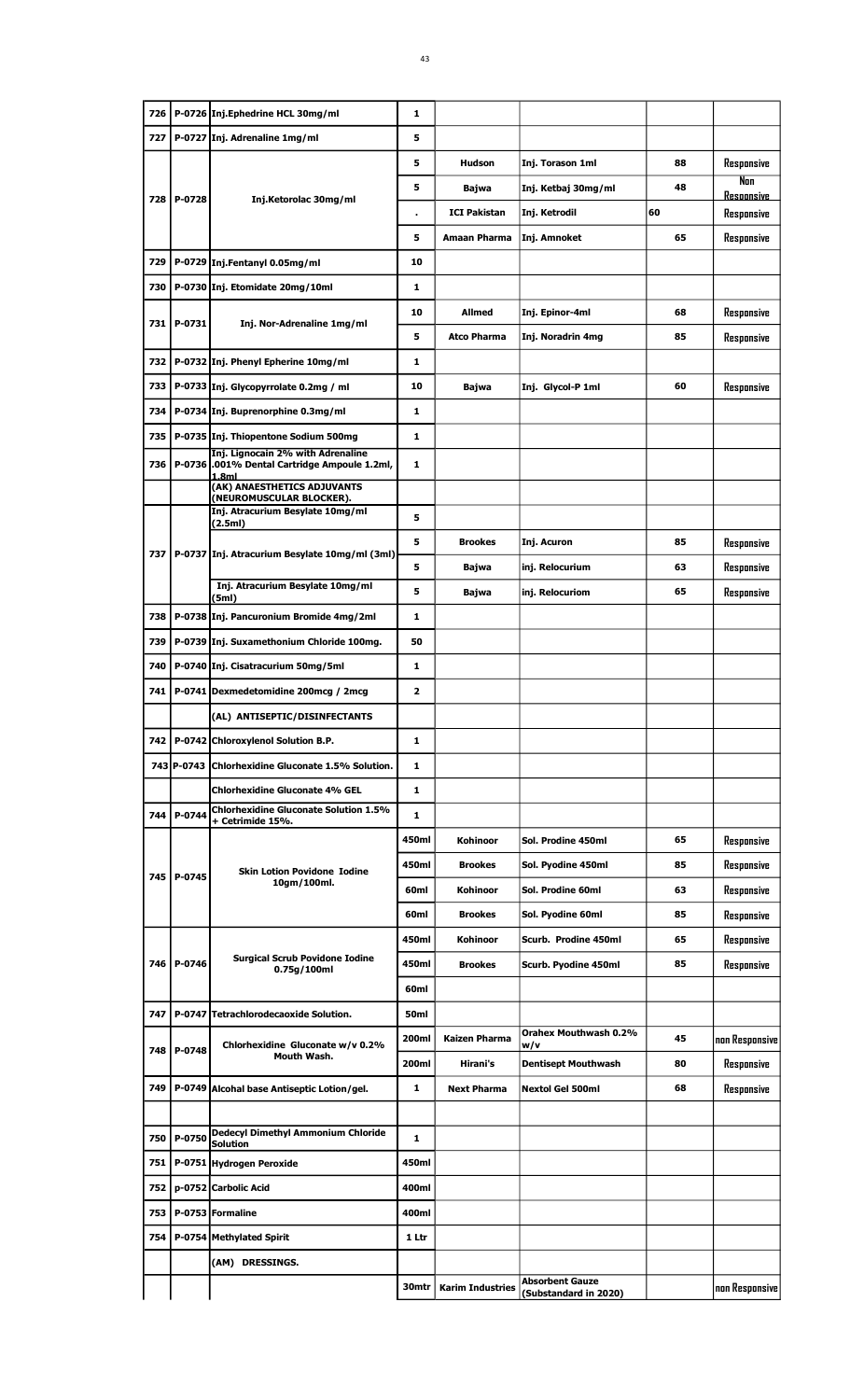|     | 755 P-0755 | <b>Cotton Bandages Gauze BPC</b><br>specification Loose Woven                                     | 30mtr            |                                     | Rehman Rainbow Surgec Bandage BPC      | 70 | Responsive     |
|-----|------------|---------------------------------------------------------------------------------------------------|------------------|-------------------------------------|----------------------------------------|----|----------------|
|     |            |                                                                                                   | 30mtr            | <b>Kohinoor</b>                     | <b>Kohninoor Absorbent</b><br>Gauze    | 65 | Responsive     |
| 756 |            |                                                                                                   | 12               | Karim Industries   Medi band        |                                        | 65 | Responsive     |
|     |            |                                                                                                   | 12               | <b>Kohinoor</b>                     | <b>Kohinoor Surgical Bandage</b>       | 65 | Responsive     |
|     | P-0756     | Cotton Bandages BPC 5cm x 6m.                                                                     | 12               | Karim Industries   Medi band        |                                        | 65 | Responsive     |
|     |            |                                                                                                   | 12               | <b>Kohinoor</b>                     | <b>Kohinoor Surgical Bandage</b>       | 65 | Responsive     |
|     |            |                                                                                                   | 12               |                                     | Karim Industries   Medi Crepe bandages | 65 | Responsive     |
|     |            | Cotton Crape Bandages 7.5cm x 4.5m.                                                               | 12               |                                     | Rehman Rainbow Surgec Crape BPC        | 70 | Responsive     |
| 757 | P-0757     |                                                                                                   | 12               | <b>Kohinoor</b>                     | <b>Kohinoor Elastic Bandage</b>        | 65 | Responsive     |
|     |            |                                                                                                   | 12               |                                     | Karim Industries   Medi Crepe bandages | 65 | Responsive     |
|     |            | Cotton Crape Bandages 10cmx 4.5m.                                                                 | 12               |                                     | Rehman Rainbow Surgec Crape BPC        | 70 | Responsive     |
| 757 |            | P-0757 Cotton Crape Bandages 10cmx 4.5m.                                                          | 12               | <b>Kohinoor</b>                     | <b>Kohinoor Elastic Bandage</b>        | 65 | Responsive     |
|     |            |                                                                                                   | 500gm            | Karim Industries   Medi cot         |                                        | 65 | Responsive     |
| 758 | P-0758     | Cotton Wool BPC 500gm.                                                                            |                  | 500gm Rehman Rainbow Surgec Cot BPC |                                        | 70 | Responsive     |
|     |            |                                                                                                   | 500gm            | Kohinoor                            | <b>Leader Absorbent Cotton</b>         | 65 | Responsive     |
|     |            | Plaster of paris Bandages BPC Cal.                                                                |                  |                                     | Wool                                   |    |                |
| 759 |            | Sulphate Hydrated 90% Kubab Gauze<br>P-0759 Cloth 10% 10cmx 2.7m.                                 | 1                | Karim Industries   Medi plast       |                                        | 70 | Responsive     |
|     |            | <b>Bandages Plaster of paris</b><br>15cmx2.7meter.                                                | $\mathbf{1}$     | Karim Industries   Medi plast       |                                        | 70 | Responsive     |
| 760 | P-0760     | Plaster of paris, spool of 7.5cmx10m<br><b>Bandage</b>                                            | $\mathbf{1}$     |                                     |                                        |    |                |
|     |            | (a) Lano Paraffin Gauze Sterilized<br>dressing impregnated with Framycetin<br>10cmx 10cm:         | 1                |                                     |                                        |    |                |
|     |            | (b) Antibiotic Tulle Dressing                                                                     | 1                | <b>Karim Industries</b>             | Medi Sofra Tulle                       | 42 | non Responsive |
| 761 | P-0761     | (c)Fucidin Intertulle.                                                                            | 1                |                                     |                                        |    |                |
|     |            | (d)Chlorinated Lime and boric acid<br>dressing                                                    | $\mathbf{1}$     |                                     |                                        |    |                |
|     |            | (e) Anticeptic Tulle Dressing                                                                     | 1                |                                     |                                        |    |                |
|     |            | Cream silver Sulphadiazine 1%W/W                                                                  | 50gm             | Glitz                               | SSD 1% cream                           | 62 | Responsive     |
| 762 | P-0762     | <b>Calcium Sodium Alignate Dressing</b>                                                           | 1                |                                     |                                        |    |                |
|     |            | (AN) I.V. SOLUTIONS:                                                                              |                  |                                     |                                        |    |                |
| 764 | P-0764     | Inf. Sodium Chloride 4g/litre, Sod,<br>Lactate 5.9gm/litre, potassium chloride<br>2.6gm per litre | 1                |                                     |                                        |    |                |
|     |            | 765 P-0765 Inj. Dextran 6%                                                                        | 1                |                                     |                                        |    |                |
|     |            | Inj. Dextran 4%                                                                                   | 1                |                                     |                                        |    |                |
| 766 |            | P-0766 Inj. Dextrose 25% (Amp)                                                                    | 1                |                                     |                                        |    |                |
| 767 |            | P-0767 Inj. Dextrose in water 10%                                                                 | 1000ml           | <b>FDL</b>                          | Inj. Sterilfuid 10%                    | 77 | Responsive     |
| 768 |            | P-0768 Inj. Distilled water 5ml.                                                                  | 5ml              | <b>FDL</b>                          | Inj. Mini W FI                         | 80 | Responsive     |
| 769 |            | P-0769 Inj. Dextrose 25%                                                                          | 1000ml           |                                     |                                        |    |                |
| 770 |            | P-0770 Inj. Dextrose 5%                                                                           | 1000ml           | <b>FDL</b>                          | Inj. Sterifluid                        | 73 | Responsive     |
| 771 |            | P-0771 Inj. Dextrose 5% with Normal Saline                                                        | 1000ml           | <b>FDL</b>                          | Inj. Sterifluid DS                     | 80 | Responsive     |
| 772 |            |                                                                                                   | 1000ml           |                                     |                                        | 80 |                |
|     |            | P-0772 Inj. Hartman's Solution                                                                    |                  | <b>FDL</b>                          | Inj. Sterifluid RL                     |    | Responsive     |
| 773 | P-0773     | Inj. Mannitol 10%.                                                                                |                  |                                     |                                        |    |                |
|     |            | Inj. Mannitol 20%.                                                                                | 500ml            | <b>FDL</b>                          | Inj. Sterifluid                        | 80 | Responsive     |
| 774 | P-0774     | Inj. Potassium Chloride 15%W/V                                                                    | 20ml             | <b>FDL</b>                          | Inj. Mini KCL                          | 80 | Responsive     |
|     |            | Inj. Potassium Chloride 7.45%W/V                                                                  | 25 <sub>ml</sub> | <b>FDL</b>                          | Inj. Mini KCL                          | 80 | Responsive     |
|     |            |                                                                                                   | 20ml             |                                     |                                        |    |                |
|     |            | (a) Inj. Normal Saline 0.9%                                                                       | 100ml            | <b>FDL</b>                          | <b>Inj. Sterifluid NS</b>              | 80 | Responsive     |
| 775 | P-0775     |                                                                                                   | 500ml            | <b>FDL</b>                          | Inj. Sterifluid NS                     | 77 | Responsive     |
|     |            |                                                                                                   | 1000ml           | <b>FDL</b>                          | Inj. Sterifluid NS                     | 80 | Responsive     |
|     |            | (e) Inj. Normal Saline 0.45%                                                                      | 1000ml           |                                     |                                        |    |                |
| 776 |            | P-0776 Inj. Sodium Bicarbonate 8.4%.                                                              | 50ml             | <b>FDL</b>                          | Inj. Mini BC                           | 80 | Responsive     |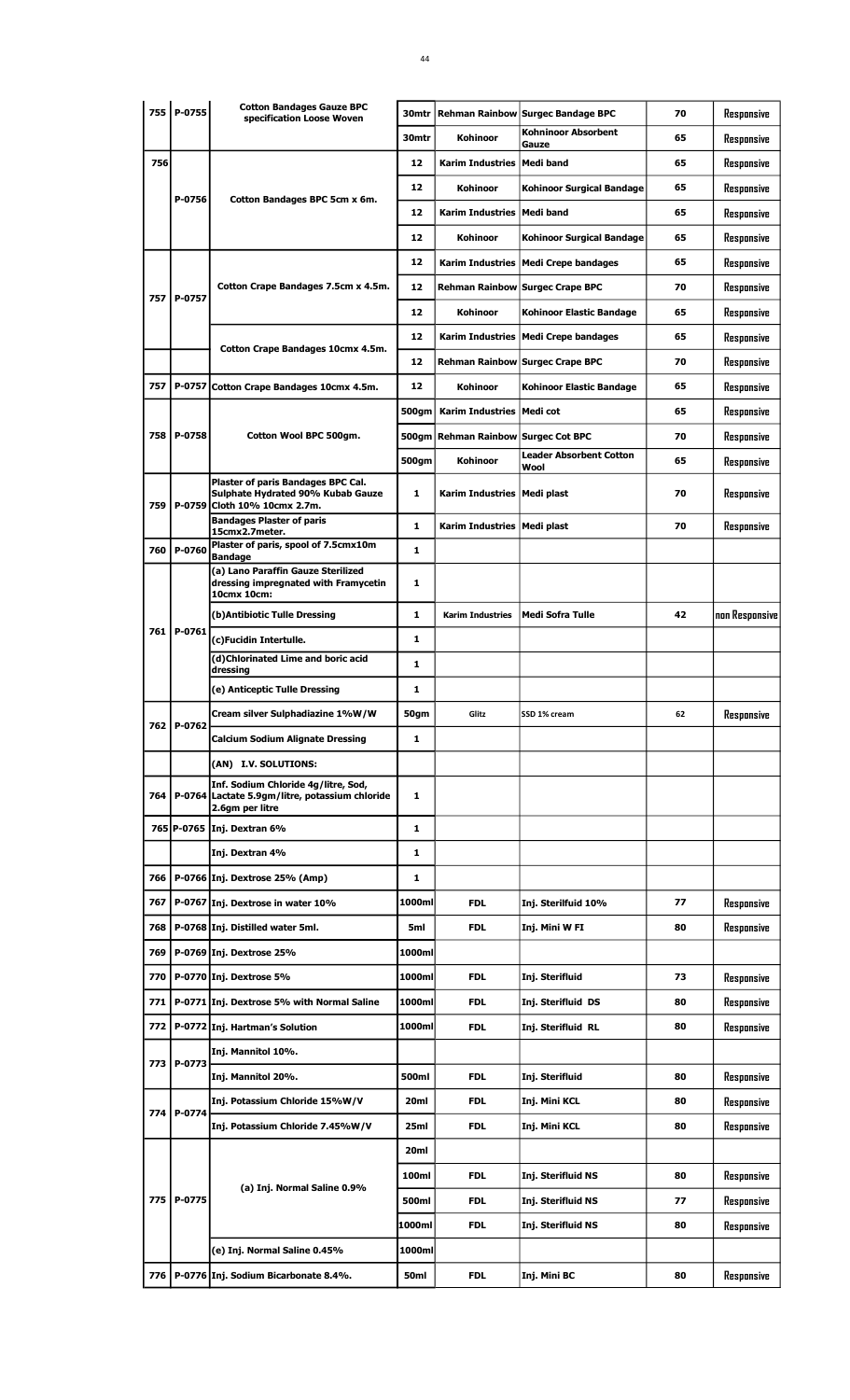| 777 | P-0777       | Inj. Polygelline 35gm with Electrolyte<br>per 1000ml                                                                                           | 500ml  | Sanofi           | inf. Haemaccel 500ml   | 90 | Responsive |
|-----|--------------|------------------------------------------------------------------------------------------------------------------------------------------------|--------|------------------|------------------------|----|------------|
|     | 778 P-0778   | <b>Infusion contains Dextrose 5%+Sodium</b><br>Chloride 0.45% (1/2 Normal Saline)                                                              | 500ml  | <b>FDL</b>       | Inj. Sterifluid DS 1/2 | 77 | Responsive |
|     |              | <b>Infusion contains Dextrose 5%+Sodium</b><br>Chloride 0.45% (1/2 Normal Saline)                                                              | 1000ml |                  |                        |    |            |
| 779 | P-0779       | Infusion contains Dextrose 4.3% +<br>Sodium Chloride 0.18%.                                                                                    | 500ml  | <b>FDL</b>       | Inj. Sterifluid peads  | 80 | Responsive |
|     |              | Amino acid Solution 7% I/V                                                                                                                     | 1      |                  |                        |    |            |
| 780 | P-0780       | Amino acid with electrolytes +<br>Carbohydrate + Vitamins                                                                                      | 1      |                  |                        |    |            |
|     |              | Lipid emulsion I/V                                                                                                                             | 1      |                  |                        |    |            |
|     | 781 P-0781   | <b>Lipid Solution I/V</b>                                                                                                                      | 1      |                  |                        |    |            |
|     | 782 P-0782   | Infusion Containing Ca. Chloride 2H2O,<br>Potassium Chloride 1.5gm, Sodium<br>Acetate 3H2O 2.16gm, Dextrose<br>Anhydrous 50gm, water for Inj.) | 1      |                  |                        |    |            |
|     |              | Peritonial Dialysis Solution 1.5% W/V                                                                                                          | 1      |                  |                        |    |            |
|     |              | 783   P-0783   Peritonial Dialysis Solution 2.3% W/V                                                                                           |        |                  |                        |    |            |
|     |              | Peritonial Dialysis Solution 4.25% W/V                                                                                                         | 1      |                  |                        |    |            |
| 784 | P-0784       | Inf. Hydroxyethyl Starch (HES2000/0.5)<br>6% + Sodium Chloride 9gm/litre                                                                       | 1      |                  |                        |    |            |
|     |              | <b>Inf. Succinylated Gelatin 20gm</b>                                                                                                          | 1      |                  |                        |    |            |
| 785 | P-0785       | (AO) ONCOLOGY:                                                                                                                                 |        |                  |                        |    |            |
|     |              | Inj. Cyclophosphamide 200mg                                                                                                                    | 1      |                  |                        |    |            |
|     |              | 786   P-0786   Inj. Cyclophosphamide 500mg                                                                                                     | 1      |                  |                        |    |            |
|     |              | Inj. Cyclophosphamide 1000mg                                                                                                                   | 1      |                  |                        |    |            |
| 787 |              | P-0787 Inj. Vincristine 1mg.                                                                                                                   | 1      |                  |                        |    |            |
|     |              | Inj.Doxorubicin (Adriamycin)<br>10 <sub>mg</sub>                                                                                               | 1      |                  |                        |    |            |
|     | 788   P-0788 | Inj.Doxorubicin (Adriamycin)<br>20mg                                                                                                           | 1      |                  |                        |    |            |
|     |              | Inj.Doxorubicin (Adriamycin)<br>50 <sub>mg</sub>                                                                                               | 1      |                  |                        |    |            |
| 789 |              | P-0789 Inj. Daunomycin 20mg.                                                                                                                   | 1      |                  |                        |    |            |
| 790 |              | P-0790 Tab. Tamoxifen 10mg.                                                                                                                    | 30     | <b>Pharmadic</b> | Tab. Tamox 10mg        | 63 | Responsive |
|     |              | Inj. Fluorouracil 250mg                                                                                                                        | 1      |                  |                        |    |            |
|     | 791   P-0791 | Inj. Fluorouracil 500mg                                                                                                                        | 1      |                  |                        |    |            |
|     |              | 792   P-0792 Inj. Vinblastine Sulphate 10mg.                                                                                                   | 1      |                  |                        |    |            |
|     |              | Inj. Methotrexate 500mg                                                                                                                        | 5      |                  |                        |    |            |
|     | 793 P-0793   | Inj. Methotrexate 50mg                                                                                                                         | 1      |                  |                        |    |            |
|     |              | Tab. Methotrexate 2.5mg                                                                                                                        | 10     |                  |                        |    |            |
|     | 794   P-0794 | Tab. Methotrexate 10mg.                                                                                                                        | 10     |                  |                        |    |            |
|     |              | Inj. Cisplatinum / Cisplatin 10mg                                                                                                              | 1      |                  |                        |    |            |
|     |              | 795   P-0795   Inj. Cisplatinum / Cisplatin 25mg                                                                                               | 1      |                  |                        |    |            |
|     |              | Inj. Cisplatinum / Cisplatin 50mg                                                                                                              | 1      | <b>Pharmadic</b> | Inj. Ceplatin 50mg     | 73 | Responsive |
|     |              | 796   P-0796 Inj. Bleomycine HCL 15mg                                                                                                          | 1      |                  |                        |    |            |
| 797 |              | P-0797 Inj. Dactinomycin 0.5mg.                                                                                                                | 1      |                  |                        |    |            |
|     |              | Inj. Cytarabine 100mg,                                                                                                                         | 1      |                  |                        |    |            |
| 798 | P-0798       | Inj. Cytarabine 500mg.                                                                                                                         | 1      |                  |                        |    |            |
| 799 |              | P-0799 Inj. Dacarbazine 200mg.                                                                                                                 | 1      |                  |                        |    |            |
| 800 |              | P-0800 Inj. Etoposide 100mg.                                                                                                                   | 1      |                  |                        |    |            |
| 801 |              | P-0801 Cap. Hydroxyurea 500mg.                                                                                                                 | 100    |                  |                        |    |            |
| 802 |              | P-0802 Tab. Megestrol Acetate 160mg.                                                                                                           | 30     |                  |                        |    |            |
| 803 |              | P-0803 Tab. Mercaptopurine 50mg.                                                                                                               | 30     |                  |                        |    |            |
| 804 |              | P-0804 Cap. Procarbazine 50mg.                                                                                                                 | 20     |                  |                        |    |            |
| 805 |              | P-0805 Inj. Vinorelbine 50mg.                                                                                                                  | 1      |                  |                        |    |            |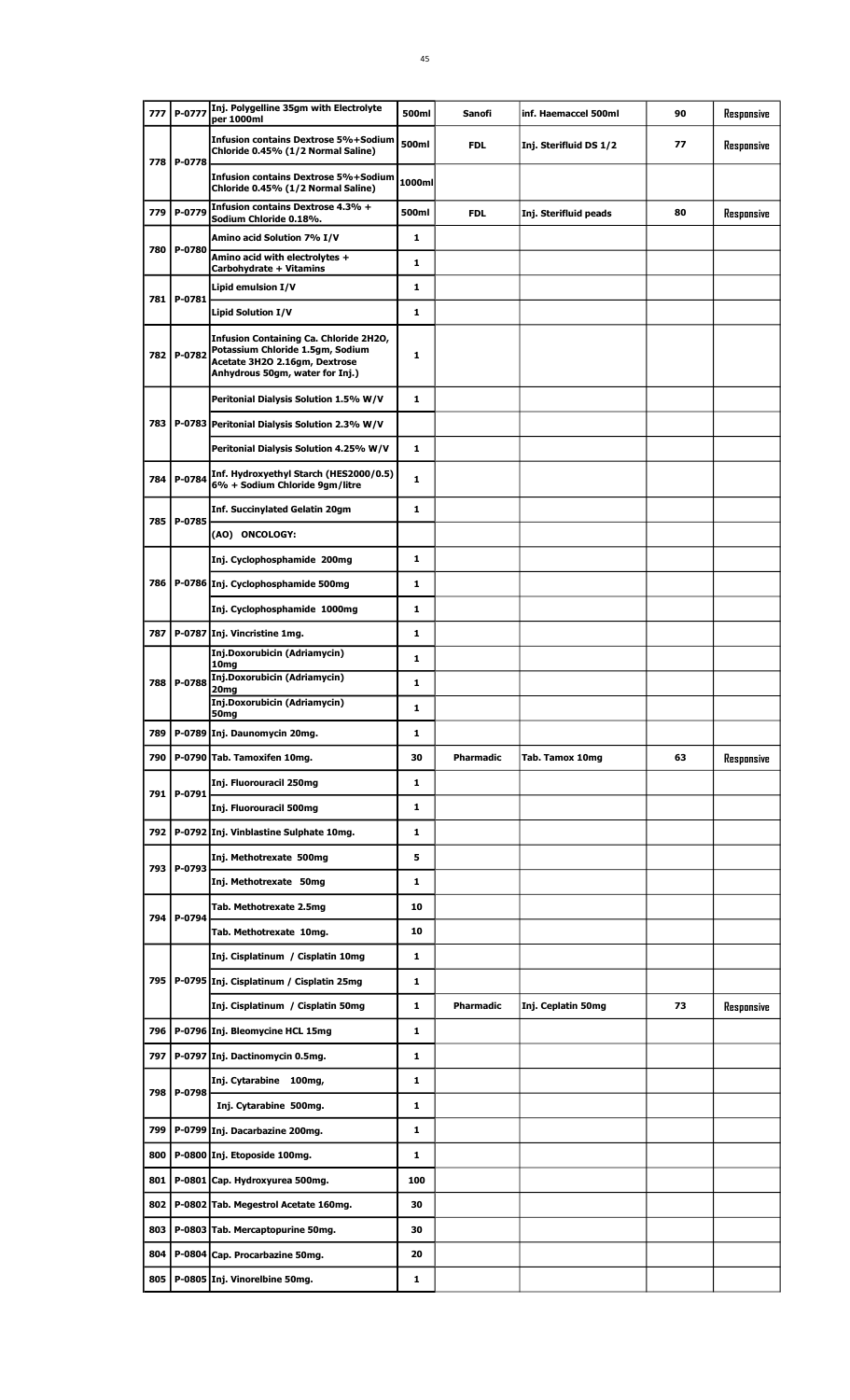|       |                   | Inj. Paclitaxil 30mg.                                                     | 1            |                       |                            |    |                                 |
|-------|-------------------|---------------------------------------------------------------------------|--------------|-----------------------|----------------------------|----|---------------------------------|
|       |                   | 806   P-0806   Inj. Paclitaxil 150mg.                                     | 1            | Pharmasol             | Inj. Petaxel 150mg         | 66 | Responsive                      |
|       |                   | Inj. Paclitaxil 150mg.                                                    | 1            | <b>Pharmadic</b>      | Inj. Pacilitax 150mg       | 73 | Responsive                      |
| 807   |                   | P-0807 Inj. Bevacizumab 400mg                                             | 1            | <b>Roche</b>          | Inj. Avastin 400mg         | 92 | Responsive                      |
| 808   |                   | P-0808 Tab Cyproterone Acetate 50mg                                       | 50           |                       |                            |    |                                 |
|       |                   | Inj. Epirubicin HCL 10mg.                                                 | 1            |                       |                            |    |                                 |
| 809   | P-0809            | Inj. Epirubicin HCL 50mg.                                                 | 1            |                       |                            |    |                                 |
|       |                   | Inj. Carboplatin 50mg                                                     | 1            |                       |                            |    |                                 |
|       | 810   P-0810      | Inj. Carboplatin 200mg.                                                   | 1            |                       |                            |    |                                 |
|       |                   | Inj. Carboplatin 450mg.                                                   | 1            |                       |                            |    |                                 |
|       | 811   P-0811      | Inj. Mesna 400mg, 100mg/ml (4ml                                           | 1            |                       |                            |    |                                 |
|       |                   | Amp).                                                                     |              |                       |                            |    |                                 |
|       | 812 P-0812        | Inj. Ifosfamide 500mg.                                                    | 1            |                       |                            |    |                                 |
|       |                   | Inj. Ifosfamide 1000mg                                                    | 1            |                       |                            |    |                                 |
|       | 813   P-0813      | Inj. Gemcitabine 200mg.                                                   | 1            |                       |                            |    |                                 |
|       |                   | Inj. Gemcitabine 1gm.                                                     | 1            |                       |                            |    |                                 |
| 814   |                   | P-0814 Tab. Flutamide 250mg.                                              | 100          |                       |                            |    |                                 |
| 815   |                   | P-0815 Inj. Goserelin Acetate 3.6mg.                                      | 1            |                       |                            |    |                                 |
| 816   |                   | P-0816 Inj.Topotecan 4mg                                                  | 5            |                       |                            |    |                                 |
| 817   |                   | P-0817 Inj. Docetaxel 20mg (With Solvent).                                | 1            | <b>Pharmasol</b>      | Inj. Dotaxal 20mg          | 61 | Responsive                      |
| 818   | P-0818            | Inj. Ca.Leucovorin / Ca. Folinate/ Folinic<br>Acid (As Calcium Salt)50mg. | 1            |                       |                            |    |                                 |
| 819   |                   | P-0819 Tab.Cyclophosphamide 50mg                                          | 20           |                       |                            |    |                                 |
| 820   |                   | P-0820 Tab. Anastrazol 1mg                                                | 28           |                       |                            |    |                                 |
| 821   | P-0821            | (a) Inj. Pamidronate Disodium<br>15mg                                     | 1            |                       |                            |    |                                 |
|       |                   | (b) Inj. Pamidronate Disodium 30mg                                        | 1            |                       |                            |    |                                 |
| 822   |                   | P-0822 Cap. Pamidronate Disodium 100mg                                    | з            |                       |                            |    |                                 |
|       |                   | 823   P-0823   Inj. Filgrastim 300mcg/ml                                  | 1            |                       |                            |    |                                 |
|       |                   | <b>Inj.Octreotide Acetate</b><br>0.05 <sub>mg</sub>                       |              |                       |                            |    |                                 |
|       |                   |                                                                           | $\mathbf{1}$ |                       |                            |    |                                 |
|       | 824   P-0824      | Inj.Octreotide Acetate 0.1mg                                              | 5            | <b>Aster Life</b>     | <b>Asteroticle Acetete</b> | 65 | Responsive                      |
|       |                   | Inj.Octreotide Acetate 20mg                                               | 1            |                       |                            |    |                                 |
| 825   |                   | P-0825 Tab. Capecitabine 500mg                                            |              |                       |                            |    |                                 |
| 826   |                   | P-0826 Inj.Leuprorelin Acetate 3.75mg                                     | 1            |                       |                            |    |                                 |
|       |                   |                                                                           | 10           | <b>Saffron Pharma</b> | Tab. Zolara 2.5mg          | 40 | Nan                             |
|       | 827   P-0827      | Tab.Letrozole 2.5mg                                                       | 10           | <b>Schazoo Pharma</b> | Tab. Omorfia 2.5mg         | 60 | <b>Resoonsive</b><br>Responsive |
|       |                   |                                                                           | 30           | <b>Pacific</b>        | Tab. Femizol 2.5mg         | 64 | Responsive                      |
|       |                   |                                                                           |              |                       |                            |    | Responsive                      |
|       |                   | Inj. Trastuzumab 440mg                                                    | 1            | <b>Roche</b>          | Inj. Herceptin 440mg       | 92 | Biological                      |
| 828   | P-0828            |                                                                           |              |                       |                            |    | product<br>Responsive           |
|       |                   | Inj. Trastuzumab 600mg                                                    | 1            | <b>Roche</b>          | Inj. Herceptin SC 600mg    | 92 | Biological                      |
| 829   |                   |                                                                           | 30           |                       |                            |    | product                         |
|       |                   | P-0829 Tab. Chlorambucil 2mg<br>Cap. Thalidomide 50mg                     | 10           |                       |                            |    |                                 |
| 830   | P-0830            |                                                                           |              |                       |                            |    |                                 |
|       |                   | Cap. Thalidomide 100mg                                                    | 10           |                       |                            |    |                                 |
|       |                   | Tab. Imatinab 100mg                                                       | 60           |                       |                            |    |                                 |
| 831 I |                   | P-0831 Tab. Imatinab 200mg                                                | 60           |                       |                            |    |                                 |
|       |                   | Tab. Imatinab 400mg                                                       | 30           |                       |                            |    |                                 |
| 832   |                   | P-0832 Tab. Nilotinib 200mg                                               | 28           |                       |                            |    |                                 |
| 833   |                   | P-0833 Tab. Sorafenib 200mg                                               | 60           | <b>Pharmasol</b>      | Tab. Sonib 200mg           | 60 | Responsive                      |
|       | <b>834 D-0834</b> | Inj. Oxaliplatin 50mg                                                     | 1            |                       |                            |    |                                 |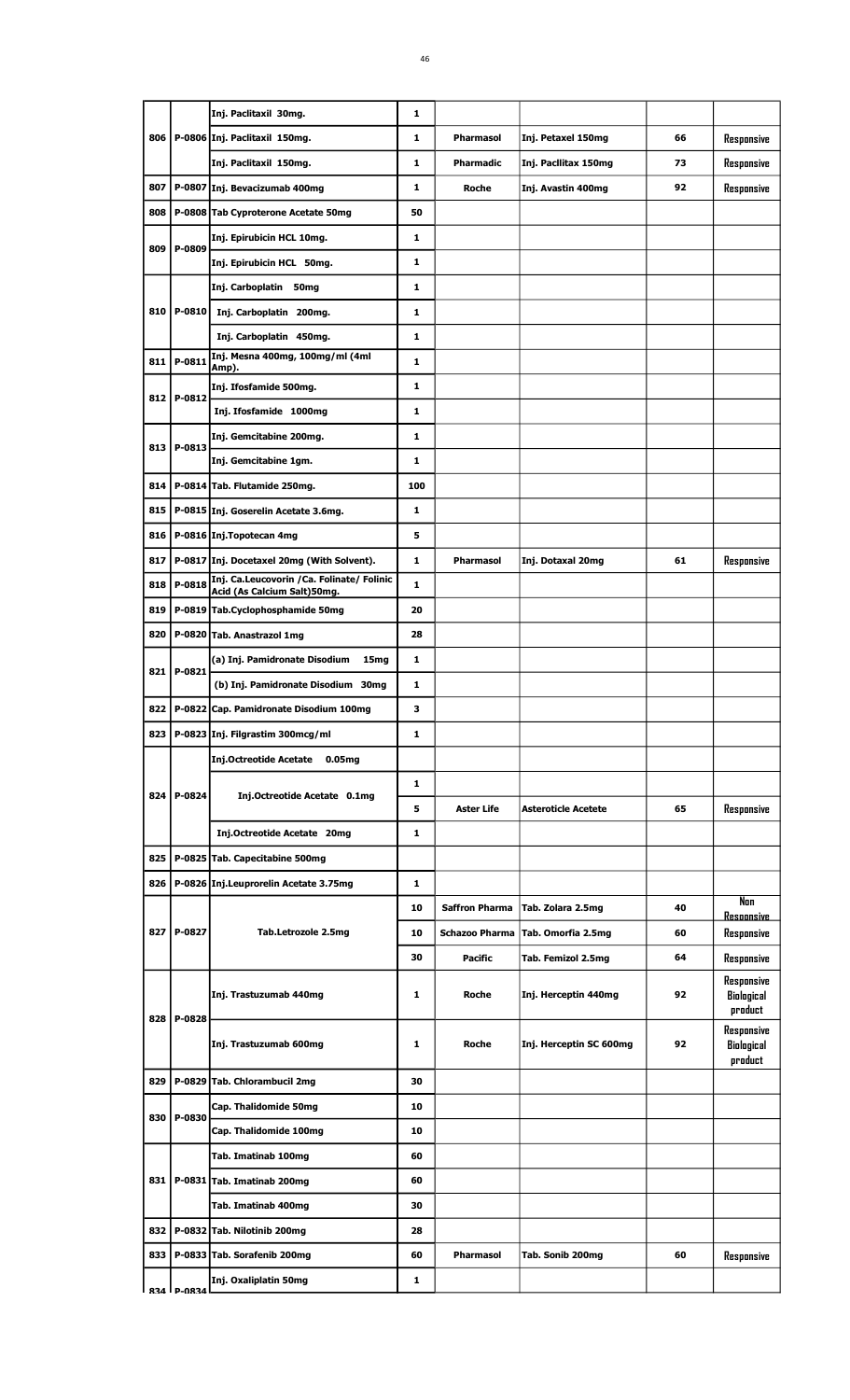|     | ັບບວ   | Inj. Oxaliplatin 100mg                     | 1  |                    |                      |    |                               |
|-----|--------|--------------------------------------------|----|--------------------|----------------------|----|-------------------------------|
|     |        | Cap. Lenalidomide 10mg                     | 28 |                    |                      |    |                               |
| 835 | P-0835 |                                            |    |                    |                      |    |                               |
|     |        | Cap. Lenalidomide 25mg                     | 21 |                    |                      |    |                               |
| 836 |        | P-0836 Tab. Melphalan 2mg                  | 20 |                    |                      |    |                               |
| 837 | P-0837 | Inj. Rituximab 100mg                       | 1  | Roche              | Inj. Ristova 100mg   | 92 | Responsive<br>biological drug |
|     |        | Inj. Rituximab 500mg                       | 1  | <b>Roche</b>       | Inj. Ristova 500mg   | 92 | Responsive<br>biological drug |
|     |        | Tab. Pazopanib 200mg                       | 30 |                    |                      |    |                               |
| 838 | P-0838 | Tab. Pazopanib 400mg                       | 30 |                    |                      |    |                               |
| 839 | p-0839 | Inj. Fludarabine 50mg                      | 1  |                    |                      |    |                               |
|     |        | Tab. Roxulitinim 5mg                       |    |                    |                      |    |                               |
| 840 |        | P-0840 Tab. Roxulitinim 10mg               |    |                    |                      |    |                               |
|     |        | Tab. Roxulitinim 15mg                      |    |                    |                      |    |                               |
| 841 |        | p-0841 Tab. Abiraterone 250mg              |    |                    |                      |    |                               |
| 842 |        | p-0842 Inj. Cabazitaxel 60mg               |    |                    |                      |    |                               |
| 843 |        | P-0843 Tab. Gefitinib 250mg                |    |                    |                      |    |                               |
| 844 |        | p-0844 Inj. Mitoxantrone 20mg              |    |                    |                      |    |                               |
| 845 | P-0845 | Cap/tab. Lenvatinib 10mg                   |    |                    |                      |    |                               |
|     |        | Cap. Temozolamide 20mg                     |    |                    |                      |    |                               |
| 846 | P-0846 | Cap. Temozolamide 100mg                    |    |                    |                      |    |                               |
|     |        | Cap. Temozolamide 250mg                    |    |                    |                      |    |                               |
| 847 | P-0847 | Inj. Carmustine 100mg                      |    |                    |                      |    |                               |
| 848 | P-0848 | Cap. Lomustine 40mg                        |    |                    |                      |    |                               |
|     |        | Cap. Sunitinib 12.5mg                      |    |                    |                      |    |                               |
| 849 | p-0849 | Cap. Sunitinib 25mg                        |    |                    |                      |    |                               |
|     |        | Cap. Sunitinib 50mg                        |    |                    |                      |    |                               |
|     |        | Inj. Pemetrexed 100mg                      |    |                    |                      |    |                               |
| 850 | p-0850 | Inj. Pemetrexed 500mg                      |    |                    |                      |    |                               |
|     |        | Tab. Everolimus 0.25mg                     |    |                    |                      |    |                               |
|     |        | Tab. Everolimus 0.75mg                     |    |                    |                      |    |                               |
| 851 | P-0851 | <b>Tab. Everolimus 5mg</b>                 |    |                    |                      |    |                               |
|     |        | Tab. Everolimus 10mg                       |    |                    |                      |    |                               |
| 852 |        | p-0852 Tab. Exemestane 25mg                |    |                    |                      |    |                               |
|     |        | Inj. Irinotecan 40mg                       |    |                    |                      |    |                               |
| 853 | P-0853 | Inj. Irinotecan 100mg                      |    |                    |                      |    |                               |
|     |        | Tab. Olaparib 150mg                        |    |                    |                      |    |                               |
| 854 | p-0854 | (AP) IMMUNOGLOBULIN:                       |    |                    |                      |    |                               |
| 855 | P-0855 | Inj. Rho. (D) Immune Globulin (Human)      | 1  |                    |                      |    |                               |
| 856 | P-0856 | 300mcg<br>Inj. Hepatitis-B Immune Globulin | 1  |                    |                      |    |                               |
| 857 | P-0857 | 200iu/ml<br>Inj. IVIG                      |    |                    |                      |    |                               |
|     |        | Inj. VZIG                                  |    |                    |                      |    |                               |
| 858 | P-0858 | (AQ) ANTIVIRALS.                           |    |                    |                      |    |                               |
| 859 | P-0859 | Tab. Telbivudine 600mg                     | 28 |                    |                      |    |                               |
|     |        |                                            | 1  | MTI                | Inj. Arpes 500mg     | 68 | Responsive                    |
| 860 | P-0860 | Inj. Acyclovir 500mg (Lyophilized)         | 1  | <b>Abbott Lab</b>  | Inj. Acyclovir 500mg | 85 | Responsive                    |
|     |        |                                            | 1  | <b>S.J &amp; G</b> | Inj. Herpex 500mg    | 85 | Responsive                    |
| 861 |        | P-0861 Tab. Adefovir Dipivoxil 10mg.       | 30 |                    |                      |    |                               |
|     |        |                                            |    |                    |                      |    |                               |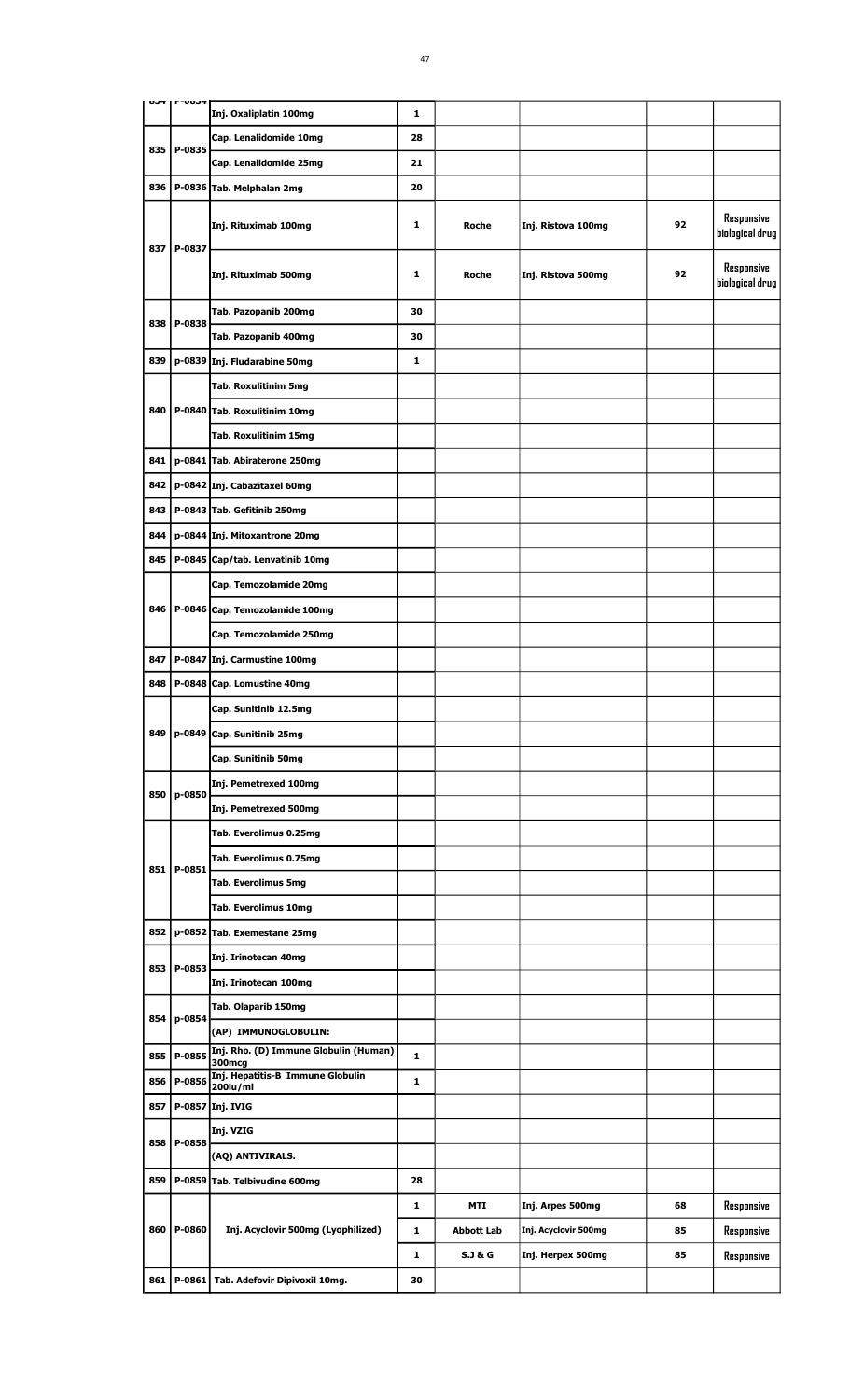|     |            |                                                      | 30  | <b>CCL Pharma</b>      | Tab. Tacavir 0.5mg                             | 85 | Responsive                                  |
|-----|------------|------------------------------------------------------|-----|------------------------|------------------------------------------------|----|---------------------------------------------|
| 862 | P-0862     | Tab. Entecavir 0.5mg                                 | 30  | <b>S.J &amp; G</b>     | Tab. Eteva .5mg                                | 15 | Nan<br><b>Resoonsive</b>                    |
| 863 |            | P-0863 Tab. Tenofovir Disoproxil 300mg               | 30  | <b>CCL Pharma</b>      | Tab. Tenovir 300mg                             | 83 | Responsive                                  |
| 864 |            | P-0864 Inj. Remdesivir 100mg                         | 1   |                        |                                                |    |                                             |
|     |            | (AR) ANTIDOTES.                                      |     |                        |                                                |    |                                             |
| 865 |            | P-0865 Inj. Desferrioxamine Mesylate 500mg.          | 10  |                        |                                                |    |                                             |
| 866 |            | P-0866 Tab.Penicillamine 250mg                       | 10  |                        |                                                |    |                                             |
|     |            | Tab.Deferasirox 400mg                                | 30  |                        |                                                |    |                                             |
| 867 | P-0867     | Tab.Deferasirox 100mg                                | 30  | Allmed                 | Tab. Defox 100ml                               | 71 | Responsive                                  |
| 868 |            | P-0868 Inj. Protamine Sulphate 10mg/ml               | 1   |                        |                                                |    |                                             |
| 869 |            | P-0869 Anti Snake Venome                             | 1   |                        |                                                |    |                                             |
|     |            |                                                      |     |                        |                                                |    |                                             |
| 870 |            | P-0870 Anti Rabbies Vaccine                          | 1   |                        |                                                |    |                                             |
| 871 | P-0871     | Inj. Naloxone 0.4mg/ml                               | 10  | <b>Siza</b>            | Inj. Atniol 0.4mg                              | 65 | Responsive                                  |
|     |            |                                                      | 10  | Bajwa                  | Inj. Nalaxo-X                                  | 70 | Responsive                                  |
|     |            | 872 P-0872 Inj. Flumazenil 100mcg/ml                 |     |                        |                                                |    |                                             |
|     |            | (AS) ANDROGENS / ANTI ANDROGENS                      |     |                        |                                                |    |                                             |
|     |            | 873 P-0873 Inj. Testosterone Oenanthate 250mg        | 86  |                        |                                                |    |                                             |
| 874 |            | P-0874 Tab. Bicalutamide 50mg                        | 20  |                        |                                                |    |                                             |
|     |            | (AT) VASOTHERAPEUTICS                                |     |                        |                                                |    |                                             |
| 875 | P-0875     | Tab. Diosmin 450mg + Hesperidine<br>50 <sub>mg</sub> | 20  | <b>Servier Pharma</b>  | Tab. Daflon 500mg                              | 90 | Responsive                                  |
| 876 |            | P-0876 Inj. Sodium Tetradecyl Sulphate 20%           | 1   |                        |                                                |    |                                             |
| 877 |            | P-0877 Inj. 5% Phenol with almond oil                | 1   |                        |                                                |    |                                             |
|     |            | (AU)AMINOQUINOLONES                                  |     |                        |                                                |    |                                             |
| 878 | P-0878     | Tab.Hydroxychloroquinine sulphate                    | 30  |                        |                                                |    |                                             |
|     |            | 200ma<br>(AV)DISPOSABLE SYRINGES                     |     |                        |                                                |    |                                             |
|     |            |                                                      |     |                        |                                                |    |                                             |
|     |            |                                                      |     |                        |                                                |    |                                             |
|     |            |                                                      |     | Syah Impex             | Shifa Disposable Syringe 1-<br><b>CC (N-S)</b> |    | <b>Responsive (No</b><br>$P_{\text{model}}$ |
|     |            |                                                      |     | Searle                 | <b>Medico 1cc</b>                              | 70 | Responsive                                  |
|     |            |                                                      | 100 | <b>KM Enterprises</b>  | AMD Disposable Syringe 1-<br>CС                | 72 | Responsive                                  |
|     |            | <b>Disposable Syringes 1CC</b>                       | 100 | <b>Nisa SF</b>         | <b>BM Disposable Syringe</b>                   | 65 | Responsive                                  |
| 879 | P-0879     |                                                      | 25  | <b>UsmanCo</b>         | <b>UCI Disposable Syringe 1-</b><br>CС         | 80 | Responsive                                  |
|     |            |                                                      |     | Nisa Impex             | <b>Nisa Insculin Syringe</b>                   | 70 | Responsive                                  |
|     |            |                                                      | 100 | <b>Silver Surgical</b> | <b>Silver Unibody Insulin Syr</b>              | 60 | Responsive                                  |
|     |            |                                                      | 100 | Syah Impex             | Shifa Disposable Syringe 1-                    | 80 | Responsive                                  |
|     |            | <b>Disposable Syringes 1CC Insuline</b>              | 100 | <b>KM Enterprises</b>  | CC<br>AMD Disposable Syringe 1-                | 72 | Responsive                                  |
| 880 |            | P-0880 Auto-disposable Syringes 2.5CC                | 100 |                        | CC                                             |    |                                             |
|     |            |                                                      | 100 | Syah Impex             | Shifa Auto Disposable                          | 83 | Responsive                                  |
|     |            |                                                      | 100 | <b>KM Enterprises</b>  | Syringe 3-CC<br><b>AMD Auto Disposable</b>     | 72 |                                             |
|     | 881 P-0881 | <b>Auto-disposable Syringes 3CC</b>                  |     |                        | Syringe 3-CC<br><b>BM Auto Disable Syringe</b> |    | Responsive                                  |
|     |            |                                                      | 100 | Nisa SF                | зсс<br>Yi-xin Auto Disposable                  | 65 | Responsive                                  |
|     |            |                                                      | 25  | <b>UsmanCo</b>         | Syringe 3-CC<br>Shifa Auto Disposable          | 80 | Responsive                                  |
|     |            |                                                      | 100 | Syah Impex             | Syringe 5-CC<br><b>AMD Auto Disposable</b>     | 83 | Responsive                                  |
|     |            |                                                      | 100 | <b>KM Enterprises</b>  | <b>Syringe 5-CC</b>                            | 72 | Responsive                                  |
| 882 | P-0882     | Auto-disposable Syringes 5CC                         | 100 | <b>Nisa SF</b>         | <b>BM Auto Disable Syringe</b><br>5CC          | 65 | Responsive                                  |
|     |            |                                                      | 20  | <b>UsmanCo</b>         | <b>Yixin Auto Disposable</b><br>Syringe 5-CC   | 80 | Responsive                                  |
|     |            |                                                      | 100 | <b>Silver Surgical</b> | <b>Orange Auto Disposble Syr</b><br>5cc        | 67 | Responsive                                  |
|     |            |                                                      | 100 | Amson Pharma           | <b>Apple Disposable Syringe</b><br>05-CC       | 85 | Responsive                                  |
|     |            |                                                      | 100 | Syah Impex             | Shifa Disposable Syringe<br>10-CC              | 80 | Responsive                                  |
|     |            |                                                      | 100 | <b>Nisa SF</b>         | <b>BM Disposable Syringe</b><br><b>10CC</b>    | 65 | Responsive                                  |